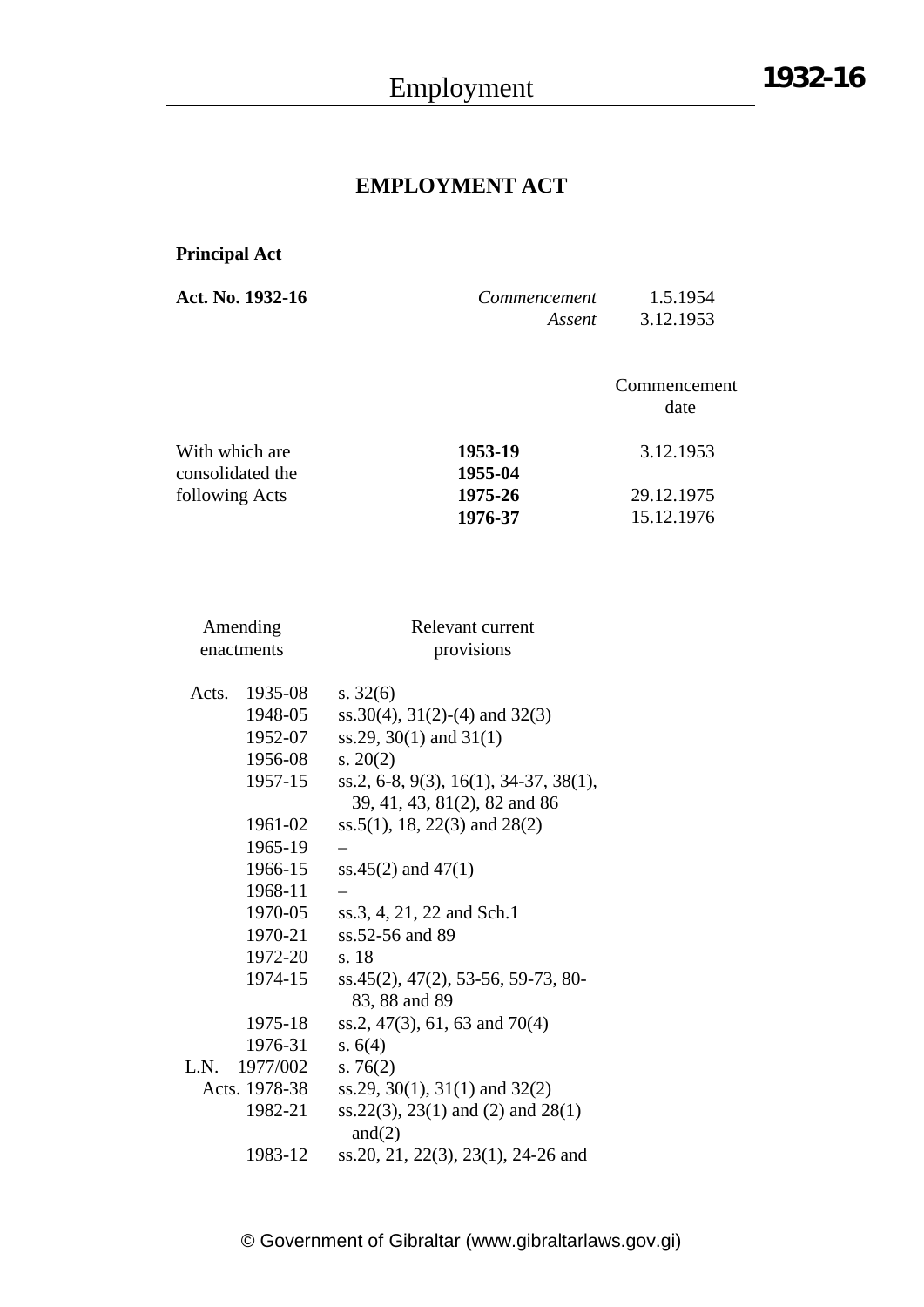# Employment

|                 | Sch.1                                                   |            |  |
|-----------------|---------------------------------------------------------|------------|--|
| 1983-29         | s.18(2)                                                 |            |  |
| 1983-48         |                                                         |            |  |
| 1985-10         | s. $3(1)(d)$                                            | 28.3.1985  |  |
| 1987-23         | ss. 18(1), 26A and 52(6)(a)<br>29.10.1987               |            |  |
| 1989-23         | ss. 48, 49, 50, 51, 52A, 52B, 52C,                      |            |  |
|                 | 52D, 52E, 52F, 52G and 81(1)                            | 10.8.1989  |  |
| 1989-33         | $s.62(1)(a)$ , (b) and (c)                              | 23.11.1989 |  |
| 1991-10         | $s.21(3)(b)$ , (c) and (d)                              | 8.8.1991   |  |
| $\zeta$ $\zeta$ | $ss.71(1)$ and 72                                       | 9.4.1992   |  |
| 1991-35         | $ss.28(1)$ and (2), 32(1), (2), (3), (4),               |            |  |
|                 | $(5)$ , $(6)$ and $(7)$ , $43$ , $78$ , $81$ , $86$ and |            |  |
|                 | 89(3)                                                   | 12.12.1991 |  |
| 1992-03         | $ss.86(1)(a)$ , (e), (f), (g), (h) and                  |            |  |
|                 | 86(2)                                                   | 1.7.1992   |  |
| 1993-07         | ss. $6(5)$ , 16 and $76(3)(a)$                          | 1.1.1993   |  |
| 1993-21         | ss.14, 15, 18(1), 20, 21, 22, 23, 24,                   |            |  |
|                 | 25 and 26                                               | 14.2.1994  |  |
| LNs. 1994/011   | ss.52F(1)(b), (2) and (3)(a) and 52H                    |            |  |
|                 |                                                         | 1.2.1994   |  |
| 1994/019        | s.52H                                                   | 1.2.1994   |  |
| 1994/023        | $ss.47(2)(ii)$ , 52, 86(1)(b), 87, 89(3)                |            |  |
|                 | and Sch.1                                               | 14.2.1994  |  |
| 1994/098        | ss. 26A, $61(1)(a)$ and (b)                             | 22.9.1994  |  |
|                 | ss. 2, 74(1), (3), (4) and (5), 75(1),                  |            |  |
|                 | $(2), (3), (4), (5), (7)$ and $(8),$                    |            |  |
|                 | 76(1), (2) and (8), 78A, 78B, 78C,                      |            |  |
|                 | 78D, 78E, 78F, 78G, 78H, 78J                            |            |  |
|                 | and 78K                                                 | 24.6.1994  |  |
| 1994/103        | s. $74(5)(a)(ii)$                                       | 24.6.1994  |  |
| 1994/107        |                                                         | 24.6.1994  |  |
| 1996/014        | ss. $60(1)$ , (3) and (4), $62(1)(a)$ , 65A,            |            |  |
|                 | 65B and 65C                                             | 1.1.1996   |  |
| 1996/027        | ss. $52D(1)$ , (2), (3), (4) and (5) and                |            |  |
|                 | Part VB                                                 | 1.3.1996   |  |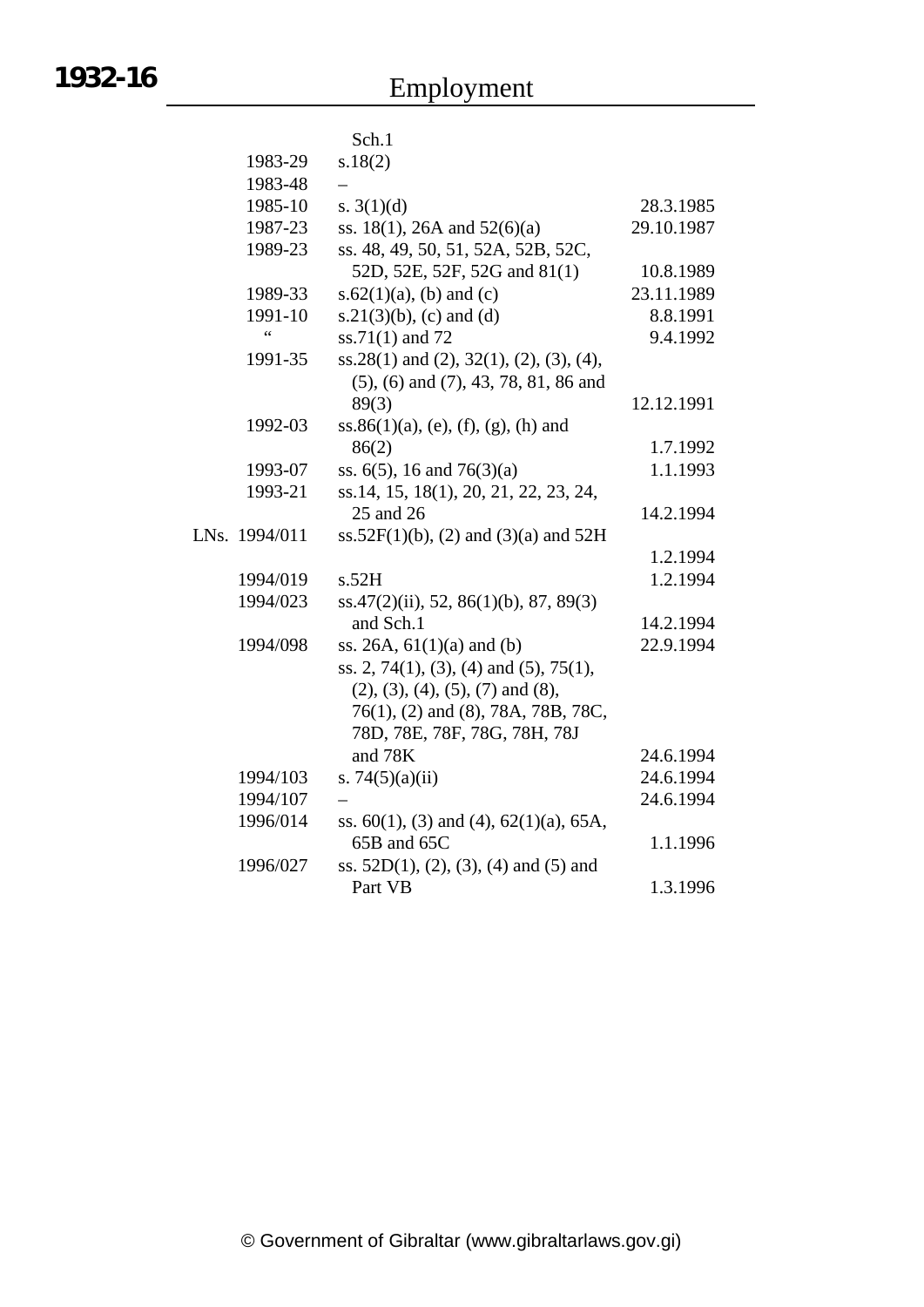| 1999-04<br>Acts.  | s.89(1)                                            | 24.6.1994              |  |
|-------------------|----------------------------------------------------|------------------------|--|
| 2000/045<br>LN.   | s.17(6)(b)                                         |                        |  |
| Acts. $2001-20^*$ | ss. 2, $3 - 5$ , $36(3)$ , $38(1)$ and $86(1)$     | 31.10.2002             |  |
| 2001-27           | ss.52Q, 52R and Part VB                            | 2.8.2001               |  |
| 2004-18           | s.64(2)                                            | 17.8.2004              |  |
| 2005-49           | s.90                                               | 2.8.2005               |  |
| LN. $2010/158^*$  | ss. 74, 75, 76, 77, 77A to 77F, 78,                |                        |  |
|                   | 78A to 78P & 89(1)                                 | 4.11.2010              |  |
| 2011/108          | s. 83A                                             | 7.7.2011               |  |
| 2012/065          | ss. 78A $& 78K(2A)$                                | 26.4.2012              |  |
| 2012-10<br>Act.   | ss. 45A to 45O & 65D                               | 4.10.2012 <sup>1</sup> |  |
| LN. 2015/143      | s. 31A, Sch. 3                                     | 4.9.2015               |  |
| Act. 2016-20      | ss. 12, 13, 14, $14A - 14G$ , 71, 72,              |                        |  |
|                   | 91, 92, Sch. 1                                     | $13.10.2016^2$         |  |
| 2016-20           | ss. 2, 45 $N(1)$ , (3), 45 $O(1)$ , 52E,           |                        |  |
|                   | 52F, 52P, $62(1)(a)$ , (b), 70(1),                 |                        |  |
|                   | 77A(1), (4), (7), (c), 77B(1), 77D,                |                        |  |
|                   | 78J, 78M $(1)$ , $(7)$ , $(8)$ , $(10)$ , $(11)$ , |                        |  |
|                   | (12), (13), 78N(1), (2), (5), 78P,                 |                        |  |
|                   | 83A(3), 88, 90                                     | 13.10.2016             |  |
| LN. 2017/158      | ss. 74(1)(b), 76(8A), 78B(3), (3A)                 | 10.10.2017             |  |
|                   |                                                    |                        |  |

**English sources:**

Truck Act 1831 (1 & 2 Will. 4 c. 37)

Employment of Women, Young Persons and Children Act 1920 (10 & II Geo. 5 c. 65)

Equal Pay Act 1970 (1970 c. 41)

## **EU Legislation/International Agreements involved:**

| Directive 75/129/EEC | Directive 98/59/EC      |
|----------------------|-------------------------|
| Directive 77/187/EEC | Directive $2001/23/EC$  |
| Directive 91/533/EEC | Directive 2008/52/EC    |
| Directive 92/56/EEC  | Directive $2008/104/EC$ |
| Directive 98/49/EC   |                         |

<sup>\*</sup> *Substituted 'Governor' with 'Minister' throughout the whole Act and Subsidiary Legislation (s.2(7))*

*Transitional provisions−*

*(1) These Regulations shall apply in relation to a relevant transfer that takes place on or after the date of the coming into operation of these Regulations.*

*(2) These Regulations shall not apply in relation to a relevant transfer that took place before the date of the coming into operation of these Regulations.*

<sup>1</sup> *Commencement notice see LN. 2012/128*

<sup>2</sup> *Commencement Notice see LN. 2016/206*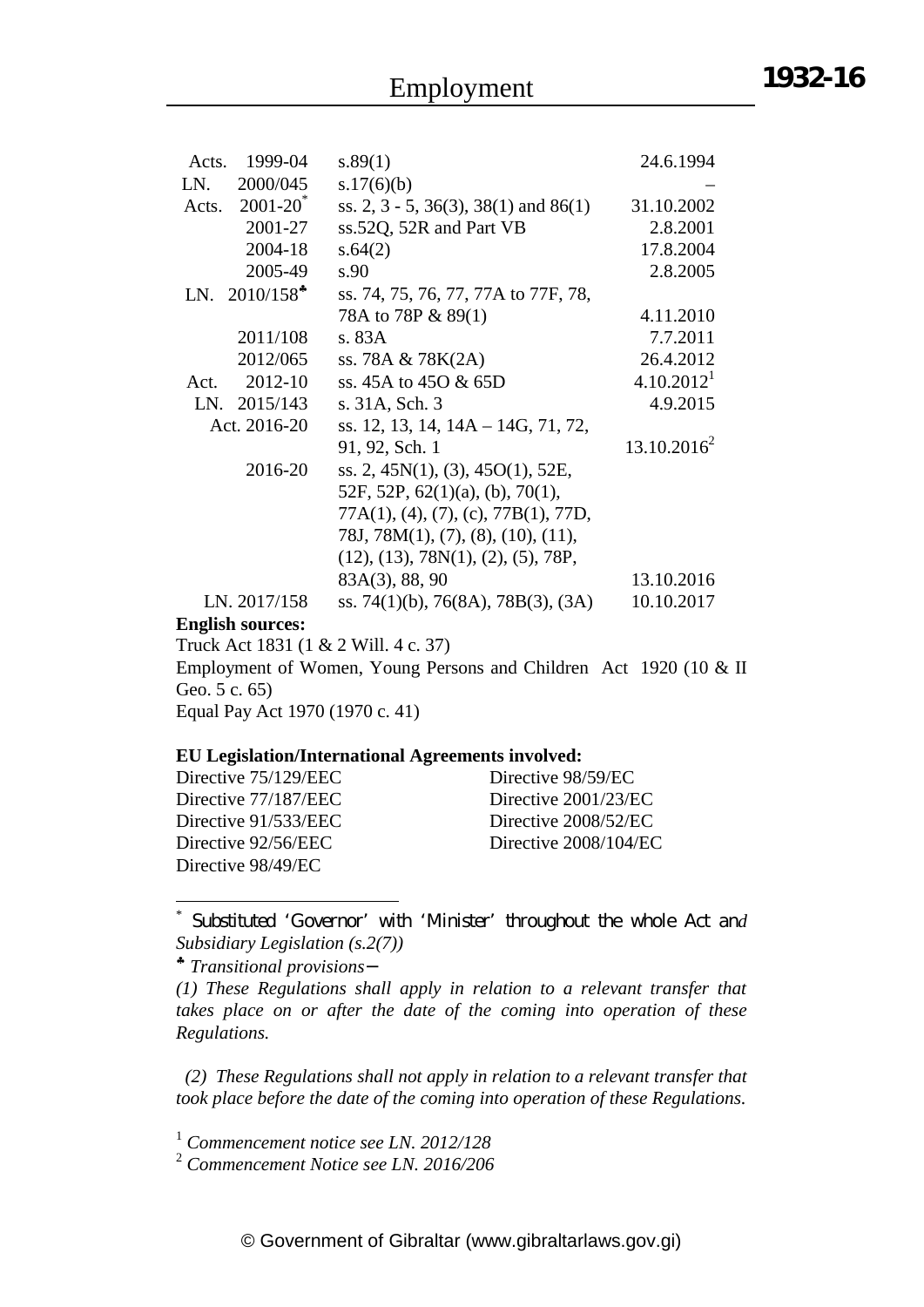L.

## Regulation 1612/68

## DERIVATION OF SECTIONS

| Section          | Source          |                                   | Section |                 | Source                                |                |
|------------------|-----------------|-----------------------------------|---------|-----------------|---------------------------------------|----------------|
| $\overline{c}$   | Act. 1953-19    | s.2                               | 49      | Act. 1975-26    |                                       | 5              |
| 3                | Act. 1955-04    | s.6A(1)                           | 50      | $\zeta$         | $\zeta$ $\zeta$                       | $\overline{4}$ |
|                  | $\zeta$ $\zeta$ | $\zeta$ $\zeta$<br>and $(2)$      | 51      | $\zeta$ $\zeta$ | $\zeta$ $\zeta$                       | 6              |
| $\overline{4}$   | $\zeta$ $\zeta$ | $\zeta$ $\zeta$<br>$6A(3)-$       | 52      | Act. 1953-19    |                                       | s.21           |
|                  |                 | (5)                               |         |                 |                                       |                |
| 5                | $\zeta$ $\zeta$ | $\zeta$ $\zeta$<br>$9(3)-(6)$     | 53      | $\zeta$ $\zeta$ | $\zeta$ $\zeta$                       | 22(1)          |
| $\boldsymbol{6}$ | Act. 1953-19    | s.3                               | 54      | $\zeta$ $\zeta$ | $\zeta$ $\zeta$                       | $22(2)-(4)$    |
| $\boldsymbol{7}$ | $\zeta$ $\zeta$ | $\zeta$ $\zeta$<br>4              | 55      | $\zeta$ $\zeta$ | $\,$ $\,$ $\,$ $\,$ $\,$ $\,$         | $22(5)-(7)$    |
| $8\,$            | $\zeta$ $\zeta$ | $\zeta$ $\zeta$<br>5              | 56      | $\zeta$ $\zeta$ | $\zeta$ $\zeta$                       | 22(8),         |
|                  |                 |                                   |         |                 |                                       | (9)            |
| 9                | $\zeta$ $\zeta$ | $\zeta$ $\zeta$<br>$10(1)$ -      | 57      | $\zeta$ $\zeta$ | $\zeta$ $\zeta$                       | 23             |
|                  |                 | (3)                               |         |                 |                                       |                |
|                  |                 | and $(6)$                         | 58      | $\zeta$ $\zeta$ | $\,$ $\,$ $\,$ $\,$ $\,$ $\,$         | 24             |
| 10               | $\zeta$ $\zeta$ | $\zeta$ $\zeta$<br>10(4)          | 59      | 66              | $\,$ $\,$ $\,$ $\,$ $\,$ $\,$         | 28A            |
| 11               | 66              | $\zeta$ $\zeta$<br>10(5)          | 60      | $\zeta$ $\zeta$ | $\zeta$ $\zeta$                       | 28E and        |
|                  |                 |                                   |         |                 |                                       | 28F(1)         |
| 12               | $\leq$          | $\zeta$ $\zeta$<br>28P            | 61      | $\zeta$ $\zeta$ | $\,$ $\,$ $\,$ $\,$ $\,$ $\,$         | 28D            |
| 13               | $\zeta$ $\zeta$ | $\zeta$ $\zeta$<br>28Q            | 62      | $\zeta$ $\zeta$ | $\zeta$ $\zeta$                       | 28F(2)         |
| 14               | Act. 1955-04    | s.3                               | 63      | $\zeta$ $\zeta$ | $\!\!\!\zeta\!\!\!\zeta\!\!\!\zeta\!$ | 28G            |
| 15               | $\zeta$ $\zeta$ | $\zeta$ $\zeta$<br>$\overline{4}$ | 64      | $\zeta$ $\zeta$ | $\zeta$ $\zeta$                       | 28B            |
| 16               | Act. 1953-19    | s.25(1)                           | 65      | $\zeta$ $\zeta$ | $\zeta$ $\zeta$                       | 28C            |
| 17               | 66              | $\zeta$ $\zeta$<br>$25(2)$ -      | 66      | $\zeta$ $\zeta$ | $\zeta$ $\zeta$                       | 28H            |
|                  |                 | (7)                               |         |                 |                                       |                |
| 18               | Act. 1955-04    | s.2                               | 67      | $\zeta$ $\zeta$ | $\,$ $\,$ $\,$ $\,$ $\,$ $\,$         | <b>28I</b>     |
| 19               | $\zeta$ $\zeta$ | $\zeta$ $\zeta$<br>5              | 68      | $\zeta$ $\zeta$ | $\zeta$ $\zeta$                       | 28J            |
| 20               | $\zeta$ $\zeta$ | $\zeta$ $\zeta$<br>6              | 69      | $\zeta$ $\zeta$ | $\zeta$ $\zeta$                       | <b>28O</b>     |
| 21               | $\zeta$ $\zeta$ | $\zeta$ $\zeta$<br>$\overline{7}$ | 70      | $\zeta$ $\zeta$ | $\zeta$ $\zeta$                       | 28K            |
| 22               | 66              | $\zeta$ $\zeta$<br>8              | 71      | $\zeta$ $\zeta$ | 66                                    | 28L            |
| 23               | 66              | $\zeta$ $\zeta$<br>$9(1)-(2)$     | 72      | 66              | $\!\!\!\zeta\!\!\!\zeta\!\!\!\zeta\!$ | 28M            |
| 24               | 66              | $\zeta$ $\zeta$<br>10             | 73      | $\zeta$ $\zeta$ | $\zeta$ $\zeta$                       | 28N            |
| 25               | $\zeta$ $\zeta$ | $\zeta$ $\zeta$<br>11             | 74      | Act. 1976-37    |                                       | s.2            |
| 26               | $\zeta$ $\zeta$ | $\zeta$ $\zeta$<br>12             | 75      | $\zeta$ $\zeta$ | $\zeta$ $\zeta$                       | 3              |
| $27\,$           |                 | $\zeta$ $\zeta$<br>13             | 76      | 66              | $\zeta$ $\zeta$                       | $\overline{4}$ |
| 28               | 66              | $\zeta$ $\zeta$<br>15 and         | 77      | $\zeta$ $\zeta$ | $\zeta$ $\zeta$                       | 5              |
|                  |                 | 18                                |         |                 |                                       |                |
| 29               | Act. 1932-16    | s.2                               | 78      | 66              | $\zeta$ $\zeta$                       | 6              |
| 30               | $\epsilon$      | $\zeta$ $\zeta$<br>$4(1)-(4)$     | 79      | Act. 1953-19    |                                       | s.15           |
| 31               | 66              | $\zeta$ $\zeta$<br>4(1)           | 80      | $\zeta$ $\zeta$ | $\zeta$ $\zeta$                       | 29A            |
|                  |                 | and                               |         |                 |                                       |                |
|                  |                 | $(5)-(8)$                         | 81      | $\zeta$ $\zeta$ | $\,$ $\,$ $\,$ $\,$ $\,$ $\,$         | s. $27(2)$     |
|                  |                 |                                   |         |                 |                                       | and $(3)$      |
| 32               | $\zeta$ $\zeta$ | $\zeta$ $\zeta$<br>4(9)           |         | and 1932-16     |                                       | s.5(2)         |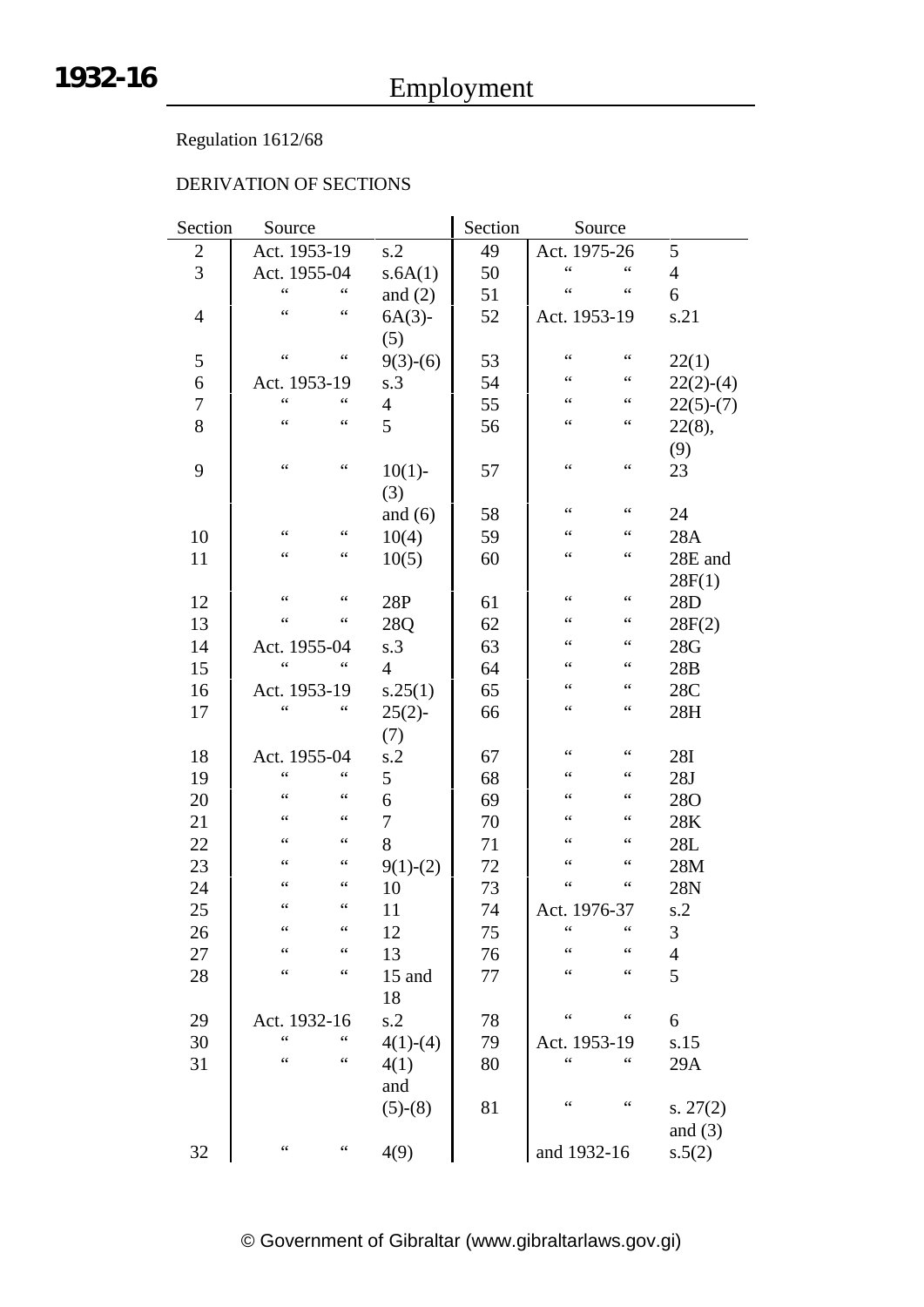| 33 | $\zeta$ $\zeta$ | $\zeta$ $\zeta$ | 3       | 82 | Act. 1953-19        |                 | s.27(4)    |
|----|-----------------|-----------------|---------|----|---------------------|-----------------|------------|
| 34 | Act. 1953-19    |                 | s.6     | 83 | $\leq \leq$         | $\,6\,6$        | 29B        |
| 35 | $\zeta$ $\zeta$ | 66              | 7       | 84 | $\leq \leq$         | $\leq$ $\leq$   | 31         |
| 36 | $\zeta\,\zeta$  | $\zeta$ $\zeta$ | 8       | 85 | $\leq \leq$         | $\mbox{\bf 6}$  | 26         |
| 37 | $\zeta\,\zeta$  | $\zeta$ $\zeta$ | 9       | 86 | $\zeta$ $\zeta$     | $\mbox{\bf 6}$  | 29         |
| 38 | $\zeta\,\zeta$  | $\,6\,$ 6       | 16      | 87 | Act. 1975-26        |                 | s.8        |
| 39 | $\zeta$ $\zeta$ | $\zeta$ $\zeta$ | 11      | 88 | Act. 1953-19        |                 | s.28R      |
| 40 | $\zeta$ $\zeta$ | $\zeta$ $\zeta$ | 12      | 89 | 66                  | $\zeta$ $\zeta$ | s.28S $\&$ |
|    |                 |                 |         |    |                     |                 | 30;        |
| 41 | $\zeta$ $\zeta$ | $\zeta$ $\zeta$ | 13      |    | Act. 1955-04        |                 | s.19;      |
| 42 | $\zeta$ $\zeta$ | $\zeta$ $\zeta$ | 14      |    | Act. 1975-26        |                 | s.3(8)     |
| 43 | $\zeta\,\zeta$  | $\zeta$ $\zeta$ | 27(1)   |    |                     |                 |            |
| 44 | $\zeta\,\zeta$  | $\,66$          | 17      |    |                     |                 |            |
| 45 | $\zeta\,\zeta$  | $\zeta$ $\zeta$ | 19      |    |                     |                 |            |
| 46 | $\zeta$ $\zeta$ | $\zeta$ $\zeta$ | 20      |    |                     |                 |            |
| 47 | $\zeta$ $\zeta$ | $\zeta$ $\zeta$ | 18      |    | Sch. 1 Act. 1955-04 |                 | Sch.       |
| 48 | Act. 1975-26    |                 | ss.2, 3 |    | Sch. 2 Act. 1932-16 |                 | Sch.       |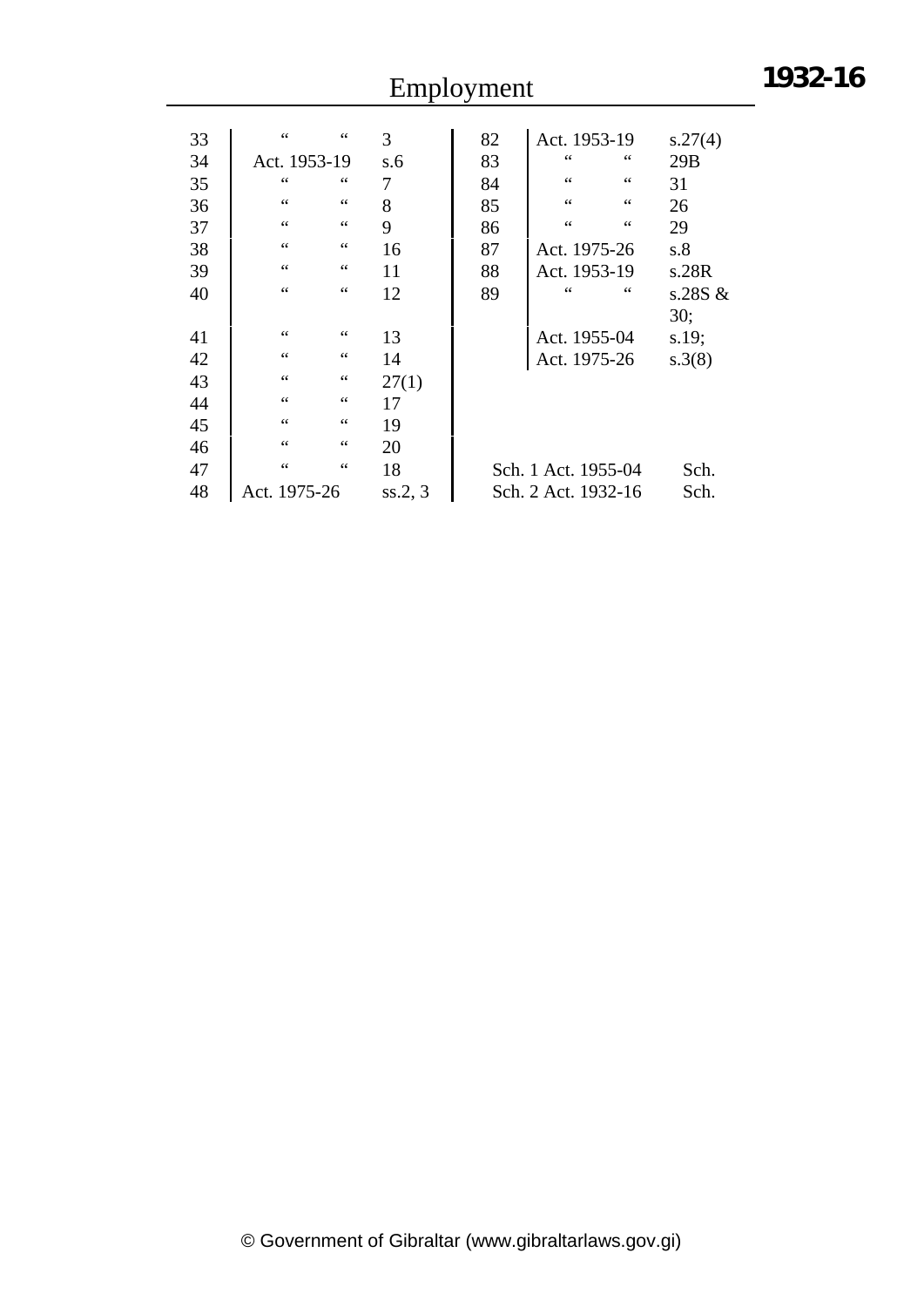#### **ARRANGEMENT OF SECTIONS.**

Section

## **PART I.**

## PRELIMINARY.

- 1. Short title.
- 2. Interpretation.

## **PART II.**

## STATUTORY BODIES AND ADMINISTRATION.

- 3. *Repealed.*
- 4. *Repealed.*
- 5. *Repealed.*

#### *The Conditions of Employment Board.*

- 6. Establishment and membership of Conditions of Employment Board.
- 7. Functions.
- 8. Power to summon witnesses, etc.

#### *Joint Industrial Councils.*

- 9. Registration of Joint Industrial Councils.
- 10. Functions.
- 11. Duty to supply copies of records.

#### *The Employment Tribunal.*

- 12. Power to establish an Employment Tribunal.
- 13. Appeals.

#### *Employment Exchanges.*

- 14. Industrial Tribunal to be known as Employment Tribunal.
- 14A. Originating applications to be known as claim forms.
- 14B. Complaint to be known as claim.
- 14C. Chairperson.
- 14D. Composition of Employment Tribunal.
- 14E. Oaths.
- 14F. Remuneration of Chairpersons and Mediators.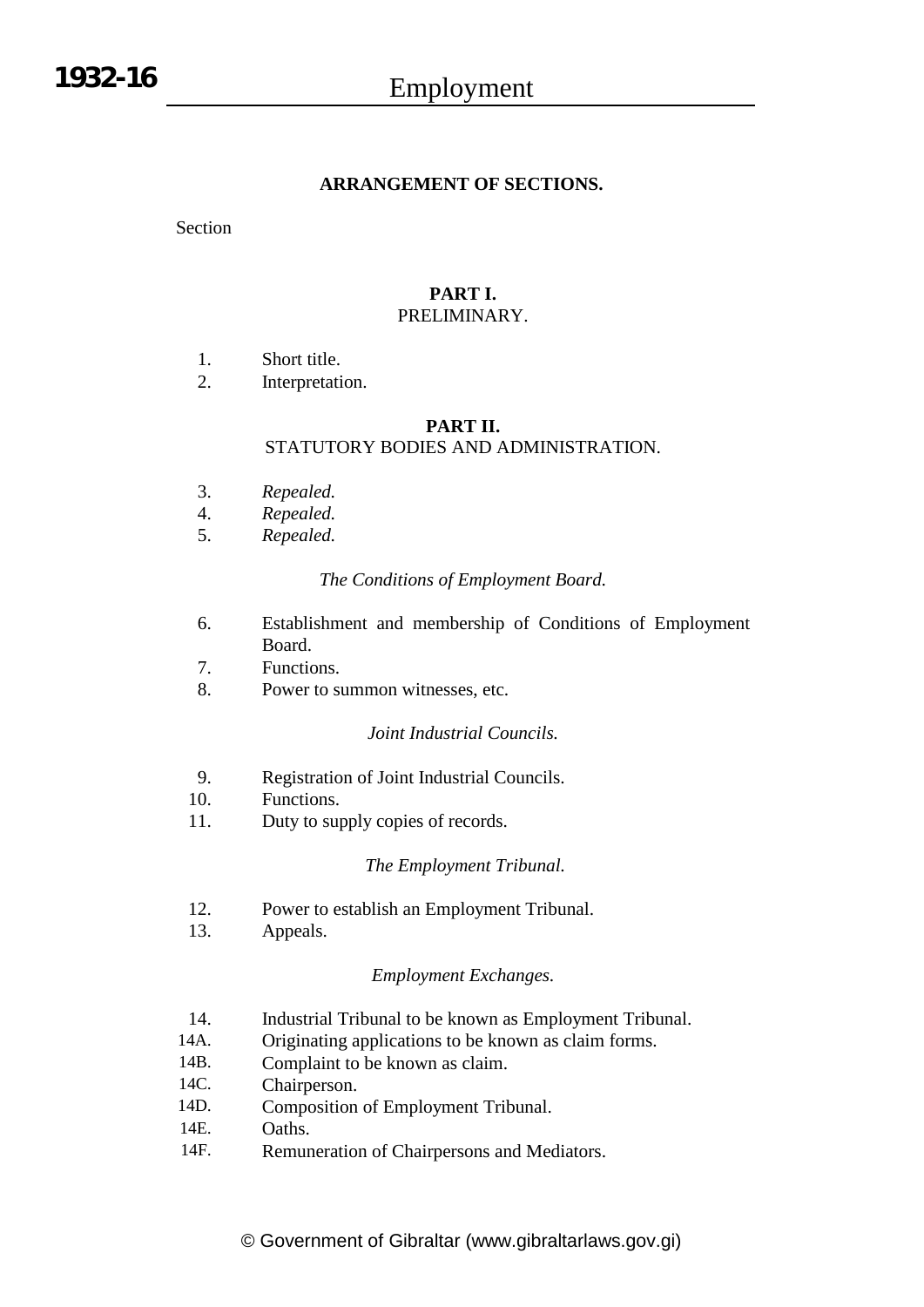- 14G. Conduct of hearings.
	- 15. Keeping of registers.
	- 16. Appointment of inspectors.
- 17. Powers and duties of inspectors.

## **PART III.**

## RESTRICTIONS ON EMPLOYMENT.

- 18. Interpretation.
- 19. Application.
- 20. Requirement in respect of work permits.
- 21. *Repealed.*
- 22. *Repealed.*
- 23. *Repealed.*
- 24. Return of permits.
- 25. Issue of certificates of employment.
- 26. Surrender of certificates.
- 26A. *Repealed*.
- 27. Power to require returns.
- 28. Offences and penalties.

#### *Women, Young Persons and Children.*

- 29. Interpretation.
- 30. Restriction on employment in industrial undertakings.
- 31. Restriction on employment in ships.
- 31A. Prohibition for certain work.
- 32. Offences.
- 33. Saving.

#### **PART IV.**

#### CONDITIONS OF EMPLOYMENT.

#### *Recommendations and Orders.*

- 34. References to Conditions of Employment Board.
- 35. Investigation, etc.
- 36. Powers of Minister.
- 37. Scope of orders.
- 38. Exhibition of orders.

#### *Recognised Conditions.*

- 39. Recognised conditions of employment.
- 40. Exceptions for employer's family.
- 41. Authorization of overtime outside recognised conditions.
- 42. Special conditions for aged, disabled and infirm workers.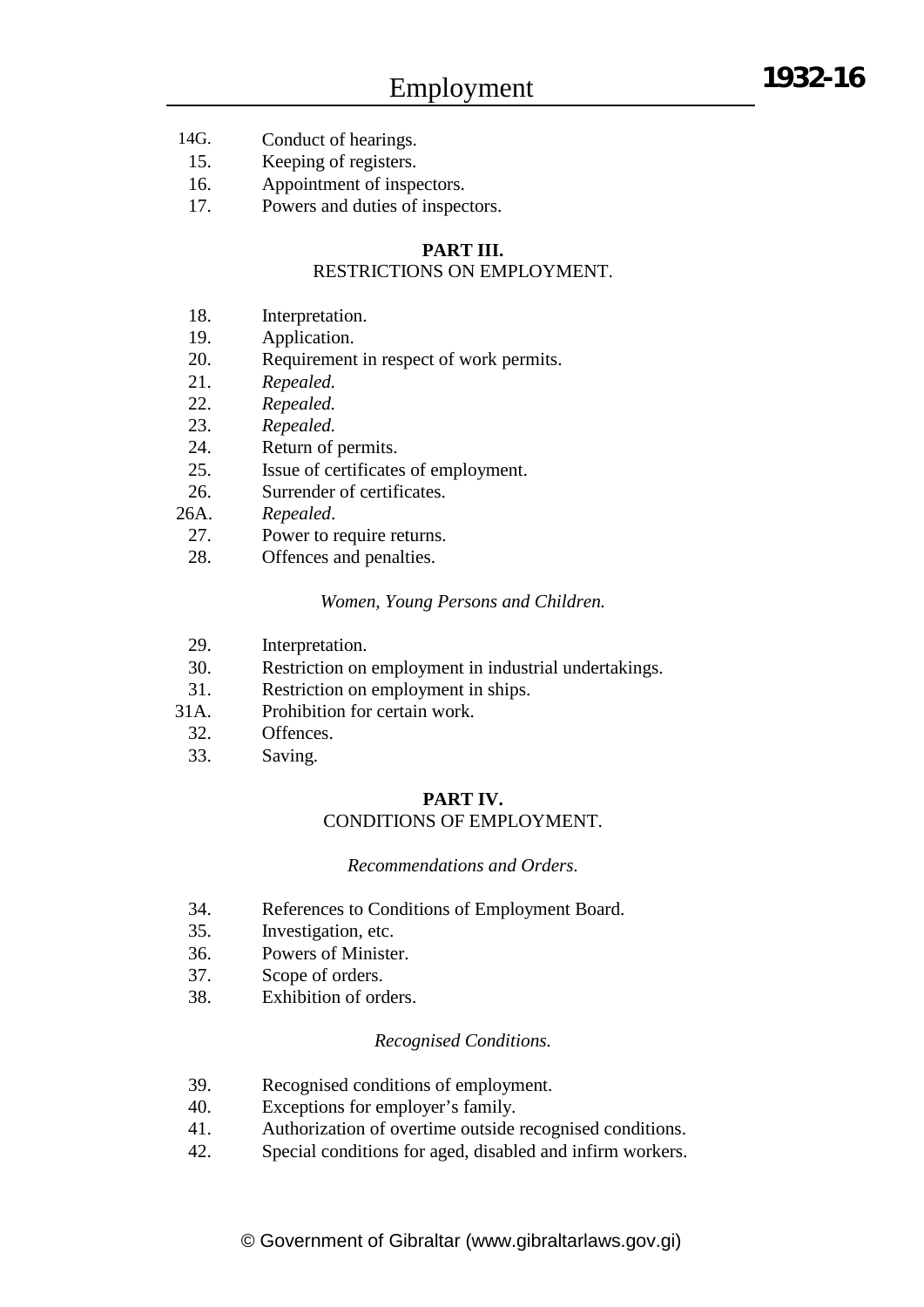43. Offences.

*Payment of Wages.*

- 44. Wages to be paid to the employee.
- 45. Wages to be paid at regular intervals.

#### **Part IVA.**

## **Public Interest Disclosures**

| 45A.        | Interpretation of this Part.                               |
|-------------|------------------------------------------------------------|
| 45B.        | Disclosures qualifying for protection.                     |
| 45C.        | Disclosure to employer or other responsible person.        |
| 45D.        | Disclosure to legal adviser.                               |
| 45E.        | Disclosure to a Minister.                                  |
| 45F.        | Disclosure to prescribed person.                           |
| 45G.        | Disclosure in other cases.                                 |
| 45H.        | Disclosure of exceptionally serious failure.               |
| 45J.        | Contractual duties of confidentiality.                     |
| 45K.        | Extension of meaning of "worker" etc for Part IVA.         |
| 45L.        | Application of this Part and related provisions to police. |
| $A$ $5$ $M$ | $\mathbf{D}_1$ ghte under this $\mathbf{D}_2$ rt           |

- 45M. Rights under this Part.
- 45N. Complaints to the Employment Tribunal.
- 45O. Remedies.

#### **PART V.**

#### CONTRACTS OF EMPLOYMENT.

#### *Duration.*

46. Duration of contracts.

#### *Remuneration.*

- 47. Remuneration other than wages.
- 48. *Repealed.*
- 49. *Repealed.*
- 50. *Repealed.*
- 51. *Repealed.*
- 52. *Repealed.*

## **PART VA.**

## SEX DESCRIMINATION.

- 52A. Principle of equal treatment.
- 52B. Application of the principle of equal treatment.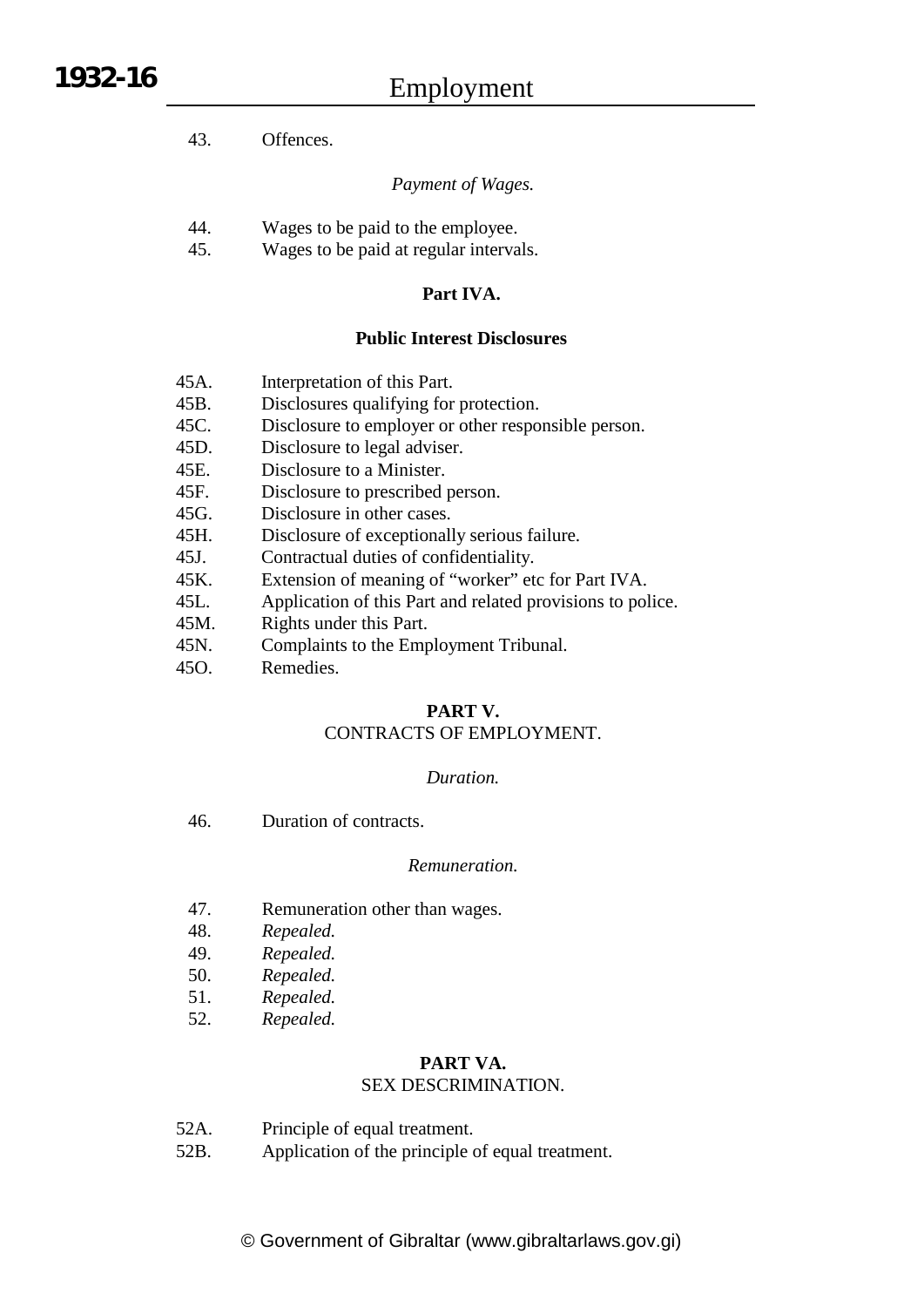- 52C. Principle of equal pay.
- 52D. Laws, etc. contrary to the principles cease to have effect.
- 52E. Enforcement of the principles.
- 52F. Remedies on complaint.
- 52G. Employer's duty to bring principles to notice of employees.
- 52H. Interest on compensation.

#### **PART VB.**

## EQUAL TREATMENT AND NON-DISCRIMINATION IN OCCUPATIONAL PENSION SCHEMES.

- 52J. Interpretation of Part VB.
- 52K. The Equal Treatment Rule.
- 52L. Equal Treatment Rule: Supplementary.
- 52M. Equal Treatment Rule: Exceptions.
- 52N. Equal Treatment Rule: Consequential alteration of Schemes.
- 52P. Reference to the Employment Tribunal.
- 52Q. Prohibition on different rules for overseas residents etc.
- 52R. Regulations.

## **PART VI.**

#### TERMINATION OF EMPLOYMENT.

#### *General.*

- 53. Probationary employment.
- 54. Notice to terminate contract.
- 55. Compensation.
- 56. Exceptions to sections 54 and 55.
- 57. Incapacity of employee.
- 58. Certificates of service.

#### *Right not to be Dismissed Unfairly.*

- 59. Right not to be dismissed unfairly.
- 60. Qualifications as to length of service and age.
- 61. Exclusion of certain employments.
- 62. Modification of section 60.
- 63. Exclusion of contracts for fixed term.

## *Meaning of Fair and Unfair Dismissal and Onus of Proof.*

- 64. Interpretation.
- 65. Onus on employer.
- 65A. Dismissal in maternity cases.
- 65B. Dismissal in health and safety cases.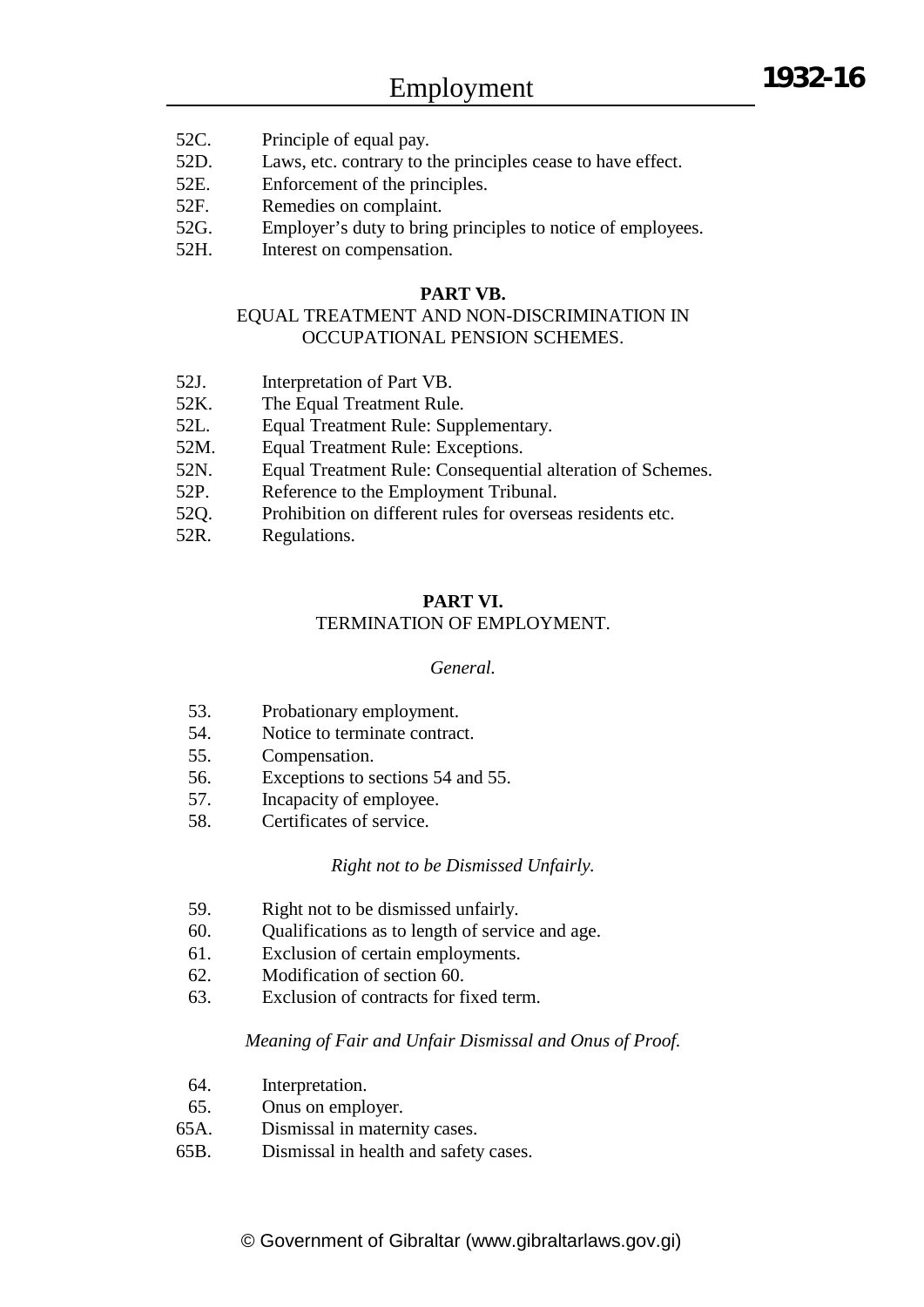- 65C. Dismissal in relevant and statutory right cases.
- 65D. Protected disclosure.
- 66. Pressure on employer to be disregarded.
- 67. Dismissal in connection with a lock-out.
- 68. Dismissal for participation in industrial action.
- 69. Safeguarding of national security.

#### *Complaints to and Powers of the Employment Tribunal.*

- 70. Complaints and recommendations.
- 71. Awards.
- 72. *Repealed.*
- 73. Contribution by third party.

#### **PART VIA Collective redundancies**

- 74. Part VIA: Application and scope.
- 75. Part VIA: Interpretation.
- 76. Duty of employer to consult employee representatives.
- 77. Election of employee representatives.
- 77A. Application to the Employment Tribunal and protective award.
- 77B. Entitlement under protective award.
- 77C. Termination of employment during protected period.
- 77D. Application by employee to the Employment Tribunal.
- 77E. Duty of employer to notify Director of certain redundancies.
- 77F. Prohibition of contracting out against Part VIA.
- 78. Offences.

## **PART VIB**

## **Transfer of Undertakings**

- 78A. Part VIB: Interpretation.
- 78B. Application of this Part and a relevant transfer.
- 78C. Effect of relevant transfer on contracts of employment.
- 78D. Effect of relevant transfer on collective agreements.
- 78E. Effect of relevant transfer on trade union recognition.
- 78F. Dismissal of employee because of relevant transfer
- 78G. Variations of contract where transferors are subject to relevant insolvency proceedings.
- 78H. Pensions.
- 78I. Notification of employee liability information.
- 78J. Remedy for failure to notify employee liability information.
- 78K. Duty to inform and consult representatives.
- 78L. Election of employee representatives.
- 78M. Failure to inform or consult.
- 78N. Failure to inform or consult : supplemental.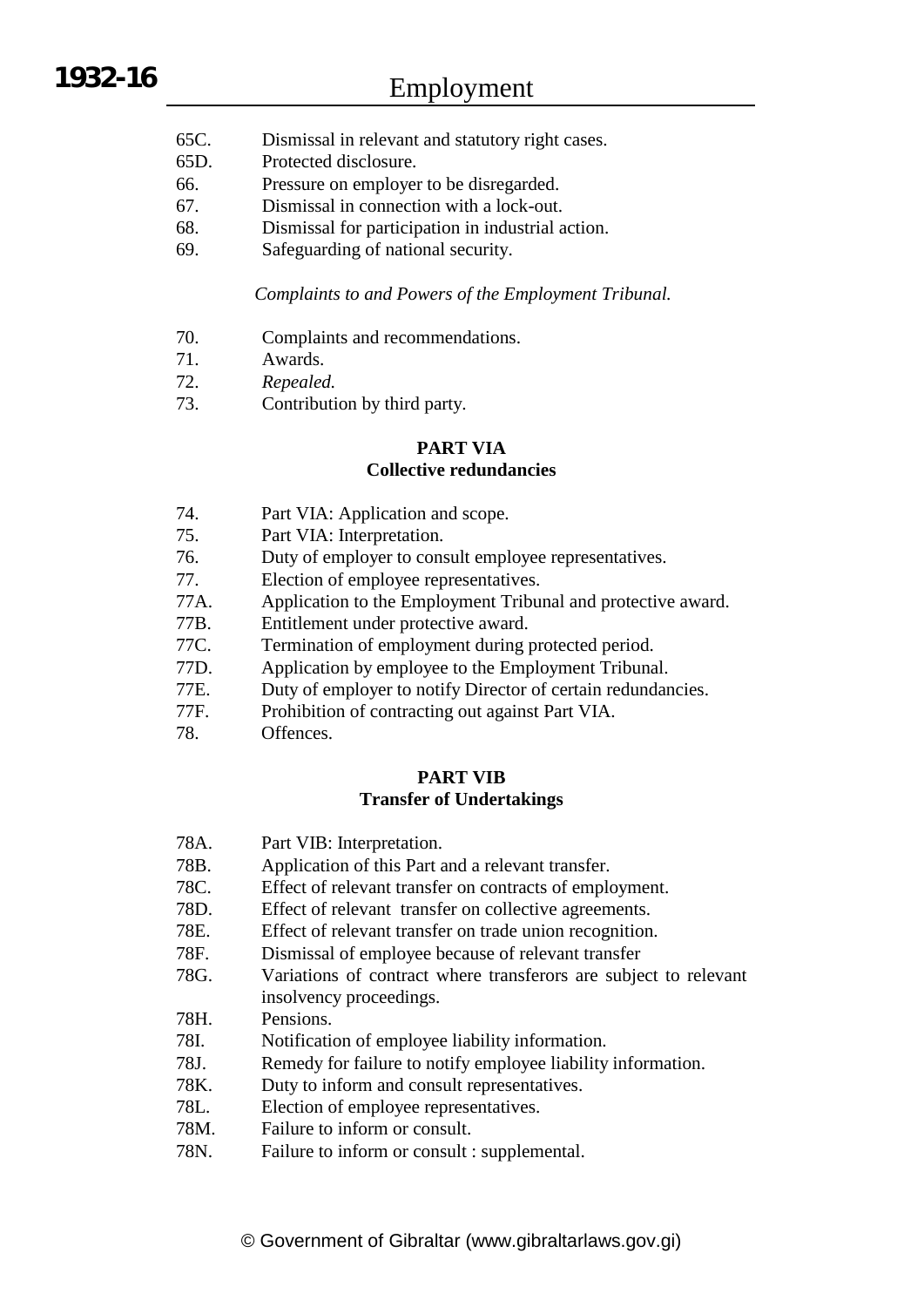78P. Contracting out against Part VIB.

## **PART VII.** MISCELLANEOUS.

#### *Records.*

- 79. Records of employees.
- 80. Language.

#### *Offences and Prosecution.*

- 81. Miscellaneous offences.
- 82. Orders for payment of wages underpaid or withheld.
- 83. Limitation.
- 83A. Postponement of effect of expiry of limitation periods for certain mediated cross-border disputes.
	- 84. Restriction on prosecutions.
	- 85. Appearances.

#### *Rules and Regulations.*

- 86. Regulations.
- 87. *Repealed.*
- 88. Rules of court.

#### *The Crown.*

- 89. The Crown.
- 90. Jurisdiction of the Supreme Court.
- 91. Repeal.
- 92. Savings and transitional provisions.

#### **Schedule 1.**

## Chairperson Oath*.*

## **Schedule 2.**

#### Conventions.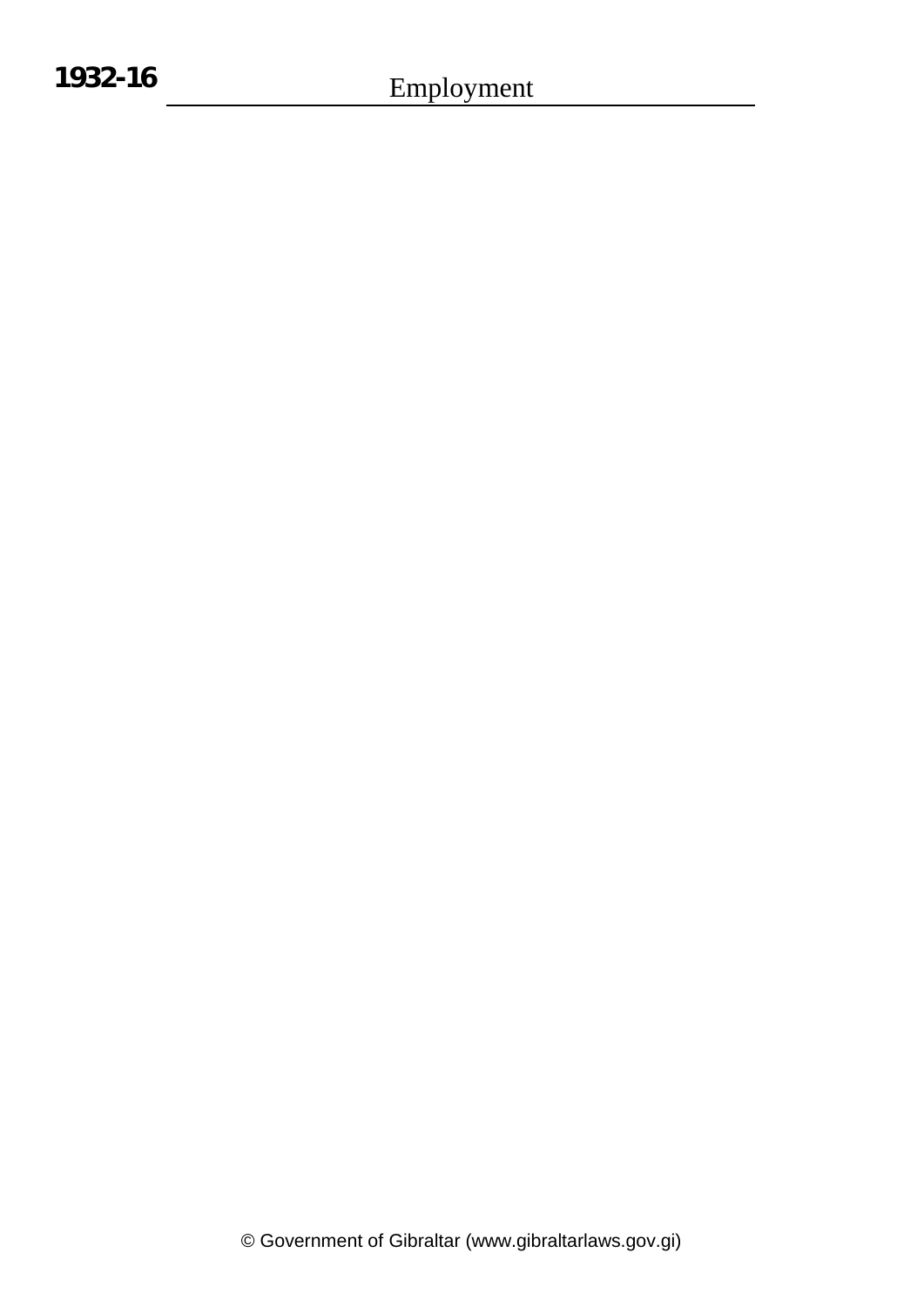## AN ACT TO CONTROL EMPLOYMENT AND TO REGULATE CONDITIONS OF EMPLOYMENT

#### **PART I.** PRELIMINARY.

#### **Short title.**

1. This Act may be cited as the Employment Act.

#### **Interpretation.**

- 2. In this Act, unless the context otherwise requires,–
	- "Board" means the Conditions of Employment Board established under section 6;
	- "conditions of employment" includes conditions affecting wages, redundancy compensation, the period of employment, the hours of work and leave, and sums which may be deducted from wages of employees (or be payable by employees under any agreement with their employer) in respect of the provision of food, accommodation or other allowances or privileges;
	- "conditions of employment recommendation" means a recommendation made by the Board under section 7;
	- "conditions of employment order" means an order made by the Minister under section 36;
	- "contract of service" means an agreement, whether express or implied, oral or in writing, in any form whereby a person binds himself to be or to become an employee in return for wages;
	- "Director" means the Director of Employment, or such other public officer as the Minister may designate to administer the provisions of this Act;
	- "employee" means any person who has entered into or works under a contract with an employer, whether the contract be for manual labour, clerical work or otherwise, be express or implied, oral or in writing and whether it be a contract of service or a contract personally to execute any work or labour, and includes an outworker but does not include–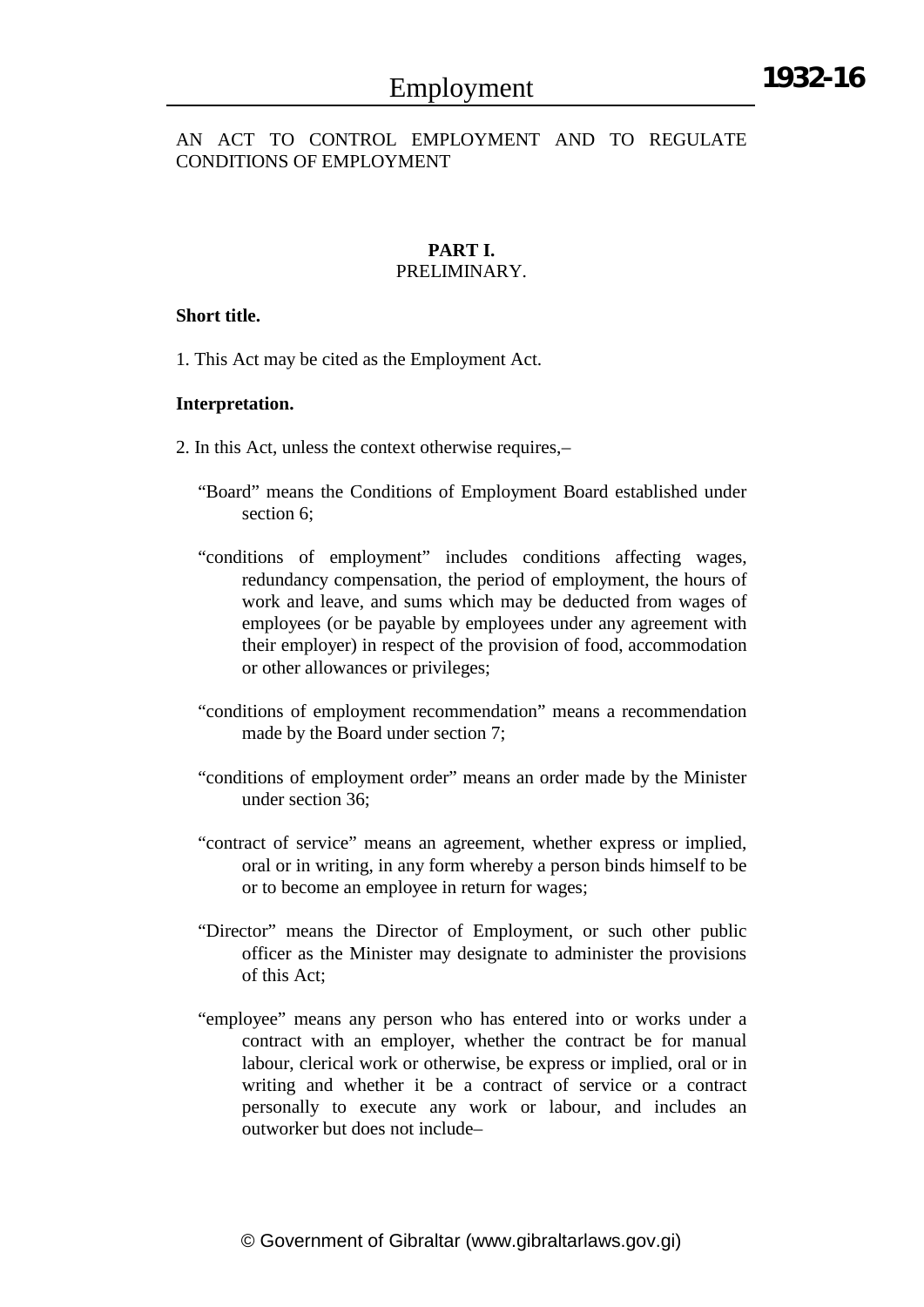- (a) a seaman as defined in the Merchant Shipping  $Act<sup>1</sup>$  except for the purposes of sections 74, 75, 76, 77 and 78;
- (b) any person who is employed casually and otherwise than for the purposes of the employer's business; or
- (c) a domestic worker in a private dwelling house;

"family" means the husband, wife and children;

- "general minimum standard conditions of employment" means standard conditions of employment applicable to all employees in Gibraltar;
- "hours of work" means the time in any day during which employees are at the disposal of the employer, exclusive of the intervals allowed for meals and rest;
- "Employment Tribunal" means the Employment Tribunal established under the powers conferred by section 12;

"inspector" means an inspector appointed under section 16;

- "leave" includes paid annual leave, paid public holidays and paid sick leave;
- "Minister" means the Minister with responsibility for employment;
- "outworker" means a person to whom articles or materials are given out by another person to be made up, cleaned, washed, altered, ornamented, finished, repaired or adapted for the purpose of the trade or business of that other person where the process is to be carried out either in the house of the outworker or in some other premises not being premises under the control and management of that other person;
- "particular minimum standard conditions of employment" means standard conditions of employment applicable to any particular class or classes of employees in Gibraltar;
- "period of employment" means the time in any day during which employees are at the disposal of the employer, inclusive of the intervals allowed for meals and rest;
- "wages" means remuneration or earnings, payable in money by an employer to an employee.

<sup>1</sup> **1935-09**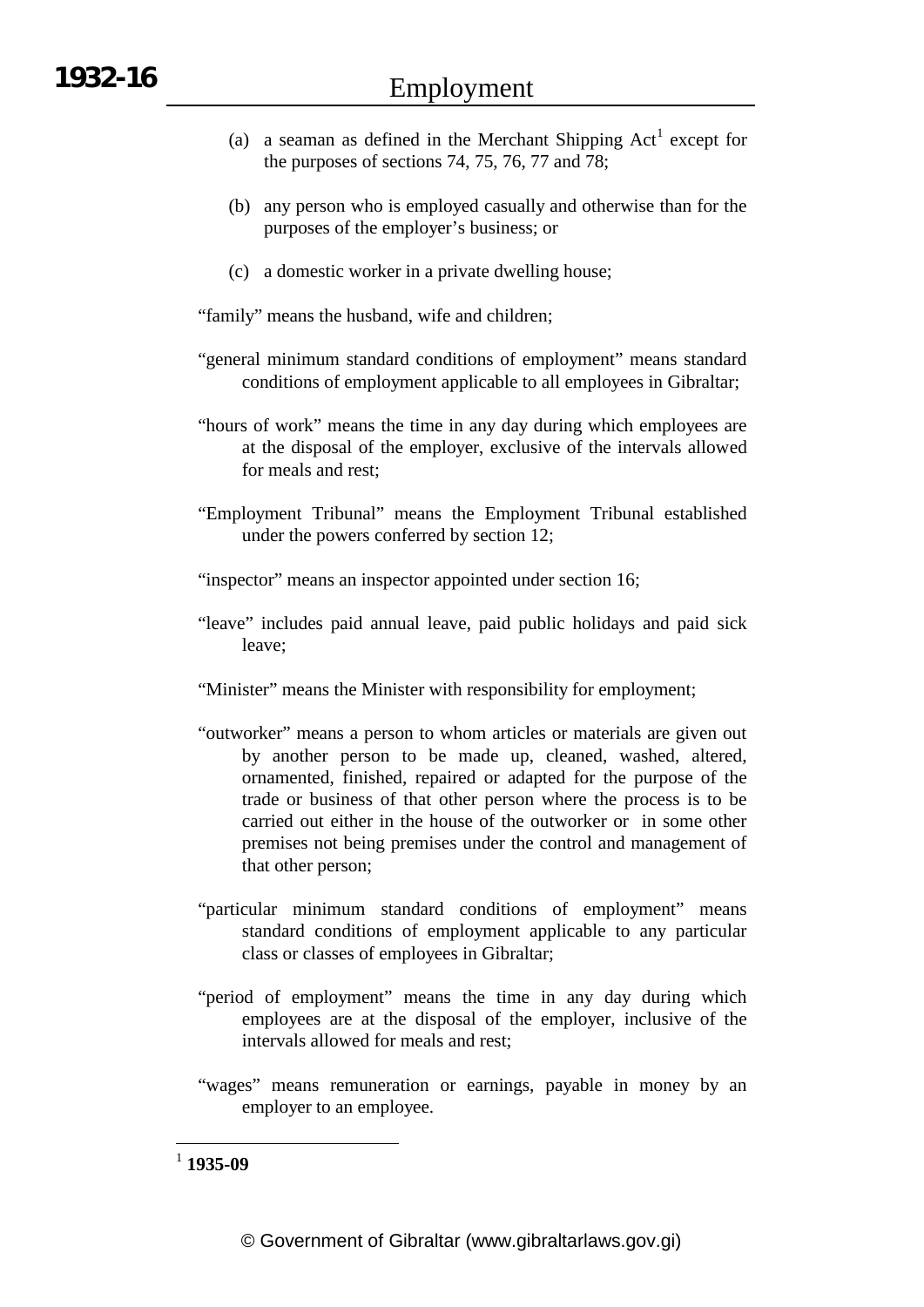#### **PART II.** STATUTORY BODIES AND ADMINISTRATION.

- 3. *Repealed.*
- 4. *Repealed.*
- 5. *Repealed.*

## *The Conditions of Employment Board.*

## **Establishment and membership of Conditions of Employment Board.**

6.(1) There is hereby established a board to be known as the Conditions of Employment Board, which shall be constituted as follows:–

- (a) a chairman, to be appointed by the Minister;
- (b) such representatives of employers as the Minister may appoint in that behalf;
- (c) such representatives of employees as the Minister may appoint in that behalf; and
- (d) such independent persons as the Minister may appoint.

(2) The number of persons appointed under paragraphs (b) and (c) of subsection (1) shall be equal.

(3) The term for which a member of the Board is to hold office shall be such as may be determined by the Minister at the time of his appointment and the conditions subject to which he is to hold office shall be such as may be prescribed.

(4) Notwithstanding anything contained in subsection (3), the Minister may, in his discretion, terminate the appointment of any member of the Board at any time.

(5) The Director shall appoint a person to be Secretary to the Board.

(6) Where the Board is considering a reference from the Minister under section 7(b) it shall have power to co-opt such persons of special knowledge as may serve the purposes of the Board: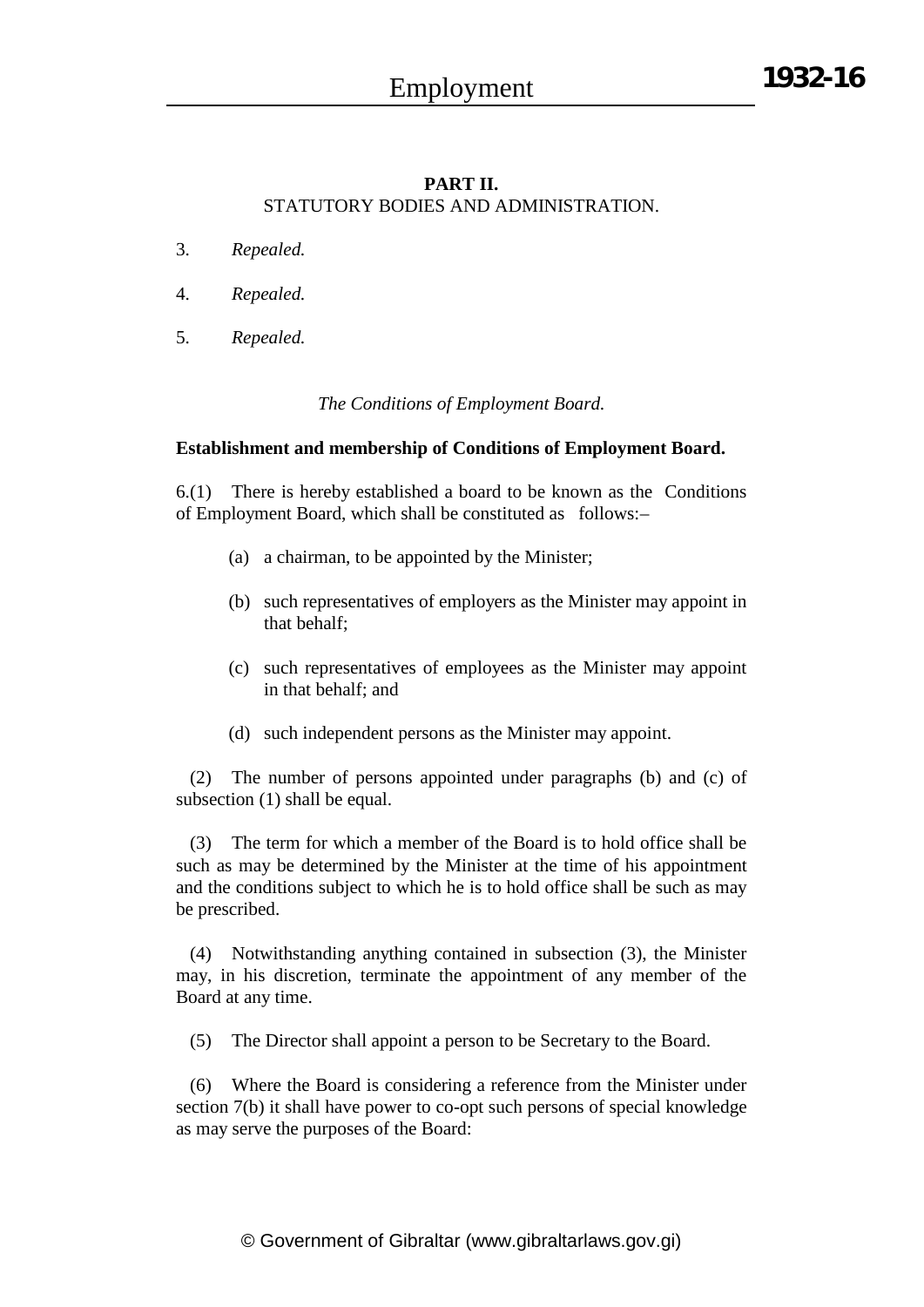Provided that–

- (a) the number of any such persons who are representatives of employers and of employees shall be equal; and
- (b) such co-opted members shall serve only in a consultative capacity.

(7) Subject to the provisions of this Act the Board shall regulate its own procedure.

## **Functions.**

7. The functions of the Board shall be–

- (a) to make recommendations to the Minister as to any general minimum standard conditions of employment;
- (b) to make recommendations to the Minister as to any particular minimum standard conditions of employment on any matter referred to the Board by the Minister in accordance with the provisions of section 34;
- (c) to advise the Minister on any matter relating to conditions of employment, or on any matter referred to the Board by the Minister.

#### **Power to summon witnesses, etc.**

8.(1) The Board shall have power to require the attendance of witnesses and the production of documents.

(2) A person summoned to attend and give evidence or produce documents at any sitting of the Board shall be bound to obey the summons served upon him, and a person who refuses or fails without sufficient cause to attend at the time and place mentioned in the summons, or refuses without sufficient cause to answer or to answer fully and satisfactorily, to the best of his knowledge and belief, all questions put to him by or with the concurrence of the Board or to produce any documents, is guilty of an offence:

Provided always that no person shall be required to give evidence or produce documents tending to incriminate himself, and every person shall, in respect of any evidence given or documents produced by him before the Board be entitled to all the privileges to which a witness giving evidence before the magistrates' court is entitled in respect of evidence given by him before such court.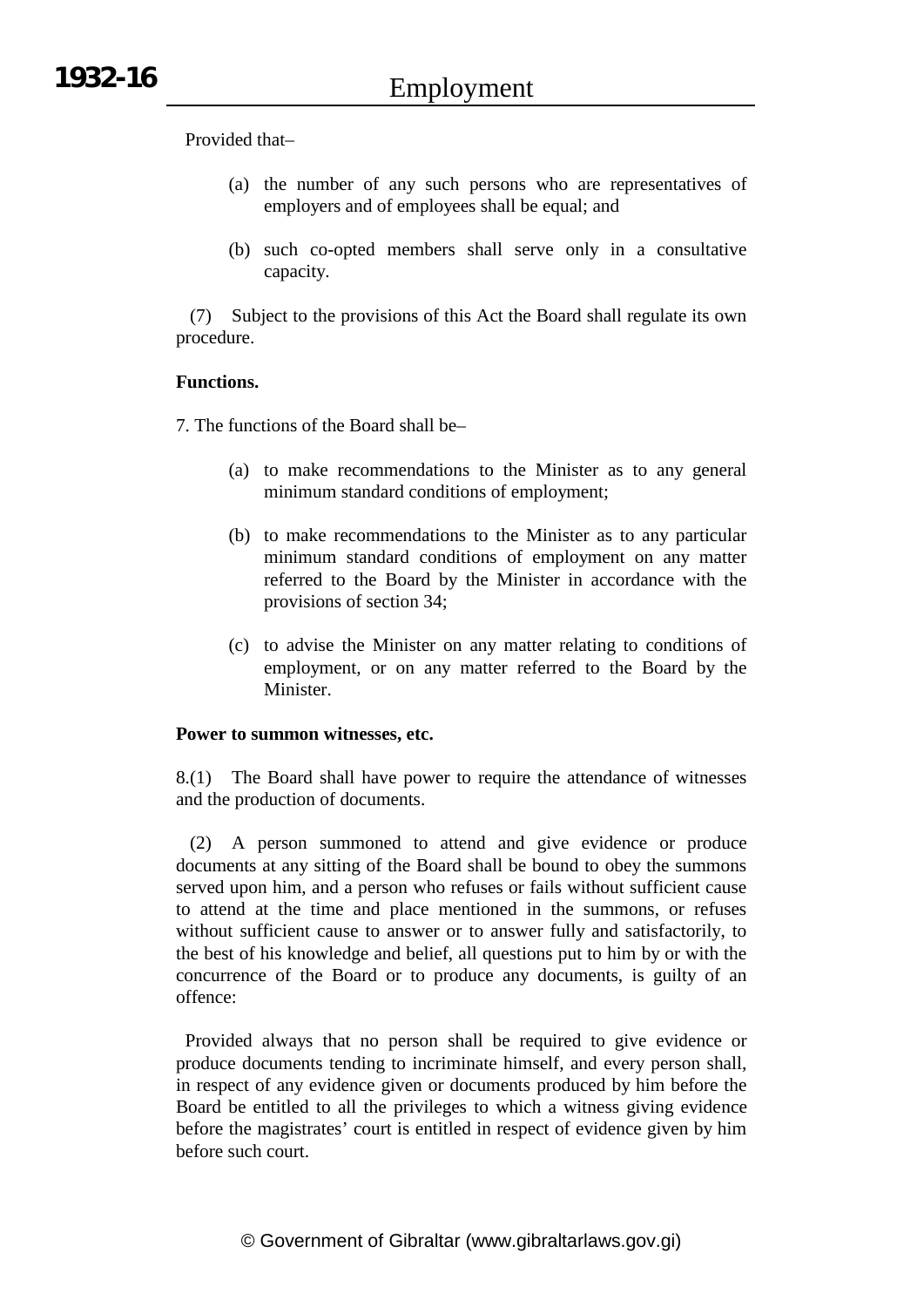(3) Summonses shall be signed by the chairman or by the secretary of the Board and shall be in such form and shall be served in such manner as may be prescribed.

(4) The chairman of the Board may require any person (including a member of the Board) giving evidence before the Board, to give his evidence on oath and for such purpose shall have power to administer an oath.

#### *Joint Industrial Councils.*

#### **Registration of Joint Industrial Councils.**

9.(1) Where in the opinion of the Minister in respect of any group or class of employees adequate machinery exists for the regulation of conditions of employment, an application may be made jointly by the employer or employers or organizations representing the employers of those employees and by a trade union or trade unions representing those employees for the recognition by the Minister of that machinery as a Joint Industrial Council.

(2) On receipt of any such application the Minister shall ascertain the constitution, function, procedure and composition of that machinery, and if satisfied–

- (a) that the machinery is adequate; and
- (b) that it covers a substantial number of employees,

he may, in his discretion, register that machinery as a Joint Industrial Council.

(3) Upon such registration the group or class of employees to whom it relates shall be excluded from the field of any reference to the Board made in accordance with section 34 and the Minister shall take such action as may be necessary to abolish or modify any particular conditions of employment order in force affecting that group or class of employees.

(4) A Joint Industrial Council shall continue to be registered under such conditions as the Minister may impose up to such time as it continues to be, in the opinion of the Minister, adequate for the purpose of regulating wages and the conditions of employment of the employees to whom it relates.

#### **Functions.**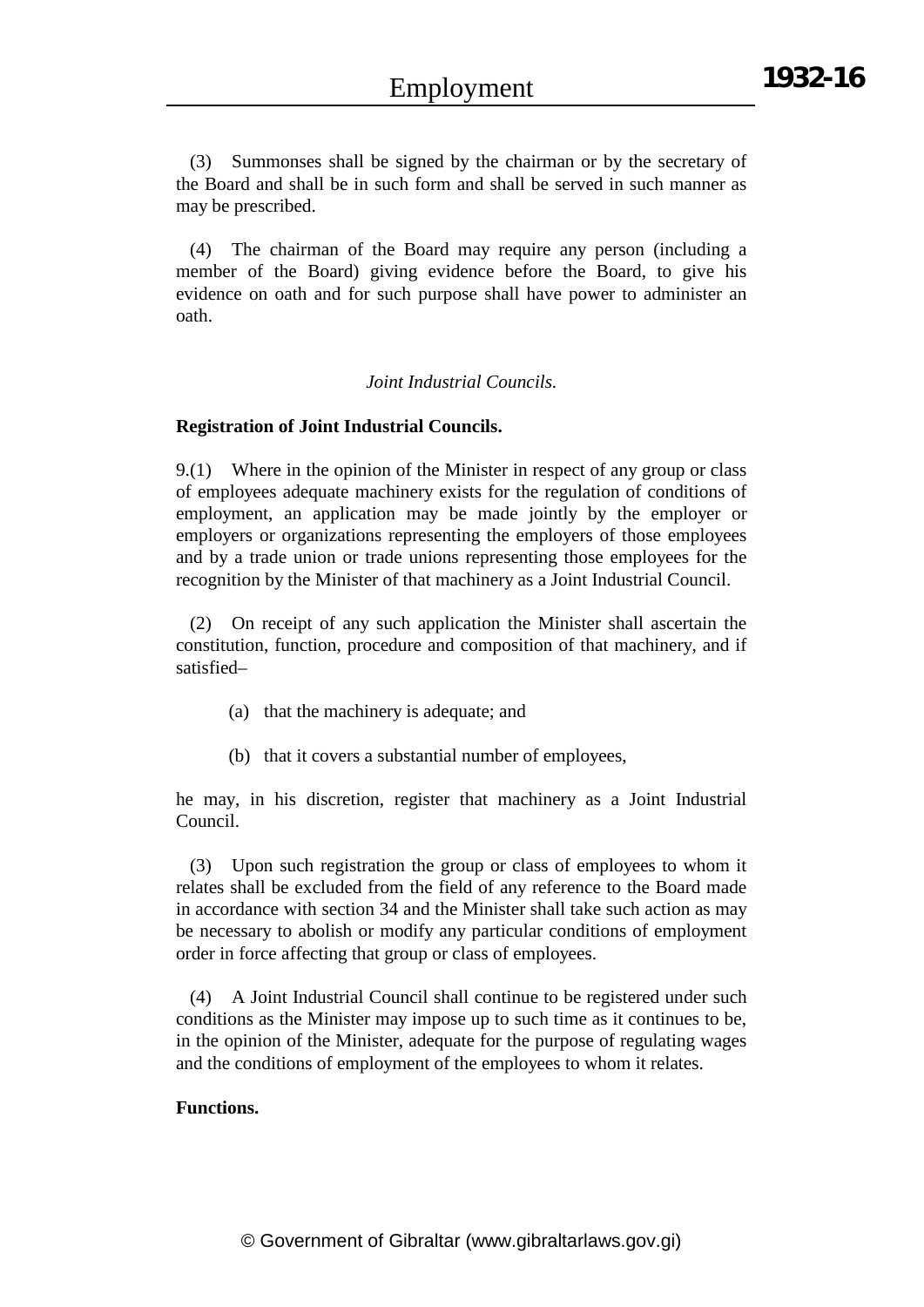10. A registered Joint Industrial Council shall, without prejudice to other functions under its constitution, have the power to determine the conditions of employment of the employees under its jurisdiction subject to the provisions of this Act and of any other law in force from time to time and may vary any voluntary settlement or award made under any machinery for conciliation or arbitration in relation to such employees.

#### **Duty to supply copies of records.**

11. Every registered Joint Industrial Council shall supply the Director with an agreed true copy of all records of its proceedings and shall furnish such explanation and information as the Director may require.

## *The Employment Tribunal.*

## **Power to establish an Employment Tribunal.**

12.(1) The Minister may by rules or regulations establish an Employment Tribunal and may by such rules or regulations provide for–

- (a) the constitution, membership and procedure of such tribunal;
- (b) the appointment of a chairperson of such tribunal (a Chairperson);
- (c) the powers of such tribunal;
- (d) extending or shortening time limits;
- (e) dealing with irregularities and non-compliance with the rules and regulations;
- (f) multiple claimants making a claim on a single claim form;
- (g) the acceptance or rejection of a claim form and response;
- (h) the reconsideration of a rejected claim form or response;
- (i) the determination of proceedings without a hearing;
- (j) the fixing of a time and place for preliminary hearings and final hearings;
- (k) the scope of preliminary hearings and final hearings;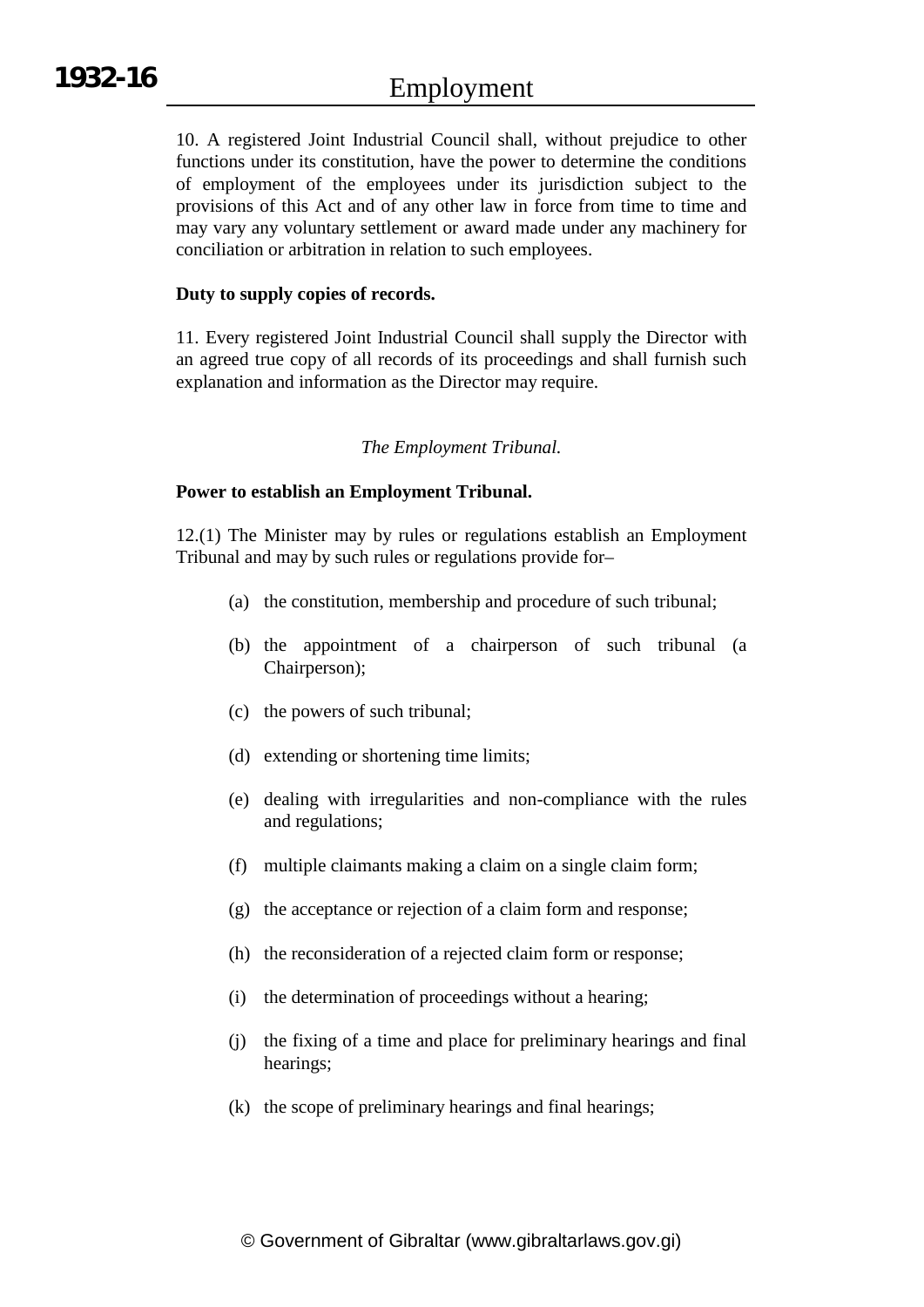- (l) the effect of the non-presentation of a response, the uncontested rejection of a response or an uncontested case;
- (m) appointed persons to act as mediators to disputed matters and issue conciliation certificates;
- (n) the initial consideration of a claim and response;
- (o) the dismissal of a claim or response, or part of a claim or response;
- (p) requiring persons to attend to give evidence and produce documents and for authorising the administration of oaths to witnesses;
- (q) the addition, substitution and removal of parties and participation of other persons;
- (r) order a claim to be a lead case where there are two or more claims giving rise to common or related issues of fact and/or law;
- (s) the striking out of a claim or response;
- (t) requiring or enabling such tribunal to sit in private and restrict the publicity of cases;
- (u) the award of costs;
- (v) authorising such tribunal to order a party to make a payment to any other party in respect of time spent in preparing that other party's case; and
- (w) such other matters as appear to the Minister to be necessary or expedient.

(2) The Minister may make rules or regulations for the purposes of hearing complaints by the Employment Tribunal and for the enforcement of awards and without prejudice to the generality of the foregoing such rules or regulations may prescribe–

- (a) the form and presentation of a claim;
- (b) the form and presentation of response;
- (c) the consideration of written representations;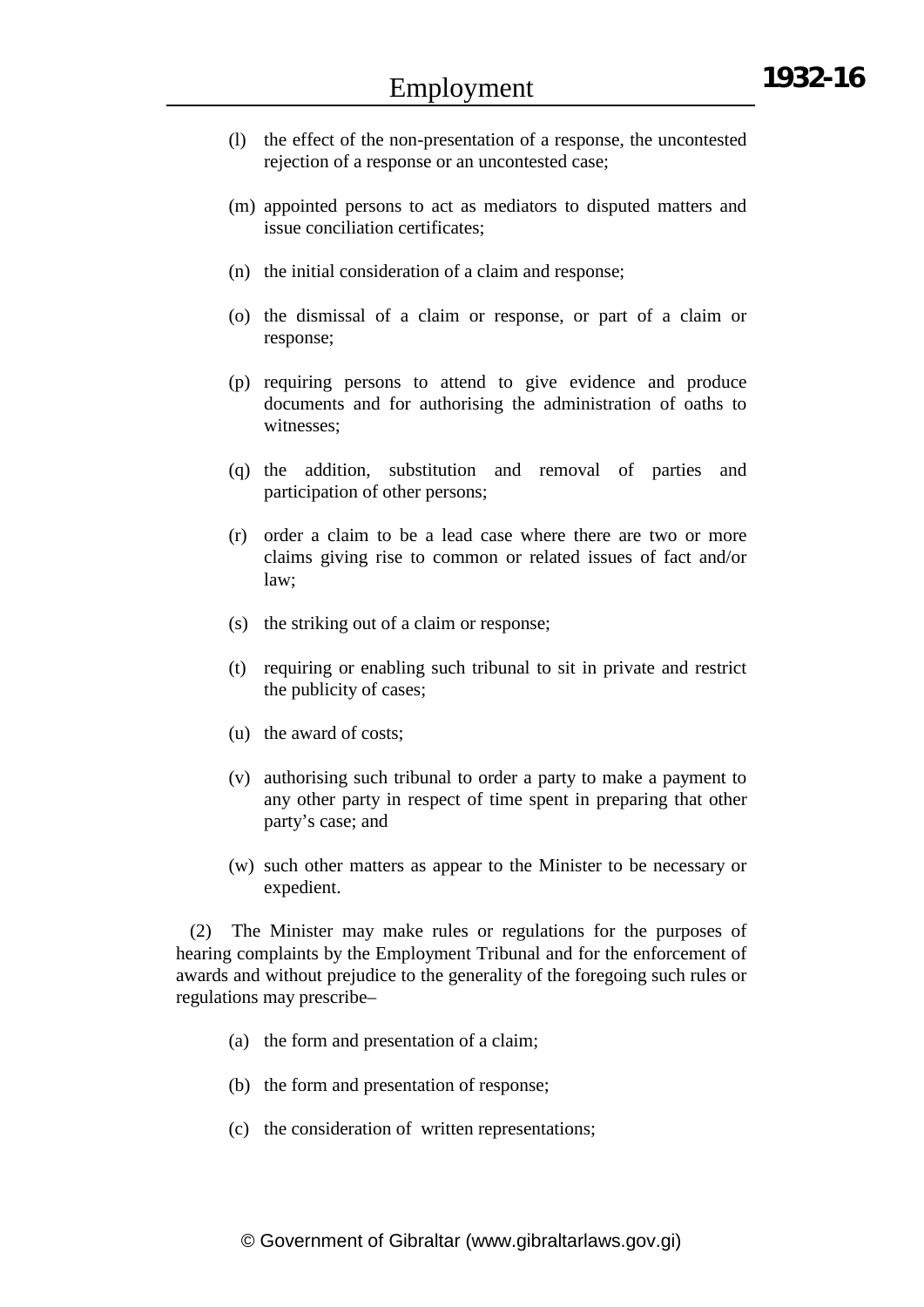- (d) the delivery of documents to the Employment Tribunal and the parties;
- (e) the standing of oral evidence by a witness and the inspection of witness statements;
- (f) timetabling limits for hearings;
- (g) the withdrawal or end of a claim;
- (h) the issue of decisions and reasons by the Employment Tribunal;
- (i) keeping a register of judgments of the Employment Tribunal;
- (j) correcting clerical mistakes and accidental slips;
- (k) the calculation of compensation; and
- (l) such other matters as appear to the Minister to be necessary or expedient.

(3) The Minister may by order confer further jurisdiction on the Employment Tribunal.

#### **Appeals.**

13. An appeal lies to the Supreme Court on any question of law arising from any decision of, or arising in any proceedings before, the Employment Tribunal.

#### **Industrial Tribunal to be known as Employment Tribunal.**

14. Wherever they occur in any enactment, for the words Industrial Tribunal" substitute "Employment Tribunal".

#### **Originating applications to be known as claim forms.**

14A. Proceedings before the Employment Tribunal shall be instituted by means of a claim form, accordingly references in legislation to an "originating application" or to "originating applications" in the context of such proceedings shall be substituted with references to a "claim form" or "claim forms".

#### **Complaint to be known as claim.**

14B. The Employment Tribunal shall determine claims, accordingly references in legislation to a "complaint" or to "complaints" in the context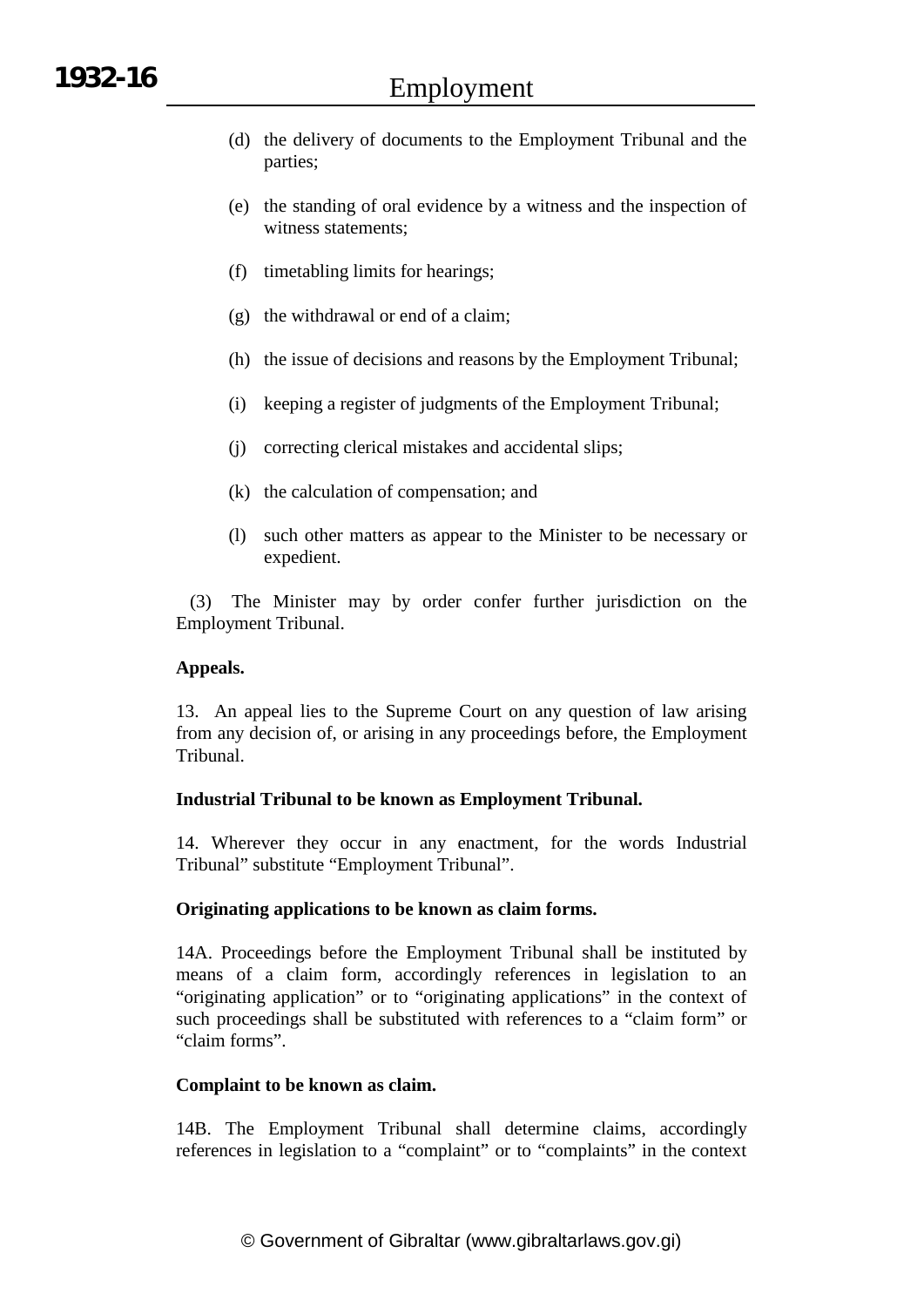of such proceedings shall be substituted with references to a "claim" or "claims".

## **Chairperson.**

14C.(1) A Chairperson shall be appointed by the Minister, acting on the advice of the Judicial Services Commission, as a person with relevant experience, qualifications and background to serve as a Chairperson to the Employment Tribunal.

- (2) A Chairperson shall be appointed by notice in the Gazette and as–
	- (a) a full time Chairperson;
	- (b) a part-time Chairperson for the period stated in the notice; or
	- (c) a Chairperson appointed to act for the period stated in the notice;

and such persons shall form the panel of appointed Chairpersons.

(3) The Secretary to the Employment Tribunal shall allocate a Chairperson for each case from the panel of appointed Chairpersons available to preside over the case.

#### **Composition of Employment Tribunal.**

14D.(1) Proceedings before an Employment Tribunal shall be heard by a Chairperson.

(2) A Chairperson's appointment 14C(1) may only be revoked by the Minister.

(3) A Chairperson's allocation under section 14C(3) may only be substituted by the Secretary to the Employment Tribunal.

#### **Oaths.**

14E. Before entering upon the functions of his office every person appointed as Chairperson shall make and subscribe before the Governor, or some other person authorised in that behalf by the Governor, an oath of allegiance and for the due execution of his office in the forms set out in Schedule 1 to this Act.

#### **Remuneration of Chairpersons and Mediators.**

14F.(1) The Minister may prescribe by Regulations the remuneration to be paid to Chairpersons and Mediators.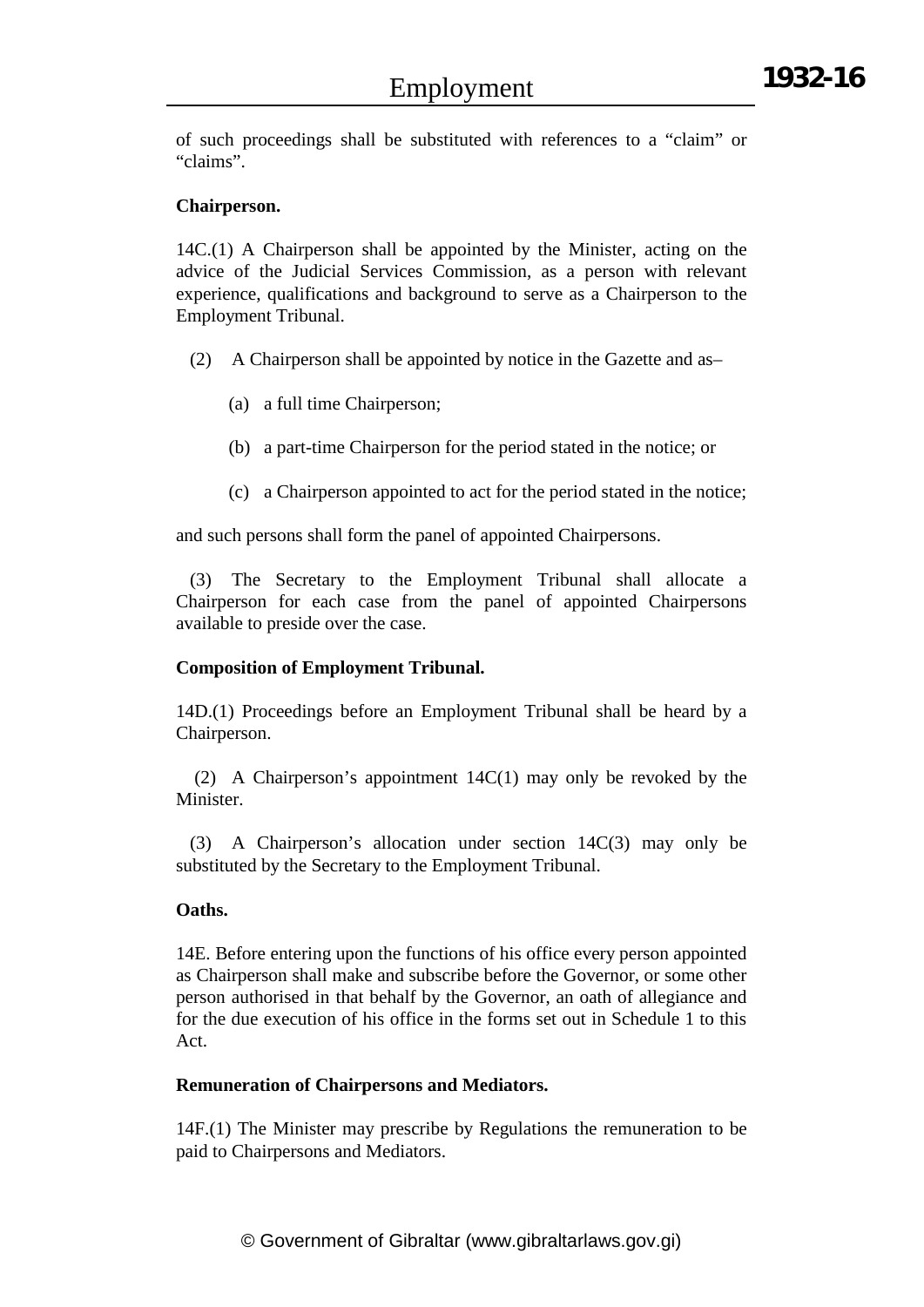(2) The Minister may determine the allowances to be paid to any person for the purposes of, or in connection with, their attendance at an Employment Tribunal.

### **Conduct of hearings.**

14G. A person may appear before an Employment Tribunal in person or be represented by any other person whom he desires to represent him.

#### **Keeping of registers.**

15.(1) The Director may keep a register of employment vacancies in Gibraltar notified to him.

(2) The Director may, for the purposes of establishing the numbers of unemployed persons in Gibraltar, keep a register of those persons.

(3) The Minister may, by regulation, prescribe the method of keeping the registers, the persons by whom information may or shall, as the case may be, be provided for the purposes of inclusion in the registers, the form of the registers and matters necessary and incidental to the keeping of the registers.

#### *Inspectors.*

#### **Appointment of inspectors.**

16. The Director shall appoint such persons as he may think fit to be inspectors for the purposes of this Act.

#### **Powers and duties of inspectors.**

17.(1) Inspectors appointed under section 16 shall be empowered–

- (a) to enter at all reasonable times any premises, ship or other place liable to inspection under this Act;
- (b) to interrogate, alone or in the presence of witnesses, the employer or the employees on any matters under this Act;
- (c) to require the production of any books, registers or other documents the keeping of which is prescribed by this Act or by any order issued under this Act and to copy such documents or make extracts therefrom;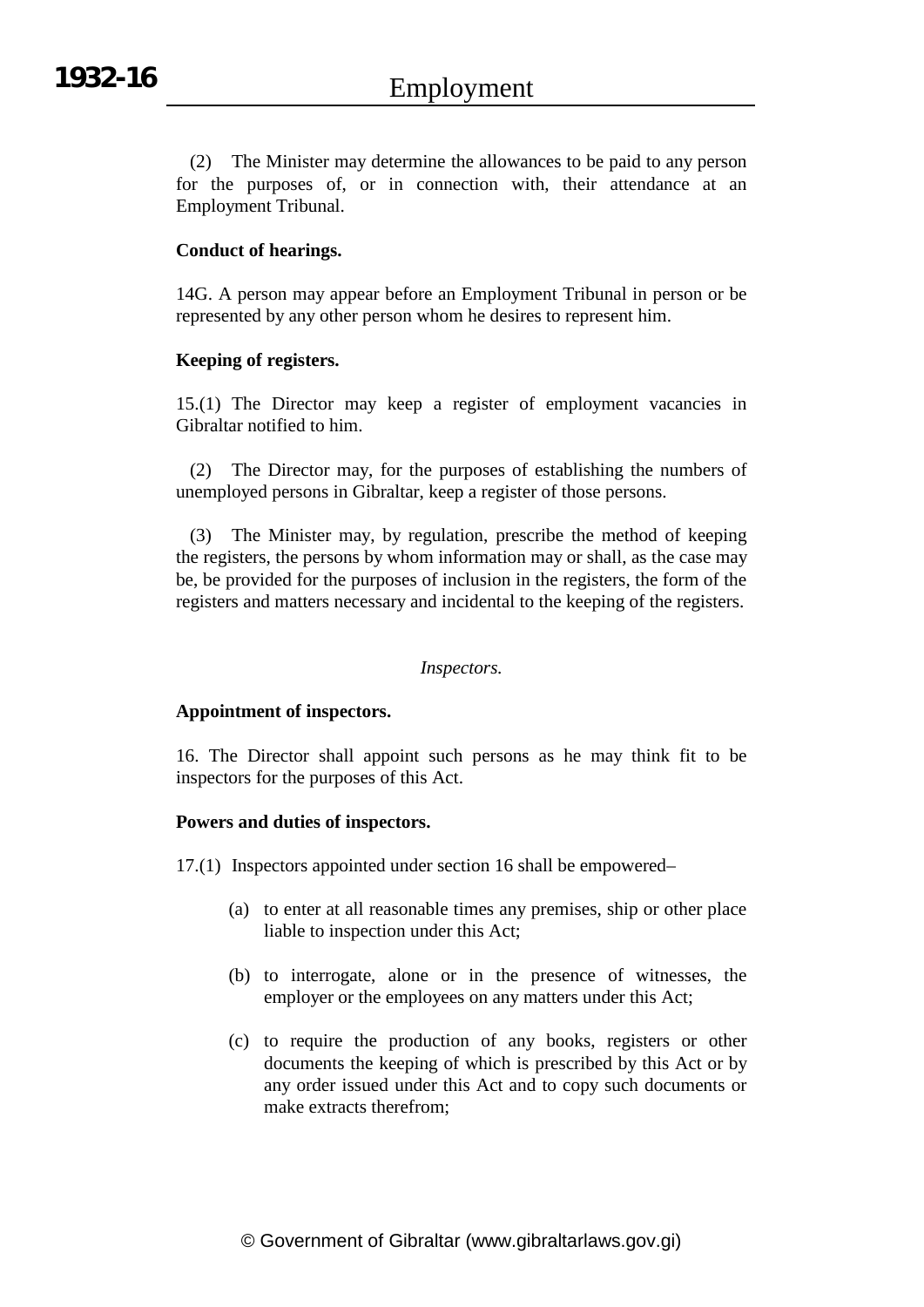(d) with the prior written authority of the Director to do anything necessary to ensure that this Act is complied with or to detect any breach of this Act.

Provided that no person shall be required under the provisions of paragraph (b) to give any information tending to incriminate himself.

(2) On the occasion of any inspection visit, an inspector shall notify the employer or his representative of his presence, unless he considers that such a notification may be prejudicial to the performance of his duties.

(3) The premises and places liable to inspection under this Act are any premises or places other than a private dwelling-house in respect of which any provisions of this Act or of any regulation or order thereunder of any recognised conditions of employment apply or any premises or places, other than a private dwelling-house, in respect of which an inspector has reasonable cause to believe that this Act or any regulations or orders thereunder or any recognised conditions of employment apply.

- (4) Such inspectors–
	- (a) shall be prohibited from having any direct or indirect interest in any premises or places which may be subject to inspection by them;
	- (b) shall not reveal at any time even after ceasing to be inspectors any manufacturing or commercial secrets or working processes which may come to their knowledge in the course of their duties;
	- (c) shall treat as absolutely confidential the source of any complaint bringing to their notice a defect or a breach of the provisions of this Act or of any regulations or orders thereunder or of any recognised conditions of employment; and
	- (d) shall not in any case give intimation to the employer or his representative that a visit of inspection was made as a consequence of the receipt of such a complaint.

(5) Every inspector shall be furnished with a certificate of his appointment signed by the Director and on applying for admission to any premises or place for the purpose of this Act shall, if so required, produce such certificate.

(6) A person shall not–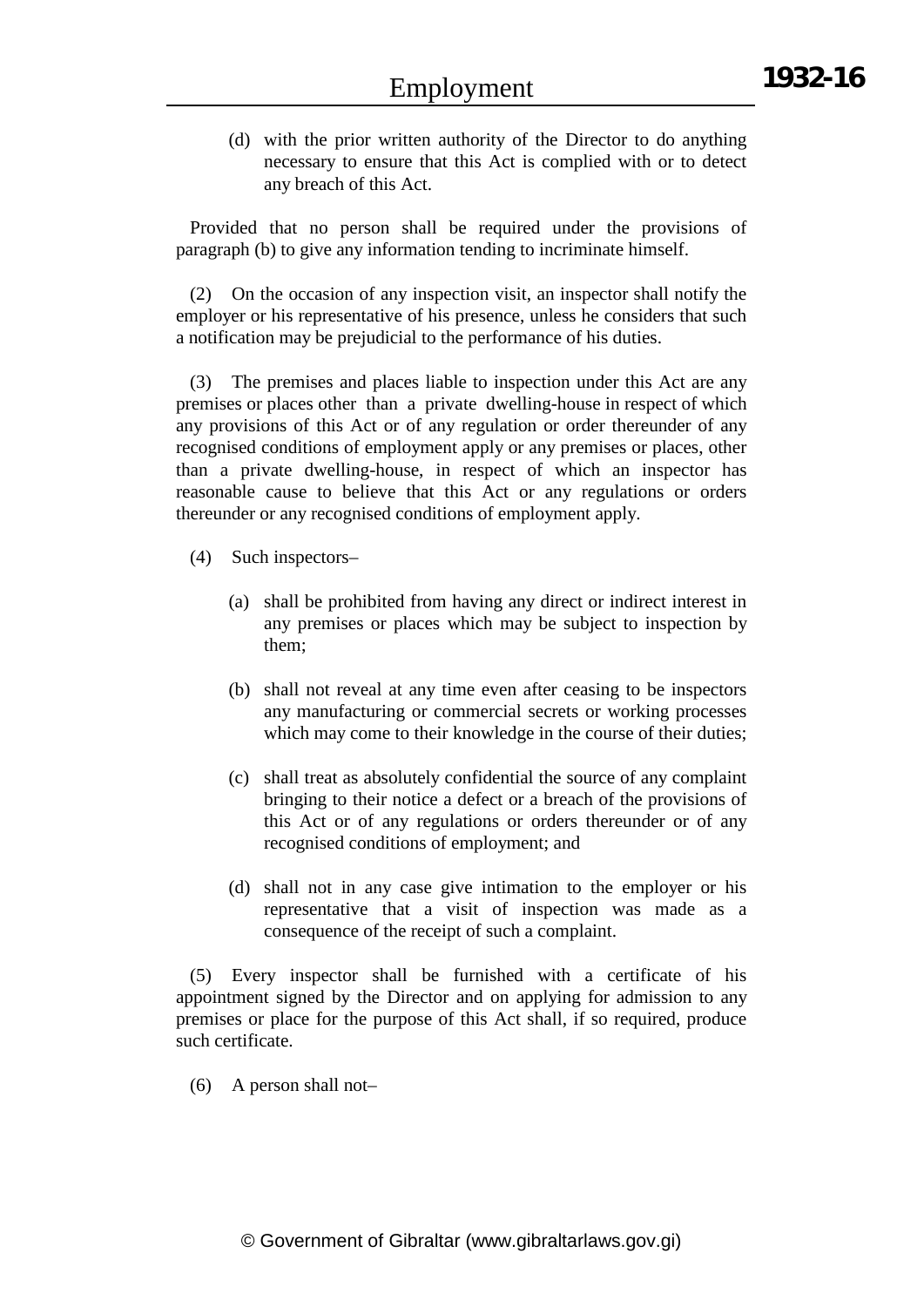- (a) omit truly to answer or reply, or cause any other person to omit truly to answer or reply to any question which an inspector is authorised to ask under this Act; or
- (b) fail to produce any books, registers or other documents which, pursuant to paragraph (c) of subsection (1), he is required by an inspector to produce; or
- (c) directly or indirectly prevent any person from appearing before or being questioned by an inspector or prevent any inspector from exercising his powers under this section.

## **PART III.** RESTRICTIONS ON EMPLOYMENT.

#### **Interpretation.**

- 18.(1) In sections 20, 24, 25 and 26, unless the context otherwise requires,–
	- "certificate" means a certificate of employment issued under the provisions of section 25;
	- "permit" has the meaning assigned to it by section 20;
	- "worker" means any person to whom this Act applies employed whether by the Crown or any other person, as a servant or apprentice by way of manual labour, clerical work or otherwise and whether or not in receipt of any salary, wages or remuneration in respect of such employment except any person employed–
		- (a) as a master or member of the crew of a ship to which the provisions of the Merchant Shipping Act apply;
		- (b) as a member of the Gibraltar Police Force;
		- (c) in the naval, military or air forces of the Crown;

"working day" means any day other than Sunday, or any public holiday.

- (2) For the purposes of sections 20, 24, 25 and 26–
	- (a) a person to whom this Act applies is a worker if he undertakes any work of a clerical or manual nature, or of any similar nature; and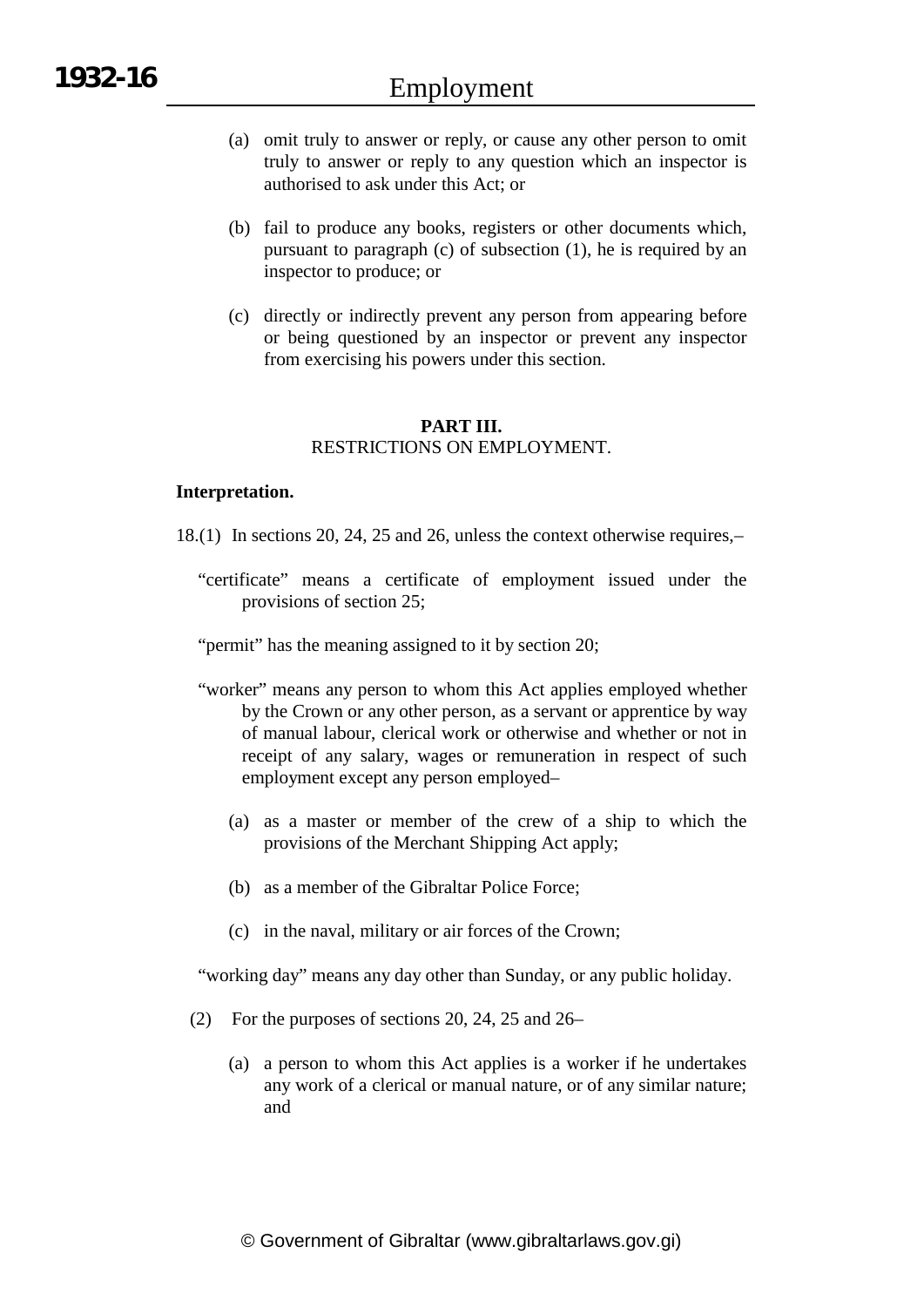- (b) a person to whom this Act applies, who undertakes any work specified in paragraph (a) of this subsection as a servant or as an apprentice for the Crown or for any other person, is employed as a worker, and, subject to subsection (5), it is immaterial–
	- (i) that he does or does not receive any salary, wages, or other remuneration in respect of that work; or
	- (ii) that where he undertakes that work for or on behalf of a company or a firm, he is also a director or a principal of that company or firm; or
	- (iii) that, while undertaking that work, he also holds any other position or performs any other function or work that is not the position or a function or work of a worker.

(3) Notwithstanding subsection (2), for the purposes of this Act a person employed as–

- (a) a master or member of the crew of a ship to which the Merchant Shipping Act applies; or
- (b) a member of the Gibraltar Police Force; or
- (c) a member of Her Majesty's Naval, Military or Air Forces–

is not by reason of that employment a worker or employed as a worker.

(4) In any proceedings for an offence against this Act, where the prosecution proves that a person is a worker, as defined in paragraph (a) of subsection (1), that person shall be presumed to be employed as a worker unless the defendant proves that the person was not at any material time employed as a worker.

(5) Notwithstanding subsection (2), in any proceedings for an offence against this Act, in which–

- (a) it is a material ingredient of the alleged offence that a person is employed as a worker; and
- (b) it is proved by the prosecution that the person was at the material time or times a worker, as defined in paragraph (a) of subsection (2)–

it shall be a defence to the charge if it is proved that the person undertook the work described in that paragraph only as a usual and reasonable incident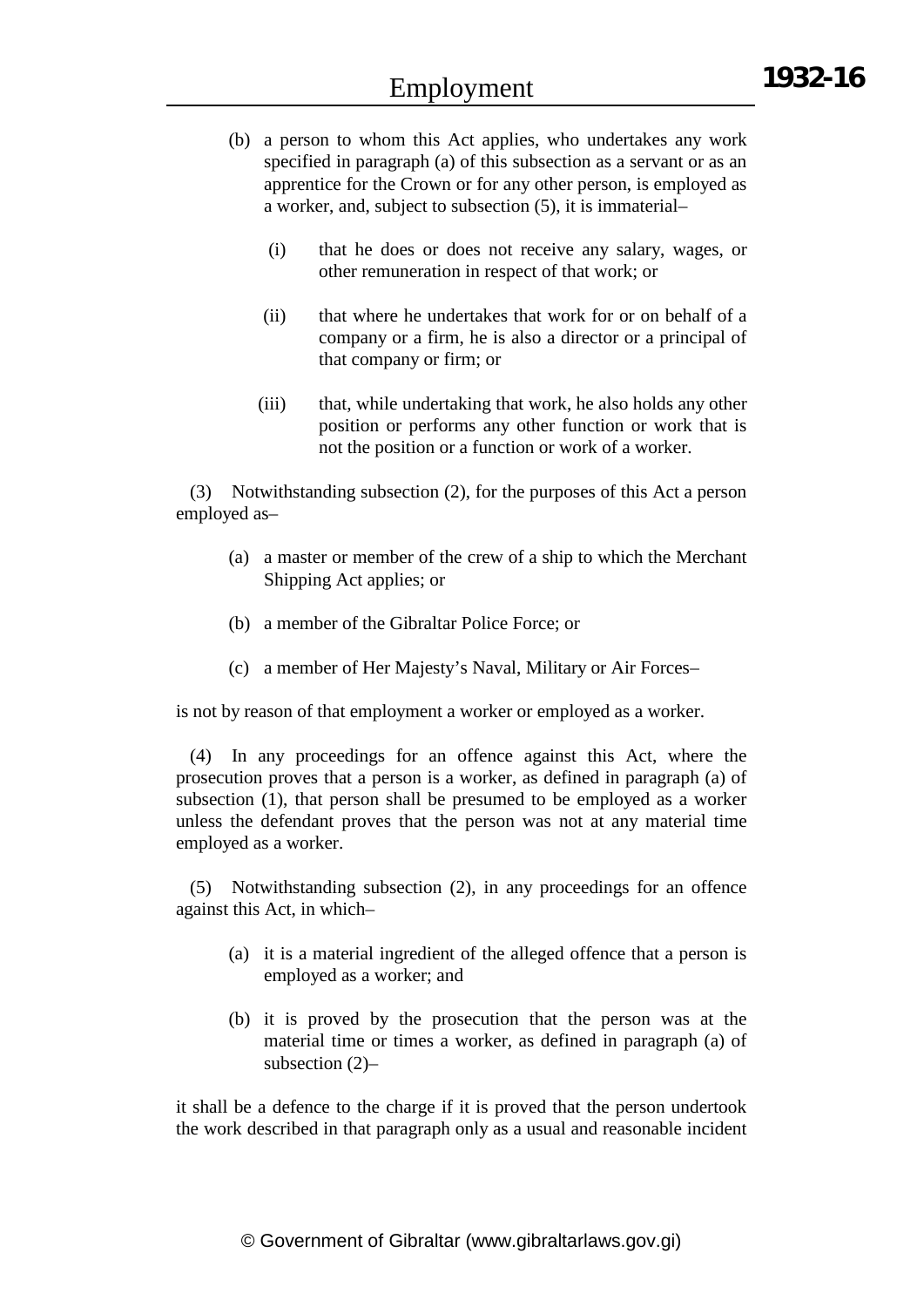of any other position, function or work held or performed by him (not being the position or a function or the work of a worker, as so defined).

### **Application.**

19. Sections 20 and 24 to 28 apply to all persons except–

- (a) any British subject appointed or engaged outside Gibraltar for employment by the Crown in Gibraltar and whose emoluments in respect of his service in Gibraltar are paid from funds of Her Majesty's Government in the United Kingdom;
- (b) any member of a class of persons or any person declared to be exempt from all or any of the provisions of this Act by the Minister.

#### **Requirement in respect of work permits.**

20.(1) The Director may require in circumstances prescribed by regulations and in relation to workers prescribed by regulations–

- (a) notification to him of any employment vacancy before that vacancy may be filled;
- (b) that an employer obtain permission from the Director prior to employing any worker (such permission hereinafter called "a permit").
- (2) Regulations made for the purposes of subsection (1) may–
	- (a) make different provisions in respect of different circumstances and different categories of workers;
	- (b) prescribe conditions to be met by employers and workers in respect of the filling of a vacancy;
	- (c) prescribe conditions to be met prior to the Director granting a permit;
	- (d) prescribe conditions to be met by an employer or a worker whilst the former is employing the latter under a permit;
	- (e) prescribe the circumstances in which the Director may, in his discretion, refuse to grant a permit;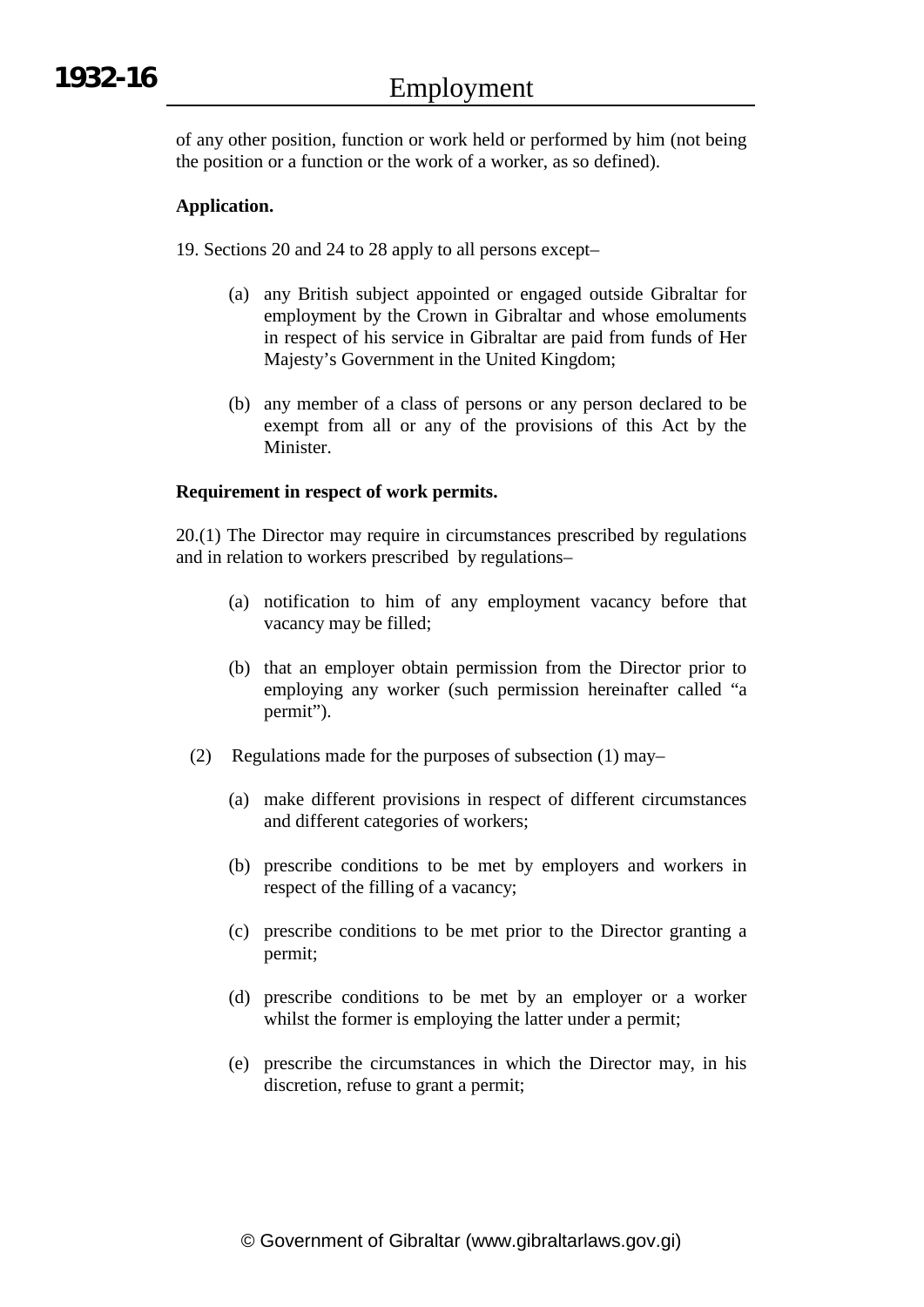- (f) make provision for the period of validity of a permit and the circumstances in which and the period for which a permit may be renewed;
- (g) provide for the circumstances in which the Director may revoke a permit and the procedures to be followed in respect of the intention to revoke a permit and the revocation of the permit;
- (h) provide that a failure to comply with the requirements of any regulation, is an offence under this section;
- (i) generally make provision in respect of notification and filling of vacancies and matters related to permits:

Provided that no provision shall he made in regulations under this section which is contrary to the requirements of Regulation 1612/68 of the European Community.

21. *Repealed.*

22. *Repealed.*

23. *Repealed.*

#### **Return of permits.**

24. It is an offence for the employer of a worker to fail to return to the Director the permit of a worker–

- (a) whose employment has terminated, within seven working days of such termination; or
- (b) who has been absent without leave from work for seven working days, within three working days of the seventh day of absence.

#### **Issue of certificates of employment.**

25. Where a worker is engaged in pursuance of a permit the Director shall cause a certificate in the prescribed form to be issued .

#### **Surrender of certificates.**

26. It is an offence for a worker whose employment has terminated to fail to return his certificate and his civilian registration card issued under the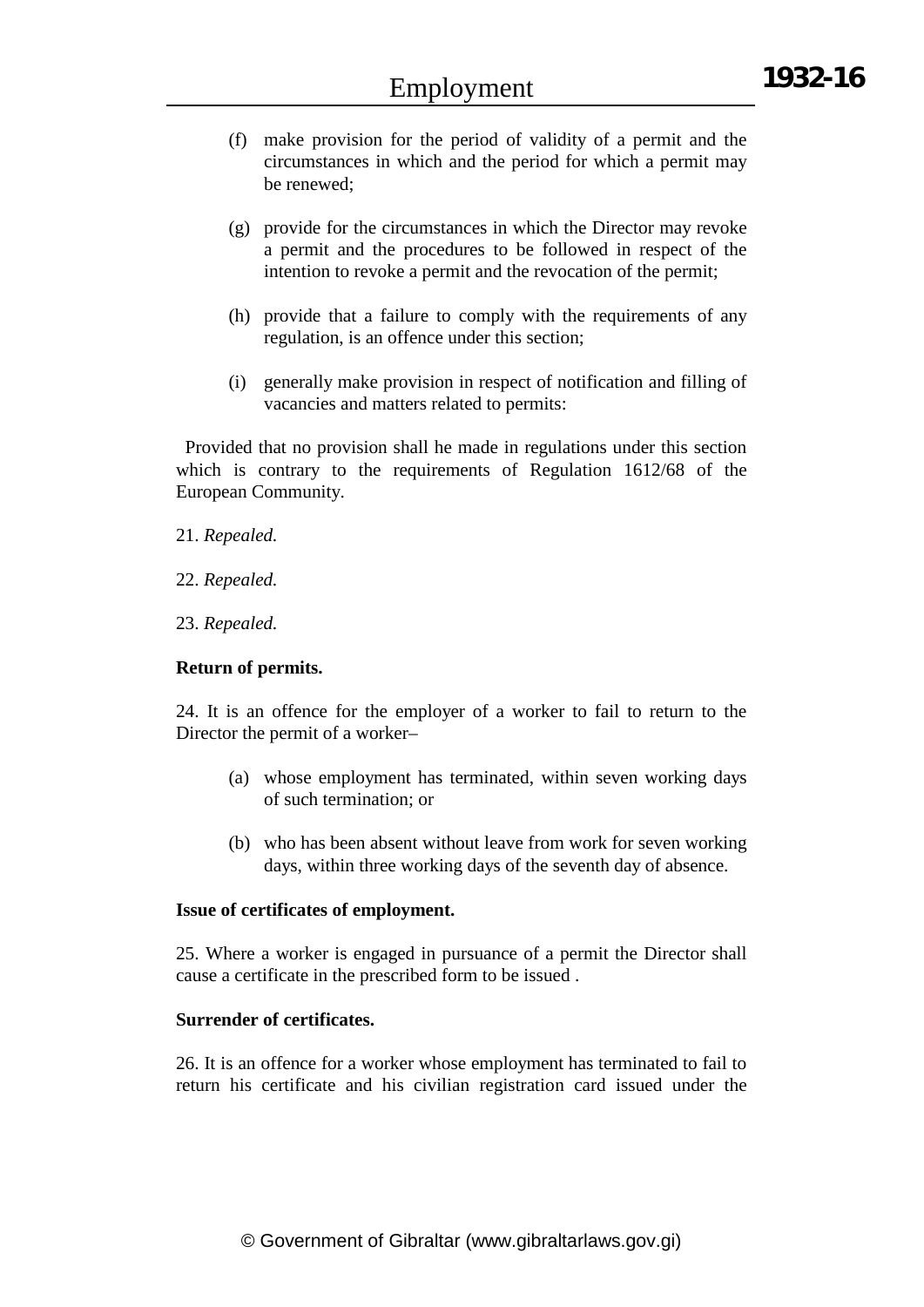Civilians Registration  $Act^2$  to the Director not later than the next working day following that on which his employment terminated.

26A. *Repealed.*

## **Power to require returns.**

27.(1) The Director may, whenever he thinks fit, by notice in writing, require any person to furnish him with a true and complete return of the names of all persons employed by that person, at any time or during any period specified in the notice with such particulars relating to those persons as may be specified.

(2) A person who fails to furnish a return required of him under this section, or wilfully furnishes any such return which is incomplete or untrue in any material particular is guilty of an offence.

## **Offences and penalties.**

28.(1) A person who wilfully makes any false statement for the purpose of obtaining a permit or certificate is guilty of an offence and is liable on summary conviction to a fine at level 4 on the standard scale.

(2) A person guilty of an offence against section 20, 24 or 26 for which no penalty is provided is liable on summary conviction to a fine at level 4 on the standard scale.

*Women, Young Persons and Children.*

#### **Interpretation.**

29. In sections 30 to 33, unless the context otherwise requires,–

"child" means a person under the age of fifteen years;

"competent authority" means the Minister;

- "duly authorised officer" means any officer authorised by the Minister by notice in the Gazette to act under the provisions of sections 30 to 32;
- "industrial undertaking" has, with respect to the employment of children, young persons and women, the meanings respectively assigned

<sup>2</sup> **1950-18**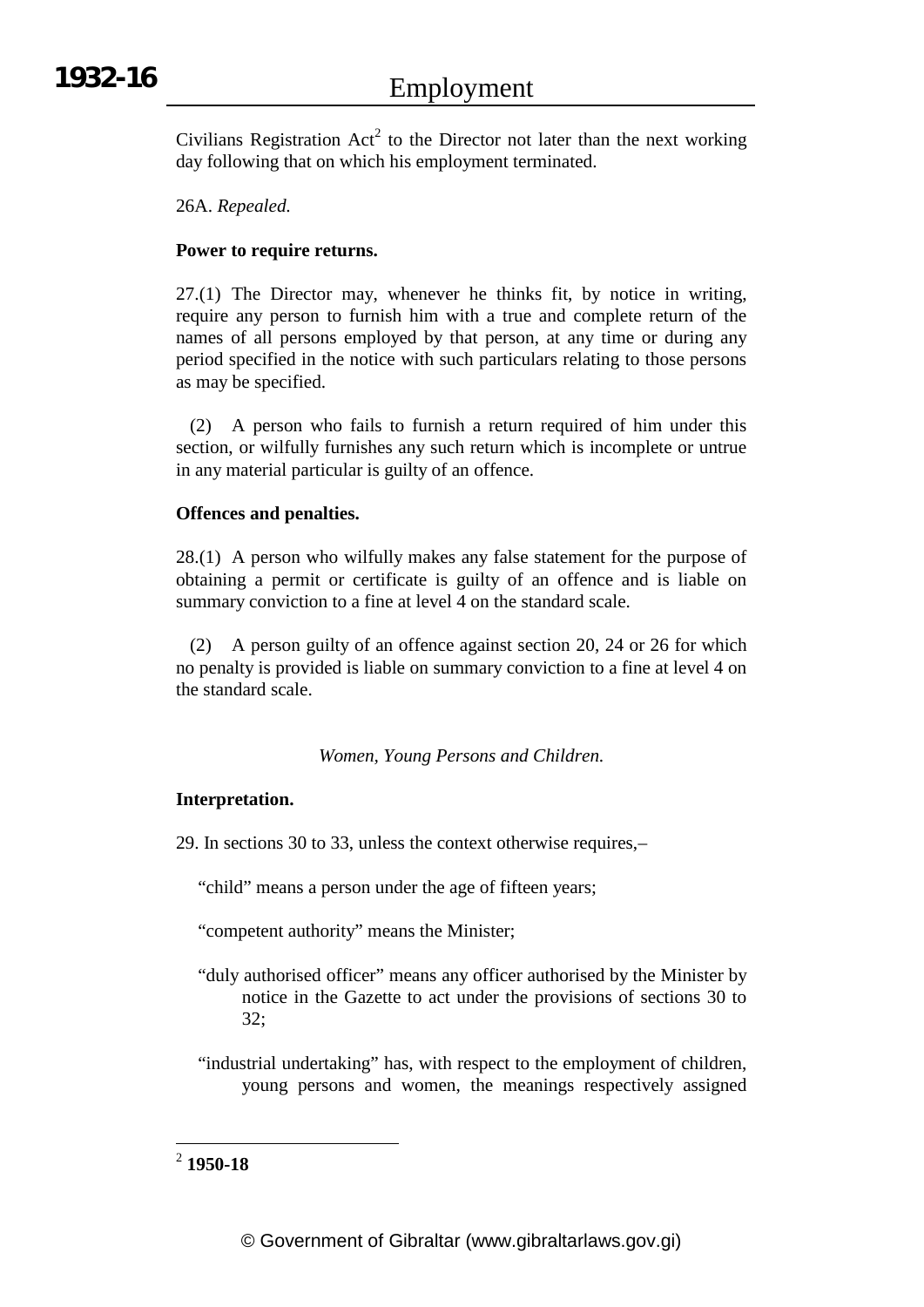thereto in the conventions set out in Parts I, II, and III of Schedule 2;

- "members of the employer's family" means his spouse, father, stepfather, mother, stepmother, grandfather, grandmother, father-in-law, mother-in-law, grandchild, brother, sister, son, or daughter;
- "ship" means any sea-going ship or boat of any description which is registered in Gibraltar as a British ship;
- "woman" means a woman of the age of eighteen years and upwards;
- "young person" means a person who has ceased to be a child and who is under the age of eighteen years.

## **Restriction on employment in industrial undertakings.**

30.(1) No child shall be employed in any industrial undertaking: *(1920 c.65, s.1).*

> Provided that a child may be employed in an industrial undertaking in which only members of the employer's family are employed unless such undertaking is by its nature or the circumstances in which it is carried on dangerous to life, health, or morals of the persons employed therein.

> (2) No young persons or women shall be employed at night in any industrial undertaking, except to the extent to which and in the circumstances in which such employment is permitted under the conventions set out in Parts II and III respectively of Schedule 2.

> (3) Where young persons are employed in any industrial undertaking, a register of the young persons so employed, and of the dates of their birth and of the dates on which they enter and leave the service of their employer, shall be kept, and shall at all times be open to inspection by any duly authorised officer.

> (4) No woman or female young person shall be employed on underground work in any mine, quarry or other work for the extraction of minerals from under the surface of the earth.

#### **Restriction on employment in ships.**

31.(1) No child shall be employed in any ship.

*(1920 c.65, s.1).*

(2) There shall be included in every agreement with the crew entered into under the Merchant Shipping Act, or any Act amending or substituted for the same, a list of the young persons who are members of the crew, together with particulars of the dates of their births, and, in the case of a ship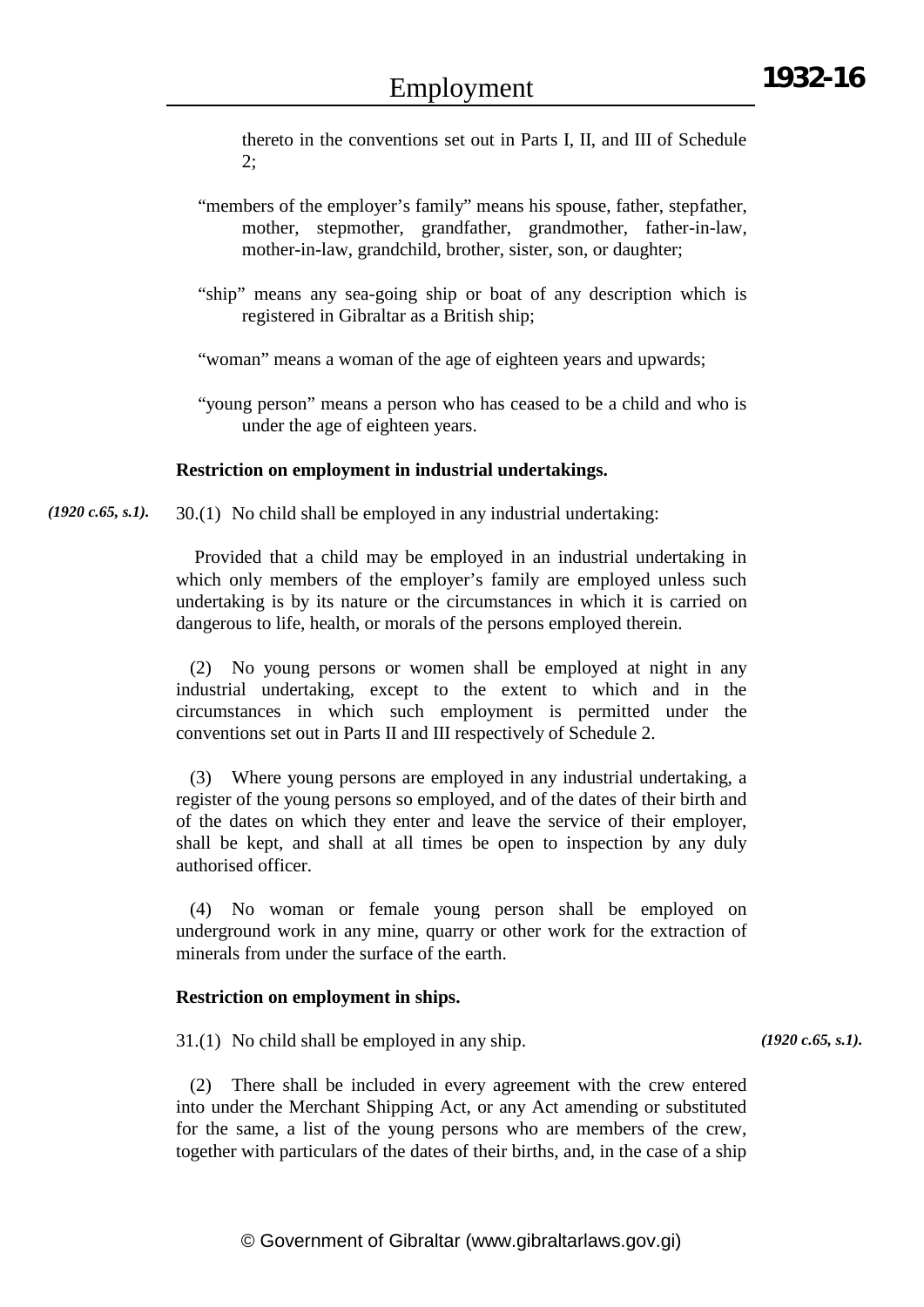in which there is no such agreement, the master of the ship shall, if young persons are employed therein, keep a register of those persons with particulars of the dates of their birth and of the dates on which they become or cease to be members of the crew, and the register so kept shall at all times be open to inspection by any duly authorised officer.

(3)

(a) No young person shall be employed or work on any ship as a trimmer or a stoker:

Provided that if no person over the age of eighteen years is available for the work, two young persons each of not less than sixteen years of age may be employed to fill each single vacancy.

(b) This subsection shall be reproduced in all articles of agreement in respect of service on a ship.

(4) No young person shall be employed on any ship except upon the production of a current certificate (which shall be expressed to expire at the end of a period of not more than one year from the execution thereof) by a medical practitioner who shall have been approved by the competent authority, attesting the young person's fitness for the work to be undertaken:

Provided that if such certificate shall expire in the course of a voyage it shall remain in force until the end of such voyage.

(5) This section, so far as it relates to employment in a ship, shall have effect as if it formed part of the Merchant Shipping Act or of any Act amending or substituted for the same.

#### **Prohibition for certain work.**

31A.(1) For the protection of persons under the age of 18 from any specific risks to their safety, health and development which are a consequence of their lack of experience, of absence of awareness of existing or potential risks or of the fact that young people have not yet fully matured, and without prejudice to section 33, their employment is prohibited if it involves–

- (a) work which is objectively beyond their physical or psychological capacity;
- (b) work involving harmful exposure to agents which are toxic, carcinogenic, cause heritable genetic damage, or harm to the unborn child or which in any other way chronically affect human health;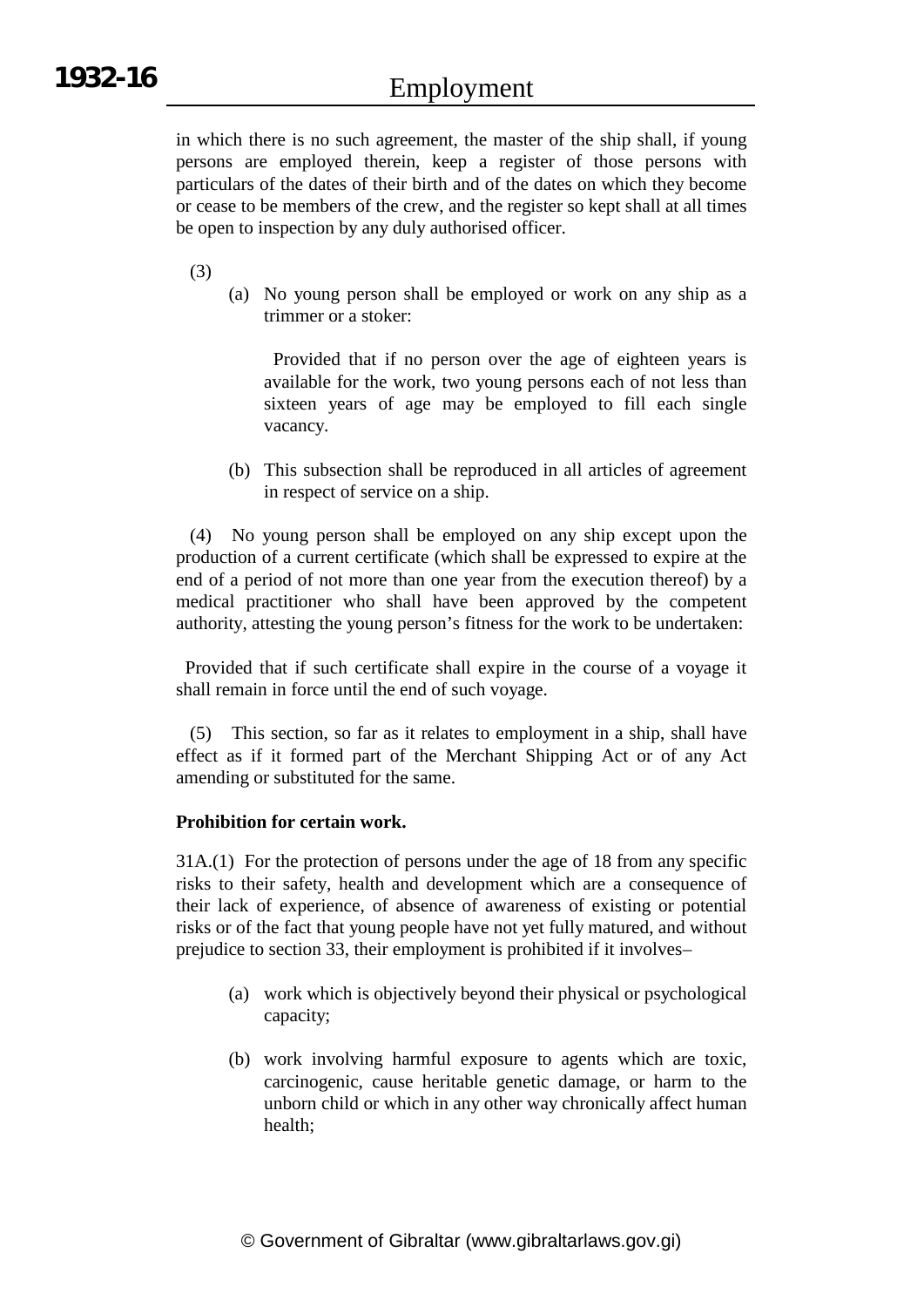- (c) work involving harmful exposure to radiation;
- (d) work involving the risk of accidents which it may be assumed cannot be recognized or avoided by young persons owing to their insufficient attention to safety or lack of experience or training; or
- (e) work in which there is a risk to health from extreme cold or heat, or from noise or vibration.

(2) Work which is likely to entail specific risks for persons under the age of 18 years, within the meaning of subsection (1) includes–

- (a) work involving harmful exposure to the physical, biological and chemical agents referred to in Part 1of the Schedule 3, and
- (b) processes and work referred to in Part 2 of the Schedule 3.

(3) The competent authority may, authorise derogations from subsections (1) and (2) in the case of young persons, where such derogations are indispensable for their vocational training and provided that protection of their safety and health is ensured by the fact that the work is performed under the supervision of a competent person within the meaning of Article 7 of Directive 89/391/EEC and provided that the protection afforded by that Directive is guaranteed.

#### **Offences.**

32.(1) A person who employs a child or a young person in any industrial *(1920 c.65, s.1).*undertaking in contravention of this Act, is guilty of an offence and is liable on summary conviction for each offence to a fine at level 2 on the standard scale, or, in case of a second or subsequent offence, three times the amount at level 2 on the standard scale.

(2) Where a child is taken into employment in any industrial undertaking in contravention of this Act on the production, by or with the privity of the parent, of a false or forged certificate, or on the false representation of his parent that the child or young person is of an age at which such employment is not in contravention of this Act, that parent is guilty of an offence and is liable on summary conviction to a fine at level 2 on the standard scale.

(3) If any young person or child is employed in any ship in contravention of this Act or if the provisions of section 31 (3) (b) are contravened, the master of the ship is guilty of an offence and is liable on summary conviction for each offence to a fine at level 2 on the standard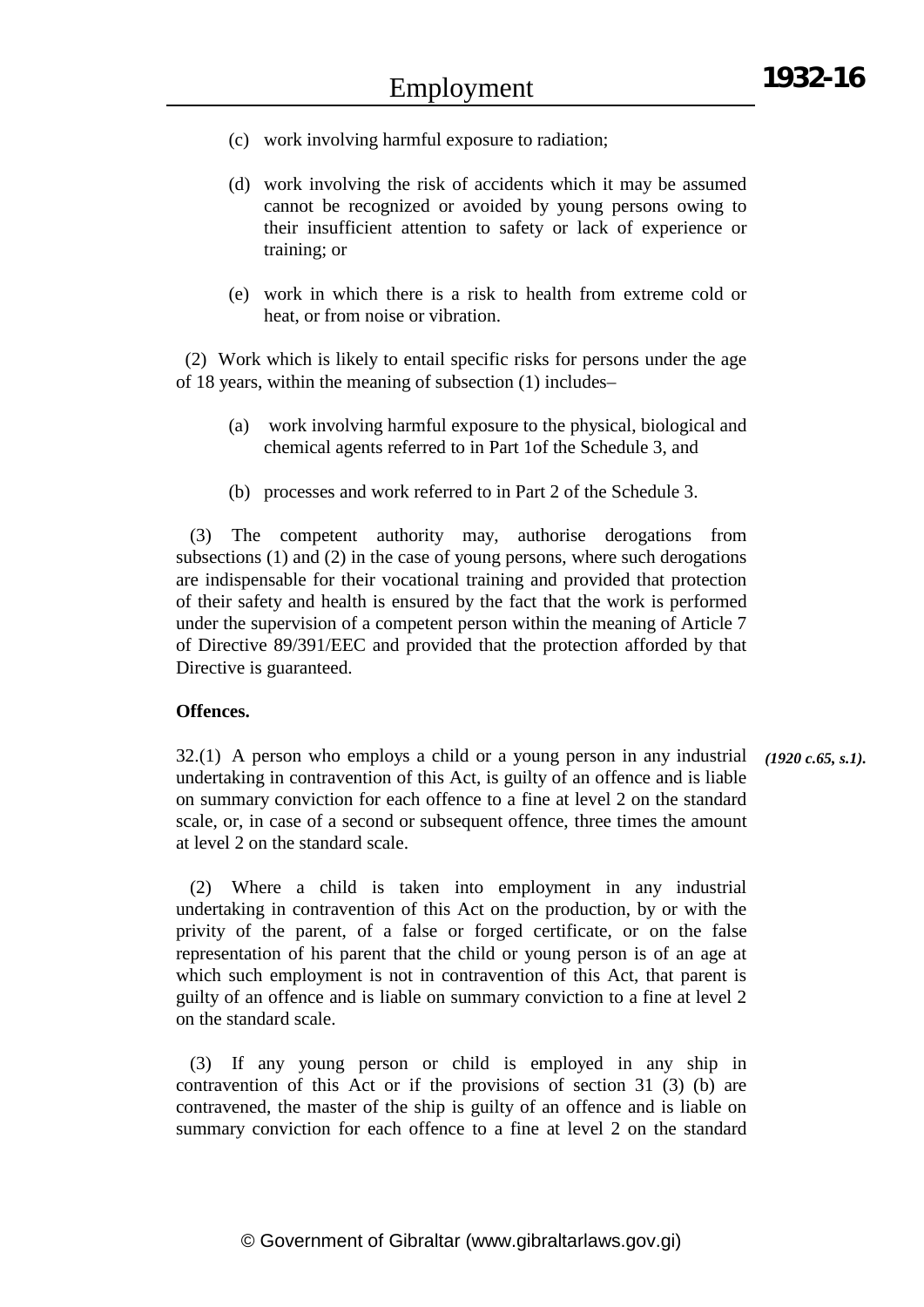scale, or, in the case of a second or subsequent offence, three times the amount at level 2 on the standard scale.

(4) Where a young person or child is taken into employment in any ship in contravention of this Act, on the production, by or with the privity of the parent, of a false or forged certificate, or on the false representation of his parent that the young person or child is of an age at which such employment is not in contravention of this Act, that parent is guilty of an offence and is liable on summary conviction to a fine at level 2 on the standard scale.

(5) A person who, being the employer of a young person, fails to keep such a register so required to be kept by him, or refuses or neglects, when required, to produce it for inspection by a duly authorised officer, is guilty of an offence and is liable on summary conviction to a fine at level 3 on the standard scale.

(6) The master of a ship who fails to keep such a register so required to be kept by him, or refuses or neglects, when required, to produce it for inspection by a duly authorised officer, is guilty of an offence and is liable on summary conviction to a fine at level 3 on the standard scale.

(7) A person who employs a woman in contravention of this Act, is guilty of an offence and is liable on summary conviction to a fine at level 3 on the standard scale.

#### **Saving.**

33.(1) The provisions of sections 30 and 31 are in addition to and not in derogation of any of the provisions of any other Act restricting the employment of women, young persons and children. *(1920 c.65, s.3).*

> (2) Sections 30(2), (3) and (4) and 31(2), (3), (4) and (5) do not apply to industrial undertakings or ships in which only members of the same family are employed.

#### **PART IV.** CONDITIONS OF EMPLOYMENT.

#### *Recommendations and Orders.*

#### **Reference to the Conditions of Employment Board.**

34. Where the Minister is of the opinion that no adequate machinery exists for the effective regulation of the conditions of employment of any class or classes of employees and that having regard to the conditions of employment existing among such class or classes it is expedient that such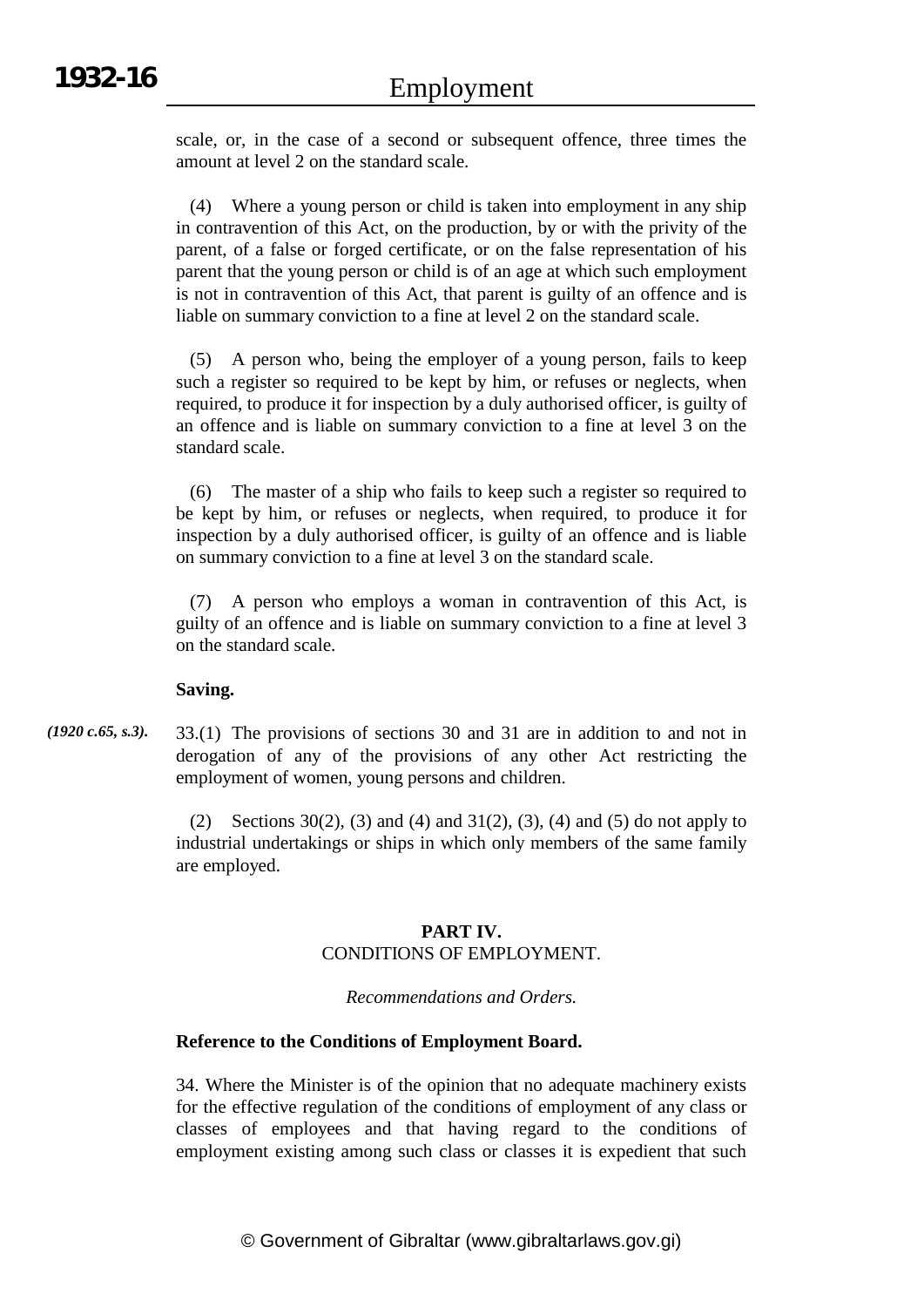conditions should be regulated, he may refer the matter to the Board for their recommendation thereon.

#### **Investigation, etc.**

35. Before submitting any conditions of employment recommendation to the Minister, the Board shall make such investigations as appear to it to be necessary and shall publish in the Gazette above the signatures of the chairman and secretary, a notice giving details of the proposed recommendation stating the period, which shall not be less than twenty-one days from the date of the notice, within which written representations with respect to the proposals may be made to the Board; and the Board shall consider any representations made within that period and shall make any further inquiries it may consider necessary and may then submit the recommendation to the Minister either without amendment or with such amendments as it thinks fit having regard to the representations.

#### **Powers of Minister.**

36.(1) Where the Minister receives any conditions of employment recommendation from the Board, he may–

- (a) if he thinks fit, make an order giving effect to the recommendation from such future date as may be specified in the order; or
- (b) refer the matter back to the Board with any observations he may think fit to make, for further consideration by the Board.

(2) Where any recommendation has been referred back to the Board in accordance with the provisions of subsection (1) and the Board submits a further recommendation to the Minister in respect of the same matter such further recommendation shall for all purposes of this Act be treated as if it were the original recommendation on such matter.

(3) Notwithstanding any other provision of this Act, the Minister may make such orders as he thinks fit to make provision in relation to conditions of employment.

#### **Scope of orders.**

37.(1) Any conditions of employment order may make different provision for different cases, may contain provision for the amendment or revocation of previous orders and may contain any incidental, supplemental or consequential provisions which may appear necessary for carrying out the provisions of any conditions of employment order.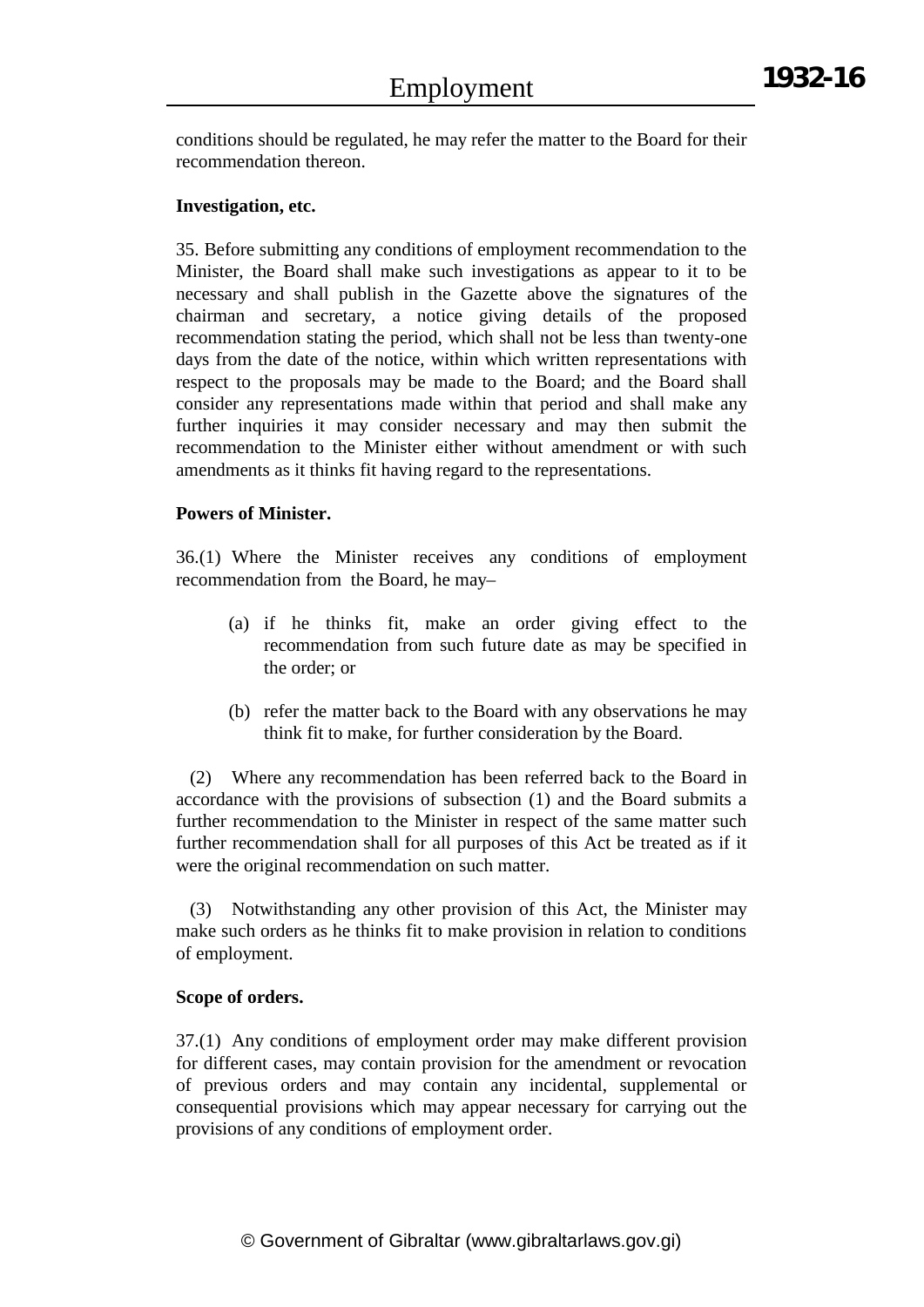(2) No conditions of employment order shall have effect so as to prejudice any rights as to conditions of employment conferred on any employee by or under any law other than this Act or by or under any existing contract.

(3) If a contract between an employee to whom a conditions of employment order applies and his employer provides for conditions of employment less favourable to the employee than those specified in the order, it shall have effect as if for those conditions there were substituted the conditions specified in the order.

## **Exhibition of orders.**

38.(1) A copy of every conditions of employment order applicable to his employees drawn up in English in a form approved by the Director shall be exhibited by the employer in a conspicuous position in all places of employment.

(2) On engagement of any employee, the employer shall explain to him the provisions of any recognised conditions of employment applicable in his case.

## *Recognised Conditions.*

## **Recognised conditions of employment.**

39. The conditions of employment prescribed in a conditions of employment order, or determined by a joint industrial council under this Act, or determined by voluntary settlement or award under any machinery for conciliation or arbitration shall be the recognised conditions of employment for the employees concerned.

#### **Exception for employer's family.**

40. The recognised conditions of employment shall not be applicable to members of the employer's family.

#### **Authorization of overtime outside recognised conditions.**

41. Notwithstanding any limitations in the hours of overtime specified in a conditions of employment order the Director may authorize in writing, as a temporary expedient, the working of daily or weekly overtime as the case may be in excess of the limits specified, if the period for which he may authorize overtime in no case exceeds fourteen days in any period of six months and any annual limit specified in such order is not thereby exceeded.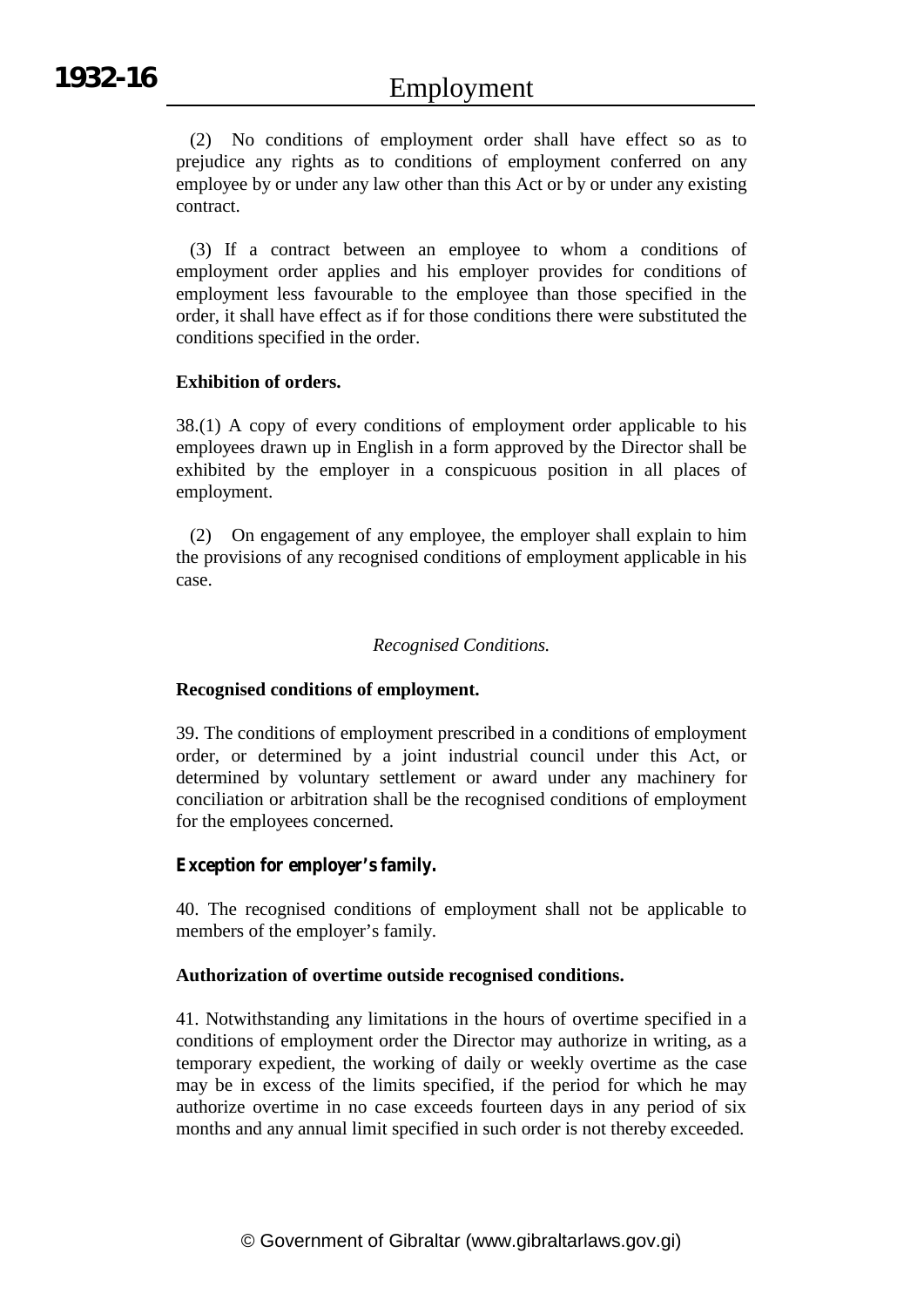### **Special conditions for aged, disabled and infirm workers.**

42.(1) Notwithstanding the provisions of this Act the Director may grant a licence to any aged, disabled or infirm person to work at a wage less than that laid down in the recognised conditions of employment applicable to his class.

(2) The Director shall not grant such licence until he is satisfied that the person concerned is, by reason of his age, disablement or infirmity, unable to obtain employment at the wage fixed by the recognised conditions of employment.

- (3) Such a licence–
	- (a) shall specify the wage at which such person is licensed to work;
	- (b) shall specify the name of the employer for whom the person is licensed to work at such wage;
	- (c) shall be in force for the period mentioned therein, but may be renewed;
	- (d) may be revoked at any time at the discretion of the Director; and
	- (e) may contain such other particulars as may be prescribed.

(4) The Director shall in his discretion, fix the number of licensed aged, disabled or infirm persons to be employed by any employer, so however that each employer shall be entitled to employ at least one such licensed person.

#### **Offences.**

43. An employer or person who contravenes any recognised conditions of employment prescribed by any conditions of employment order, or who employs an aged, disabled or infirm person under conditions of employment less favourable than the recognised conditions of employment and without a licence of the Director under section 42, or who contravenes the conditions of such a licence, is liable on summary conviction to a fine at level 4 on the standard scale.

#### *Payment of Wages.*

**Wages to be paid to the employee.**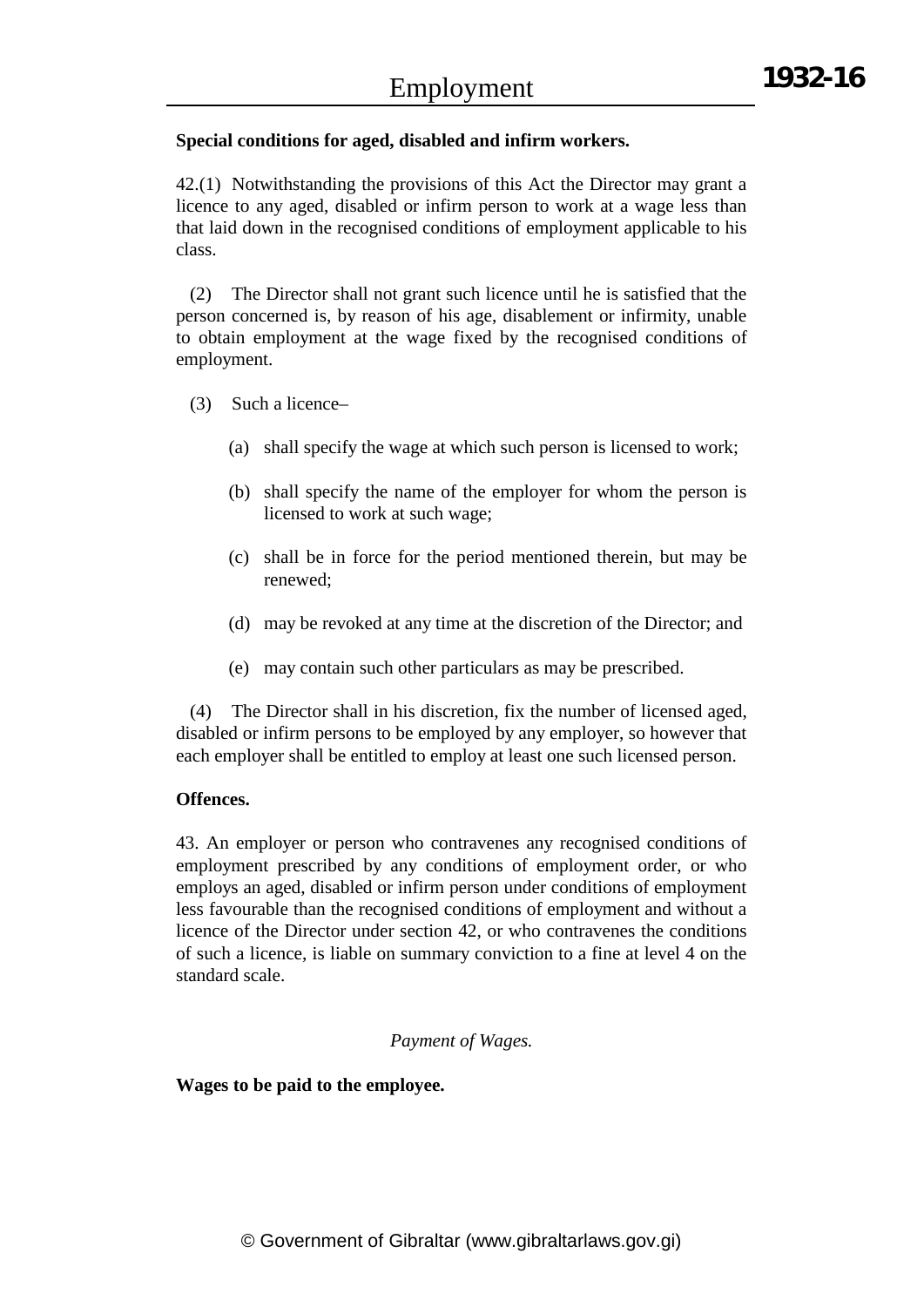44.(1) Wages shall be paid directly to the employees to whom they are due except as may otherwise be provided by any law or by virtue of an order made by a competent court or where the employee agrees to the contrary.

(2) Payment of wages shall be effected on week days only and, except for employees employed therein, shall not be made in any shop, public house or place of public entertainment.

#### **Wages to be paid at regular intervals.**

45.(1) Every employer shall pay or cause to be paid wages to his employees at regular intervals, and–

- (a) not less often than once a week in the case of employees whose wages are fixed by the hour or day or week;
- (b) not less than once a fortnight in the case of employees whose wages are calculated solely on a piecework or output basis;
- (c) not less than once a month in the case of employees whose wages are fixed on a monthly or annual basis;
- (d) in the case of employees whose wages consist of a share of profit, or of a commission on sales or payments made or received by the employer, not less often than once a month unless otherwise agreed by such employees and the employer:

Provided that the provisions of this subsection shall not apply where an agreement is entered into between an employer or employers or organization of employers on the one hand and trade union representatives of the employees concerned on the other, fixing other intervals for the payment of wages.

(2) Every employer shall, at every payment of wages furnish each employee with a statement of the wages due to him for his services for the period for which payment is made and such statements shall show clearly the amounts of and the reasons for any additions to, or deductions or other variations from, the normal wage for the period.

(3) On termination of a contract of service all wages lawfully due shall be paid by the date of the next pay day determined under subsection (1) as if the contract had not been terminated.

(4) A settlement of accounts shall be made at least once a year by the employer in respect of employees whose wages consist of a share of profits or of a commission on sales or payments made or received by the employer.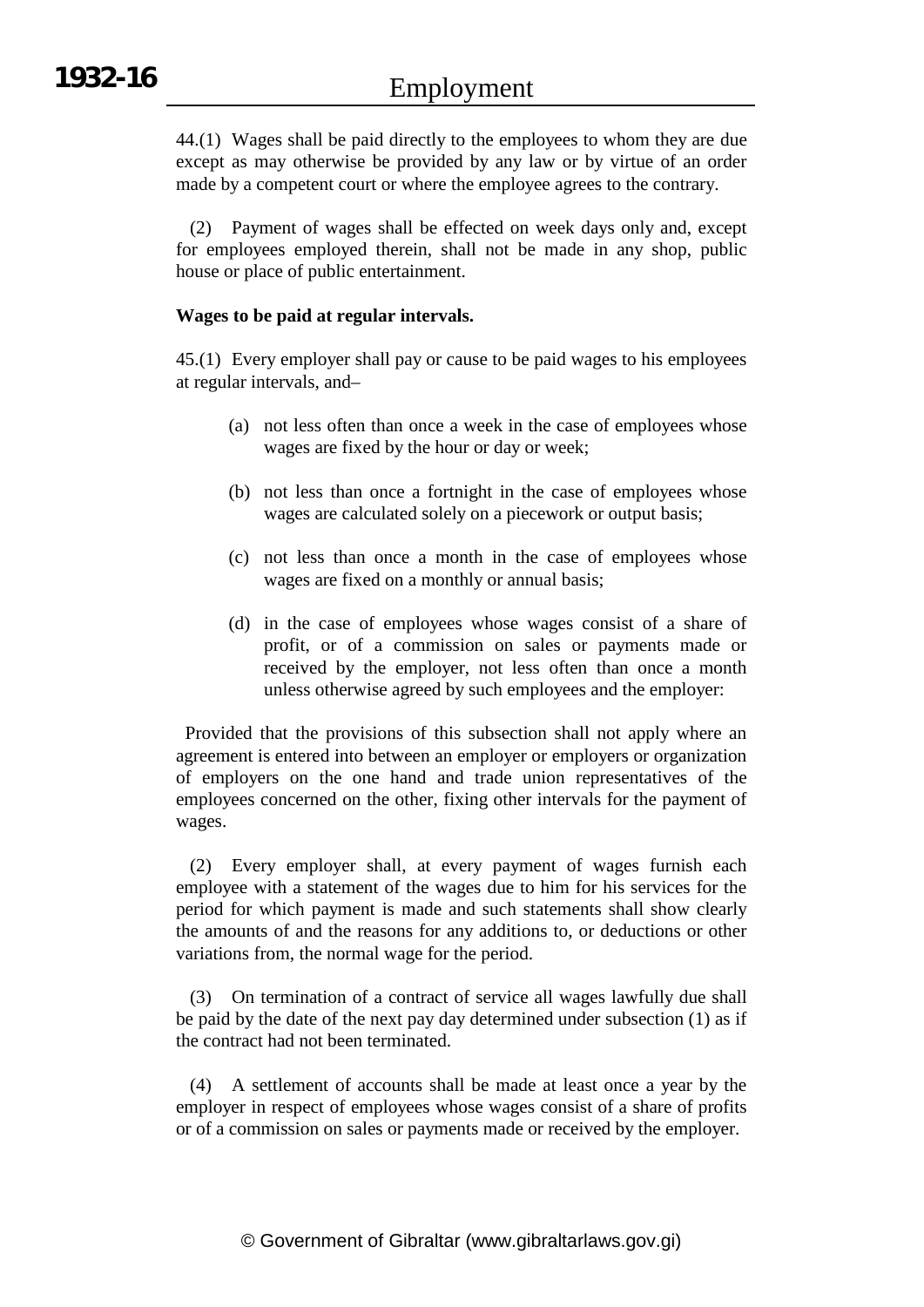(5) (a) Where an employee in any trade, being a person to whom a minimum rate of wages fixed under this Act applies, is an apprentice or learner, it shall not be lawful for his employer to receive directly or indirectly from him, or on his behalf or on his account, any payment by way of premium:

> Provided that nothing in the foregoing provision shall apply to any such payment duly made in pursuance of any instrument of apprenticeship not later than four weeks after the commencement of the employment.

(b) Where an employer is convicted of acts in contravention of this subsection the court may, in addition to imposing a fine in accordance with the provisions of this Act, order him to repay to the employee or other person by whom the payment was made the sum improperly received by way of premium.

# **Part IVA.**

# **Public Interest Disclosures**

# **Interpretation of this Part.**

45A.(1) In this Part−

- "a protected disclosure" means a qualifying disclosure which is made by a worker in accordance with any of sections 45C to 45H;
- "qualifying disclosure" has the meaning given by section 45B;
- "the relevant failure", in relation to a qualifying disclosure, has the meaning given by section 45B(5).

(2) In determining for the purposes of this Part whether a person makes a disclosure for purposes of personal gain, there shall be disregarded any reward payable by or under any enactment.

(3) Any reference in this Part to the disclosure of information shall have effect, in relation to any case where the person receiving the information is already aware of it, as a reference to bringing the information to his attention.

# **Disclosures qualifying for protection.**

45B.(1) In this Part a "qualifying disclosure" means any disclosure of information which, in the reasonable belief of the worker making the disclosure, tends to show one or more of the following−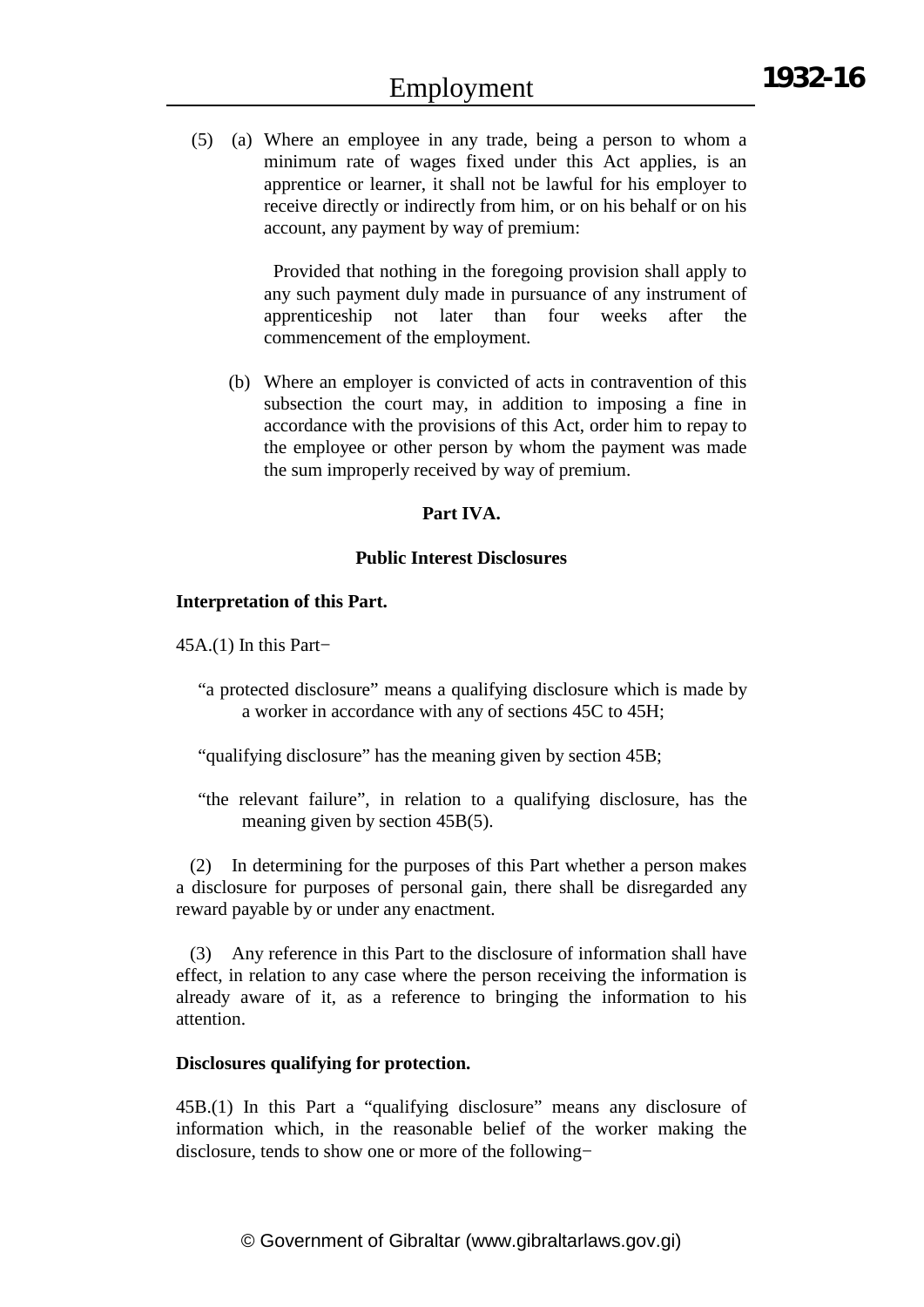- (a) that a criminal offence has been committed, is being committed or is likely to be committed;
- (b) that a person has failed, is failing or is likely to fail to comply with any legal obligation to which he is subject;
- (c) that a miscarriage of justice has occurred, is occurring or is likely to occur;
- (d) that the health or safety of any individual has been, is being or is likely to be endangered;
- (e) that the environment has been, is being or is likely to be damaged; or
- (f) that information tending to show any matter falling within any one of the preceding paragraphs has been, or is likely to be deliberately concealed.

(2) For the purposes of subsection (1), it is immaterial whether the relevant failure occurred, occurs or would occur in Gibraltar or elsewhere, and whether the law applying to it is that of the Gibraltar or of any other country or territory.

(3) A disclosure of information is not a qualifying disclosure if the person making the disclosure commits an offence by making it.

(4) A disclosure of information in respect of which a claim to legal professional privilege could be maintained in legal proceedings is not a qualifying disclosure if it is made by a person to whom the information had been disclosed in the course of obtaining legal advice.

(5) In this Part "the relevant failure", in relation to a qualifying disclosure, means the matter falling within paragraphs (a) to (f) of subsection  $(1)$ .

#### **Disclosure to employer or other responsible person.**

45C.(1) A qualifying disclosure is made in accordance with this section if the worker makes the disclosure in good faith−

- (a) to his employer; or
- (b) where the worker reasonably believes that the relevant failure relates solely or mainly to−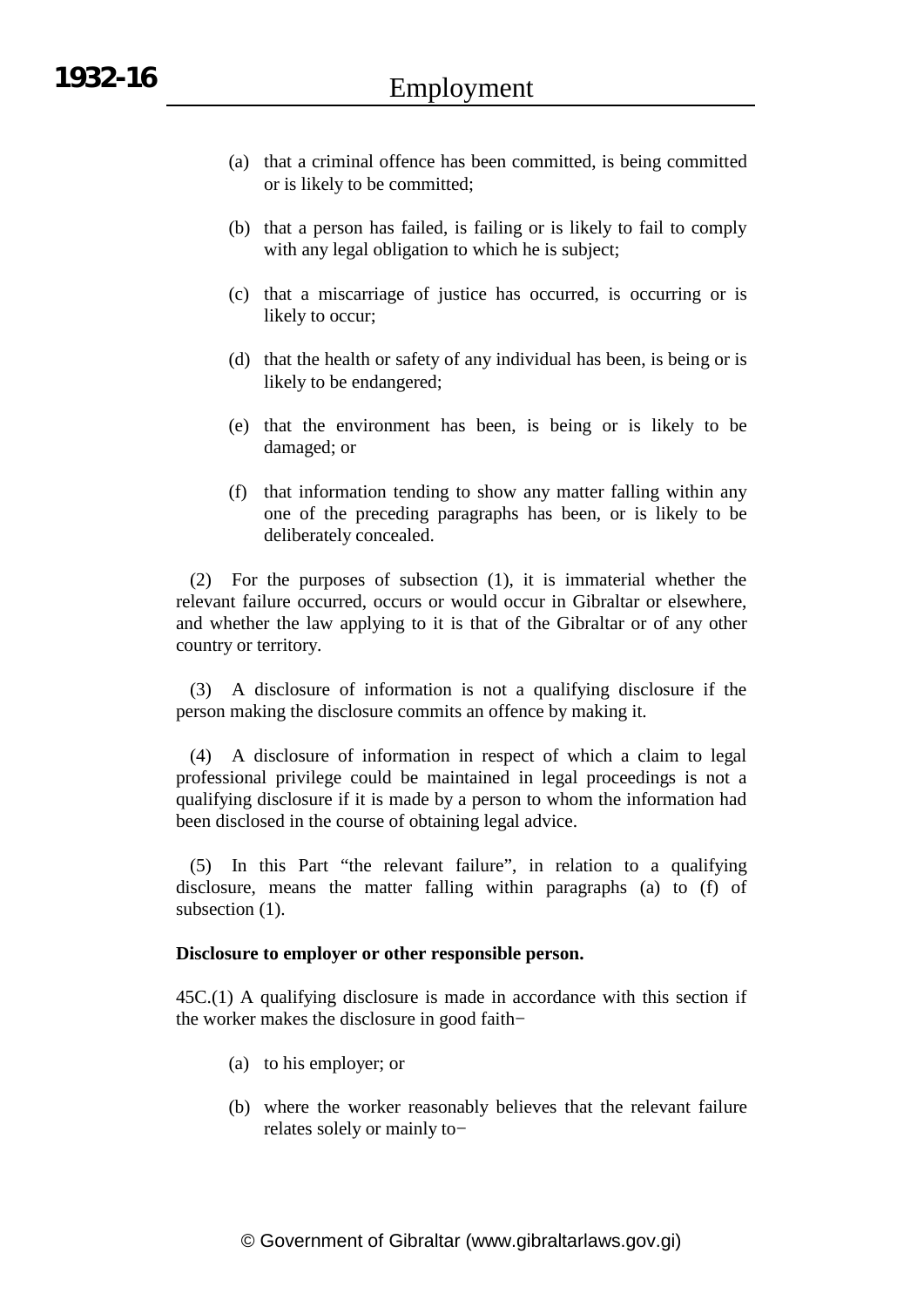- (i) the conduct of a person other than his employer, or
- (ii) any other matter for which a person other than his employer has legal responsibility,

to that other person.

(2) A worker who, in accordance with a procedure whose use by him is authorised by his employer, makes a qualifying disclosure to a person other than his employer, is to be treated for the purposes of this Part as making the qualifying disclosure to his employer.

#### **Disclosure to legal adviser.**

45D. A qualifying disclosure is made in accordance with this section if it is made in the course of obtaining legal advice.

#### **Disclosure to a Minister.**

45E. A qualifying disclosure is made in accordance with this section if−

- (a) the worker's employer is−
	- (i) an individual appointed under any Act by a Minister or the Government, or
	- (ii) a body any of whose members are so appointed, and
- (b) the disclosure is made in good faith to a Minister.

#### **Disclosure to prescribed person.**

45F.(1) A qualifying disclosure is made in accordance with this section if the worker−

- (a) makes the disclosure in good faith to a person prescribed by an order made by the Minister for the purposes of this section; and
- (b) reasonably believes−
	- (i) that the relevant failure falls within any description of matters in respect of which that person is so prescribed, and
	- (ii) that the information disclosed, and any allegation contained in it, are substantially true.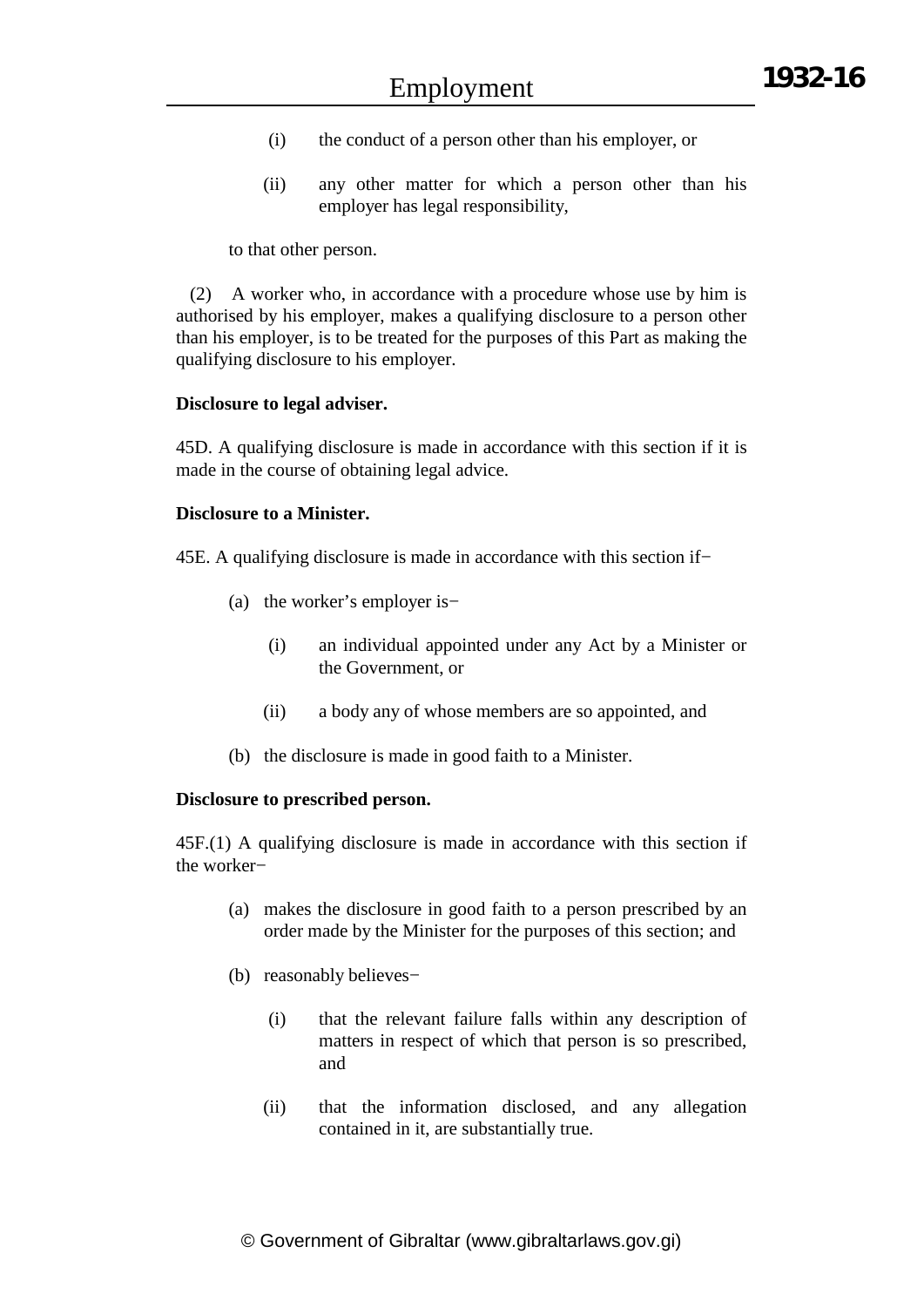(2) An order prescribing persons for the purposes of this section may specify persons or descriptions of persons, and shall specify the descriptions of matters in respect of which each person, or persons of each description, is or are prescribed.

# **Disclosure in other cases.**

45G.(1) A qualifying disclosure is made in accordance with this section if−

- (a) the worker makes the disclosure in good faith;
- (b) he reasonably believes that the information disclosed, and any allegation contained in it, are substantially true;
- (c) he does not make the disclosure for purposes of personal gain;
- (d) any of the conditions in subsection (2) is met; and
- (e) in all the circumstances of the case, it is reasonable for him to make the disclosure.
- (2) The conditions referred to in subsection (1)(d) are−
	- (a) that, at the time he makes the disclosure, the worker reasonably believes that he will be subjected to a detriment by his employer if he makes a disclosure to his employer or in accordance with section 45F;
	- (b) that, in a case where no person is prescribed for the purposes of section 45F in relation to the relevant failure, the worker reasonably believes that it is likely that evidence relating to the relevant failure will be concealed or destroyed if he makes a disclosure to his employer; or
	- (c) that the worker has previously made a disclosure of substantially the same information−
		- (i) to his employer, or
		- (ii) in accordance with section 45F.

(3) In determining for the purposes of subsection (1)(e) whether it is reasonable for the worker to make the disclosure, regard shall be had, in particular, to−

(a) the identity of the person to whom the disclosure is made;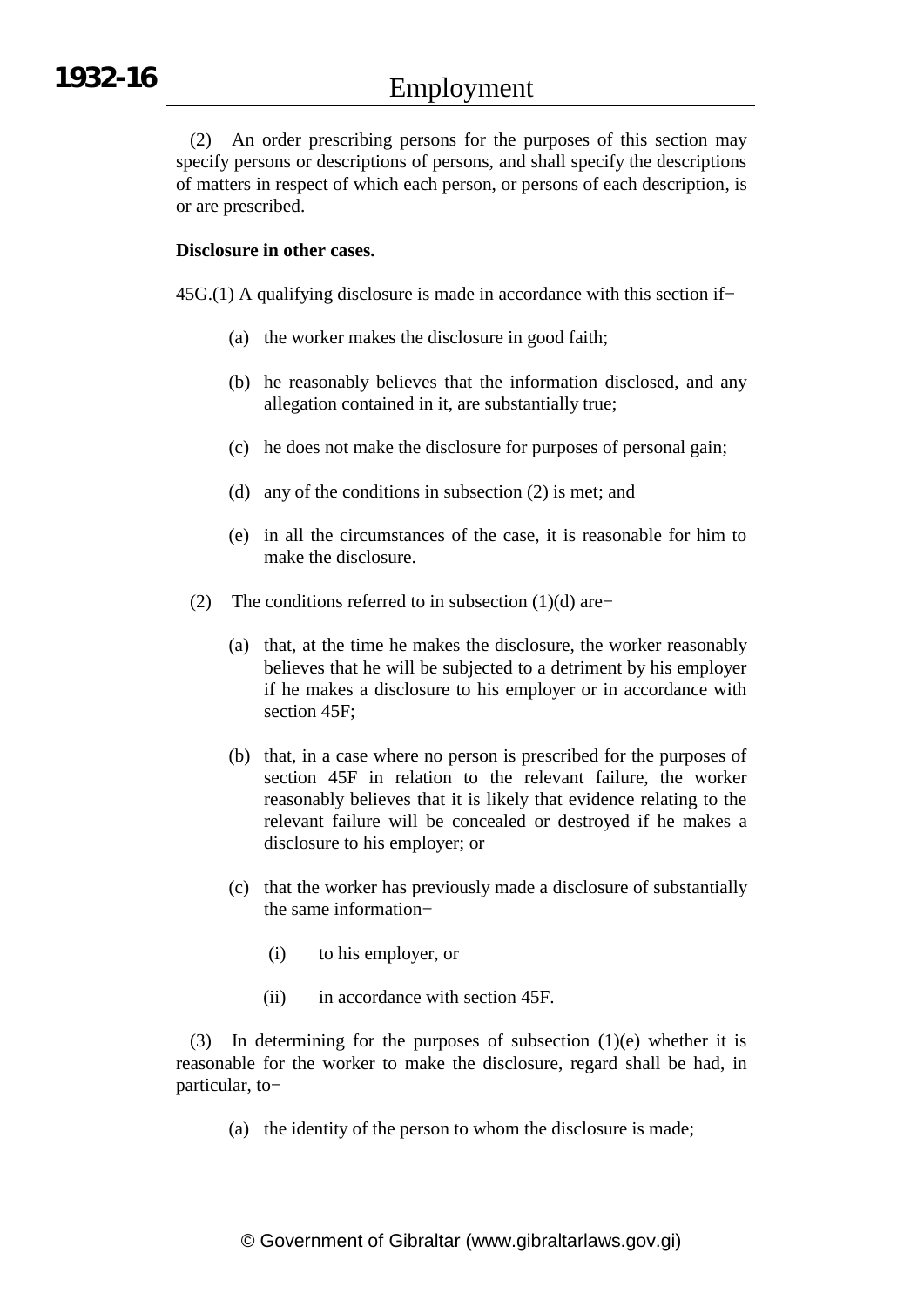- (b) the seriousness of the relevant failure;
- (c) whether the relevant failure is continuing or is likely to occur in the future;
- (d) whether the disclosure is made in breach of a duty of confidentiality owed by the employer to any other person;
- (e) in a case falling within subsection  $(2)(c)(i)$  or (ii), any action which the employer or the person to whom the previous disclosure in accordance with section 45F was made has taken or might reasonably be expected to have taken as a result of the previous disclosure; and
- (f) in a case falling within subsection  $(2)(c)(i)$ , whether in making the disclosure to the employer the worker complied with any procedure whose use by him was authorised by the employer.

(4) For the purposes of this section a subsequent disclosure may be regarded as a disclosure of substantially the same information as that disclosed by a previous disclosure as mentioned in subsection (2)(c) even though the subsequent disclosure extends to information about action taken or not taken by any person as a result of the previous disclosure.

# **Disclosure of exceptionally serious failure.**

45H.(1) A qualifying disclosure is made in accordance with this section if−

- (a) the worker makes the disclosure in good faith;
- (b) he reasonably believes that the information disclosed, and any allegation contained in it, are substantially true;
- (c) he does not make the disclosure for purposes of personal gain;
- (d) the relevant failure is of an exceptionally serious nature; and
- (e) in all the circumstances of the case, it is reasonable for him to make the disclosure.

(2) In determining for the purposes of subsection  $(1)(e)$  whether it is reasonable for the worker to make the disclosure, regard shall be had, in particular, to the identity of the person to whom the disclosure is made.

# **Contractual duties of confidentiality.**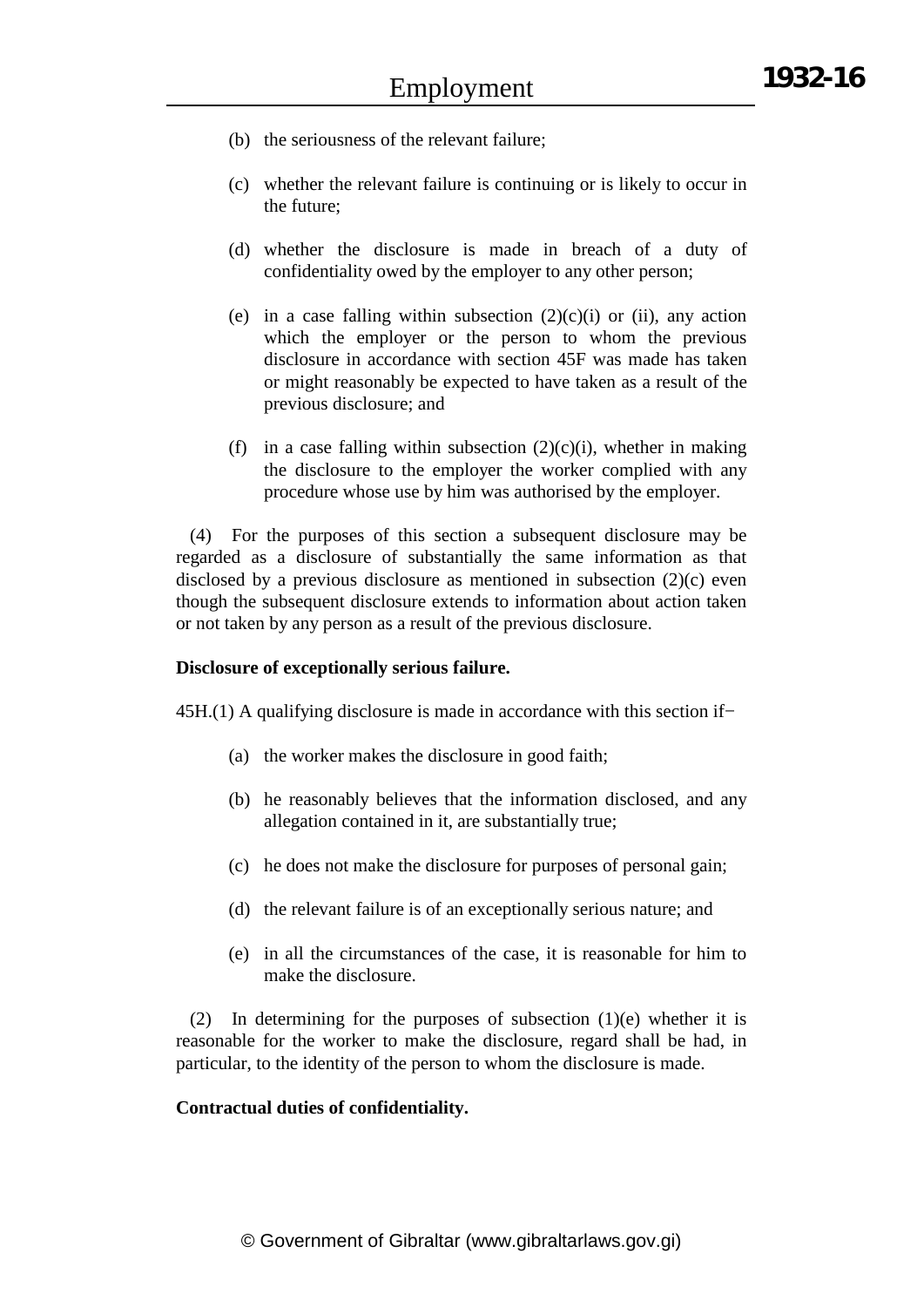45J.(1) Any provision in an agreement to which this section applies is void in so far as it purports to preclude the worker from making a protected disclosure.

(2) This section applies to any agreement between a worker and his employer (whether a worker's contract or not), including an agreement to refrain from instituting or continuing any proceedings under this Act or any proceedings for breach of contract.

# **Extension of meaning of "worker" etc for Part IVA.**

45K.(1) For the purposes of this Part "worker" includes an individual who is not a worker as defined by section 18(1) or an employee as defined in section 2 but who−

- (a) works or worked for a person in circumstances in which−
	- (i) he is or was introduced or supplied to do that work by a third person, and
	- (ii) the terms on which he is or was engaged to do the work are or were in practice substantially determined not by him but by the person for whom he works or worked, by the third person or by both of them,
- (b) works or worked as a person providing general medical services*,* general dental services, general ophthalmic services or pharmaceutical services in accordance with arrangements made by the Gibraltar Health Authority;
- (c) is or was provided with work experience provided pursuant to a training course or programme or with training for employment (or with both) otherwise than−
	- (i) under a contract of employment, or
	- (ii) by an educational establishment on a course run by that establishment;

and any reference to a worker's contract, to employment or to a worker being "employed" shall be construed accordingly.

- (2) For the purposes of this Part "employer" includes−
	- (a) in relation to a worker falling within paragraph (a) of subsection (1), the person who substantially determines or determined the terms on which he is or was engaged;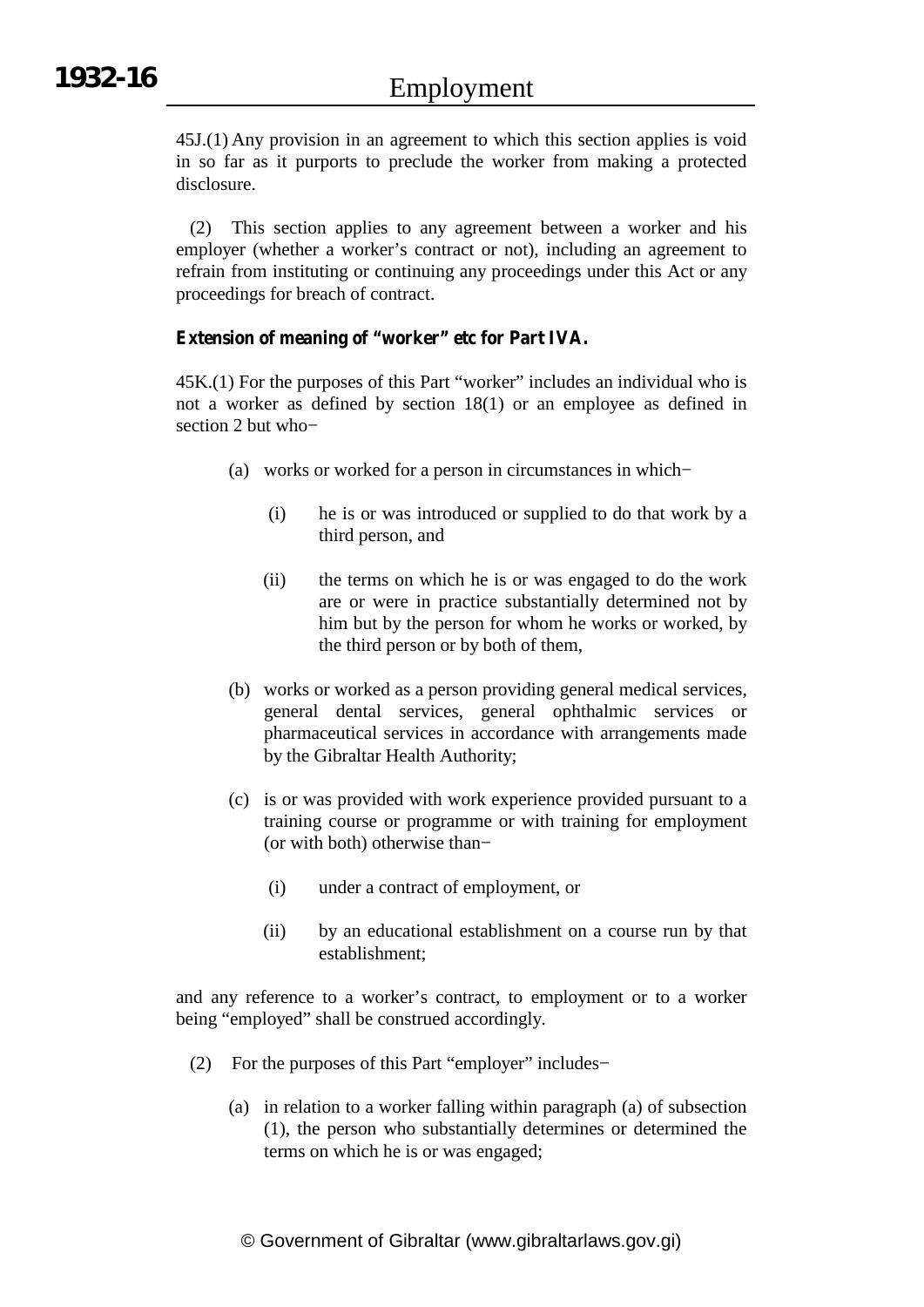- (b) in relation to a worker falling within paragraph (b) of that subsection, the authority or board referred to in that paragraph; and
- (c) in relation to a worker falling within paragraph (c) of that subsection, the person providing the work experience or training.

# **Application of this Part and related provisions to police.**

45L.(1) For the purposes of−

- (a) this Part;
- (b) section 65C and the other provisions of Part VI so far as relating to the right not to be unfairly dismissed in a case where the dismissal is unfair by virtue of section 65C,

a person who holds, otherwise than under a contract of employment, the office of constable in the Royal Gibraltar Police shall be treated as an employee employed by the relevant officer under a contract of employment; and any reference to a worker being "employed" and to his "employer" shall be construed accordingly.

(2) In this section "the relevant officer" means the Commissioner of Police.

# **Rights under this Part.**

45M.(1) A worker has the right not to be subjected to any detriment by any act, or any deliberate failure to act, by his employer done on the ground that the worker has made a protected disclosure.

- (2) This section does not apply where−
	- (a) the worker is an employee; and
	- (b) the detriment in question amounts to dismissal (within the meaning of section 64).

# **Complaints to the Employment Tribunal.**

45N.(1) An employee may present a complaint to the Employment Tribunal that he has been subjected to a detriment in contravention of section 45M.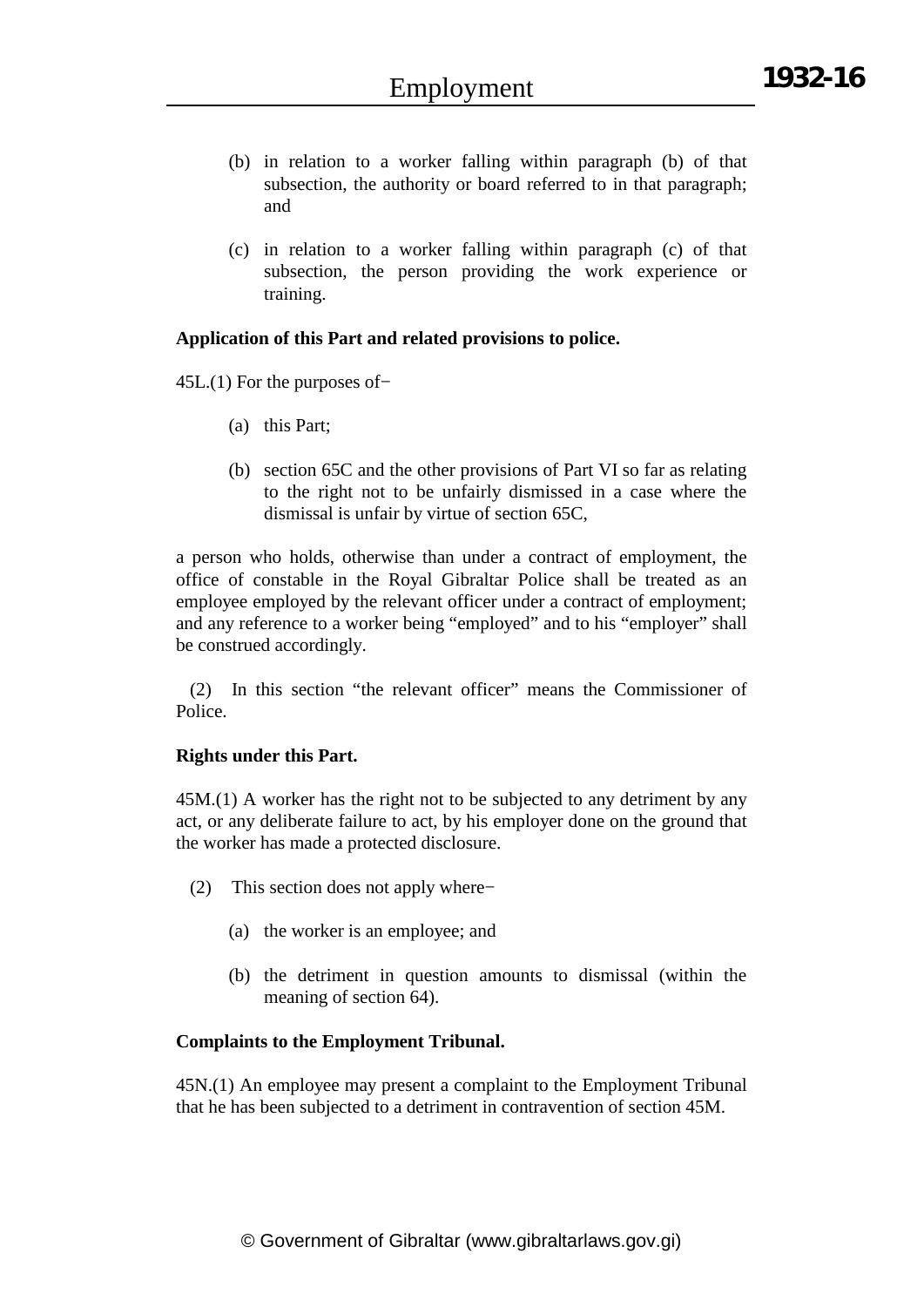(2) On such a complaint it is for the employer to show the ground on which any act, or deliberate failure to act, was done.

(3) The Employment Tribunal shall not consider a complaint under this section unless it is presented−

- (a) before the end of the period of three months beginning with the date of the act or failure to act to which the complaint relates or, where that act or failure is part of a series of similar acts or failures, the last of them; or
- (b) within such further period as the tribunal considers reasonable in a case where it is satisfied that it was not reasonably practicable for the complaint to be presented before the end of that period of three months.
- (4) For the purposes of subsection (3)−
	- (a) where an act extends over a period, the "date of the act" means the last day of that period; and
	- (b) a deliberate failure to act shall be treated as done when it was decided on;

and, in the absence of evidence establishing the contrary, an employer shall be taken to decide on a failure to act when he does an act inconsistent with doing the failed act or, if he has done no such inconsistent act, when the period expires within which he might reasonably have been expected do the failed act if it was to be done.

# **Remedies.**

45O.(1) Where the Employment Tribunal finds a complaint under section 45N well-founded, the tribunal−

- (a) shall make a declaration to that effect; and
- (b) may make an award of compensation to be paid by the employer to the complainant in respect of the act or failure to act to which the complaint relates.

(2) The amount of the compensation awarded shall be such as the tribunal considers just and equitable in all the circumstances having regard to−

(a) the infringement to which the complaint relates; and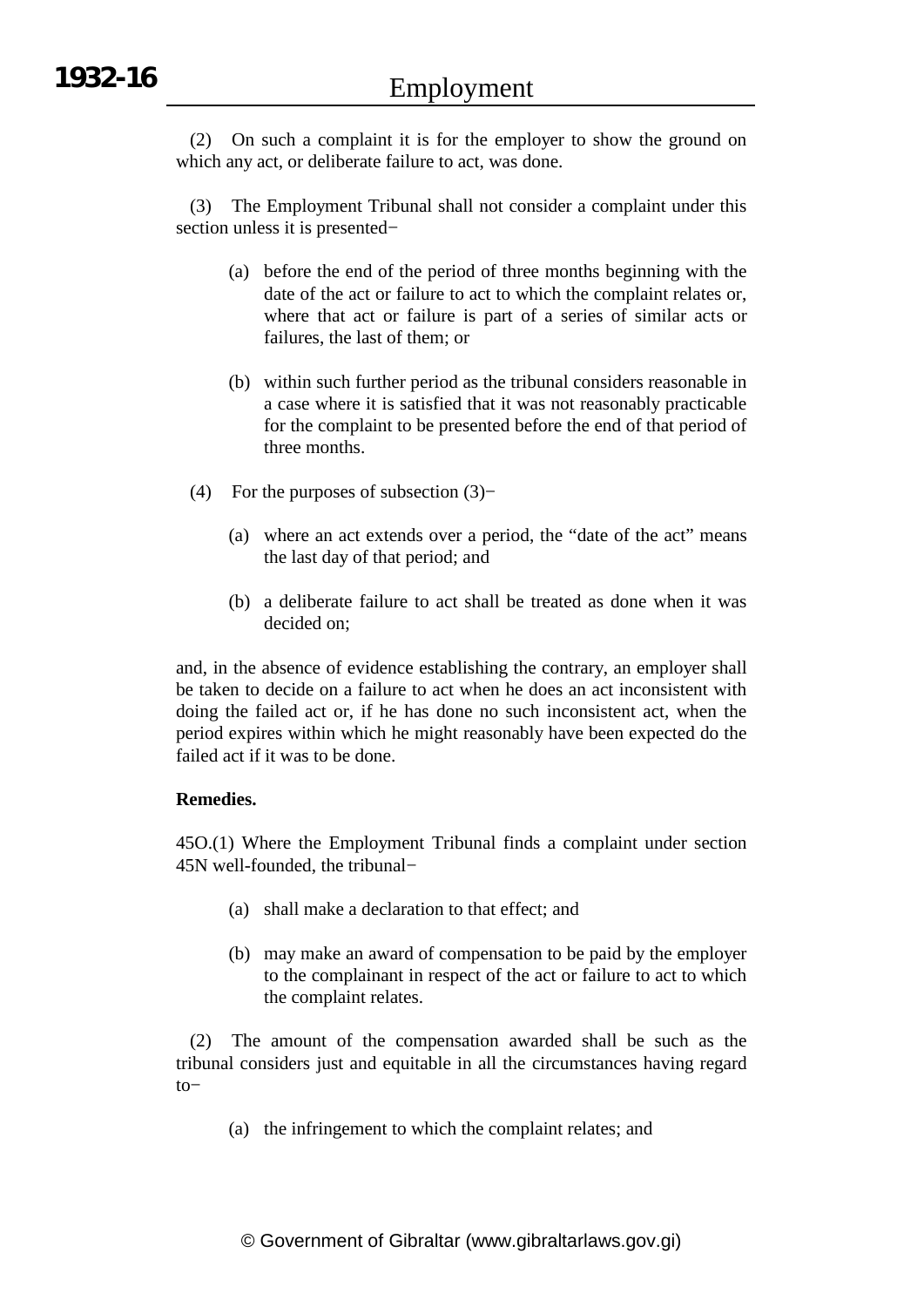- (b) any loss which is attributable to the act, or failure to act, which infringed the complainant's right.
- (3) The loss shall be taken to include−
	- (a) any expenses reasonably incurred by the complainant in consequence of the act, or failure to act, to which the complaint relates; and
	- (b) loss of any benefit which he might reasonably be expected to have had but for that act or failure to act.

(4) In ascertaining the loss the tribunal shall apply the same rule concerning the duty of a person to mitigate his loss as applies to damages recoverable under the common law.

(5) Where the tribunal finds that the act, or failure to act, to which the complaint relates was to any extent caused or contributed to by action of the complainant, it shall reduce the amount of the compensation by such proportion as it considers just and equitable having regard to that finding.

# **PART V.** CONTRACTS OF EMPLOYMENT.

*Duration.*

# **Duration of contracts.**

46. A person may bind himself to give his services for a time specified or indefinite, or in respect of a specified task, undertaking, work or service.

# *Remuneration.*

# **Remuneration other than wages.**

47.(1) Subject to the provisions of this Act, nothing in this Act shall *(1831 c.37, s.3).*prevent the making of any contract of service by which an employee becomes entitled to food, a dwelling place or other allowances or privileges in addition to cash wages as a remuneration for his services:

Provided that–

(a) such food, dwelling place, allowances or privileges shall be adequate for, and appropriate for the use of, the employee and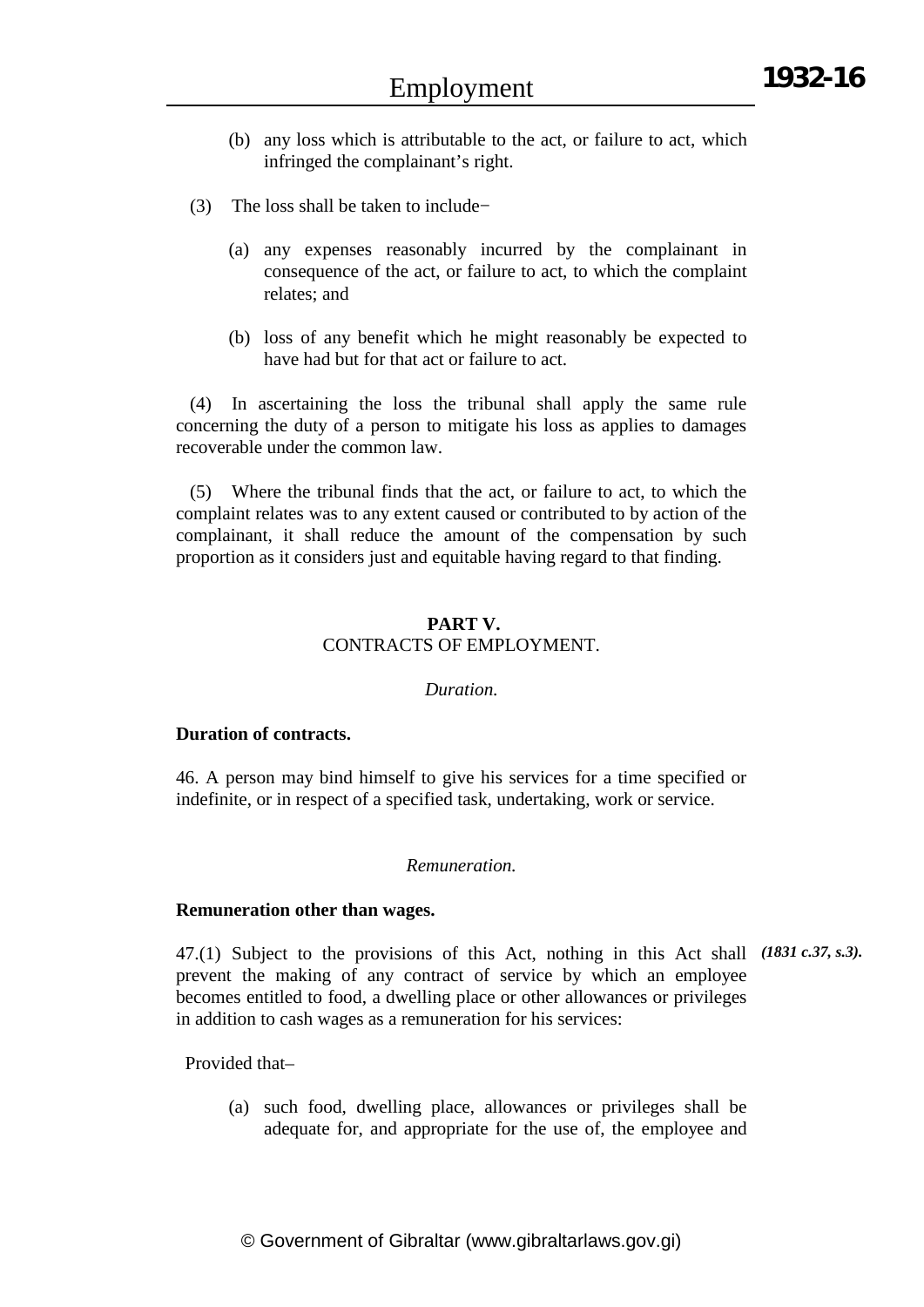his family and the cash value attributed to them shall be fair, reasonable and properly assessed; and

(b) no wages shall be paid in the form of noxious drugs or alcoholic liquor.

(2) Where any part of an employee's remuneration is given in kind, the value ascribed thereto shall be entered in–

- (i) the contract of employment signed by the employee;
- (ii) the statement of terms of employment required to be given under regulations made under sections 20 or 86 or in any written contract required by such regulations to be produced to the Director.
- (iii) the wages register kept by the employer.

(3) Notwithstanding anything contained in subsection (1) no contract shall be valid to the extent that it provides for greater payments by an employee, whether by way of deduction from wages or otherwise, in respect of food, accommodation, or other allowances or privileges, than is authorised in an order made under section 36.

48. *Repealed.*

49. *Repealed.*

- 50. *Repealed.*
- 51. *Repealed.*

52. *Repealed.*

#### **PART VA.** SEX DISCRIMINATION.

# **Principle of equal treatment.**

52A.(1) For the purposes of the provisions of this Part, the principle of equal treatment means that there shall be no discrimination whatsoever on grounds of sex either directly or indirectly by reference in particular to marital or family status.

(2) The said provisions shall not apply to those occupational activities and, where appropriate, the training leading thereto, for which, by reason of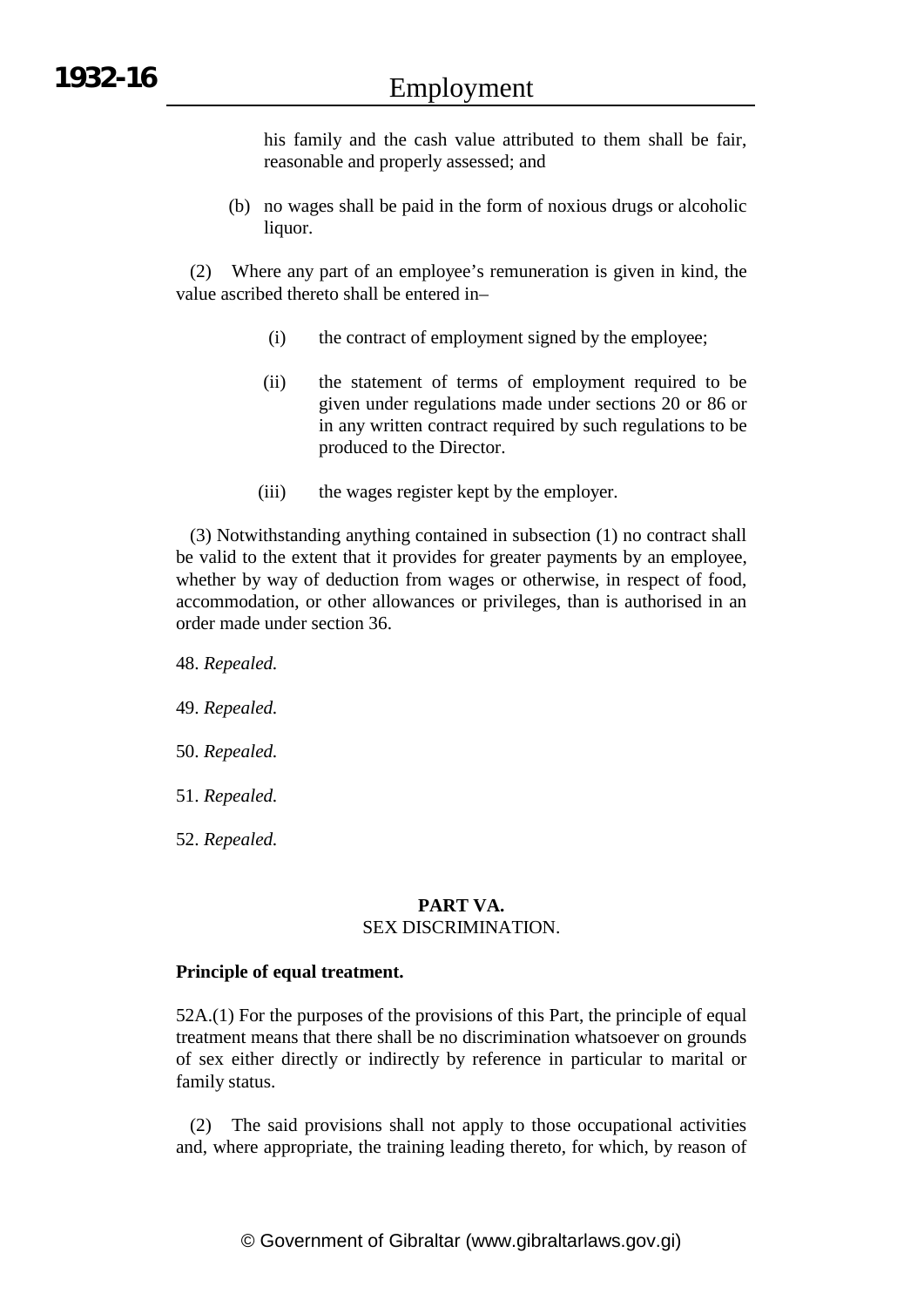their nature or the context in which they are carried out, the sex of the worker constitutes a determining factor.

(3) The said provisions shall be without prejudice to provisions concerning the protection of women, particularly as regards pregnancy and maternity.

(4) The said provisions shall be without prejudice to measures to promote equal opportunity for men and women, in particular by removing existing inequalities which affect women's opportunities as regards access to employment, including promotion, and to vocational training and as regards working conditions.

# **Application of the principle of equal treatment.**

52B.(1) Application of the principle of equal treatment means that there shall be no discrimination whatsoever on grounds of sex in the conditions, including selection criteria, for access to all jobs or posts, whatever the sector or branch of activity, and to all levels of the occupational hierarchy.

- (2) The principle of equal treatment shall apply–
	- (a) with regard to access to all types and to all levels of vocational guidance, vocational training, advanced vocational training and retraining, and
	- (b) with regard to working conditions, including the conditions governing dismissal.

(3) Except in such private training establishments, as the Minister may approve, vocational guidance, vocational training, advance vocational training and retraining shall be accessible on the basis of the same criteria and at the same levels without any discrimination on grounds of sex.

# **Principle of equal pay.**

52C. For the purpose of the provisions of this Part the principle of equal pay, means, for the same work or for work to which equal value is attributed, the elimination of all discrimination on grounds of sex with regard to all aspects and conditions of remuneration.

In particular, where a job classification system is used for determining pay, it must be based on the same criteria for both men and women and so drawn up as to exclude any discrimination on grounds of sex.

# **Laws, etc. contrary to the principles cease to have effect.**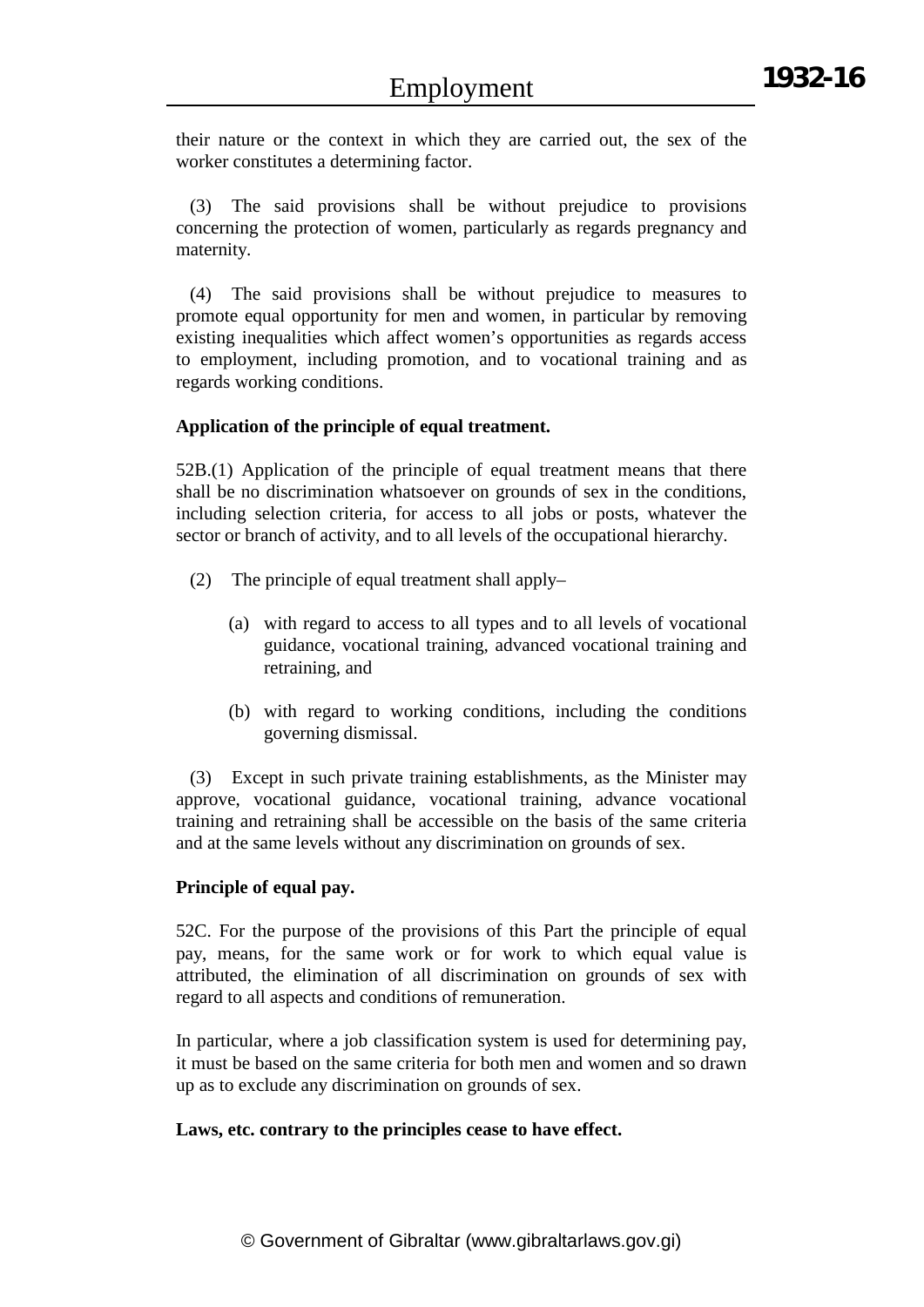52D.(1) Subject to subsection (2), it is hereby declared that–

- (a) all laws, regulations and administrative provisions contrary to the principle of equal treatment or the principle of equal pay; and
- (b) all provisions contrary to the principle of equal treatment or the principle of equal pay which are included in collective agreements, individual contracts of employment, internal rules of undertakings or in rules governing the independent occupations and professions,

cease to have effect.

(2) Section 52A(1) and subsections (1) and (2) of section 52B do not render it unlawful for a person to discriminate against a woman in relation to her membership of, or rights under, an occupational pension scheme in such a way that, were any term of the scheme to provide for discrimination in that way, then, by reason only of any provision made by or under sections 52K to 52M, an equal treatment rule would not operate in relation to that term.

(3) In subsection (2), "occupational pension scheme" has the same meaning as in section 52J and "equal treatment rule" has the meaning given by section 52K.

- (4) Regulations may make provision–
	- (a) for this Act to have effect, in relation to terms of employment relating to membership of, or rights under, an occupational pension scheme with prescribed modifications, and
	- (b) for imposing requirements on employers as to the payment of contributions and otherwise in case of their failing or having failed to comply with any such terms.

(5) References in subsection (4) to terms of employment include (where the context permits) any collective agreement or pay structure.

#### **Enforcement of the principles.**

52E.(1) A complaint by any person ("the complainant") that another person ("the respondent") has committed against the complainant an act which is repugnant to the principle of equal treatment or the principle of equal pay (hereinafter called "an act of discrimination") may be presented to an Employment Tribunal.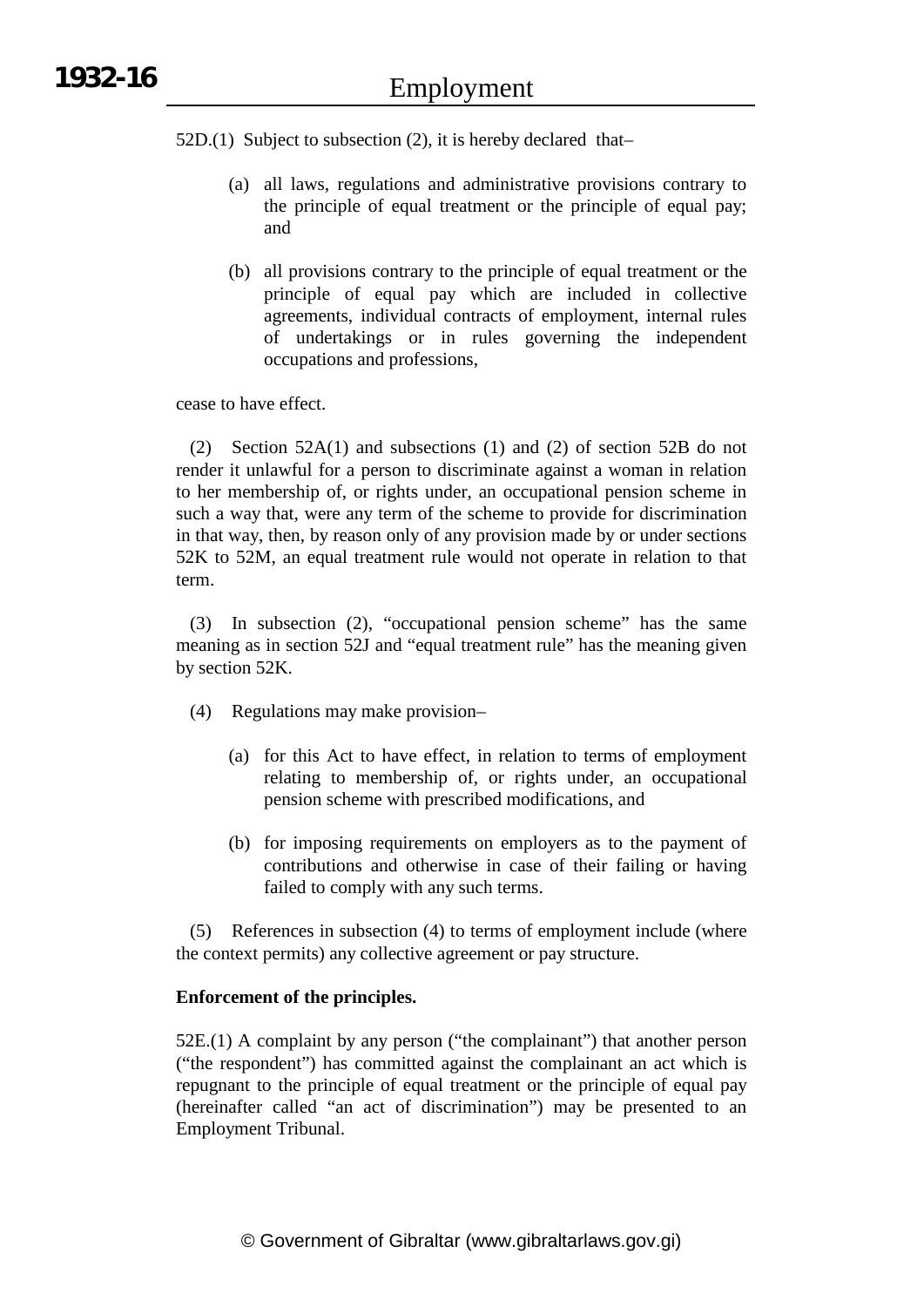(2) For the purposes of such complaint the provisions of the Employment Tribunal Rules shall apply.

(3) An Employment Tribunal shall not consider a complaint unless it is presented to the Tribunal within the period of six months beginning when the act complained of is alleged to have been done;

Provided that the tribunal may nevertheless consider any such complaint which is out of time if, in all the circumstances of the case, it considers that it is just and equitable to do so.

# **Remedies on complaint.**

52F.(1) Where an Employment Tribunal finds that a complaint presented to it under section 52E is well-founded the tribunal shall make such of the following as it considers just and equitable–

- (a) an order declaring the rights of the complainant and the respondent in relation to the act to which the complaint relates;
- (b) an order requiring the respondent to pay to the complainant compensation of an amount corresponding to any damages he could have been ordered by the Supreme Court to pay to the complainant if the complaint had been dealt with by that court;
- (c) a recommendation that the respondent take within a specified period action appearing to the tribunal to be practicable for the purpose of obviating or reducing the adverse effect on the complainant of any act of discrimination to which the complaint relates.

(2) Where an Employment Tribunal makes an award under subsection  $(1)(b)$ –

- (a) it may, subject to the provisions of section 52H, include interest on the sums awarded; and
- (b) it shall consider whether to do so, without the need for any application by a party in the proceedings:

Provided that nothing in this subsection shall prevent the tribunal from making an award or decision, with regard to interest, in terms which have been agreed between the parties.

(3) If without reasonable justification the respondent to a complaint fails to comply with a recommendation made by an Employment Tribunal under subsection  $(1)(c)$ , then, if it thinks it just and equitable to do so–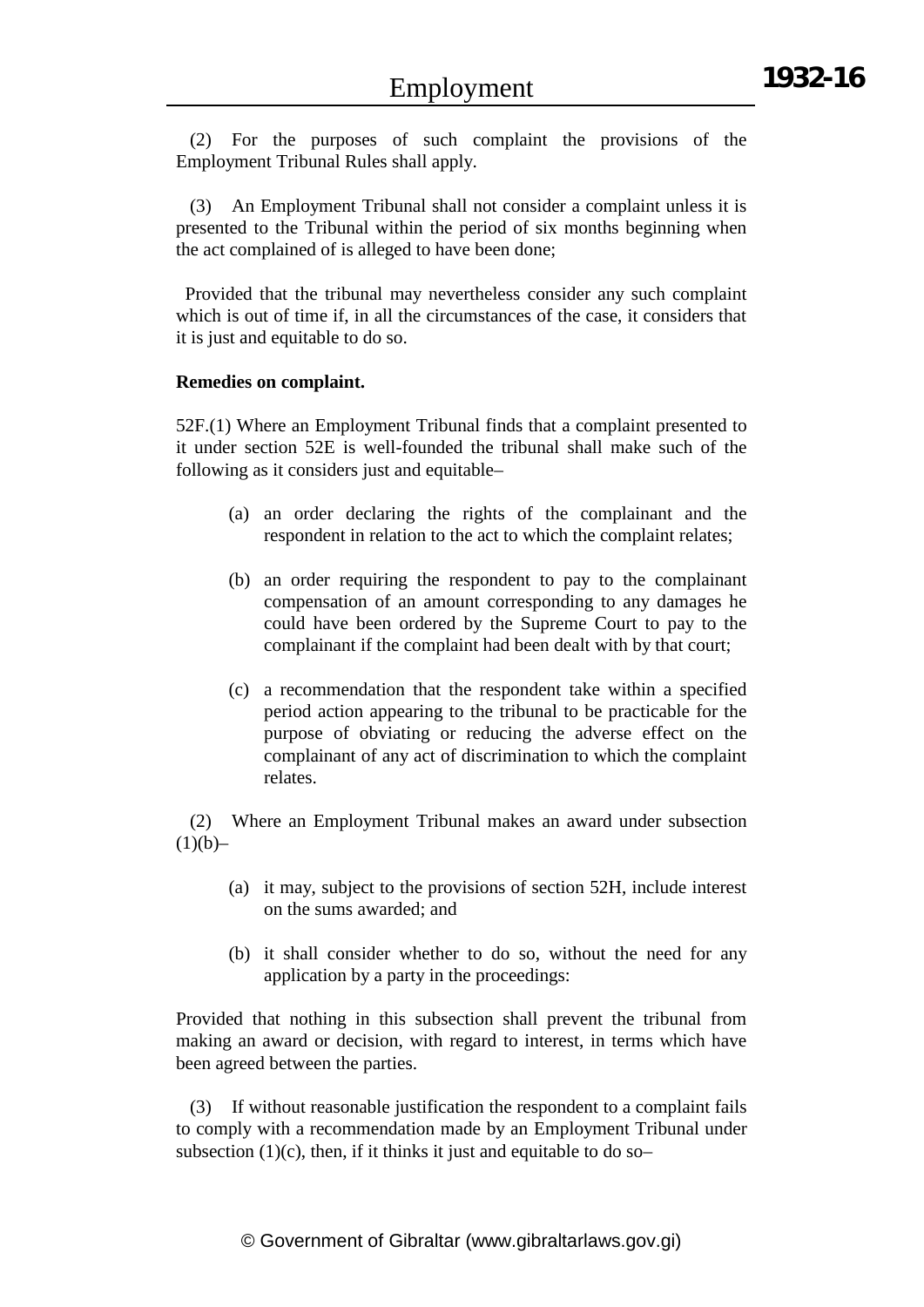- (a) the tribunal may increase the amount of compensation required to be paid to the complainant in respect of the complaint by an order made under subsection (1) (b), or
- (b) if an order under subsection (1)(b) could have been made but was not, the tribunal may make such an order.

# **Employer's duty to bring principles to notice of employees.**

52G. It shall be the duty of the employer to bring the provisions of this Part to the attention of employees by appropriate means, including posting at the place of employment.

# **Interest on compensation.**

52H.(1) The provisions of this section shall apply for the purposes of determining interest under section 52F(2).

(2) Interest shall be calculated as simple interest which accrues from day to day.

(3) Subject to subsection (4), the rate of interest to be applied shall be the rate of interest prescribed in respect of judgments of the Supreme Court in the order, made under section  $36$  of the Supreme Court  $Act^3$ , in force from time to time.

(4) Where the rate of interest in subsection (3) has varied during a period for which interest is to be calculated, the tribunal may, if it so desires in the interest of simplicity, apply such median or average of those rates as seem to it appropriate.

(5) No interest shall be included in respect of any sum awarded for a loss or matter which will occur after the date of calculation, or in respect of any time before the contravention or act of discrimination complained of.

- (6) Subject to subsections (7) and (8)–
	- (a) in the case of any sum for injury to feelings, interest shall be for the period beginning on the day of the contravention or act of discrimination complained of and ending on the day of calculation;
	- (b) in the case of all other sums of damages or compensation in the award (other than any sum referred to in subsection (5)), and all

<sup>3</sup> **1960-02**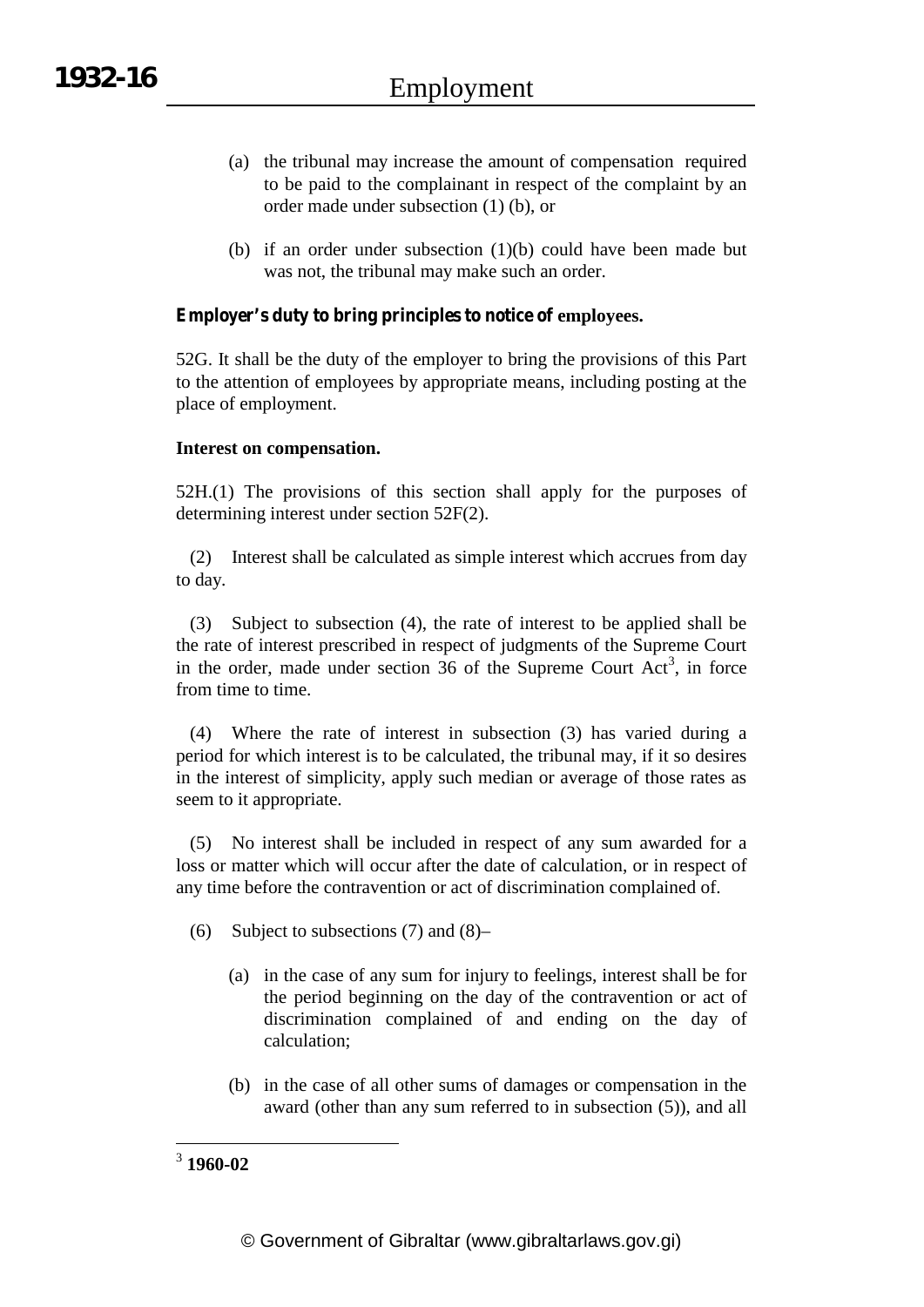arrears of remuneration, interest shall be for the period beginning on the mid point date and ending on the day of calculation.

(7) Where any payment has been made before the day of calculation to the complainant by or on behalf of the respondent in respect of the subject matter of the award, interest in respect of a corresponding part of the award shall be calculated as if the references in subsection (6) and in the definition of "mid point date" in subsection (12) to the day of calculation were to the date on which the payment was made.

- (8) Where the tribunal is of the opinion that–
	- (a) there are exceptional circumstances, whether relating to the case as a whole or to a particular sum in an award; and
	- (b) those circumstances have the effect that serious injustice would be caused if interest were to be awarded in respect of the period or periods referred in subsection (6) or (7),

it may–

- (i) calculate interest, or as the case may be, interest on the particular sum, for such different period, or
- (ii) calculate interest for such different periods in respect of various sums in the award,

as it considers appropriate in the circumstances, having regard to the provisions of this section.

(9) The tribunal's written statement of reasons for its decision shall contain a statement of the total amount of any interest awarded under section 52F(2) and, unless this amount has been agreed between the parties, either a table showing how it has been calculated or a description of the manner in which it has been calculated.

(10) The tribunal's written statement of reasons shall include reasons for any decision not to award interest under section 52F(2).

(11) The provisions of section 36 of the Supreme Court  $Act<sup>3</sup>$  shall apply to an award made by the tribunal under section 52F as if the reference in section 36 of the Supreme Court Act to a judgment debt is a reference to an award.

<sup>3</sup> **1960-02**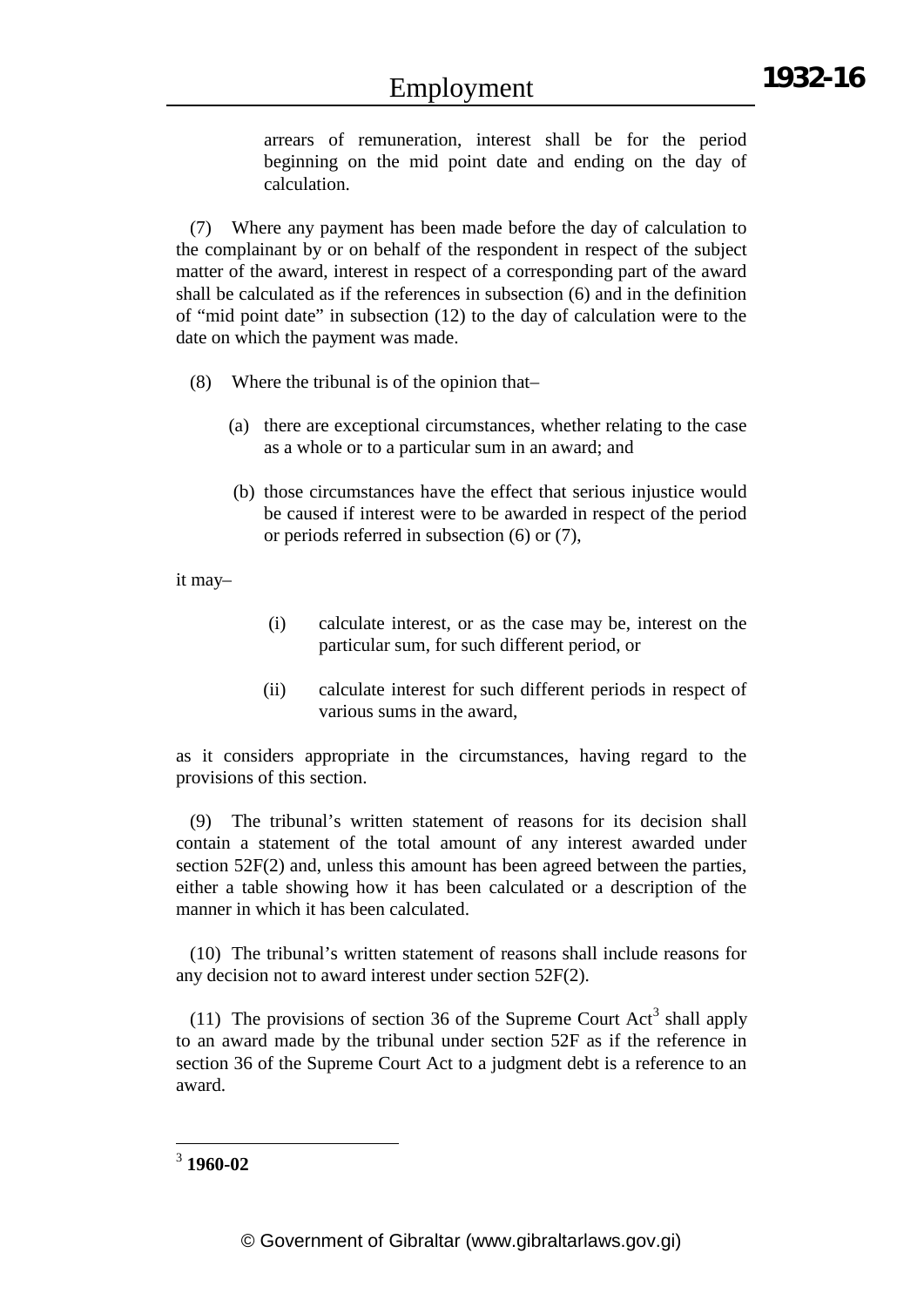- (12) In this section–
- "day of calculation" means the day on which the amount of interest is calculated by the tribunal;
- "the mid point date" means the date half way through the period beginning on the date of the contravention or act of discrimination complained of and ending on the day of calculation.

# **PART VB.** EQUAL TREATMENT AND NON-DISCRIMINATION IN OCCUPATIONAL PENSION SCHEMES.

#### **Interpretation of Part VB.**

- 52J.(1) In this Part unless the context shall otherwise require–
	- "active member" means a person who is in pensionable service under the scheme;
	- "actuary" means a Fellow of the Institute of Actuaries or the Faculty of Actuaries of Great Britain;
	- "auditor" means a person whose name appears on the Register of Auditors as defined by the Auditors Approval and Registration Act;
	- "deferred member" means a person (other than an active or pensioner member) who has accrued rights under the scheme;
	- "employer" means, subject to subsection (3), the employer of persons in the description or category of employment to which the scheme in question relates;
	- "firm" means a body corporate or a partnership;
	- "member" means, subject to subsection (4), any active, deferred or pensioner member;
	- "occupational pension scheme" means any scheme or arrangement which is comprised in one or more instruments or agreements and which has, or is capable of having, effect in relation to one or more descriptions or categories of employments so as to provide benefits, in the form of pensions or otherwise, payable on termination of service, or on death or retirement, to or in respect of employed or self-employed persons with qualifying service in an employment of any such description or category;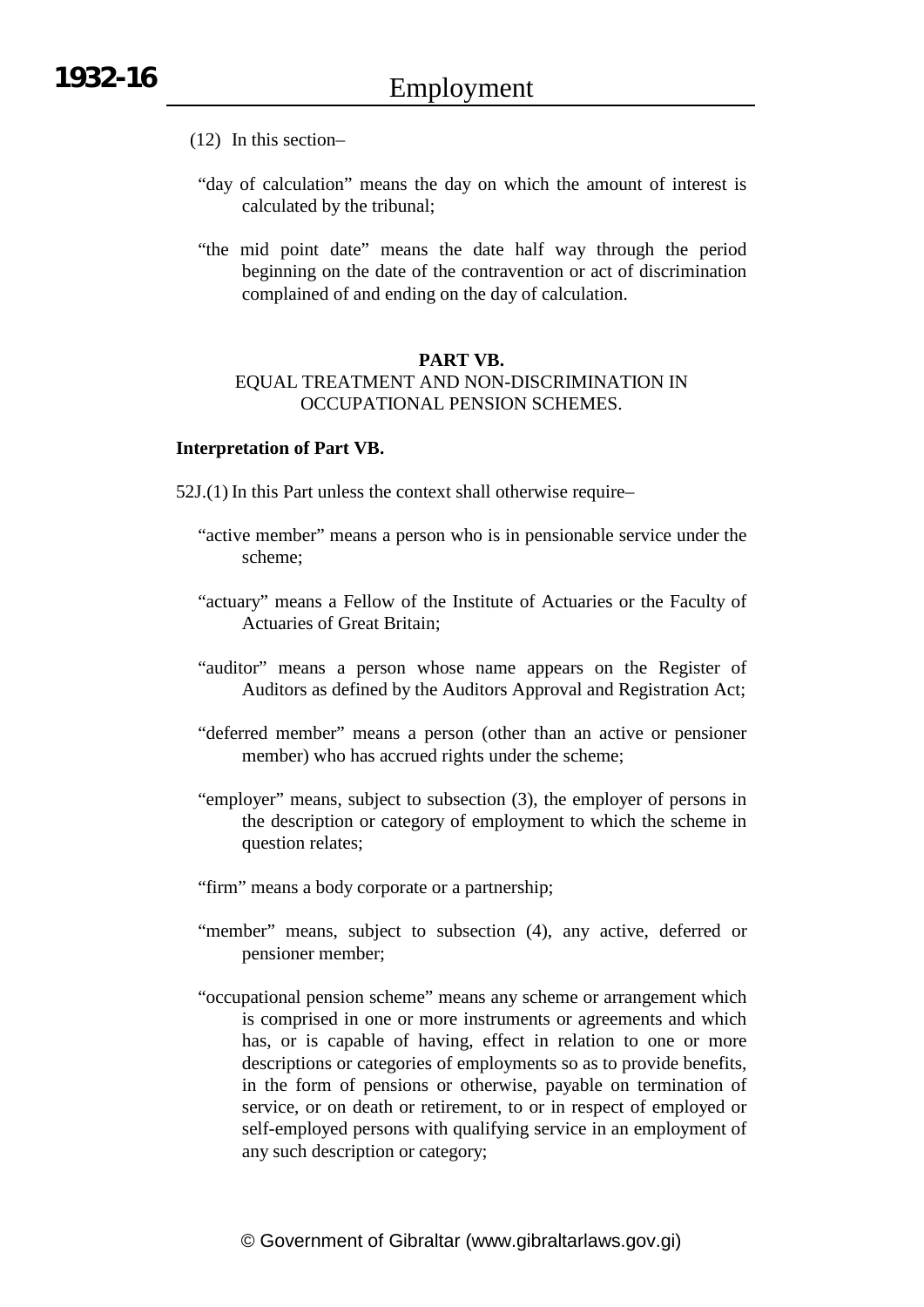- "pensionable service", in relation to a member of an occupational pension scheme, means service in any description or category of employment to which the scheme relates which qualifies the member (on the assumption that it continues for the appropriate period) for pension or other benefits under the scheme;
- "pensioner member" means a person who in respect of his pensionable service under the scheme or by reason of transfer credits, is entitled to the present payment of pension or other benefits;

"prescribed" means prescribed by regulations;

"regulations" means regulations made by the Government;

"transfer credits" means rights allowed to a member under the rules of an occupational pension scheme by reference to a transfer to that scheme of his accrued rights from another scheme (including any transfer credits allowed by that scheme);

"trustees or managers" means–

- (a) in the case of a trust scheme, the trustees of the scheme and,
- (b) in any other case, the managers of the scheme;
- "trust scheme" means an occupational pension scheme established under a trust.
- (2) For every occupational pension scheme there shall be–
	- (a) an individual, or a firm, appointed by the trustees or managers as auditor, and
	- (b) an individual appointed by the trustees or managers as actuary.

(3) Regulations may, in relation to occupational pension schemes, extend for the purposes of this Part the meaning of "employer" to include persons who have been the employer in relation to the scheme.

(4) For any of the purposes of this Part, regulations may in relation to occupational pension schemes–

- (a) extend or restrict the meaning of "member",
- (b) determine who is to be treated as a prospective member, and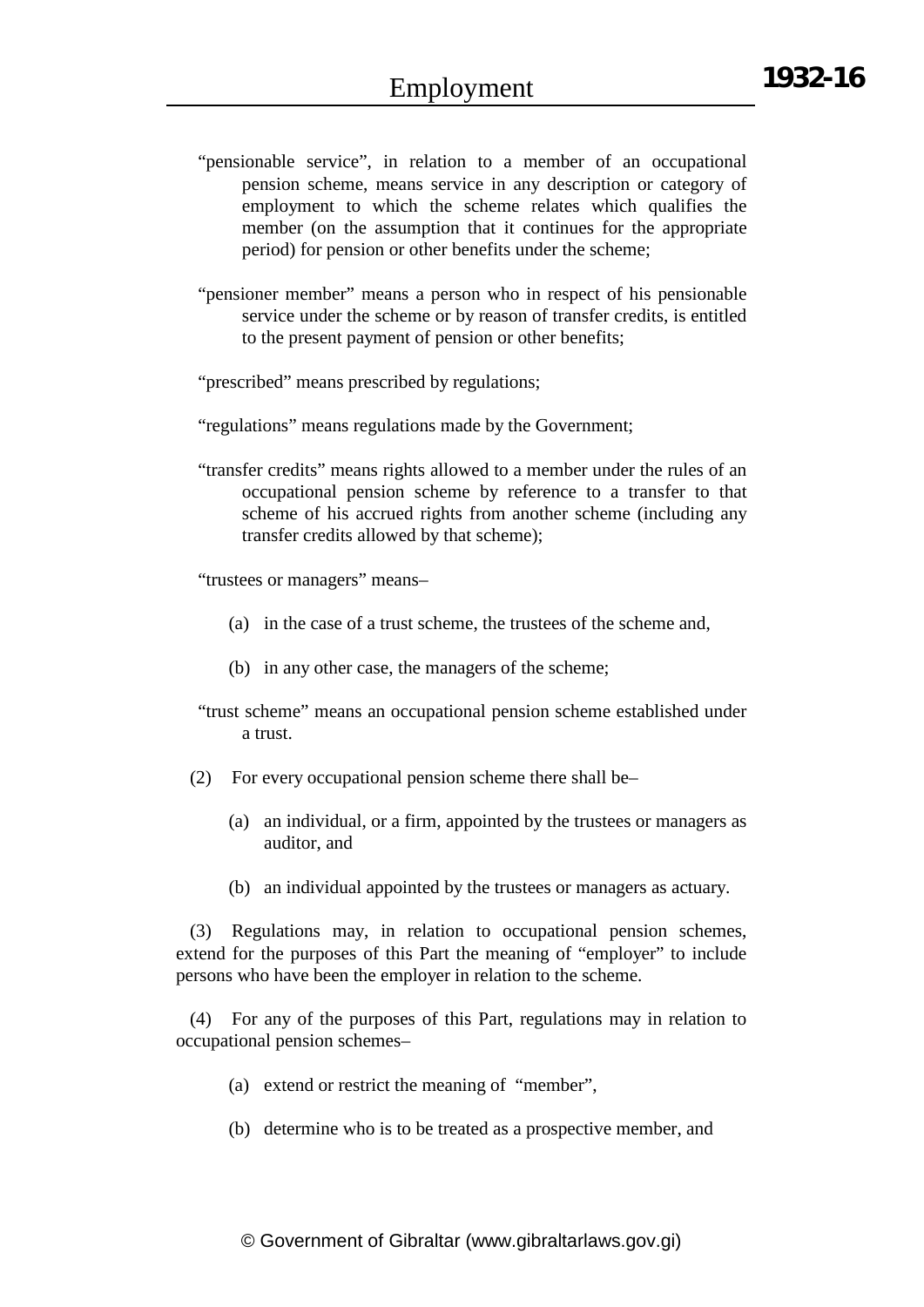(c) determine the times at which a person is to be treated as becoming or as ceasing to be, a member or prospective member.

### **The Equal Treatment Rule.**

52K.(1) An occupational pension scheme which does not contain an equal treatment rule shall be treated as including one.

(2) An equal treatment rule is a rule which relates to the terms on which–

- (a) persons become members of the scheme, and
- (b) members of the scheme are treated.

(3) Subject to subsection (6), an equal treatment rule has the effect that where–

- (a) a woman is employed on like work with a man in the same employment,
- (b) a woman is employed on work rated as equivalent with that of a man in the same employment, or
- (c) a woman is employed on work which, not being work in relation to which paragraph (a) or (b) applies, is, in terms of the demands made on her (for instance under such headings as effort, skill and decision) of equal value to that of a man in the same employment,

but (apart from the rule) any of the terms referred to in subsection (2) is or becomes less favourable to the woman than it is to the man, the terms shall be treated as so modified as not to be less favourable.

(4) An equal treatment rule does not operate in relation to any difference as between a woman and a man in the operation of any of the terms referred to in subsection (2) if the trustees or managers of the scheme prove that the difference is genuinely due to a material factor which–

- (a) is not the difference of sex, but
- (b) is a material difference between the woman's case and the man's case.

(5) References in subsection (4) and sections 52L to 52N to the terms referred to in subsection (2), or the effect of any of those terms, include–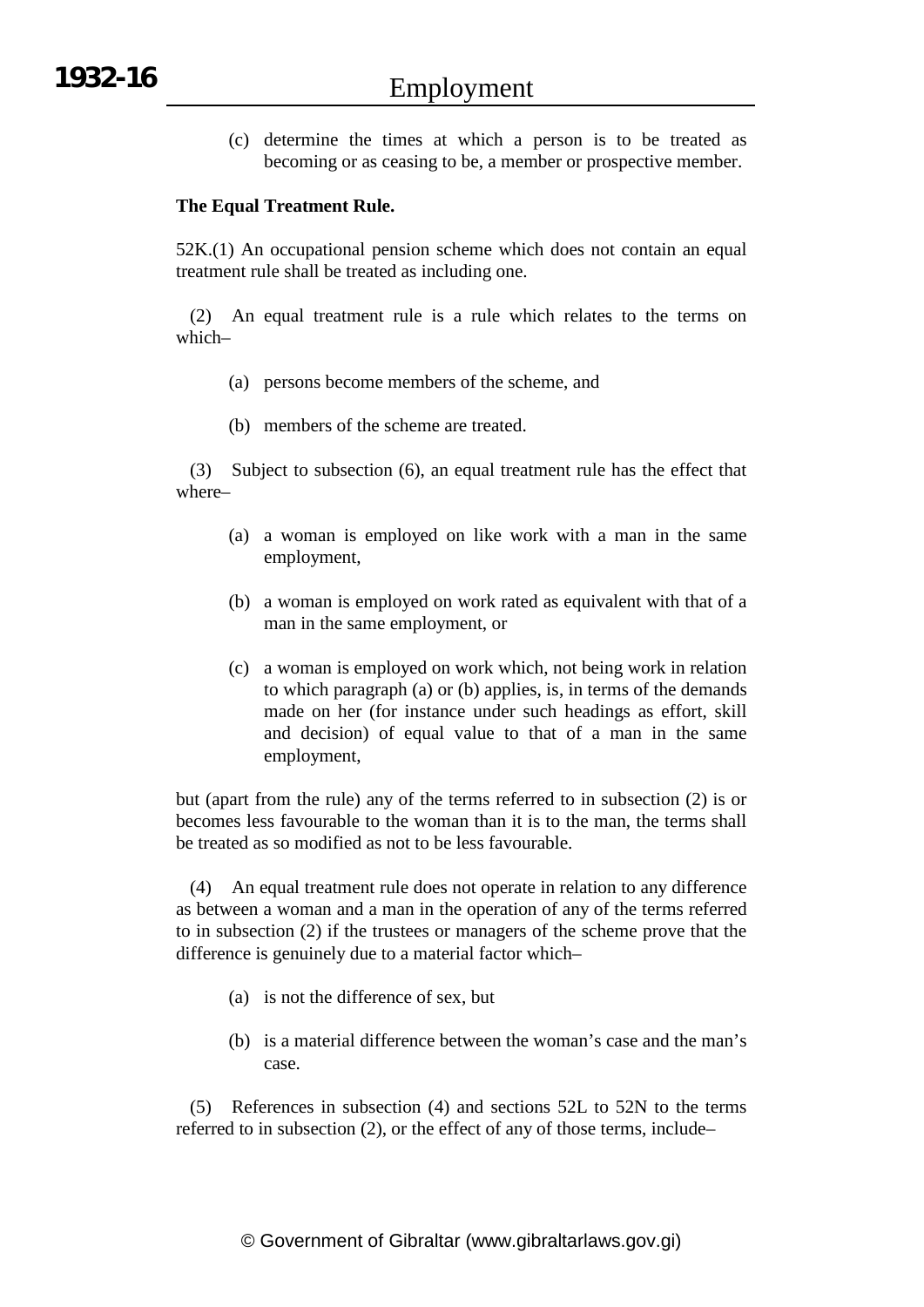- (a) a term which confers on the trustees or managers of an occupational pension scheme, or any other person, a discretion which, in a case within any of paragraphs (a) to (c) of subsection  $(3)$ 
	- (i) may be exercised so as to affect the way in which persons become members of the scheme or members of the scheme are treated, and
	- (ii) may (apart from the equal treatment rule) be so exercised in a way less favourable to the woman than to the man; and
- (b) the effect of any exercise of such a discretion;

and references to the terms on which members of the scheme are treated are to be read accordingly.

(6) In the case of a term within subsection  $(5)(a)$  the effect of an equal treatment rule is that the term shall be treated as so modified as not to permit the discretion to be exercised in a way less favourable to the woman than to the man.

# **Equal Treatment Rule: Supplementary.**

52L.(1) The reference in section 52K(2) to the terms on which members of a scheme are treated includes those terms as they have effect for the benefit of dependants of members, and the reference in section  $52K(5)$  to the way in which members of a scheme are treated includes the way they are treated as it has effect for the benefit of dependants of members.

(2) Where the effect of any of the terms referred to in section  $52K(2)$  on persons of the same sex differs according to their family or marital status, the effect of the term is to be compared for the purposes of section 52K with its effect on persons of the other sex who have the same status.

(3) An equal treatment rule shall not prejudice provisions relating to the protection of women by reason of maternity and any provision which suspends the retention or acquisition of rights during periods of maternity leave or leave for family reasons which are granted by law or agreement and are paid for by the employer shall be construed as being contrary to the equal treatment rule.

(4) Section 52K shall be construed as one with section 52D and sections 52E and 52F shall have effect for the purposes of section 52K as if –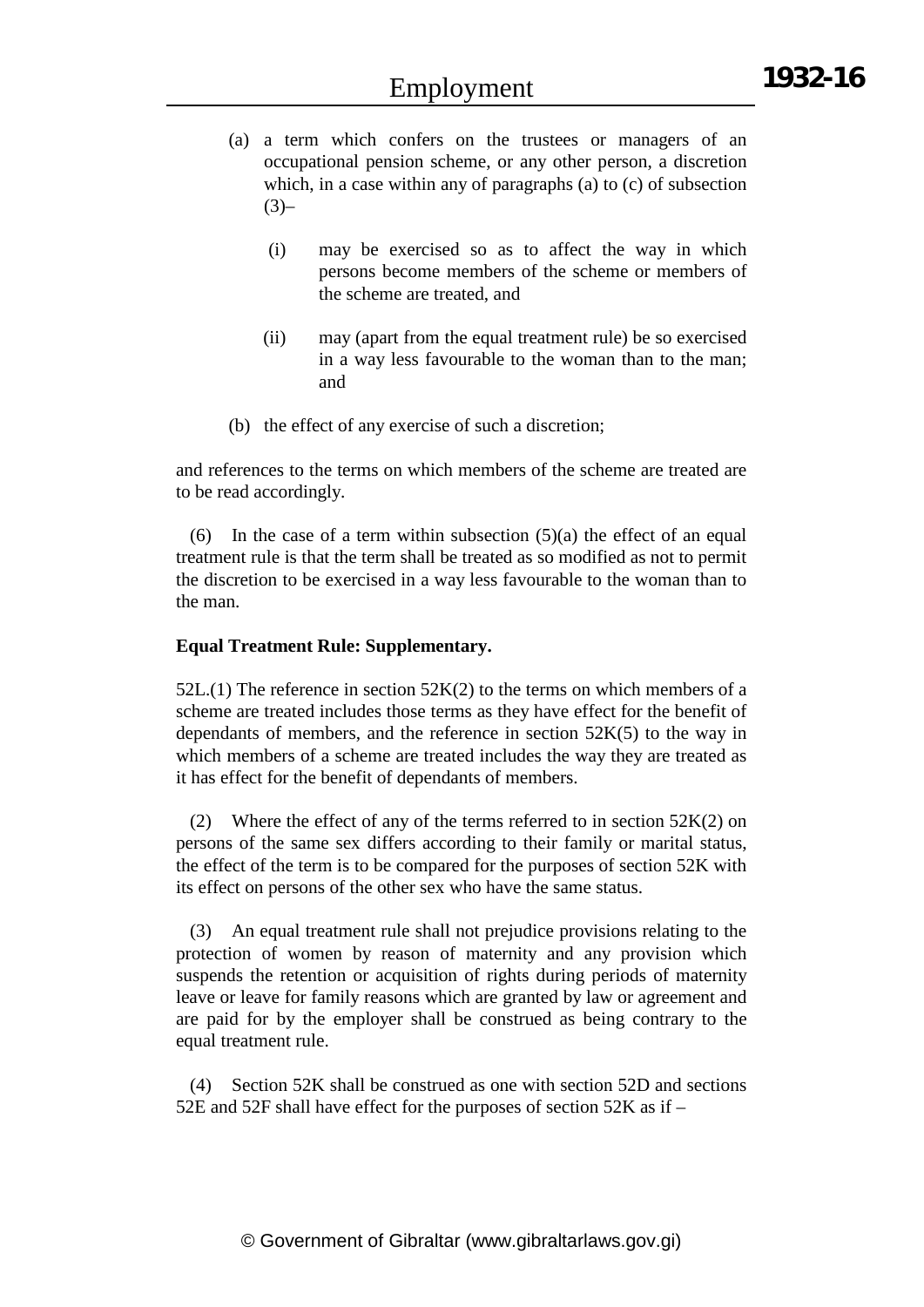- (a) references to the principle of equal treatment were to an equal treatment rule, and
- (b) reference to section 52C were to section  $52K(3)(c)$ .

(5) Regulations may make provision for this Act to have effect, in relation to an equal treatment rule, with prescribed modifications and subsection (4) shall have effect subject to any regulations made by virtue of this subsection.

(6) Section 52K, so far as it relates to the terms on which members of a scheme are treated, is to be treated as having had effect in relation to any pensionable service on or after 17th May 1990.

# **Equal Treatment Rule: Exceptions.**

52M.(1) An equal treatment rule does not operate in relation to any variation as between a woman and a man in the effect of any of the terms referred to in section 52K(2) if the variation is permitted by or under any of the provisions of this section.

- (2) A variation is permitted by this subsection if–
	- (a) the variation consists of the application of actuarial factors which differ for men and women to the calculation of contributions to a scheme by employers, being factors which fall within a prescribed class or description, or
	- (b) the variation consists of the application of actuarial factors which differ for men and women to the determination of benefits falling within a prescribed class or description;

and in this subsection "benefits" include any payment or other benefit made to or in respect of a person as a member of the scheme.

- (3) Regulations may–
	- (a) permit further variations, or
	- (b) amend or repeal subsection (2);

and regulations made by virtue of this subsection may have effect in relation to pensionable service on or after 17th May 1990 and before the date on which the regulations are made.

# **Equal Treatment Rule: Consequential alteration of Schemes.**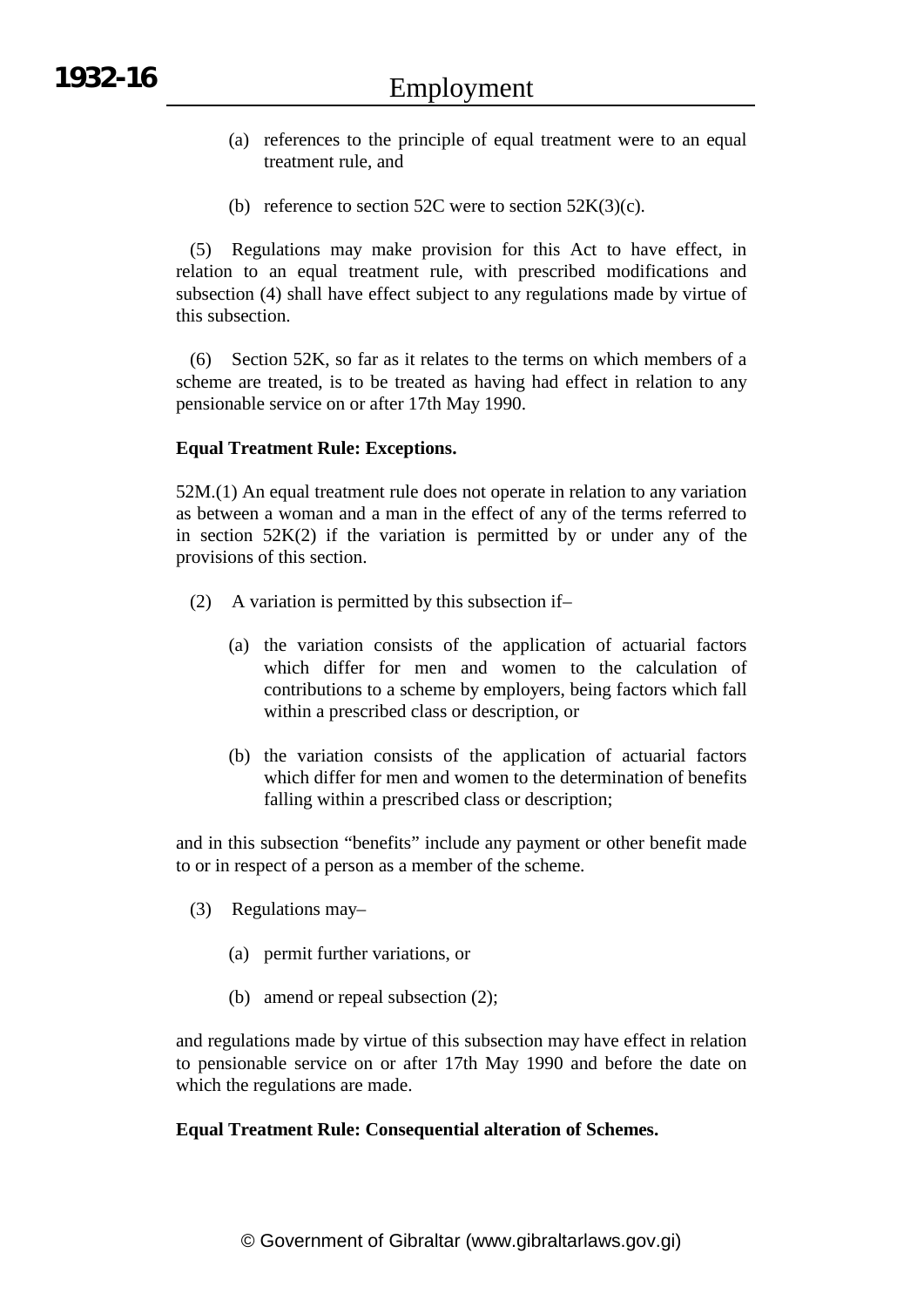52N.(1) The trustees or managers of an occupational pension scheme may, if–

- (a) they do not (apart from this section) have power to make such alterations to the scheme as may be required to secure conformity with an equal treatment rule, or
- (b) they have such power but the procedure for doing so–
	- (i) is liable to be unduly complex or protracted, or
	- (ii) involves the obtaining of consents which cannot be obtained, or can only be obtained with undue delay or difficulty,

by resolution make such alterations to the scheme.

(2) The alterations provided for in subsection (1) may have effect in relation to a period before the alterations are made.

# **Reference to the Employment Tribunal.**

52P.(1) Any interested person may refer to the Employment Tribunal any question arising as to–

- (a) whether any provision of an occupational pension scheme does or does not comply with an equal treatment rule, or
- (b) whether, and with what effect, any such provision is overridden by section 52L(3).

(2) For the purposes of a reference under subsection (1) the provisions of the Employment Tribunal Rules and the Employment Tribunal (Appeal) Rules shall apply.

# **Prohibition on different rules for overseas residents, etc.**

52Q.(1) This section applies where an occupational pension scheme contains provisions contravening subsection (2) or (3).

(2) Except so far as regulations otherwise provide, provisions of an occupational pension scheme contravene this subsection to the extent that they would (apart from this section) have an effect with respect to–

- (a) the entitlement of any person to benefits under the scheme, or
- (b) the payment to any person of benefits under the scheme,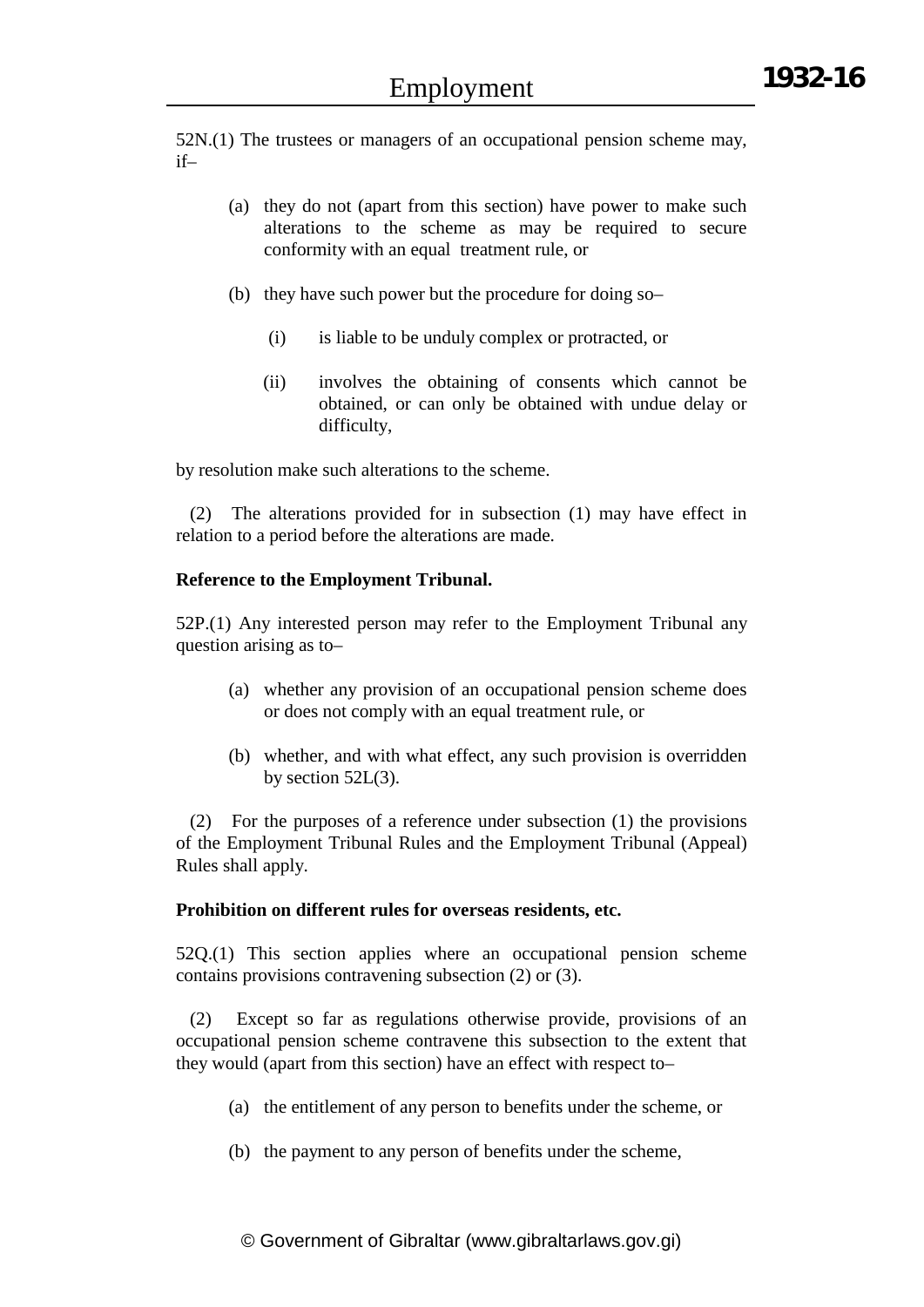which would be different according to whether or not a place outside Gibraltar is specified by that person as the place to which he requires payments of benefits under the scheme to be made to him.

(3) Except so far as regulations otherwise provide, provisions of an occupational pension scheme contravene this subsection to the extent that they would (apart from this section) have an effect with respect to–

- (a) the entitlement of any person to remain a member of the scheme,
- (b) the eligibility of any person to remain a person by or in respect of whom contributions are made towards or under the scheme, or
- (c) the making by or in respect of any person who is a member of the scheme of any contributions towards or under the scheme,

which would be different according to whether that person works wholly in Gibraltar or wholly or partly outside Gibraltar.

(4) Provisions contravening subsection (2) shall have effect, in relation to all times after the coming into force of section 2 of the Employment Act (Amendment) Act, 2001, as if they made the same provision in relation to a person who requires payments of benefits to be made to a place outside Gibraltar as they make in relation to a person in whose case all payments of benefits fall to be made to a place in Gibraltar.

(5) Provisions contravening subsection (3) shall have effect, in relation to all times after the coming into force of section 2 of the Employment Act (Amendment) Act 2001, as if they made the same provision in relation to persons working wholly or partly outside Gibraltar as they make in relation to persons working wholly in Gibraltar.

- (6) This section–
	- (a) shall be without prejudice to any enactment under which any amount is to be or may be deducted, or treated as deducted, from amounts payable by way of benefits under the scheme or treated as so payable; and
	- (b) shall not apply in relation to so much of any provision of a scheme as is required for securing compliance with the conditions of any approval, exemption or relief given or available under the Income Tax Act.

# **Regulations.**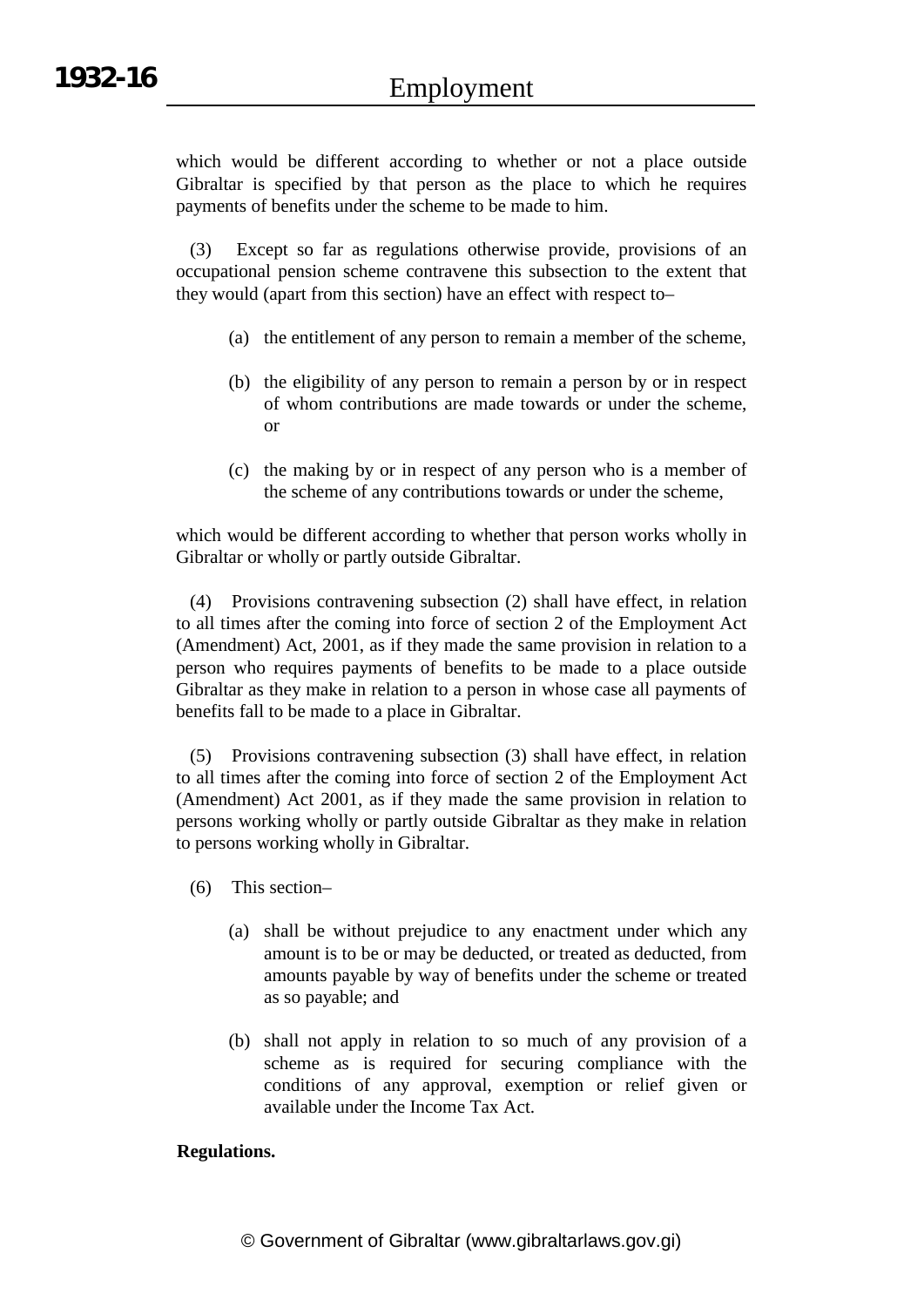52R. The Minister may make regulations prescribing anything that needs to be prescribed, and making such further provision as appears to him necessary or expedient for the purposes of carrying this Part into effect.

### **PART VI.**

### TERMINATION OF EMPLOYMENT.

### *General.*

#### **Probationary employment.**

53. The first week of any employment under a contract of service shall be deemed to be probationary employment and may be terminated at the end of such week by either party without notice.

#### **Notice to terminate contract.**

54.(1) Notwithstanding any agreement for a lesser period of notice, the notice required to be given by an employer to terminate the contract of service of an employee, if this is for an indefinite time, shall be–

- (a) in the case of an employee whose wages are required to be paid not less often than once a fortnight in accordance with section  $45(1)$ 
	- (i) not less than one week's notice if his period of continuous employment is less than 2 years;
	- (ii) not less than two weeks' notice if his period of continuous employment is 2 years or more but less than 5 years;
	- (iii) not less than four weeks' notice if his period of continuous employment is 5 years or more but less than 8 years;
	- (iv) not less than eight weeks' notice if his period of continuous employment is 8 years or more but less than 10 years;
	- (v) not less than thirteen weeks' notice if his period of continuous employment is 10 years or more;
- (b) in the case of any other employee–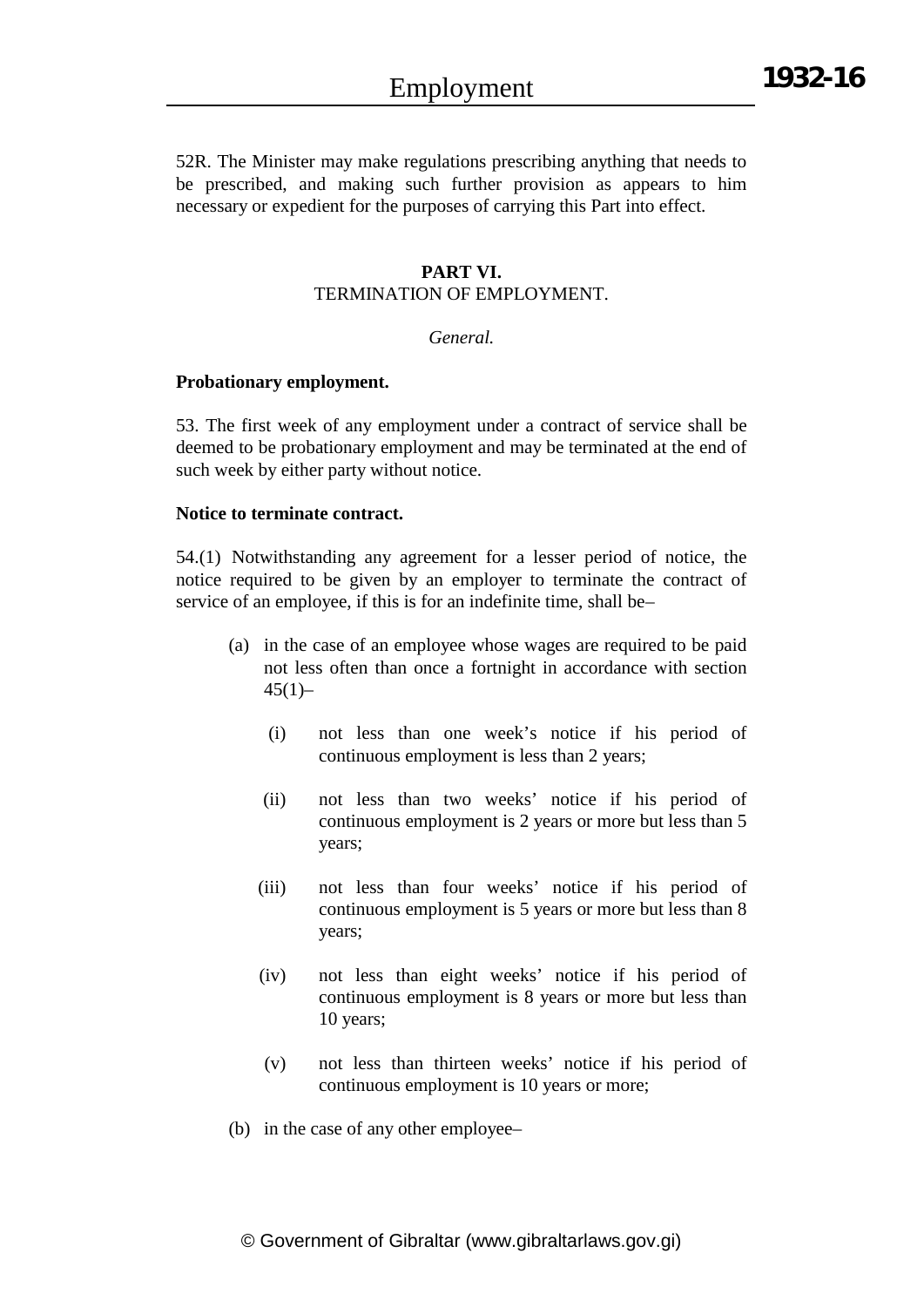- (i) not less than one months notice if his period of employment is less than 8 years;
- (ii) not less than two months' notice if his period of employment is 8 years or more but less than 10 years;
- (iii) not less than three months' notice if his period of employment is 10 years or more.

(2) Notwithstanding any agreement for a lesser period of notice, the notice required to be given by an employee to terminate his contract of service, if this is for an indefinite time, shall be–

- (i) one week in the case of an employee whose wages are required to be paid not less often than once a fortnight in accordance with section 45(1);
- (ii) one month in the case of all other employees.

(3) The period of notice shall begin to run from the working day following the day on which notice is given.

# **Compensation.**

55.(1) If an employee under a contract of service for an indefinite time fails to give notice as required by subsection (3) he shall be liable to pay to the employer a sum equal to the wages that would be payable in respect of the period of notice. If the employer fails to give the notice as required by subsection (2) he shall be liable to pay the employee a sum equal to the wages that would be payable in respect of the period of notice.

- (2) (i) An employer who dismisses an employee before the expiration of the time definitely specified by a contract of service, shall pay to the employee one half of the wages that would have accrued to the employee in respect of the remainder of the time specifically agreed upon;
	- (ii) An employee who abandons the service of his employer before the time definitely specified by the contract of service shall pay to his employer a sum equal to one-half of the wages to which he would have become entitled if he had continued in the service for the remainder of the time so specifically agreed upon.

(3) In the case of an employee under a contract of service paid by the unit of work, or by a share in the profits, or by a commission on the sales or payments made or received by the employer, the amount payable in terms of subsections (1) and (2) shall be calculated on the average earnings of the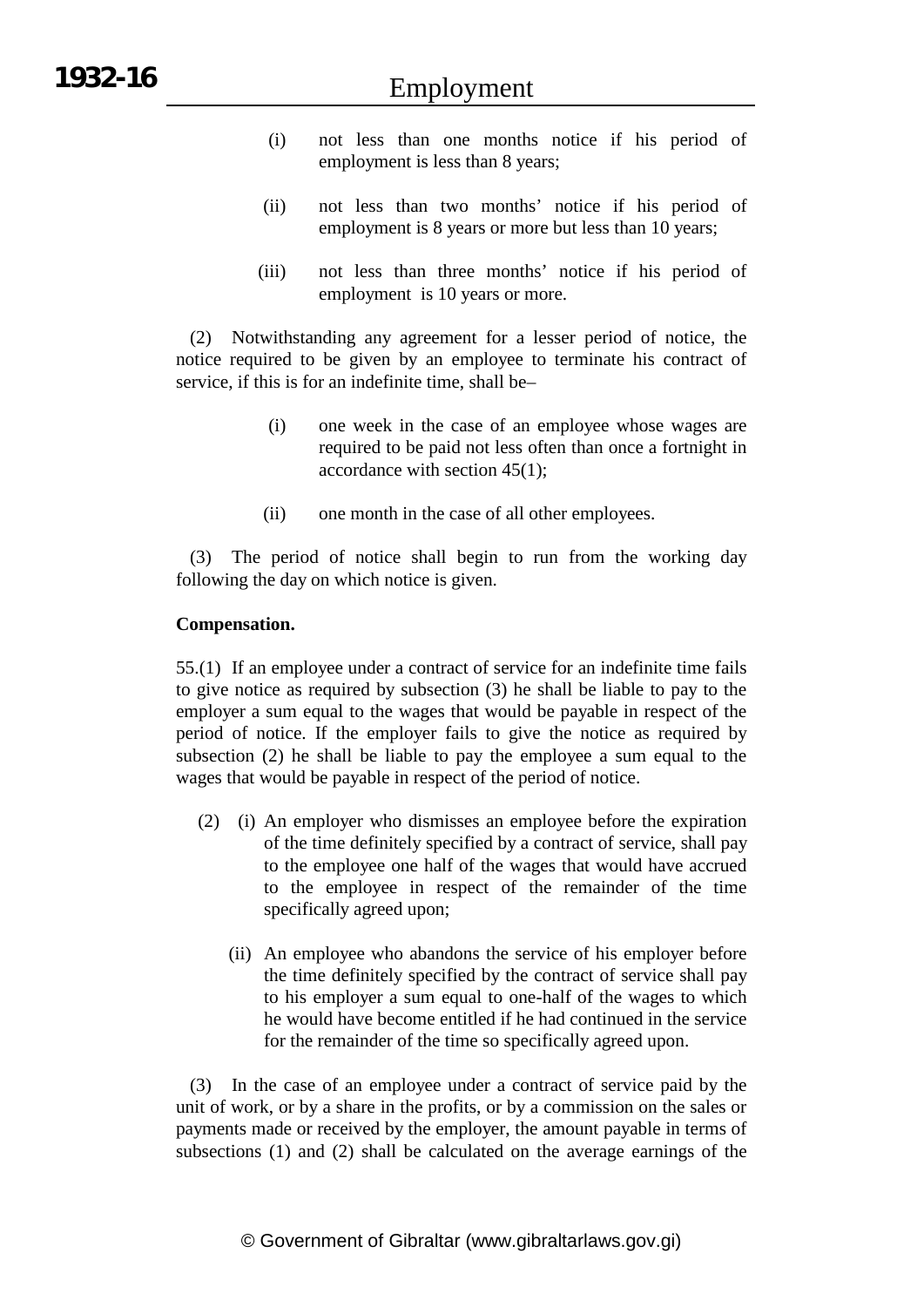employee during the three months immediately preceding the day on which notice is given or the abandonment or termination of employment takes place.

# **Exceptions to sections 54 and 55.**

56.(1) Notwithstanding the provisions of sections 54 and 55 an employer may dismiss an employee and an employee may abandon the service of an employer, without giving notice and without any liability to make payment as provided in subsections (1) and (2) if there is good and sufficient cause for such dismissal or abandonment of service:

Provided that an employer shall not be entitled to set up as good and sufficient cause under this section–

- (a) that the employee's lack, loss or impairment of skill, ability or efficiency makes the fulfilment of the contract of service impossible; or
- (b) that the employee no longer enjoys the employer's confidence.

(2) Notwithstanding that an employer has given to an employee the appropriate notice required by section 54 he may still be liable to compensate the employee for unfair dismissal under sections 59 to 73.

# **Incapacity of employee.**

57.(1) A contract of service shall not, except with the consent of the employee, be terminated by the employer during any period of incapacity for work of the employee caused by personal injury by accident arising out of and in the course of employment or by any of the occupational diseases compensable under the Social Security (Employment Injuries Insurance)  $Act<sup>4</sup>$ , in each case occurring in the service of that employer:

Provided that–

- (a) during such period of incapacity no right to wages or remuneration whether in cash or otherwise shall accrue in favour of the employee unless the contract of service otherwise specifies;
- (b) the provisions of this subsection shall not apply beyond the first twelve continuous calendar months of incapacity.

<sup>4</sup> **1952-10**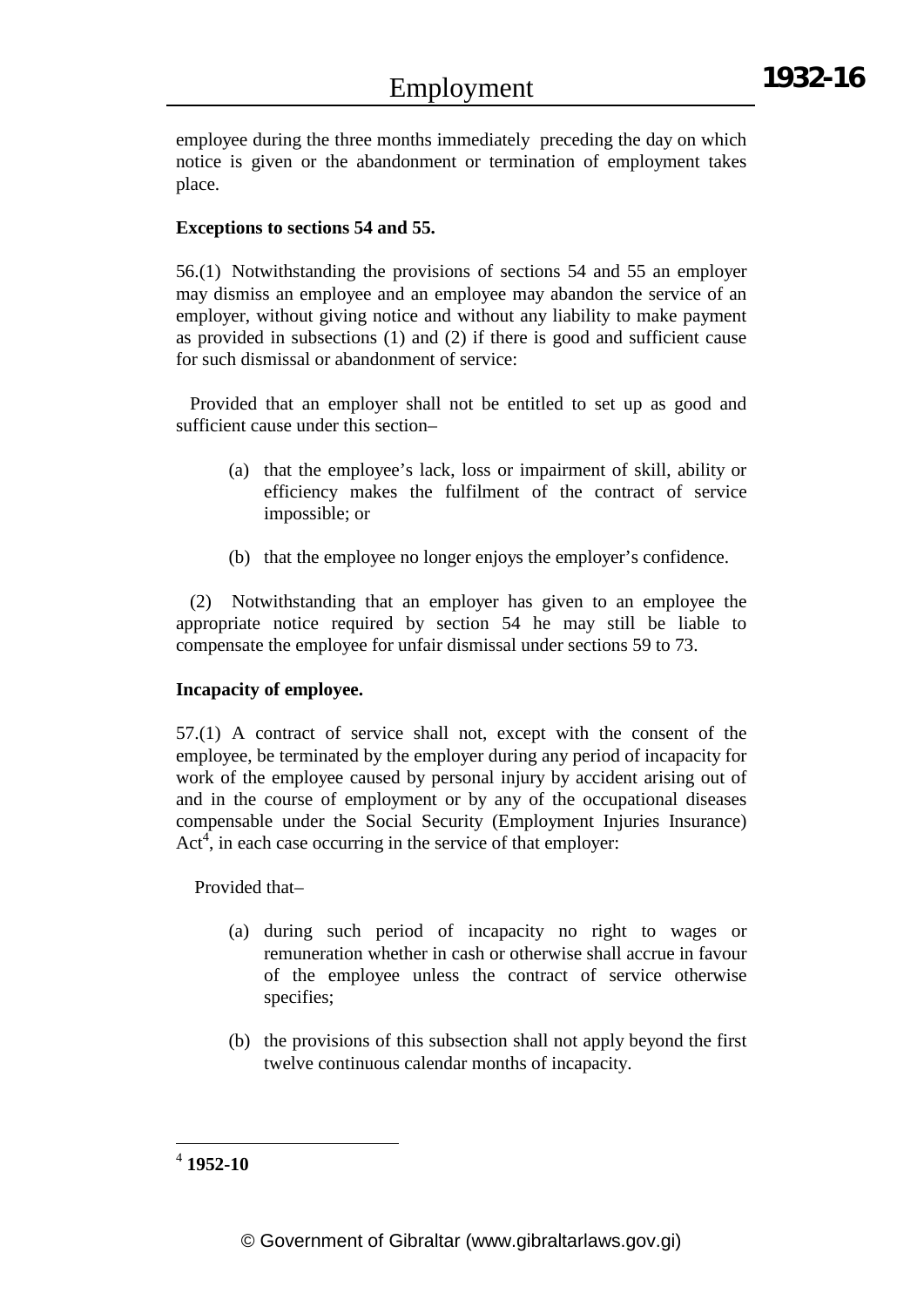(2) On the cessation of the incapacity for work referred to in subsection (1) the employer shall, within twenty-one days from an application made by the employee, re-instate the employee in his former employment or, if the injury or disease has caused a disablement rendering the employee unfit for the former employment, in such other suitable employment as may be available:

Provided that the application for re-instatement by the employee shall be made in writing within seven days of the cessation of the incapacity for work.

# **Certificates of service.**

58.(1) On the termination of a contract of service lasting over one month, the employer shall at the employee's request, give him a certificate stating the duration of the employment, the nature of the work or services performed and, if the employee so desires, the general reason for the termination of the contract, and the rate of wages paid.

(2) Such certificates shall be in such form as may be prescribed.

# *Right not to be Dismissed Unfairly.*

# **Right not to be dismissed unfairly.**

59.(1) In every employment to which this section applies every employee shall have the right not to be unfairly dismissed by his employer.

(2) This section applies to every employment except in so far as its application is excluded by or under any of sections 60 to 63.

# **Qualifications as to length of service and age.**

60.(1) Subject to the provisions of subsections (2) to (4) and of section 62, section 59 shall not apply to the dismissal of an employee from any employment if the employee–

- (a) was not continuously employed for a period of not less than 52 weeks ending with the effective date of termination; or
- (b) on or before the effective date of termination attained the age which, in the undertaking in which he was employed, was the normal retiring age for an employee holding the position which he held, or, if a man, attained the age of sixty-five, or, if a woman, attained the age of sixty.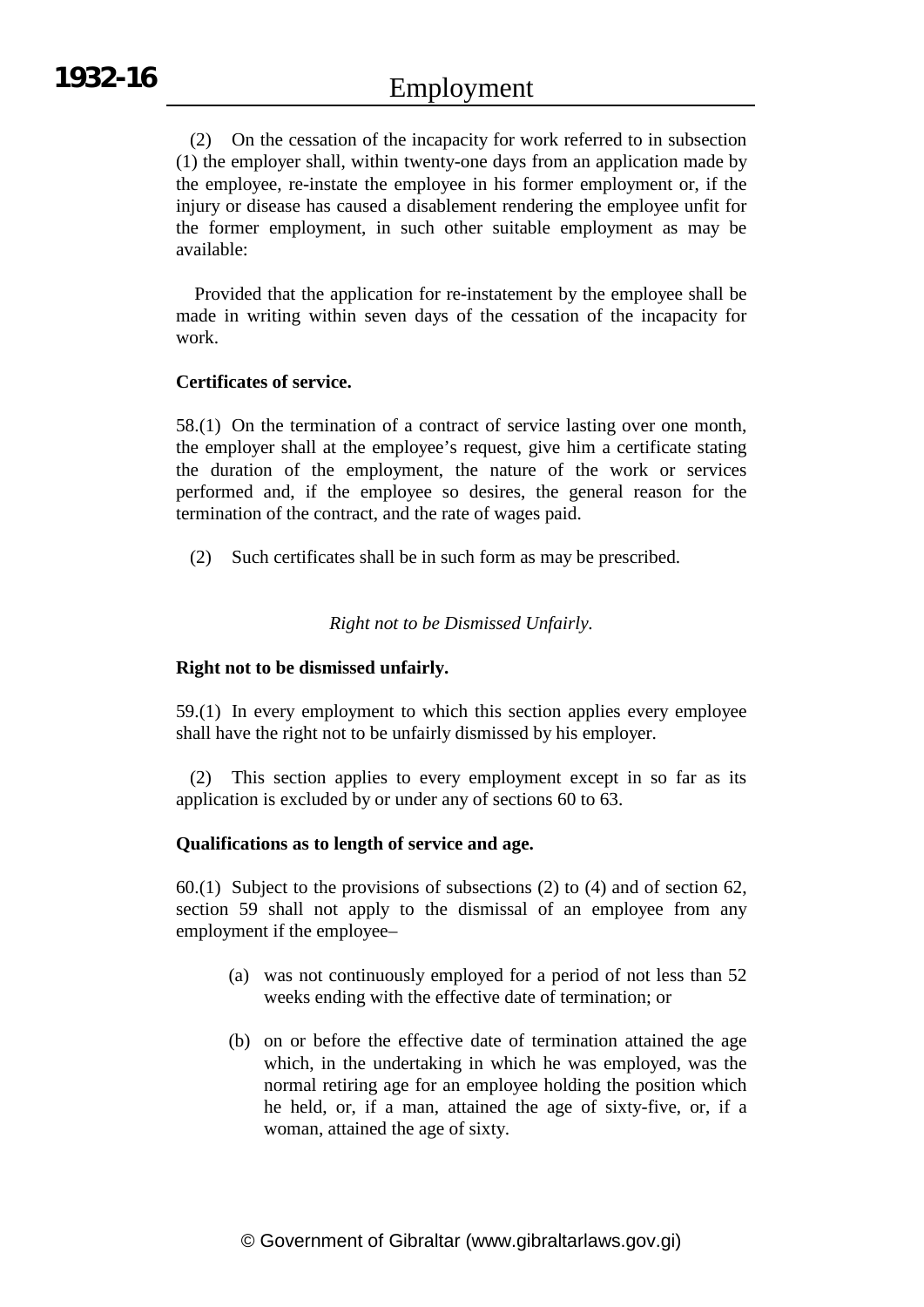(2) Subsection (1) shall not apply to the dismissal of an employee if it is shown that the reason (or, if more than one, the principal reason) for the dismissal was that the employee had exercised, or had indicated his intention to exercise the right–

- (a) to be a member of the trade union of his choice;
- (b) to be a member of no trade union or other organization of workers or to refuse to be a member of any particular trade union or other organization of workers; or
- (c) where he is a member of a trade union, to take part in the activities of the trade union (including any activities as, or with a view to becoming, an official of the trade union) and the right to seek or accept appointment or election, and (if appointed or elected) to hold office as such official.

(3) Subsection (1) shall not apply to the dismissal of an employee if it is shown that the reason (or, if more than one, the principal reason) for the dismissal, or in a redundancy case, for selecting the employee for dismissal, was one of those specified in section  $65A(1)(a)$  to (e),  $65B(1)(a)$  to (e) or  $65C(1)$ .

(4) Subsection (1) shall not apply to a case falling within section 65A(f).

#### **Exclusion of certain employments.**

- 61.(1) Section 59 shall not apply to–
	- (a) any employment where the employer is the husband or wife or a close relative of the employee or his wife; or
	- (b) *Omitted.*
	- (c) any contract of employment where under his contract of employment the employee ordinarily works outside Gibraltar.

(2) In this section "close relative", in relation to a person, means that person's father, mother, grandfather, grandmother, stepfather, stepmother, son, daughter, grandson, granddaughter, stepson, stepdaughter, brother, sister, half-brother or half-sister.

#### **Modification of section 60.**

 $62(1)$  Section  $60(1)$  shall not apply to the dismissal of an employee if it is shown that the reason (or, if more than one, the principal reason) for the dismissal was that the employee–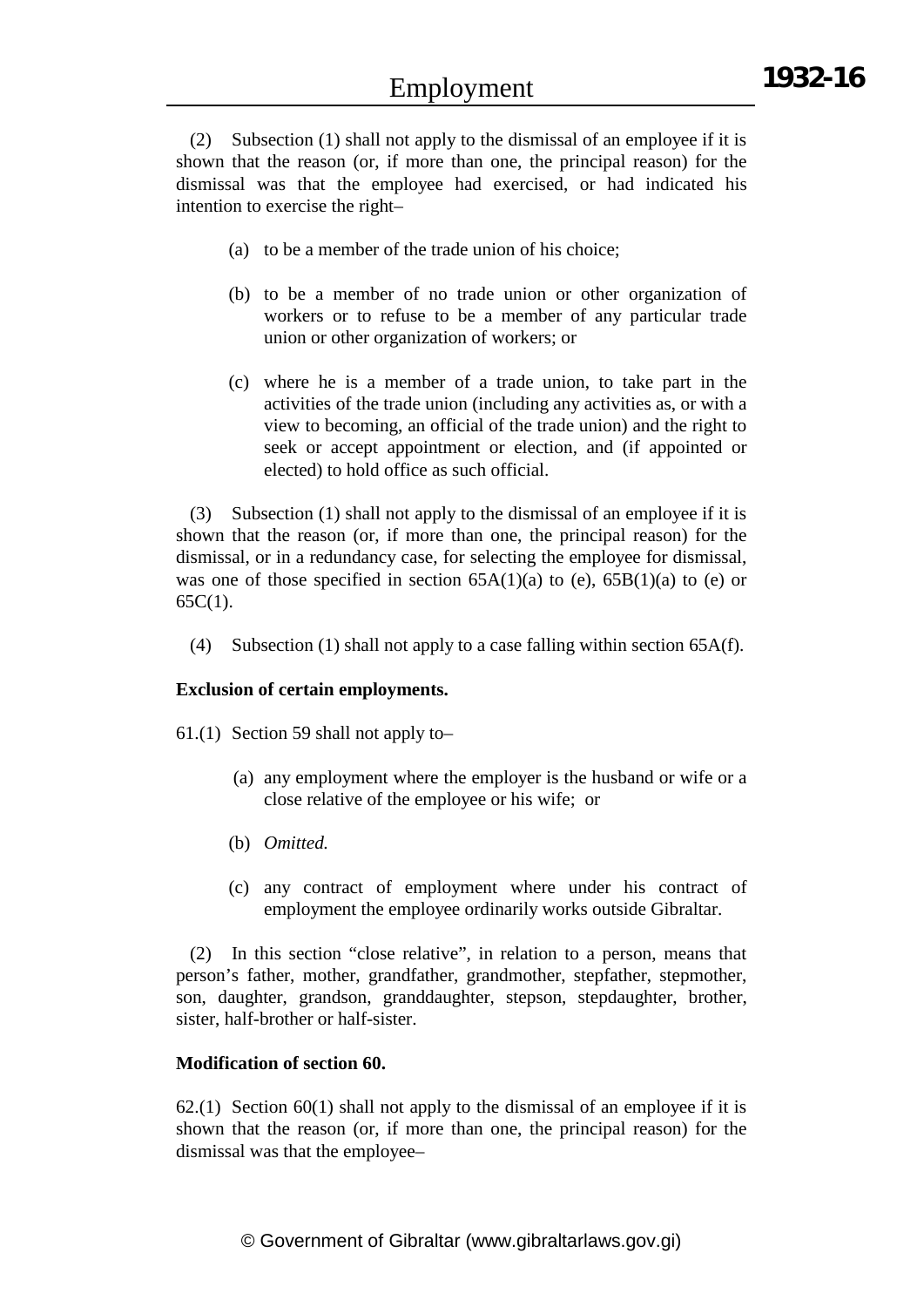- (a) had made a claim against the employer under section 52A to 52D or under the Employment (Maternity and Health and Safety) Regulations 1995 whether such claim had been referred to the Employment Tribunal or not;
	- (b) had given evidence or information in connection with any claim referred to the Employment Tribunal under any of those sections;
	- (c) had alleged that the employer committed an act which (whether or not the allegation so states) would give rise to a claim under any of those sections;
	- (d) is believed or suspected by the employer to have done or to be intending to do anything in paragraph (a), (b) or (c) hereof.

(2) Subsection (1) shall not apply if any allegation made by the employee was not made in good faith.

# **Exclusion of contracts for fixed term.**

63. Section 59 shall not apply–

- (a) to dismissal from employment under a contract for a fixed term of one year or more, where the contract was made before the 1st day of August, 1975, and is not a contract of apprenticeship, and the dismissal consists only of the expiry of that term without its being renewed; or
- (b) to dismissal from employment under a contract for a fixed term of one year or more, where the dismissal consists only of the expiry of that term without its being renewed, if before the term so expires the employee had agreed in writing to exclude any claim in respect of rights under that section in relation to that contract.

*Meaning of Fair and Unfair Dismissal and Onus of Proof.*

#### **Interpretation.**

- 64.(1) In sections 65 to 68, unless the context otherwise requires,–
	- "claimant" means an employee who claims that he has been unfairly dismissed by his employer;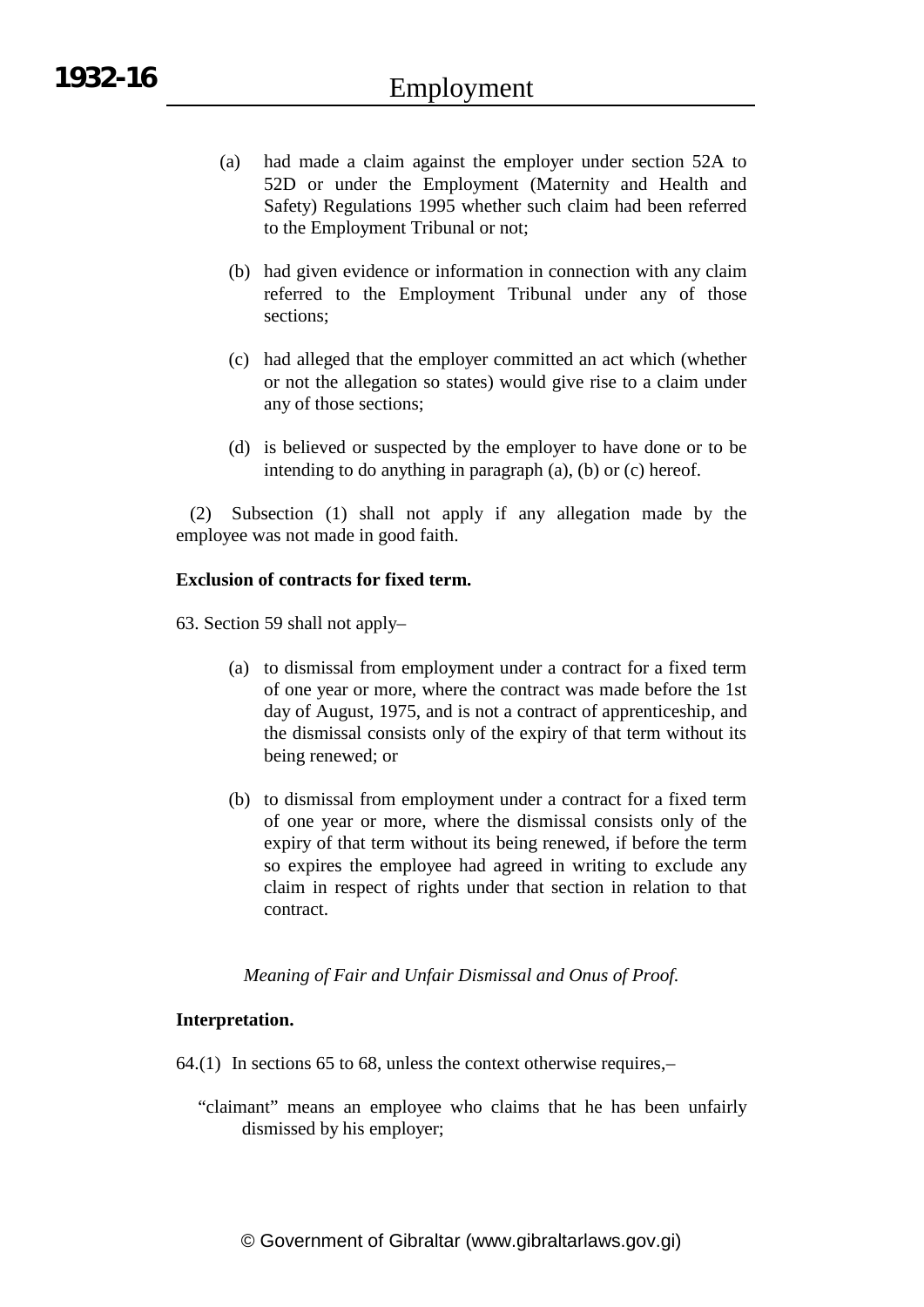"dismiss" and "dismissal" shall be construed in accordance with the provisions of subsections (2), (3) and (4);

(2) Subject to the next following subsection, for the purposes of sections 65 to 68 an employee shall be taken to be dismissed by his employer if, but only if

- (a) the contract under which he is employed by the employer is terminated by the employer, whether it is so terminated by notice or without notice;
- (b) where under that contract he is employed for a fixed term, that term expires without being renewed under the same contract; or
- (c) the employee terminates the contract under which he is employed (with or without notice) in circumstances in which he is entitled to terminate it without notice by reason of the employer's conduct

(3) Where an employer gives notice to an employee to terminate his contract of employment and, at a time within the obligatory period of that notice, the employee gives notice in writing to the employer to terminate the contract of employment on a date earlier than the date on which the employer's notice is due to expire, the employee shall for the purposes of subsection (2) be taken to be dismissed by his employer, and the reasons for the dismissal shall be taken to be the reasons for which the employer's notice is given.

- (4) For the purpose of subsection (3)–
	- (a) if the actual period of the employer's notice (that is to say, the period beginning at the time when the notice is given and ending with the time when it expires) is equal to the minimum period which (whether by virtue of this Act or otherwise) is required to be given by the employer to terminate the contract of employment; "the obligatory period", in relation to that notice, means the actual period of the notice;
	- (b) in any other case, "the obligatory period", in relation to an employer's notice, means that period which, being equal to the minimum period referred to in the preceding paragraph, expires at the time when the employer's notice expires.
- (5) In this Part "the effective date of termination"–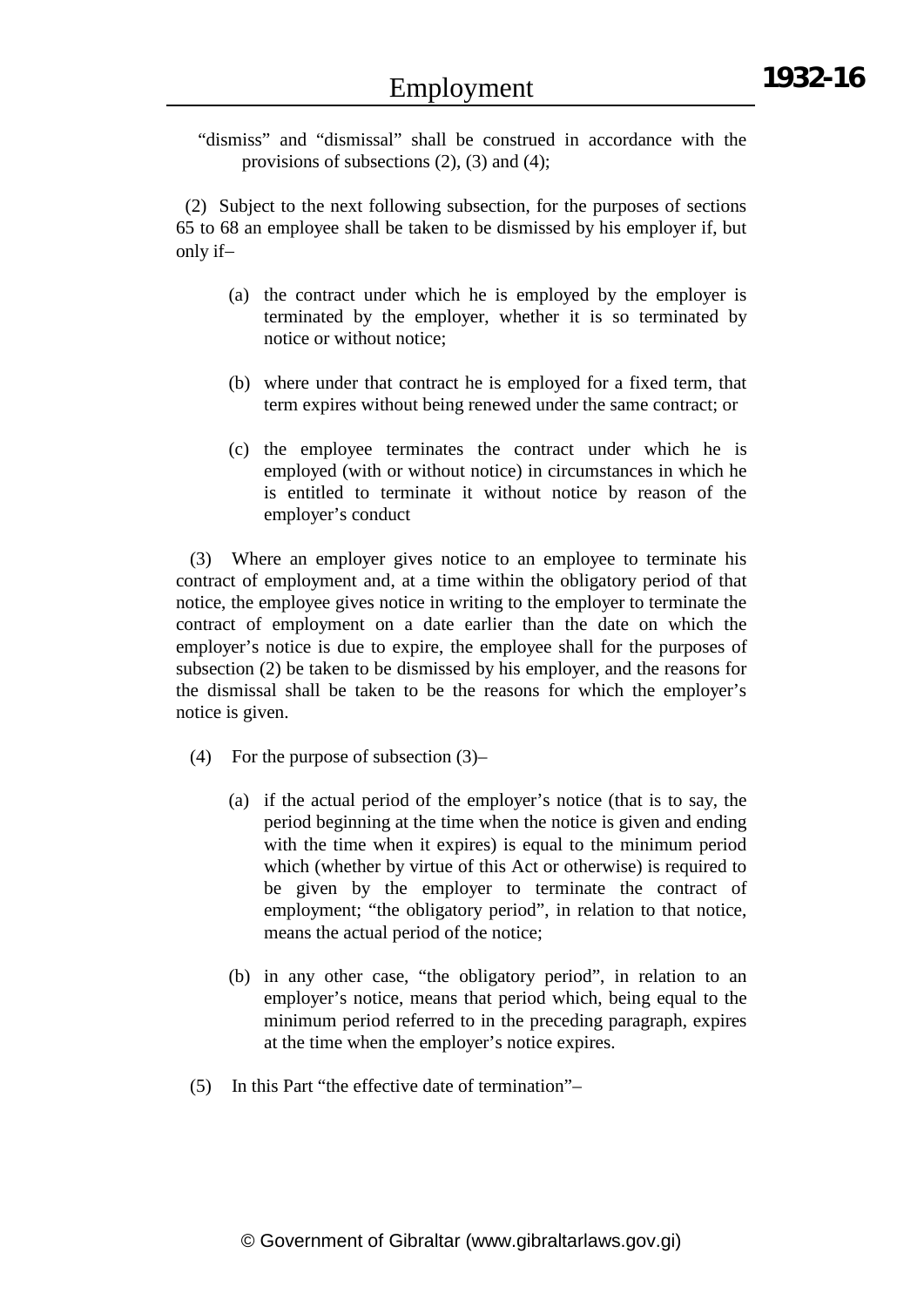- (a) in relation to an employee whose contract of employment is terminated by notice, whether given by his employer or by the employee, means the date on which that notice expires;
- (b) in relation to an employee whose contract of employment is terminated without notice, means the date on which the termination takes effect; and
- (c) in relation to an employee who is employed under a contract for a fixed term, where that term expires without being renewed under the same contract, means the date on which that term expires.

# **Onus on employer.**

65.(1) In determining for the purposes of sections 59 and 70 whether the dismissal of an employee was fair or unfair, it shall be for the employer to show–

- (a) what was the reason (or, if there was more than one, the principal reason) for the dismissal; and
- (b) that it was a reason falling within the next following subsection, or some other substantial reason of a kind such as to justify the dismissal of an employee holding the position which that employee held.

(2) In subsection (1)(b) the reference to a reason falling within this subsection is a reference to a reason which–

- (a) related to the capability or qualifications of the employee for performing work of the kind which he was employed by the employer to do;
- (b) related to the conduct of the employee;
- (c) was that the employee was redundant;
- (d) was that the employee could not continue to work in the position which he held without contravention (either on his part or on that of his employer) of a duty or restriction imposed by or under any enactment.

(3) Where the employer has fulfilled the requirements of subsection (1) then, subject to sections 67 and 68 the question whether the dismissal was fair or unfair shall be determined in accordance with the following provisions of this section.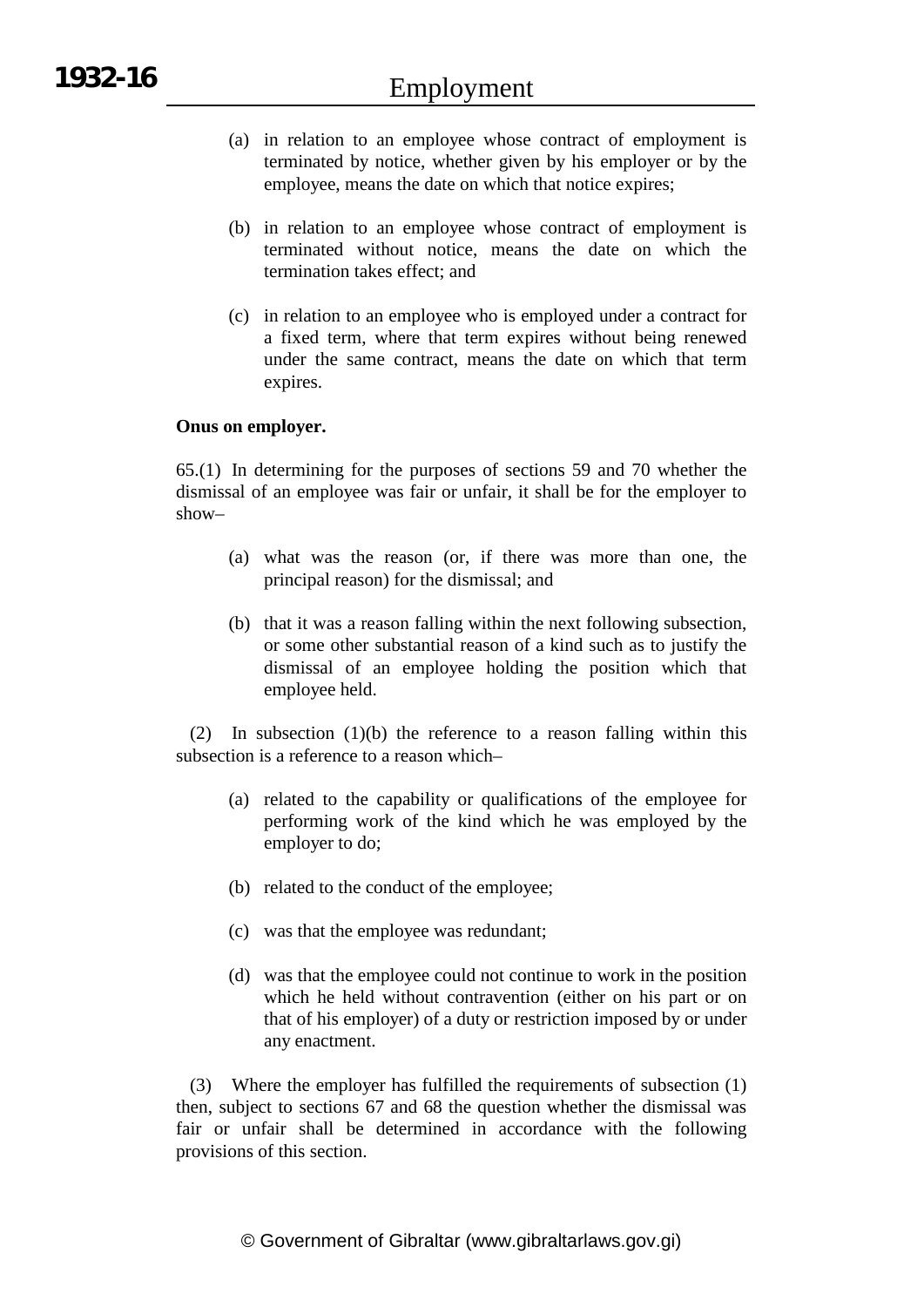(4) For the purposes of sections 59 and 70 the dismissal of an employee by an employer shall be regarded as having been unfair if the reason for it (or, if more than one, the principal reason) was that the employee had exercised, or had indicated his intention to exercise, any of the rights specified in section 60(2) or section 62.

(5) Where the reason or principal reason for the dismissal of an employee was that he was redundant, but it is shown that the circumstances constituting the redundancy applies equally to one or more other employees in the same undertaking who held positions similar to that held by him and who have not been dismissed by the employer, and either–

- (a) that the reason, (or, if more than one, the principal reason) for which he was selected for dismissal was that he had exercised, or had indicated his intention to exercise, any of the rights specified in section 60(2) or section 62; or
- (b) that he was selected for dismissal in contravention of a customary arrangement or agreed procedure relating to redundancy and there were no special reasons justifying a departure from that arrangement or procedure in his case,

the dismissal shall be regarded as unfair.

(6) Subject to subsections (4) and (5) the determination of the question whether the dismissal was fair or unfair, having regard to the reason shown by the employer, shall depend on whether in the circumstances he acted reasonably or unreasonably in treating it as a sufficient reason for dismissing the employee, and that question shall be determined in accordance with equity and the substantial merits of the case.

- (7) In this section, in relation to an employee,–
	- (a) "capability" means capability assessed by reference to skill, aptitude, health or any other physical or mental quality;
	- (b) "qualifications" means any degree, diploma or other academic, technical or professional qualifications relevant to the position which the employee held; and
	- (c) any reference to redundancy or to being redundant shall be construed as a reference to the existence of one or other of the following–
		- (i) that the employer has ceased, or intends to cease, to carry on the business for the purposes of which the employee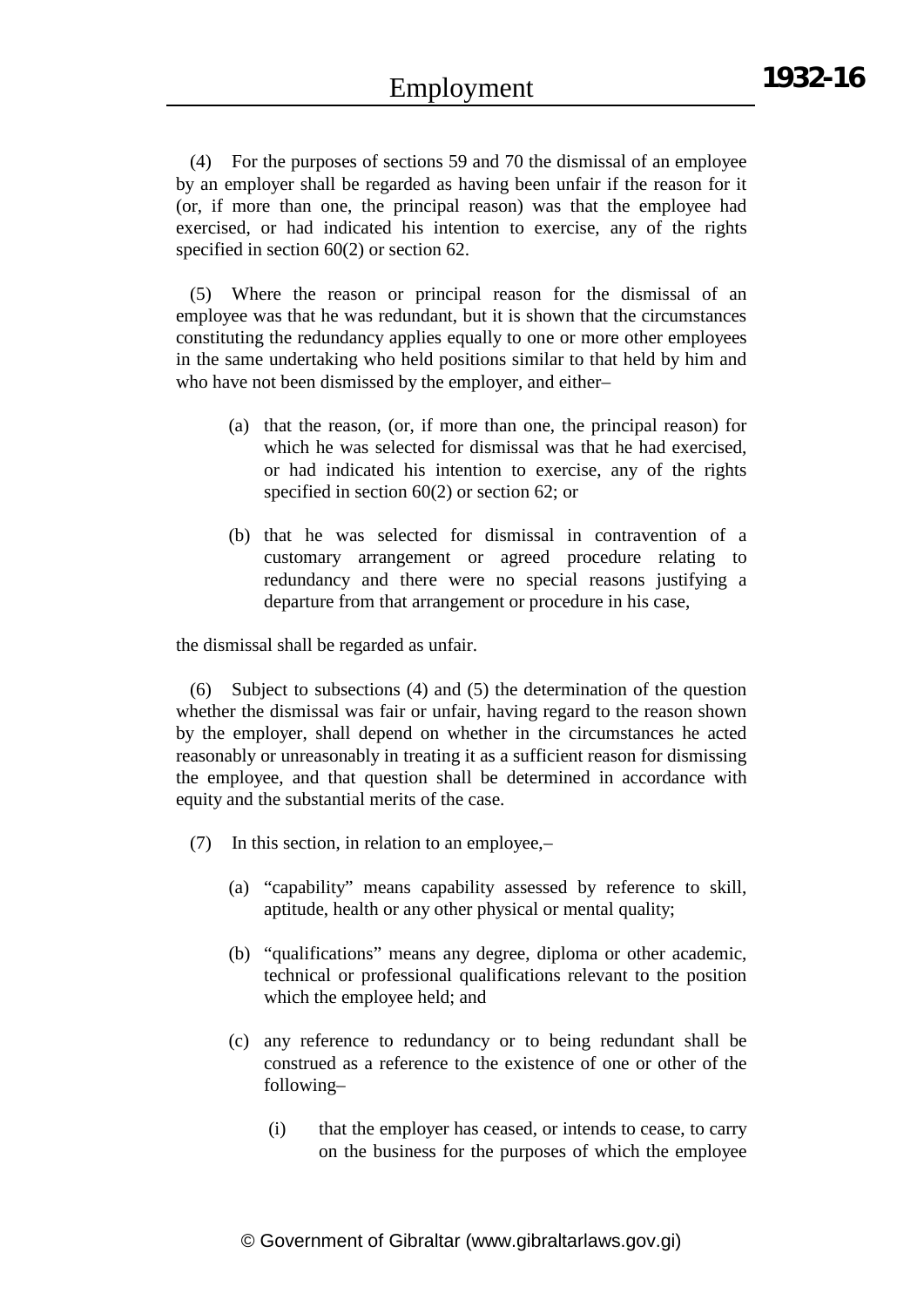was employed by him, or has ceased, or intends to cease, to carry on that business; or

(ii) that the requirements of that business for employees to carry out work of a particular kind have ceased or diminished or are expected to cease or diminish.

### **Dismissal in maternity cases.**

65A.(1) For the purposes of sections 59 and 70 the dismissal of an employee by an employer shall be regarded as having been unfair if–

- (a) the reason (or, if there is more than one, the principal reason) for her dismissal is that she is pregnant or any other reason connected with her pregnancy;
- (b) her maternity leave period is ended by the dismissal and the reason (or, if there is more than one, the principal reason) for her dismissal is that she has given birth to a child or any other reason connected with her having given birth to a child;
- (c) the reason (or, if there is more than one, the principal reason) for her dismissal, where her contract of employment was terminated after the end of her maternity leave period, is that she took, or availed herself of the benefits of, maternity leave;
- (d) the reason (or, if there is more than one, the principal reason) for her dismissal, where–
	- (i) before the end of her maternity leave period, she gave to her employer a certificate from a registered medical practitioner stating that by reason of disease or bodily or mental disablement she would be incapable of work after the end of that period; and
	- (ii) her contract of employment was terminated within the four week period following the end of her maternity leave period in circumstances where she continued to be incapable to work and the certificate relating to her incapacity remained current,

is that she has given birth to a child or any other reason connected with her having given birth to a child;

(e) the reason (or, if there is more than one, the principal reason) for her dismissal is a requirement under any relevant statutory provision (as defined in section 6 of the Factories Act) having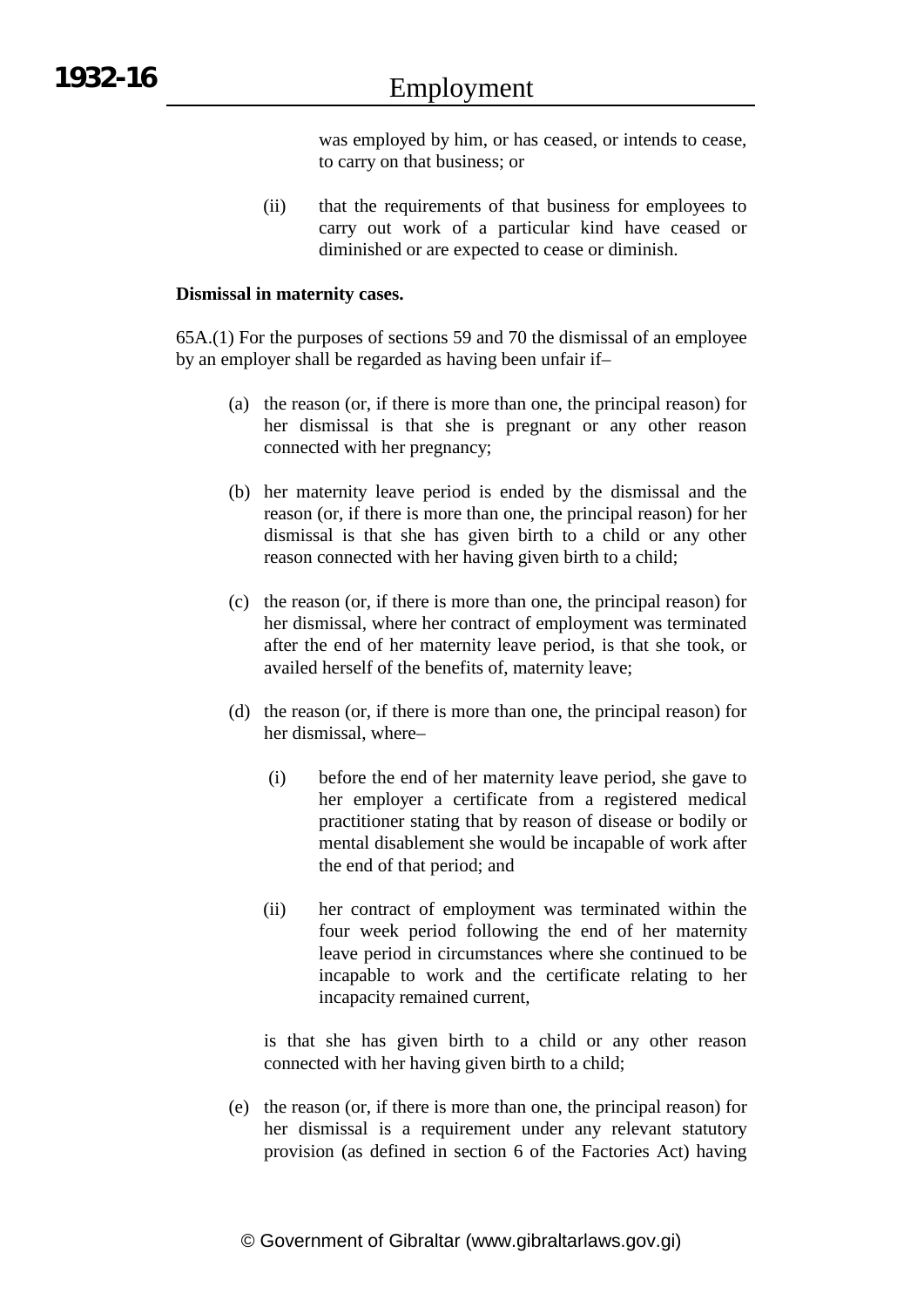the consequence of requiring that the employee be suspended from work;

(f) her maternity leave period is ended by the dismissal, and the reason (or, if there is more than one, the principal reason) for her dismissal is that she is redundant and regulation 9 of the Employment (Maternity and Health and Safety) Regulations, 1995 has not been complied with.

(2) For the purposes of subsection(1)(c) a woman "takes maternity leave" if she is absent from work during her maternity leave period and a woman "avails herself of the benefits of maternity leave" if, during her maternity leave period, she avails herself of the benefit of any of the terms and conditions of her employment preserved by regulation 3 of the Employment (Maternity and Health and Safety) Regulations, 1996 during that period.

(3) Where an employee is dismissed during the period beginning with the date on which she notifies her employer that she is pregnant until the end of her maternity leave period, her employer shall cite duly substantiated grounds for her dismissal in writing.

(4) In this section, the expression "given birth" means delivered of a living child, or, after twenty-four weeks of pregnancy, a still born child.

# **Dismissal in health and safety cases.**

65B.(1) The dismissal of an employee by an employer shall be regarded for the purposes of sections 59 and 70 as having been unfair if the reason for it (or, if more than one, the principal reason) was that the employee–

- (a) having been designated by the employer to carry out activities in connection with preventing or reducing risks to health and safety at work, carried out, or proposed to carry out, any such activities;
- (b) being a representative of workers on matters of health and safety at work–
	- (i) in accordance with arrangements established under or by virtue of any law; or
	- (ii) by reason of being acknowledged as such by the employer,

performed, or proposed to perform, any functions as such a representative;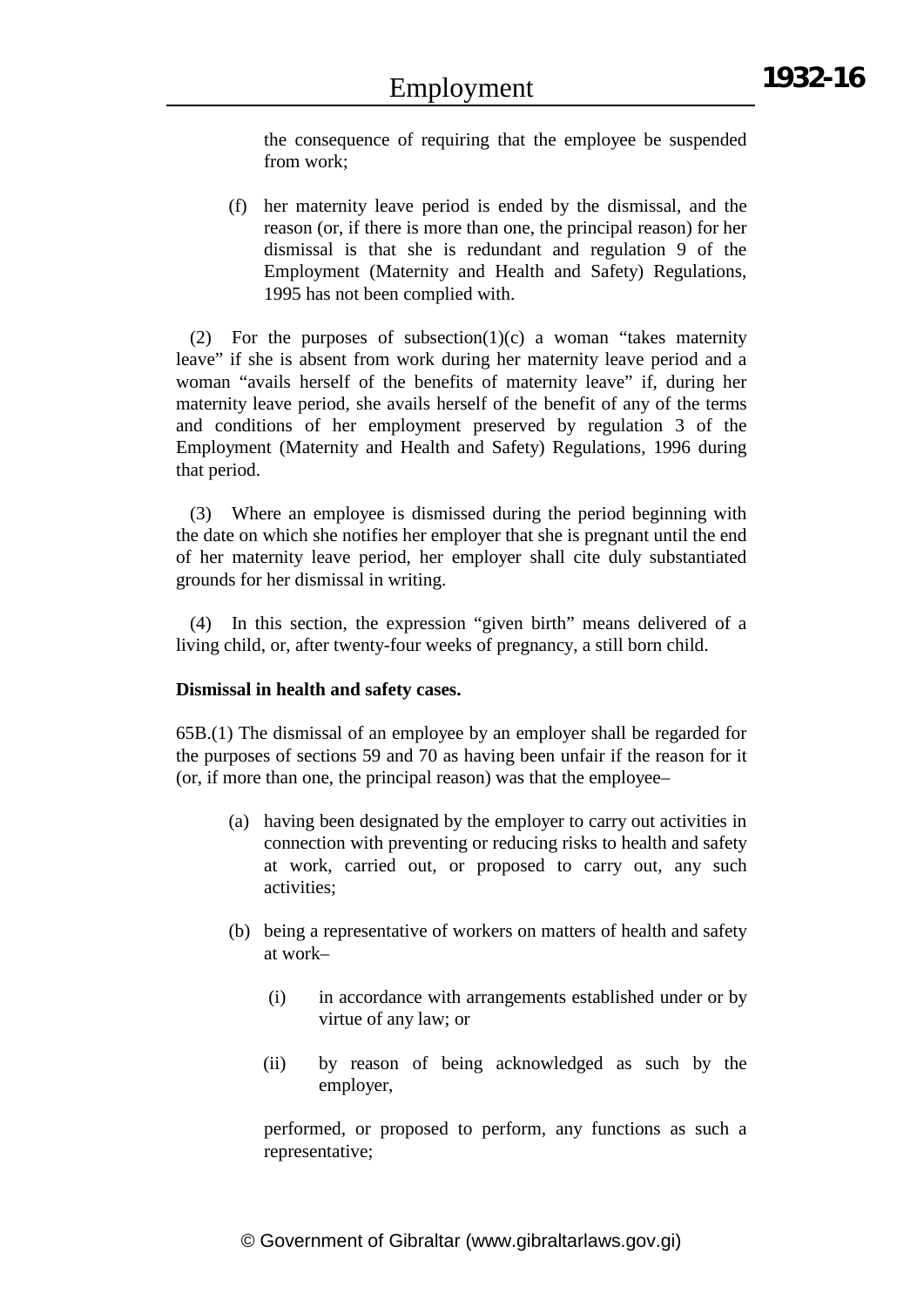- (c) being an employee at a place where–
	- (i) there was no such representative; or
	- (ii) there was such a representative but it was not reasonably practicable for the employee to raise the matter by those means,

brought to his employer's attention, by reasonable means, circumstances connected with his work which he reasonably believed were harmful or potentially harmful to health or safety;

- (d) in circumstances of danger which he reasonably believed to be serious and imminent and which he could not reasonably have been expected to avert, left, or proposed to leave, or (while the danger persisted) refused to return to, his place of work or any dangerous part of his place of work; or
- (e) in circumstances of danger which he reasonably believed to be serious and imminent, took, or proposed to take, appropriate steps to protect himself or other persons from the danger.

(2) For the purposes of subsection (1)(e) whether steps which an employee took, or proposed to take, were appropriate shall be judged by reference to all the circumstances including, in particular, his knowledge and the facilities and advice available to him at the time.

(3) Where the reason (or, if more than one, the principal reason) for the dismissal of an employee was that specified in subsection (1)(e), the dismissal shall not be regarded as having been unfair if the employer shows that it was, or would have been, so negligent for the employee to take the steps which he took, or proposed to take, that a reasonable employer might have dismissed him for taking, or proposing to take, them.

(4) In this section "representative" in relation to a worker means any person elected, chosen or designated in accordance with any law or practice to represent employees in matters relating to the safety and health protection of such workers at work.

# **Dismissal in relevant statutory right cases.**

65C.(1) For the purposes of sections 59 and 70 the dismissal of an employee by an employer shall be regarded as having been unfair if the reason for it (or if more than one, the principal reason) was that the employee–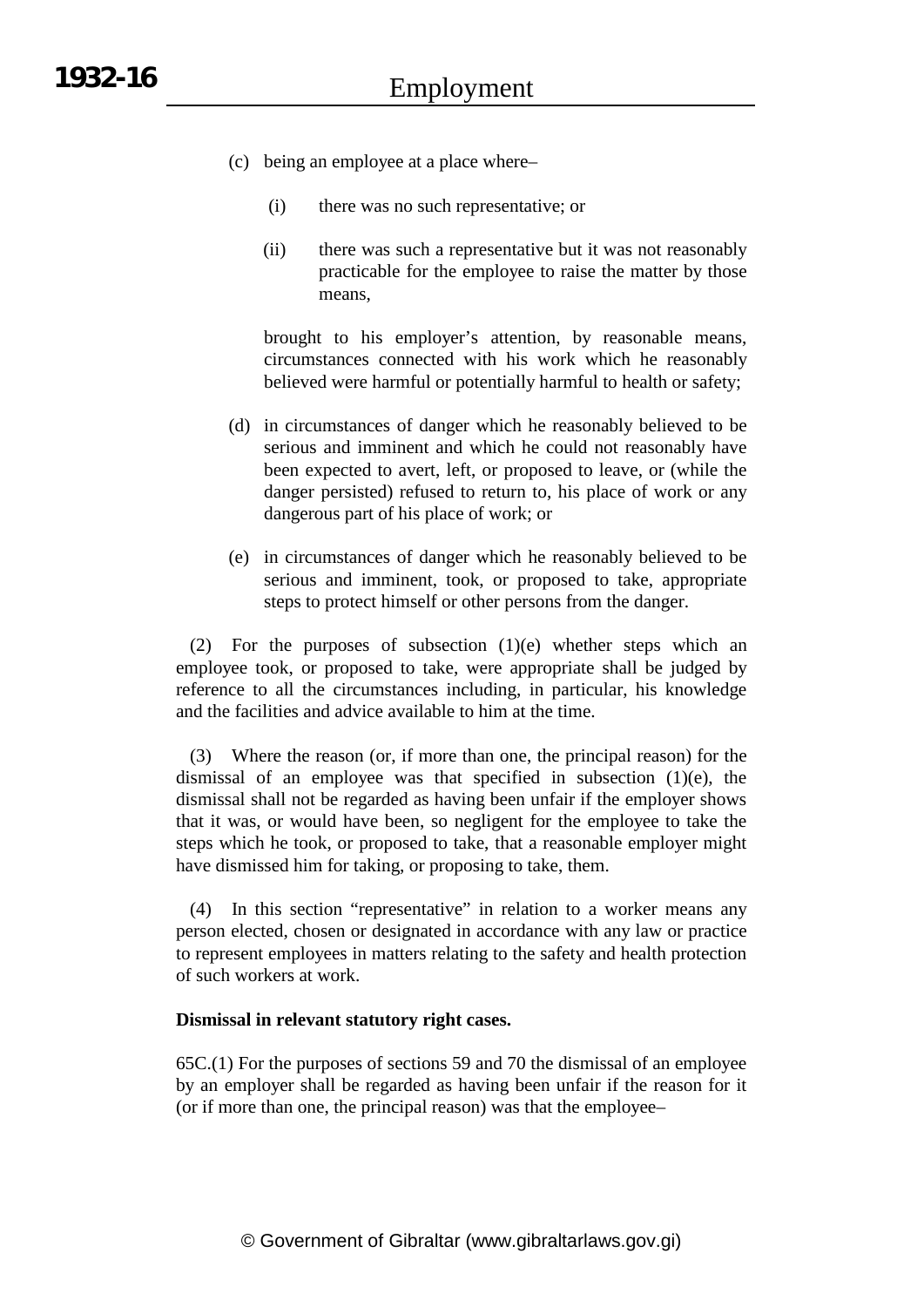- (a) brought proceedings against the employer to enforce a right of his which is a relevant statutory right; or
- (b) alleged that the employer had infringed a right of his which is a relevant statutory right.

(2) It is immaterial for the purposes of subsection (1) whether the employee has the right or not and whether it has been infringed or not, but, for that subsection to apply, the claim to the right and that it has been infringed must be made in good faith.

(3) It shall be sufficient for subsection (1) to apply that the employee, without specifying the right, made it reasonably clear to the employer what the right claimed to have been infringed was.

(4) For the purposes of this section any right conferred upon an employee by sections 65A and 65B and the Employment (Maternity and Health and Safety) Regulations 1995 is a relevant statutory right.

# **Protected disclosure.**

65D. The dismissal of an employee by an employer shall be regarded for the purposes of sections 59 and 70 as having been unfair if the reason for it (or, if more than one, the principal reason) was that the employee made a protected disclosure as defined in section 45A.

# **Pressure on employer to be disregarded.**

66.(1) In determining, for the purposes of sections 59 and 70, any question as to the reason, or principal reason, for which a worker was dismissed, or any question whether the reason or principal reason for which a worker was dismissed was a reason fulfilling the requirements of section 65 or whether the employer acted reasonably in treating it as a sufficient reason for dismissing him–

- (a) no account shall be taken of any pressure which, by means of any action to which this section applies, was exercised on the employer to dismiss, penalise or otherwise discriminate against the worker; and
- (b) any such question shall be determined as if no such pressure had been exercised.

(2) This section applies to actions of any of the following descriptions, that is to say–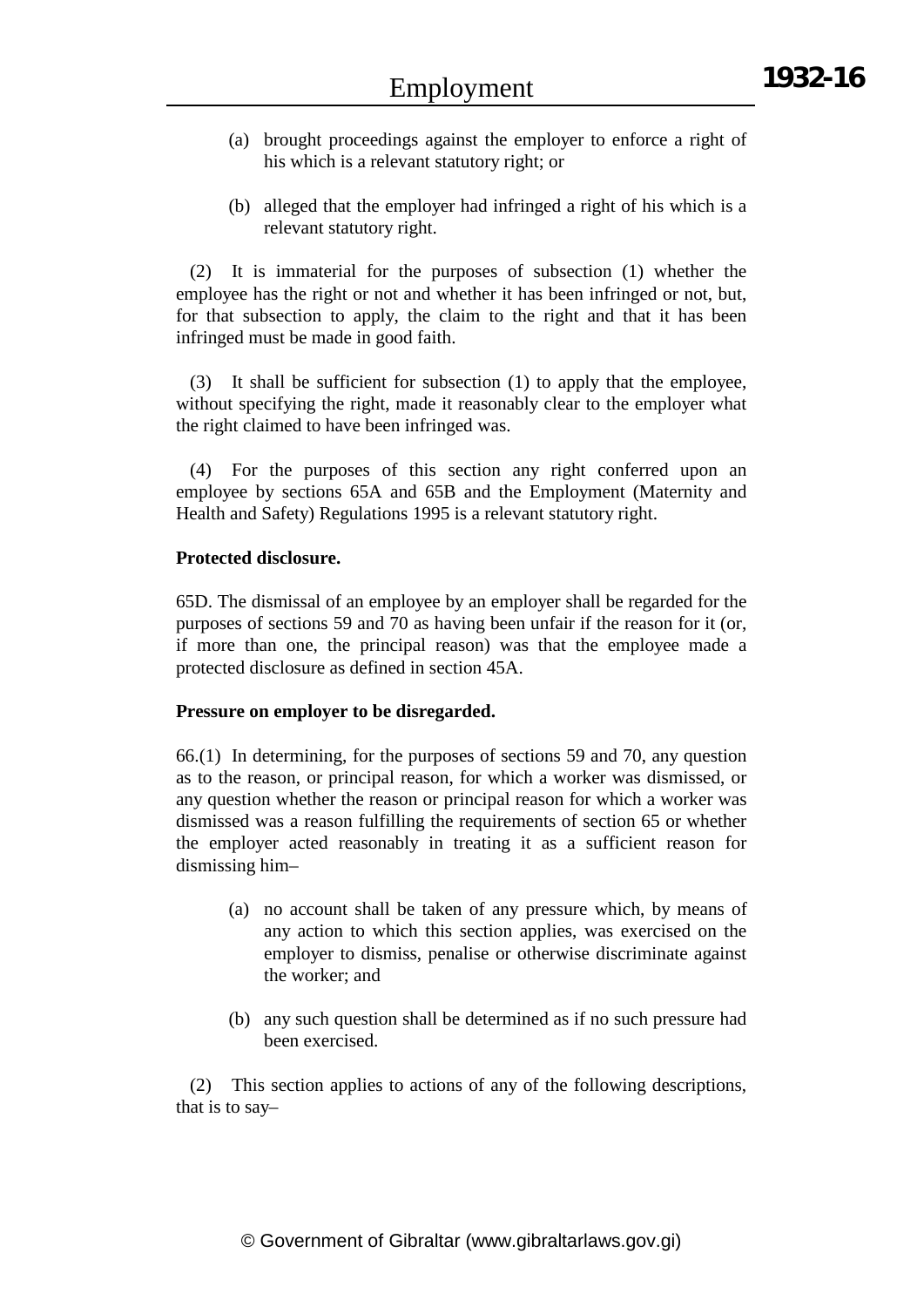- (a) calling, organizing, procuring or financing a strike, or threatening to do so;
- (b) organizing, procuring or financing any irregular industrial action short of a strike, or threatening to do so.

(3) It shall be an unfair industrial practice for any person (including any trade union or other organization of workers or any official of a trade union or of such an organization) to take any action to which this section applies, if the purpose or principal purpose for which that action is taken is knowingly to induce an employer, or a person acting on behalf of an employer, to dismiss an employee unfairly.

(4) In this section and in section 68, "irregular industrial action short of a strike" means any concerted course of conduct (other than a strike) which, in contemplation or furtherance of an industrial dispute–

- (a) is carried on by a group of workers with the intention of preventing, reducing or otherwise interfering with the production of goods or the provision of services; and
- (b) in the case of some or all of them, is carried on in breach of their contracts of employment or (where they are not employees) in breach of their terms and conditions of service.

# **Dismissal in connection with a lock-out.**

67.(1) The dismissal of an employee by way of a lock-out (whether the lock-out extends to all the employees of the employer or only to some of them, and whether the dismissal occurs at the beginning of the lock-out or during the course of it) shall not be regarded as unfair if the employee is offered re-engagement as from the date of resumption of work.

(2) Where an employee who has been so dismissed, and has not been offered re-engagement as from the date of resumption of work, claims that he was unfairly dismissed by his employer, the provisions of section 65 shall apply as if in that section, for any reference to the reason or principal reason for which the employee was dismissed by his employer, there were substituted a reference to the reason or principal reason for which he was not offered re-engagement as from that date.

(3) In this section any reference to an offer of re-engagement, in relation to an employee, is a reference to an offer (made either by the original employer or by a successor of that employer or by an associated employer) to re-engage that employee either in the position which he held immediately before the effective date of termination or in a different position which would be reasonably suitable to him.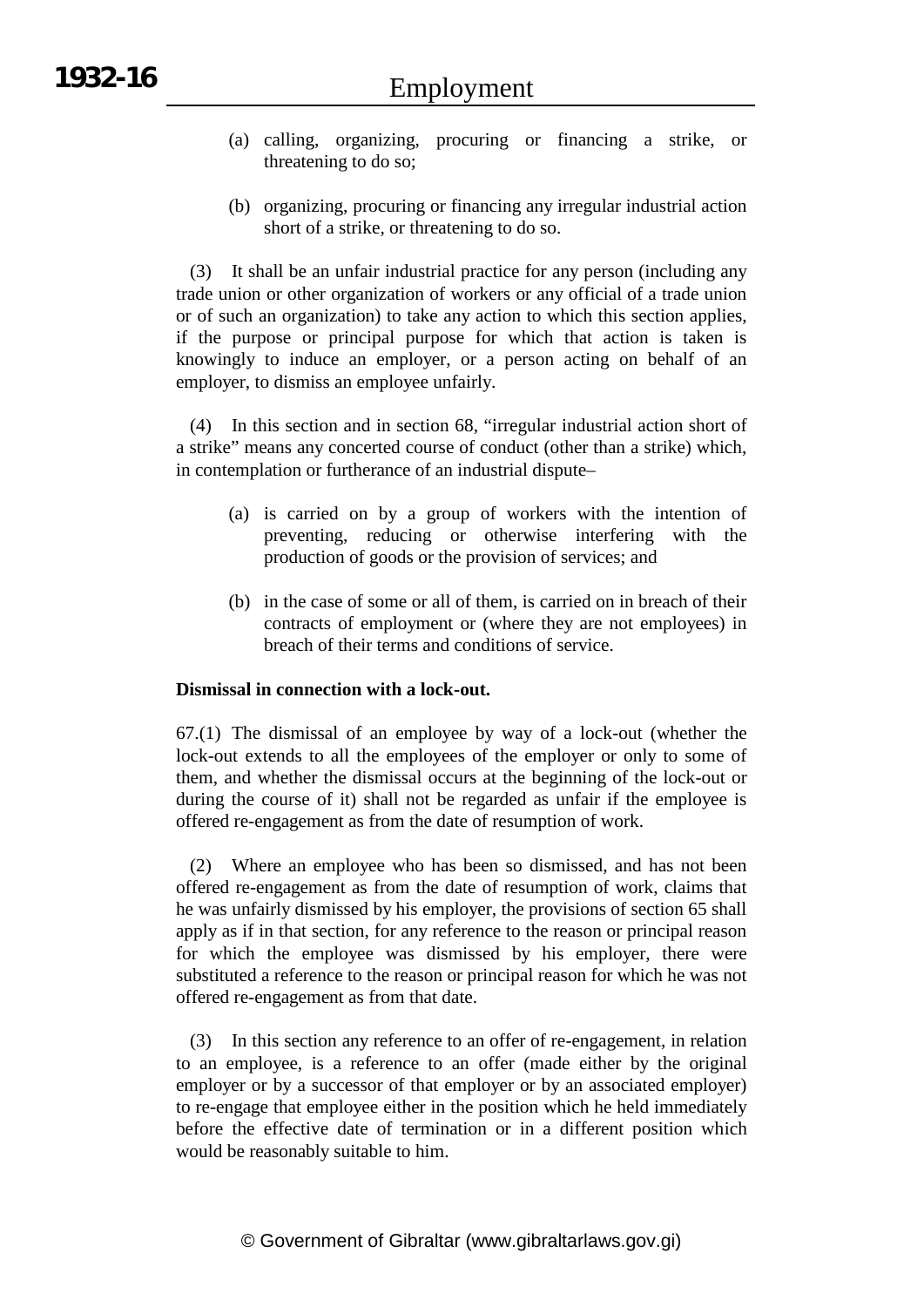- (4) In this section–
	- (a) "the date of resumption of work" means the date as from which, at or after the termination of the lock-out, the other comparable employees of the original employer, or a majority of those employees, were offered re-engagement; and
	- (b) "the original employer" means the employer who dismissed the claimant,

and in this subsection "comparable employees" in relation to the claimant, means such of the employees of the original employer to whom the lock-out extended as, immediately before the effective date of termination, held positions similar to that held by the claimant.

## **Dismissal for participation in industrial action.**

68.(1) The provisions of this section shall have effect in relation to an employee who claims that he has been unfairly dismissed by his employer, where on the date of dismissal he was taking part in a strike or in any irregular industrial action short of a strike.

(2) If the reason or principal reason for the dismissal was that the claimant took part in the strike or other industrial action, the dismissal shall not be regarded as unfair unless it is shown–

- (a) that one or more employees of the same employer (in this section referred to as "the original employer"), who also took part in that action, were not dismissed for taking part in it; or
- (b) that one or more such employees, who were dismissed for taking part in it, were offered re-engagement on the termination of the industrial action and that the claimant was not offered such re engagement,

and that the reason (or, if more than one, the principal reason) for which the claimant was selected for dismissal, or not offered re-engagement, was his having exercised or indicated his intention to exercise, any of the rights specified in section 60(2) or section 62.

- (3) In this section any reference to the date of dismissal–
	- (a) where the claimant's contract of employment was terminated by notice, whether given by his employer or by him, is a reference to the date on which that notice was given; and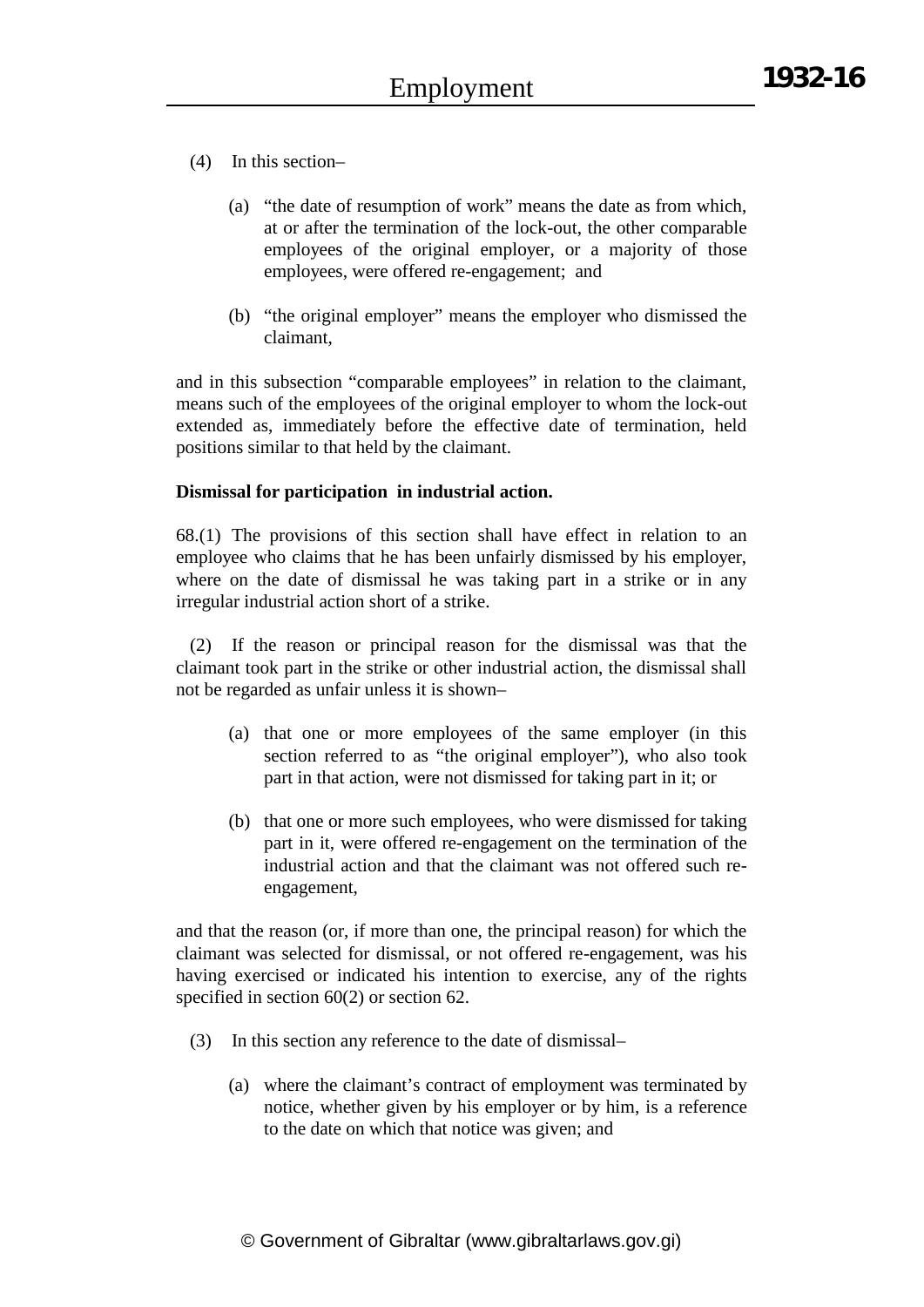(b) in any other case, is a reference to the effective date of termination,

and any reference to an offer of re-engagement, in relation to an employee, is a reference to an offer (made either by the original employer or by a successor of that employer or by an associated employer) to re-engage that employee, either in the position which he held immediately before the date of dismissal or in a different position which would be reasonably suitable to him.

#### **Safeguarding of national security.**

69.(1) If on a complaint under section 70 it is shown that the action to which the complaint relates was taken for the purpose of safeguarding national security, the tribunal shall dismiss the complaint.

(2) A certificate purporting to be signed by or on behalf of the Deputy Minister and certifying that action specified in the certificate was taken for the purpose of safeguarding national security shall for the purpose of this Act be conclusive evidence of the fact so certified.

## *Complaints to and Powers of the Employment Tribunal.*

## **Complaints and recommendations.**

70.(1) A complaint may be presented to the Employment Tribunal by an employee against an employer that–

- (a) action specified in the complaint has been taken by the employer or by a person acting on the employer's behalf;
- (b) that such action constituted a breach of section 59 on the part of the employer or of the person acting on the employer's behalf; and
- (c) the complainant is the person who was dismissed or was refused engagement, as the case may be.
- (2) Where on a complaint relating to dismissal the tribunal–
	- (a) finds that the grounds of the complaint (as specified in subsection (1)(a) to (c) are well-founded; and
	- (b) considers that it would be practicable, and in accordance with equity, for the complainant to be re-engaged by the employer or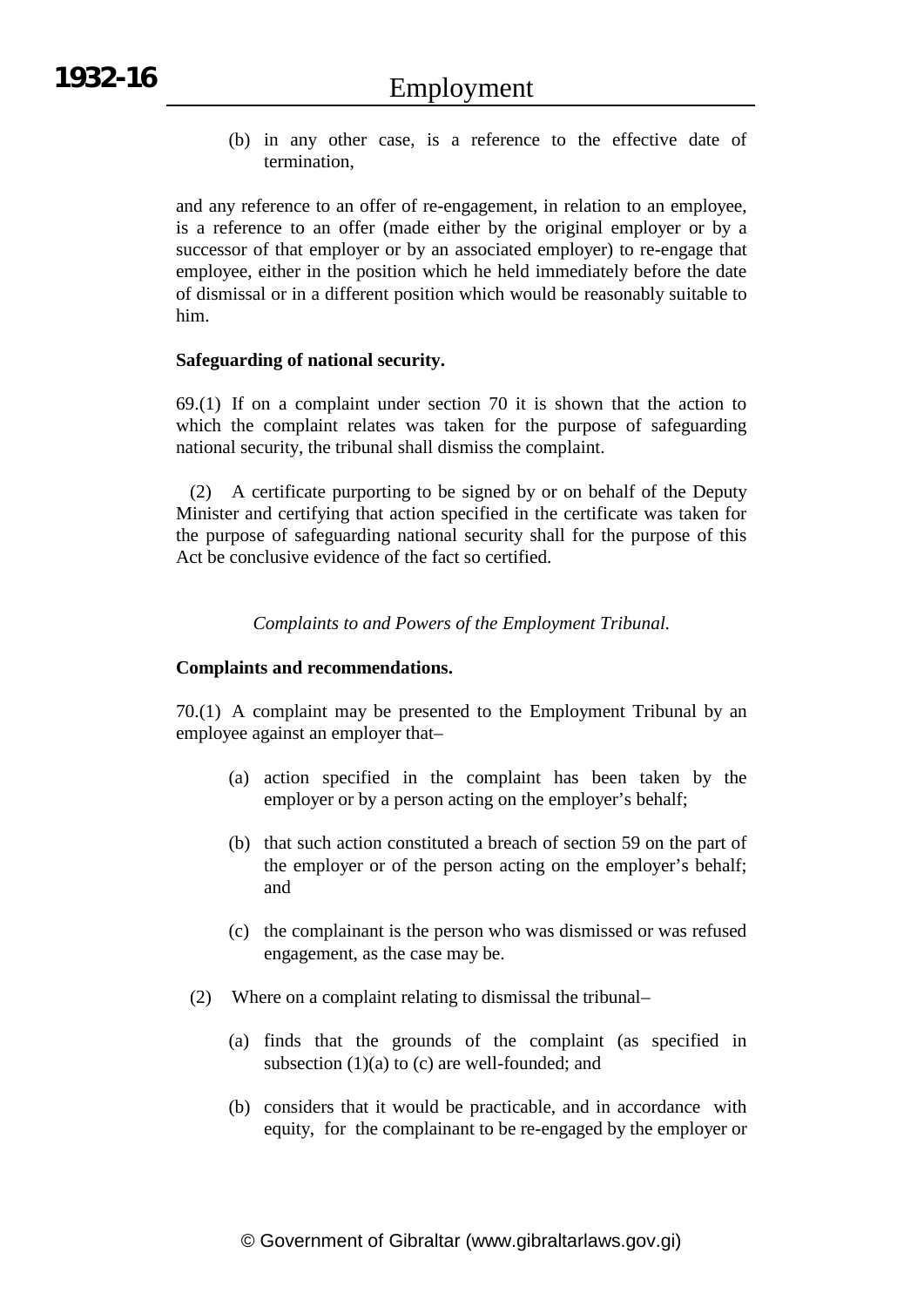to be engaged by a successor of the employer or by an associated employer,

the tribunal shall make a recommendation to that effect, stating the terms on which it considers that it would be reasonable for the complainant to be so re-engaged or engaged.

(3) Where in such a complaint the tribunal finds that the grounds of the complaint are well-founded, but–

- (a) does not make such a recommendation as is mentioned in subsection (2); or
- (b) makes such a recommendation, and (for whatever reason) the recommendation is not complied with,

the tribunal shall make an award of compensation, to be paid by the employer to the complainant, in respect of the dismissal.

(4) The tribunal shall not entertain a complaint presented under this section unless it is presented before the end of the period of three months beginning with the effective date of termination unless the tribunal is satisfied that in the circumstances it was not practicable for the complaint to be presented within that period.

# **Awards.**

71. Where an Employment Tribunal makes an award of compensation for unfair dismissal under section 70 the award shall consist of–

- (a) a basic award, and
- (b) a compensatory award,

such awards to be calculated in a manner to be prescribed by the Minster in Regulations."

## 72. *Repealed*.

# **Contribution by third party.**

73.(1) The provisions of this section shall have effect where, in any proceedings on a complaint under section 70, the tribunal makes an award of compensation to be paid by an employer in consequence of action taken by the employer or by a person acting on his behalf, and the employer claims–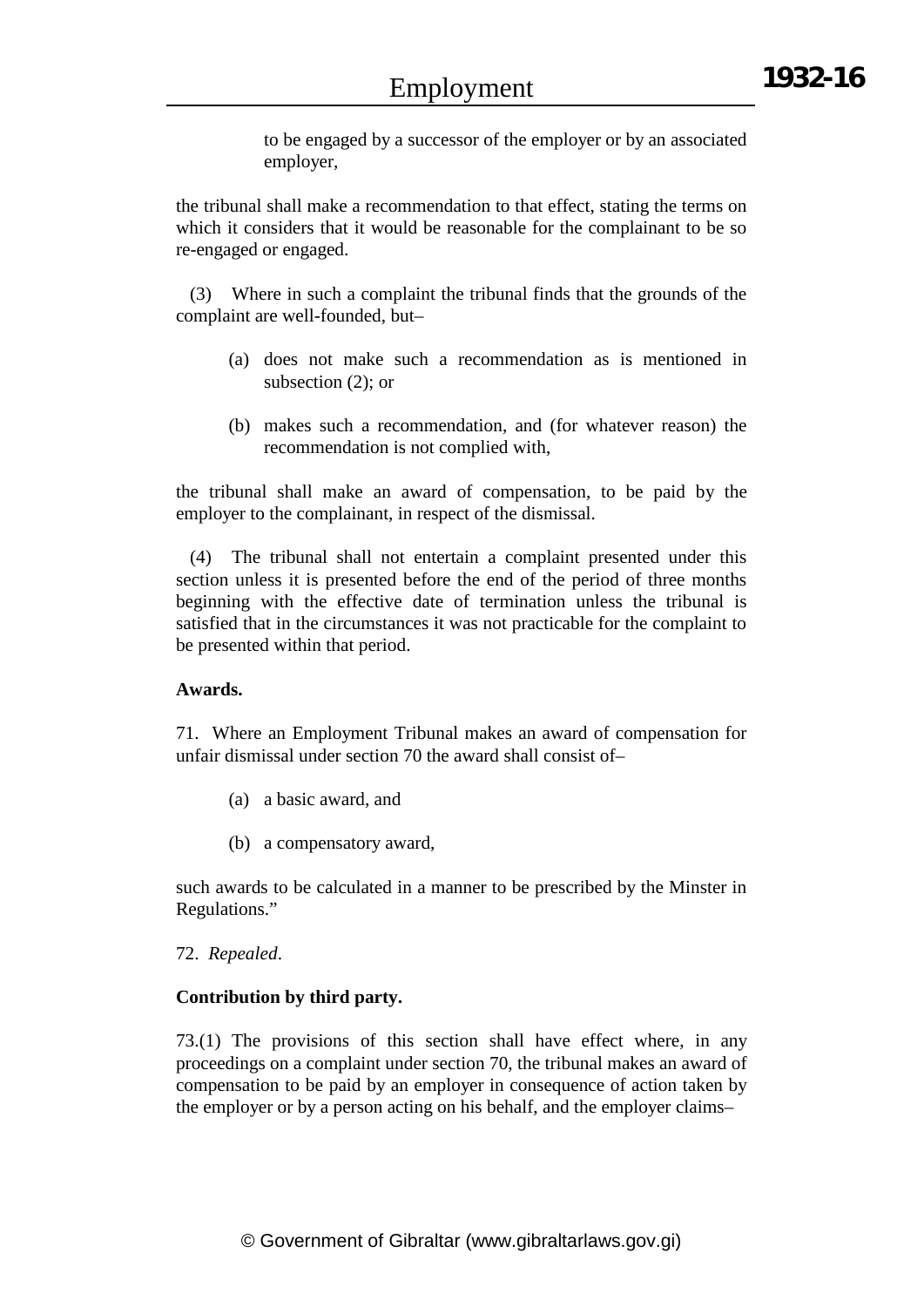- (a) that the action so taken by him or on his behalf was induced by pressure exercised on him by another person (in this section referred to as "the third party") by means of action to which section 66 applies; and
- (b) that by virtue of subsection (3) of that section the action taken by the third party, whereby pressure was so exercised on the employer, constituted an unfair industrial practice.

(2) In the circumstances specified in the preceding subsection the employer may, in accordance with rules made under this Part, require the third party to be joined as a party to the proceedings; and if in the proceedings the tribunal finds that the claim of the employer is wellfounded, then, subject to subsection (4) the tribunal may, if it considers that it would be just and equitable to do so, make an order requiring the third party to pay to the employer a contribution in respect of the compensation awarded against him.

(3) The amount of any contribution ordered to be paid under this section in respect of any compensation–

- (a) shall be such amount as the tribunal considers to be just and equitable in the circumstances; and
- (b) may, if the tribunal so determines, be such as to constitute a complete indemnity.

(4) Where the third party is an official of a trade union, and it is shown that, in taking the action in question, he was acting in his capacity as such an official and within the scope of his authority on behalf of the trade union the tribunal shall not order him to pay any contribution to the employer under this section, but may order a contribution to be paid by the trade union.

## **PART VIA Collective redundancies**

## **Part VIA: Application and scope.**

74.(1) This Part shall not apply to any–

- (a) redundancy effected by the Crown;
- (b) *Deleted*.
- (c) collective redundancy effected under a contract of employment for limited periods of time or for specific tasks except where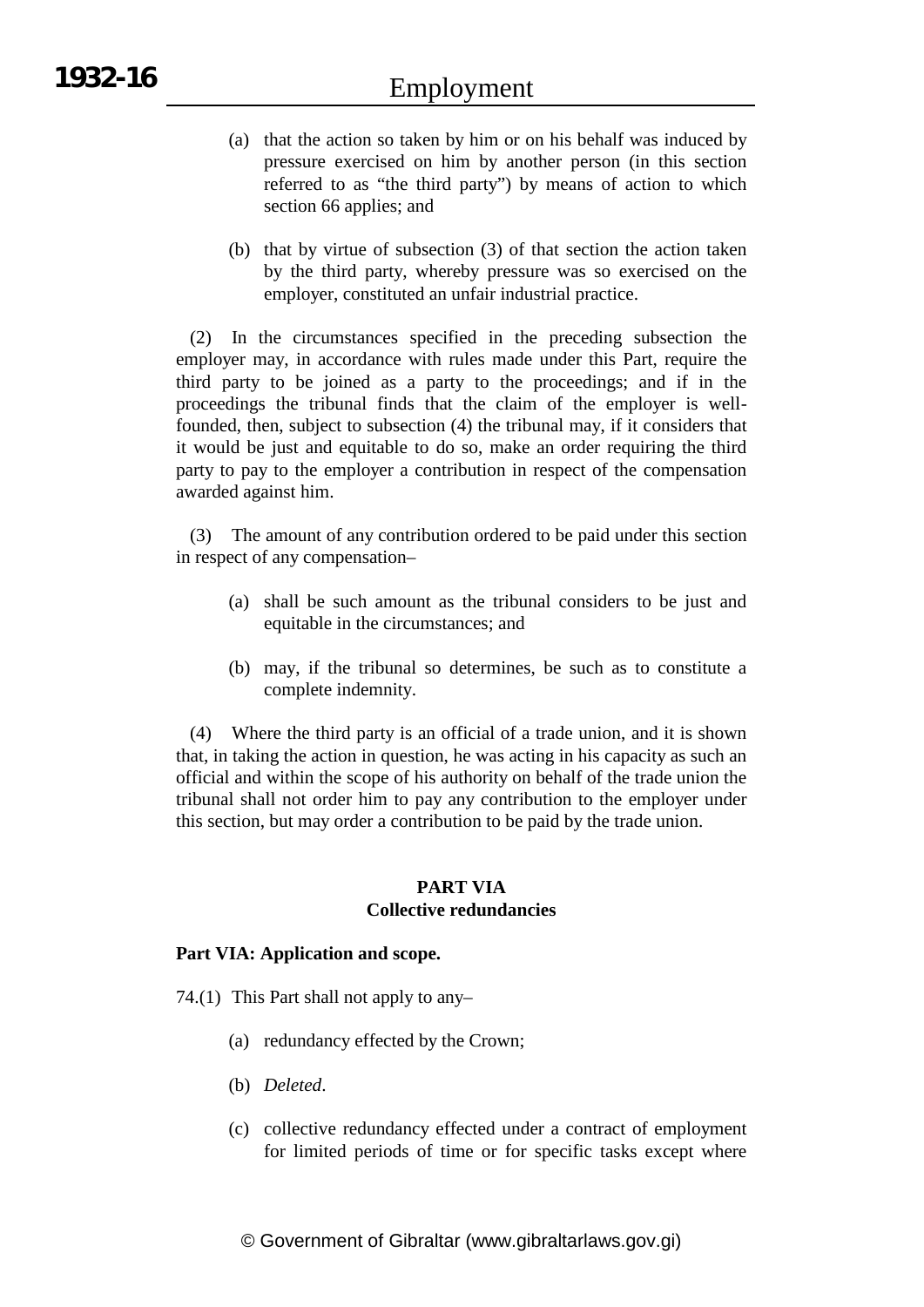such redundancy takes place prior to the date of expiry or the completion of the contract.

(2) An employer shall have the obligations provided for in this Part whether the decision leading to the proposed dismissals is that of the employer or that of a person controlling, directly or indirectly, the employer.

# **Part VIA: Interpretation.**

- 75.(1) For the purpose of this Part
	- "employee" means a person who has entered into, or works under or, where the employment has ceased, worked under a contract of employment; and
	- "contract of employment" means a contract of service or apprenticeship, whether express or implied, and if it is express, whether oral or in writing.".
	- (2) In this Part references to
		- (a) dismissal as redundant are references to dismissal for a reason not related to the individual concerned or for a number of reasons all of which are not so related;
		- (b) representatives of a trade union, in relation to an employer, are to officials or other persons authorised by the trade union to carry on collective bargaining with the employer; and
		- (c) affected employees are to employees who may be affected by the proposed dismissals or who may be affected by measures taken in connection with such dismissals.
	- (3) For the purposes of this Part–
		- (a) if in any proceedings an employee is or is proposed to be dismissed it shall be presumed, unless the contrary is proved, that he is or is proposed to be dismissed as redundant; and
		- (b) persons are employee representatives if
			- (i) they have been elected by other employees for the specific purpose of being consulted by their employer about dismissals proposed by him, or
			- (ii) having been elected or appointed by the employees (whether before or after dismissals have been proposed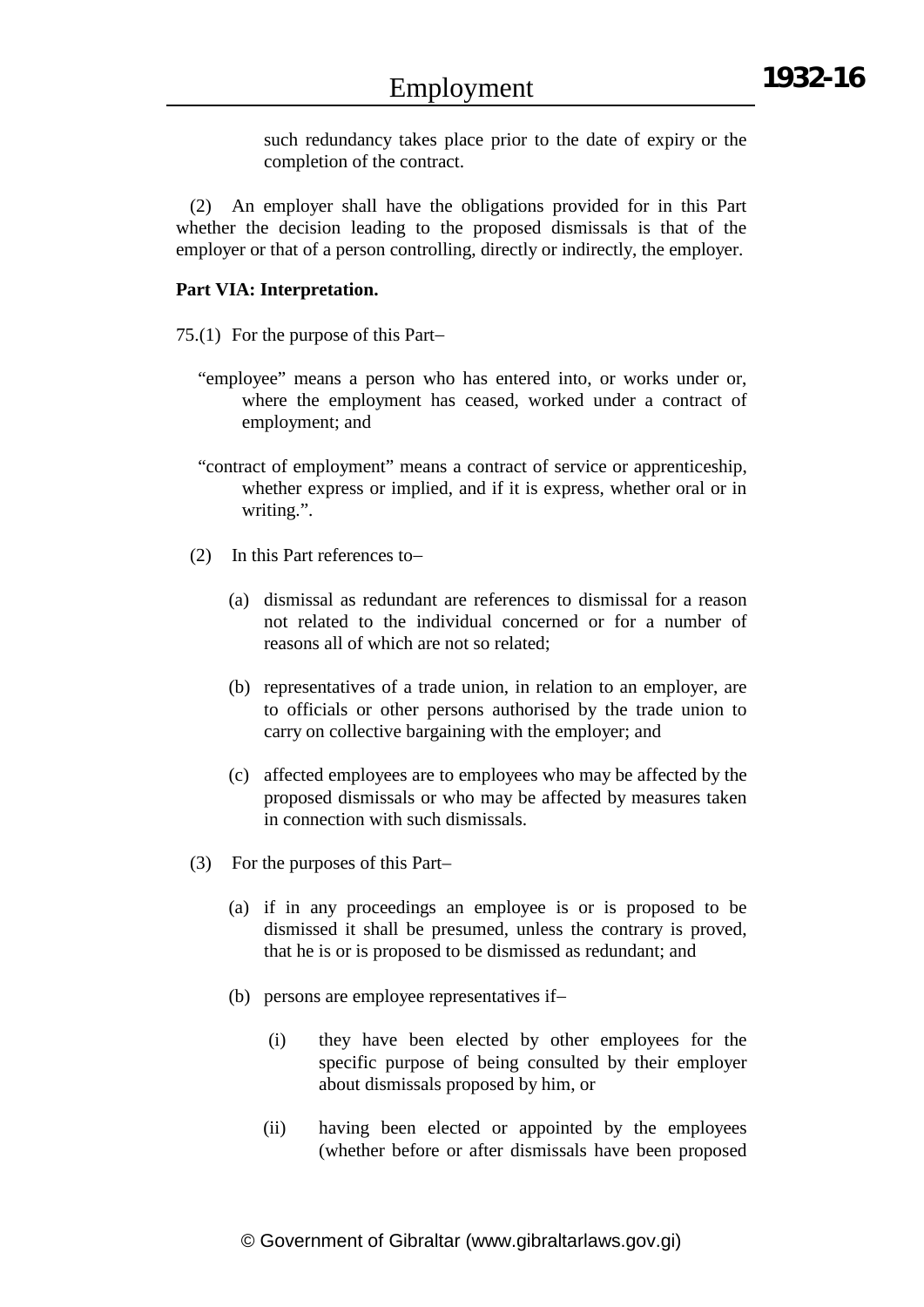by their employer) otherwise than for that specific purpose, it is appropriate (having regard to the purposes for which they were elected) for the employer to consult them about dismissals proposed by him,

and (in either case) they are employed by the employer at the time when they are elected or appointed.

## **Duty of employer to consult employee representatives.**

76.(1) Where an employer is proposing to dismiss as redundant five or more employees at one establishment within a period of 90 days or less, the employer shall consult about the dismissals all the persons who are appropriate representatives of any of the employees who may be affected by the proposed dismissals or may be affected by measures taken in connection with those dismissals.

(2) The consultation shall begin at the earliest opportunity and in any event at least 60 days before the first of the dismissals takes effect.

(3) For the purposes of this section the appropriate representatives of any affected employees are

- (a) if the employees are of a description in respect of which a trade union is recognised by their employer, representatives of the trade union; or
- (b) in any other case, whichever of the following employee representatives the employer chooses
	- (i) employee representatives appointed or elected by the affected employees otherwise than for the purposes of this section, who (having regard to the purposes for and the method by which they were appointed or elected) have authority from those employees to receive information and to be consulted about the proposed dismissals on their behalf;
	- (ii) employee representatives elected by the affected employees, for the purposes of this section, in an election satisfying the requirements of section 77(1).
- (4) The consultation
	- (a) shall include consultation about ways of
		- (i) avoiding the dismissals;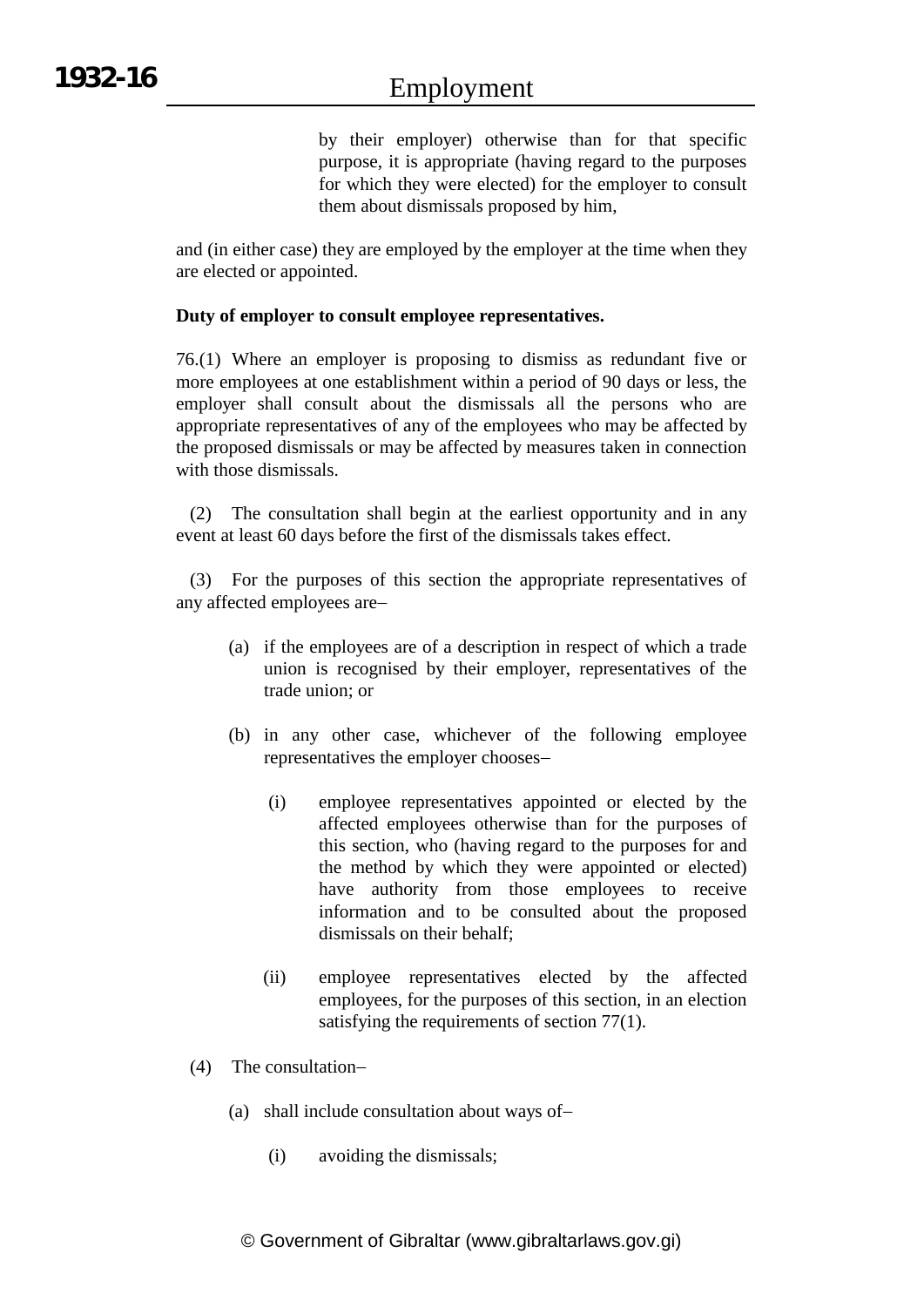- (ii) reducing the numbers of employees to be dismissed; and
- (iii) mitigating the consequences of the dismissals; and
- (b) shall be undertaken by the employer with a view to reaching agreement with the appropriate representatives.

(5) In determining how many employees an employer is proposing to dismiss as redundant no account shall be taken of employees in respect of whose proposed dismissals consultation has already begun.

(6) For the purposes of the consultation the appropriate representatives may seek the assistance of the Ministry of Employment, which will seek to provide information available to it in respect of courses and employment opportunities which the employer may be able to make available or assist to make available to any employee who it is contemplated may be dismissed as redundant.

(7) For the purposes of the consultation the employer shall disclose in writing to the appropriate representatives and to the Director

- (a) the reasons for his proposals;
- (b) the number and description of employees whom it is proposed to dismiss as redundant;
- (c) the total number of employees of any such description employed by the employer at the establishment in question;
- (d) the proposed method of selecting the employees who may be dismissed;
- (e) the proposed method of carrying out the dismissals, with due regard to any agreed procedure, including the period over which the dismissals are to take effect; and
- (f) the proposed method of calculating the amount of any redundancy payments to be made (otherwise than in compliance with an obligation imposed by, or by virtue of, any enactment) to employees who may be dismissed.

(8) The information referred to in subsection (7) shall be given by the employer to each of the appropriate representatives–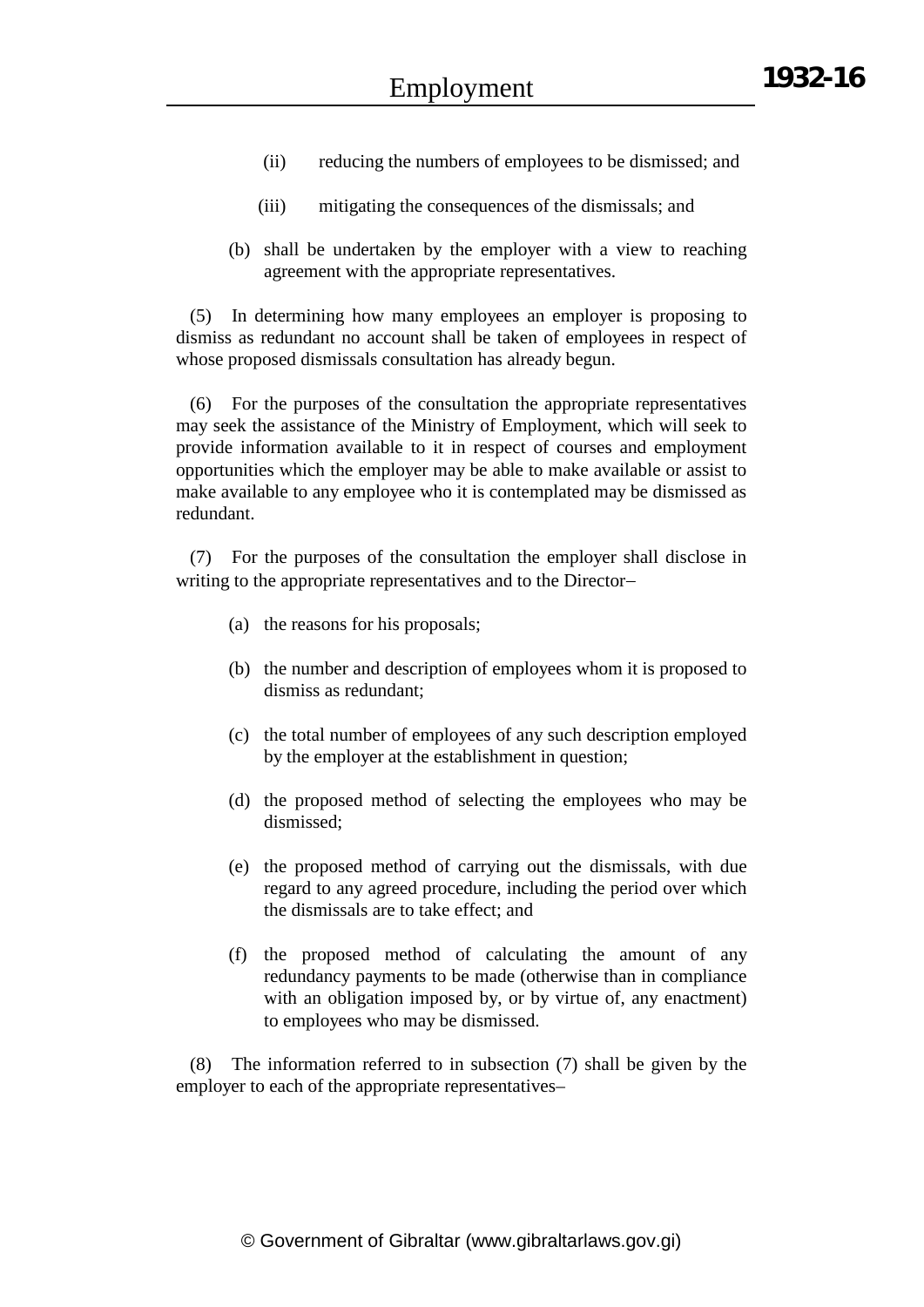- (a) at the time of the commencement of the consultation or, where the information is not available to the employer at that time, as soon as the information becomes available; and
- (b) by being delivered to them, or sent by post to an address notified by them to the employer, or (in the case of representatives of a trade union) sent by post to the union at the address of its head or main office.

(8A) Where the projected collective redundancy concerns members of the crew of a seagoing vessel, the employer the employer shall notify either-

(a) the Director, where the vessel is registered in Gibraltar; or

(b) the competent authority of the State of the flag which the vessel flies.

(9) The employer shall allow the appropriate representatives access to the affected employees and shall afford to those representatives such accommodation and other facilities as may be appropriate.

(10) If in any case there are special circumstances which render it not reasonably practicable for the employer to comply with a requirement of subsection (2), (4) or (7), the employer shall take all such steps towards compliance with that requirement as are reasonably practicable in those circumstances.

(11) Where the decision leading to the proposed dismissals is that of a person controlling the employer (directly or indirectly), a failure on the part of that person to provide information to the employer shall not constitute special circumstances rendering it not reasonably practicable for the employer to comply with such a requirement.

(12) Where

- (a) the employer has invited any of the affected employees to elect employee representatives; and
- (b) the invitation was issued long enough before the time when the consultation is required by subsection  $(2)(a)$  or (b) to begin to allow them to elect representatives by that time,

the employer shall be treated as complying with the requirements of this section in relation to those employees if he complies with those requirements as soon as is reasonably practicable after the election of the representatives.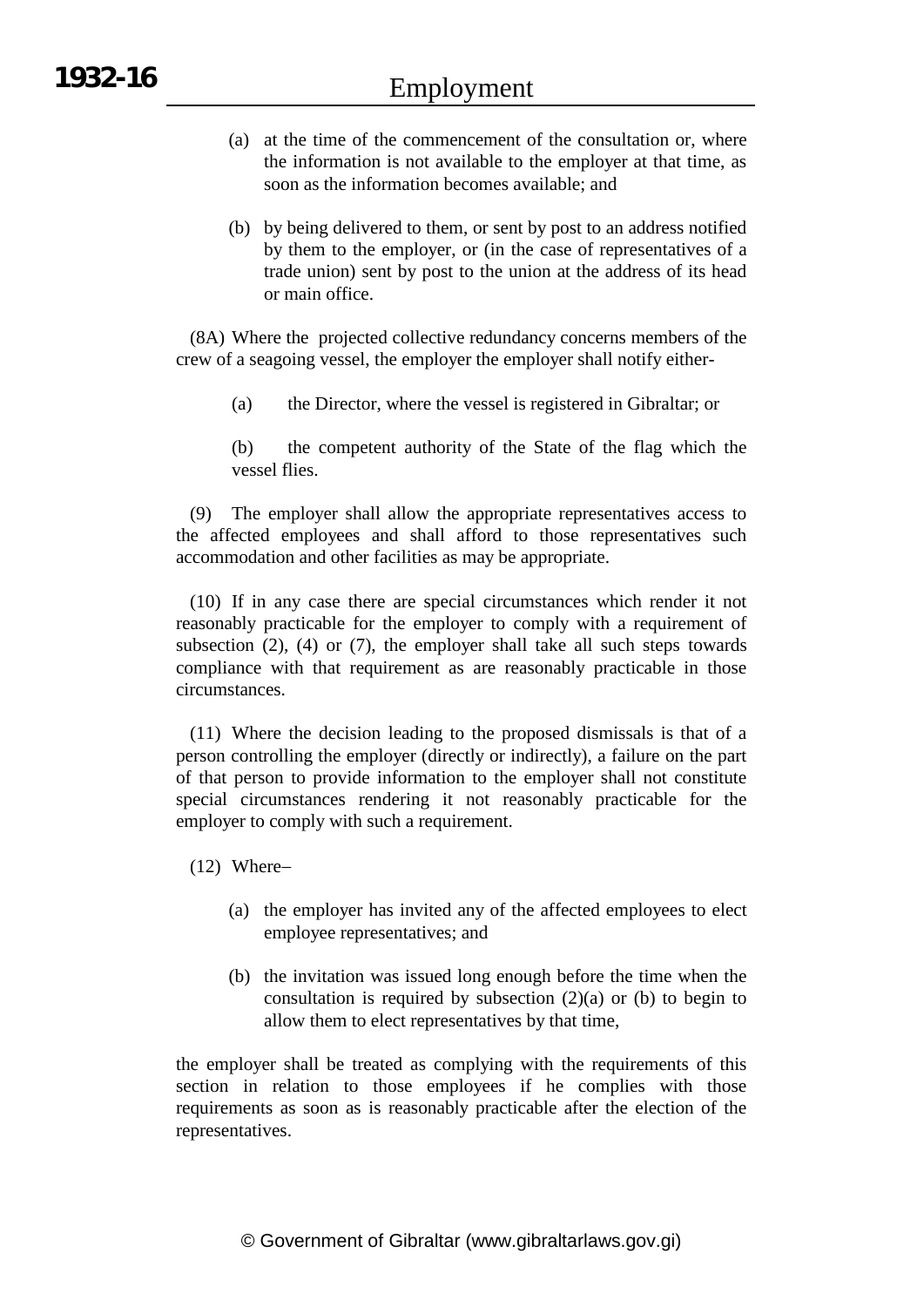**1932-16**

(13) If, after the employer has invited affected employees to elect representatives, the affected employees fail to do so within a reasonable time, he shall give to each affected employee the information set out in subsection  $(7)$ .

(14) This section does not confer any rights on a trade union, a representative or an employee except as provided by sections 77A to 77D.

#### **Election of employee representatives.**

77.(1) The requirements for the election of employee representatives under section  $76(3)(b)(ii)$  are that-

- (a) the employer shall make such arrangements as are reasonably practical to ensure that the election is fair;
- (b) the employer shall determine the number of representatives to be elected so that there are sufficient representatives to represent the interests of all the affected employees having regard to the number and classes of those employees;
- (c) the employer shall determine whether the affected employees should be represented either by representatives of all the affected employees or by representatives of particular classes of those employees;
- (d) before the election the employer shall determine the term of office as employee representatives so that it is of sufficient length to enable information to be given and consultations under section 76 to be completed;
- (e) the candidates for election as employee representatives are affected employees on the date of the election;
- (f) no affected employee is unreasonably excluded from standing for election;
- (g) all affected employees on the date of the election are entitled to vote for employee representatives;
- (h) the employees entitled to vote may vote for as many candidates as there are representatives to be elected to represent them or, if there are to be representatives for particular classes of employees, may vote for as many candidates as there are representatives to be elected to represent their particular class of employee;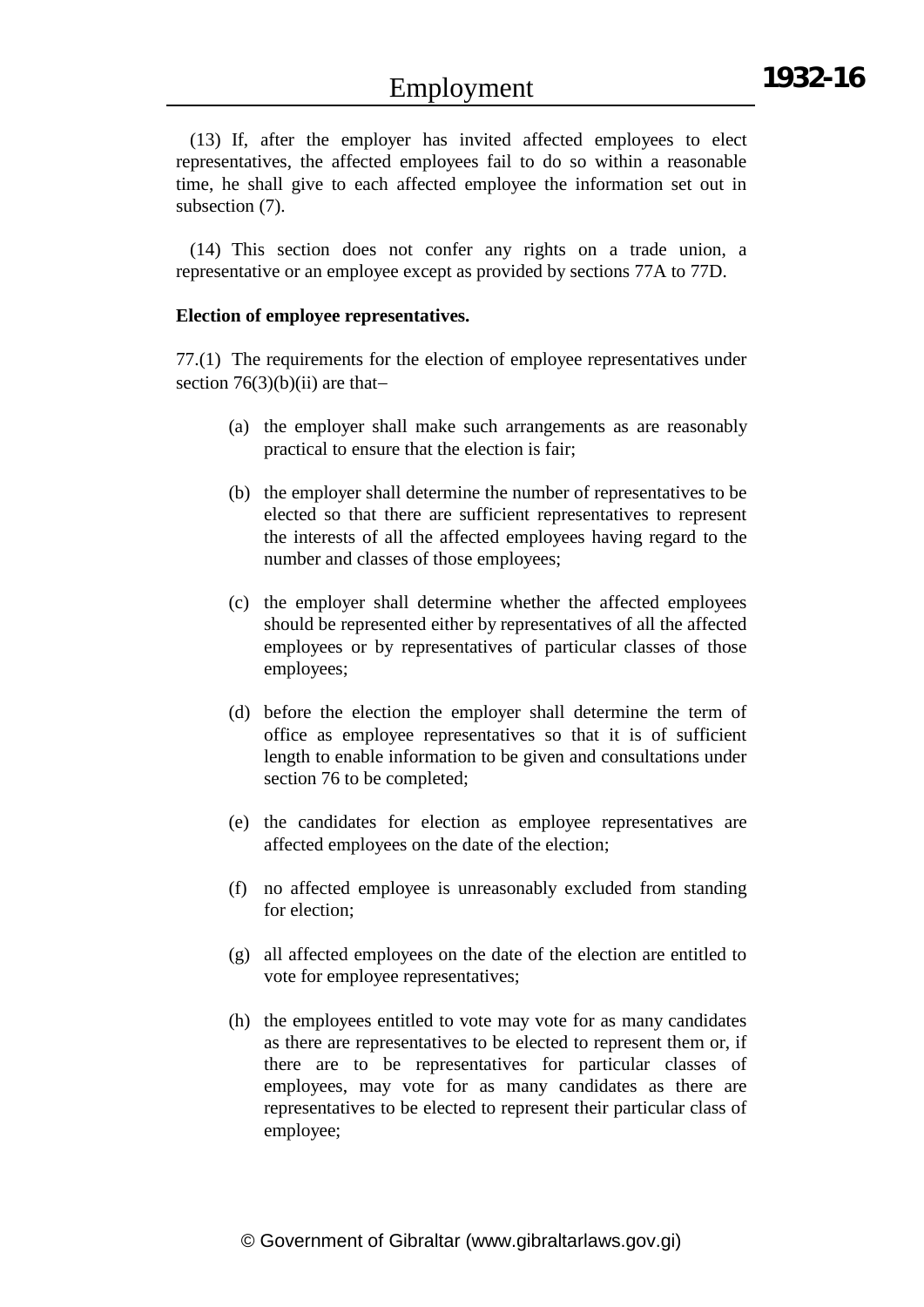- (i) the election is conducted so as to secure that
	- (i) so far as is reasonably practicable, those voting do so in secret, and
	- (ii) the votes given at the election are accurately counted.

(2) Where, after an election of employee representatives satisfying the requirements of subsection (1) has been held, one of those elected ceases to act as an employee representative and any of those employees are no longer represented, they shall elect another representative by an election satisfying the requirements of subsection  $(1)(a)$ ,  $(e)$ ,  $(f)$  and  $(i)$ .

#### **Application to the Employment Tribunal and protective award.**

77A.(1) Where an employer has failed to comply with a requirement of section 76 or section 77, an originating application may be presented to the secretary of the Employment Tribunal on that ground

- (a) in the case of a failure relating to the election of employee representatives, by any of the affected employees or by any of the employees who have been dismissed as redundant;
- (b) in the case of any other failure relating to employee representatives, by any of the employee representatives to whom the failure related;
- (c) in the case of failure relating to representatives of a trade union, by the trade union; and
- (d) in any other case, by any of the affected employees or by any of the employees who have been dismissed as redundant.

(2) If, on an originating application under subsection (1), a question arises as to whether or not any employee representative was an appropriate representative for the purposes of section 76, it shall be for the employer to show that the employee representative had the authority to represent the affected employees.

(3) On an originating application under subsection (1)(a) it shall be for the employer to show that the requirements in section 77 have been satisfied.

(4) If the Employment Tribunal finds the originating application wellfounded it shall make a declaration to that effect and may also make a protective award.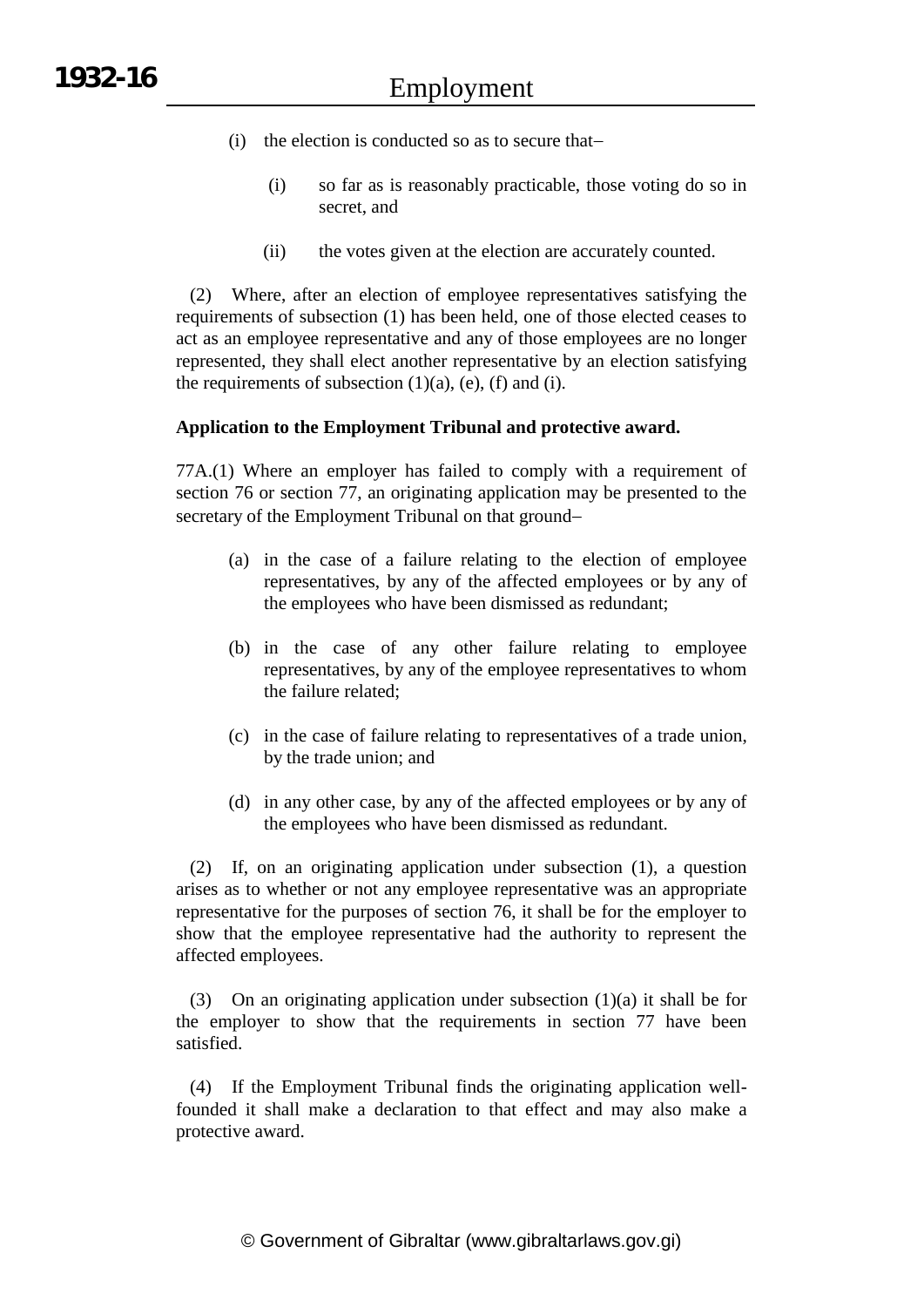(5) A protective award is an award in respect of one or more descriptions of employees

- (a) who have been dismissed as redundant, or whom it is proposed to dismiss as redundant; and
- (b) in respect of whose dismissal or proposed dismissal the employer has failed to comply with a requirement of section 76,

ordering the employer to pay remuneration for the protected period.

- (6) The protected period
	- (a) begins with the date on which the first of the dismissals to which the originating application relates takes effect, or the date of the award, whichever is the earlier; and
	- (b) is of such length as the tribunal determines to be just and equitable in all the circumstances having regard to the seriousness of the employer's default in complying with any requirement of section 76,

but shall not exceed 90 days.

(7) The Employment Tribunal shall not consider an originating application under this section unless it is presented to it

- (a) before the date on which the last of the dismissals to which the originating application relates takes effect;
- (b) during the period of three months beginning with that date; or
- (c) where the Employment Tribunal is satisfied that it was not reasonably practicable for the originating application to be presented during the period of three months, within such further period as it considers reasonable.

(8) If on an originating application under this section a question arises whether

- (a) there were special circumstances which rendered it not reasonably practicable for the employer to comply with any requirement of section 76; or
- (b) the employer took all such steps towards compliance with that requirement as were reasonably practicable in those circumstances,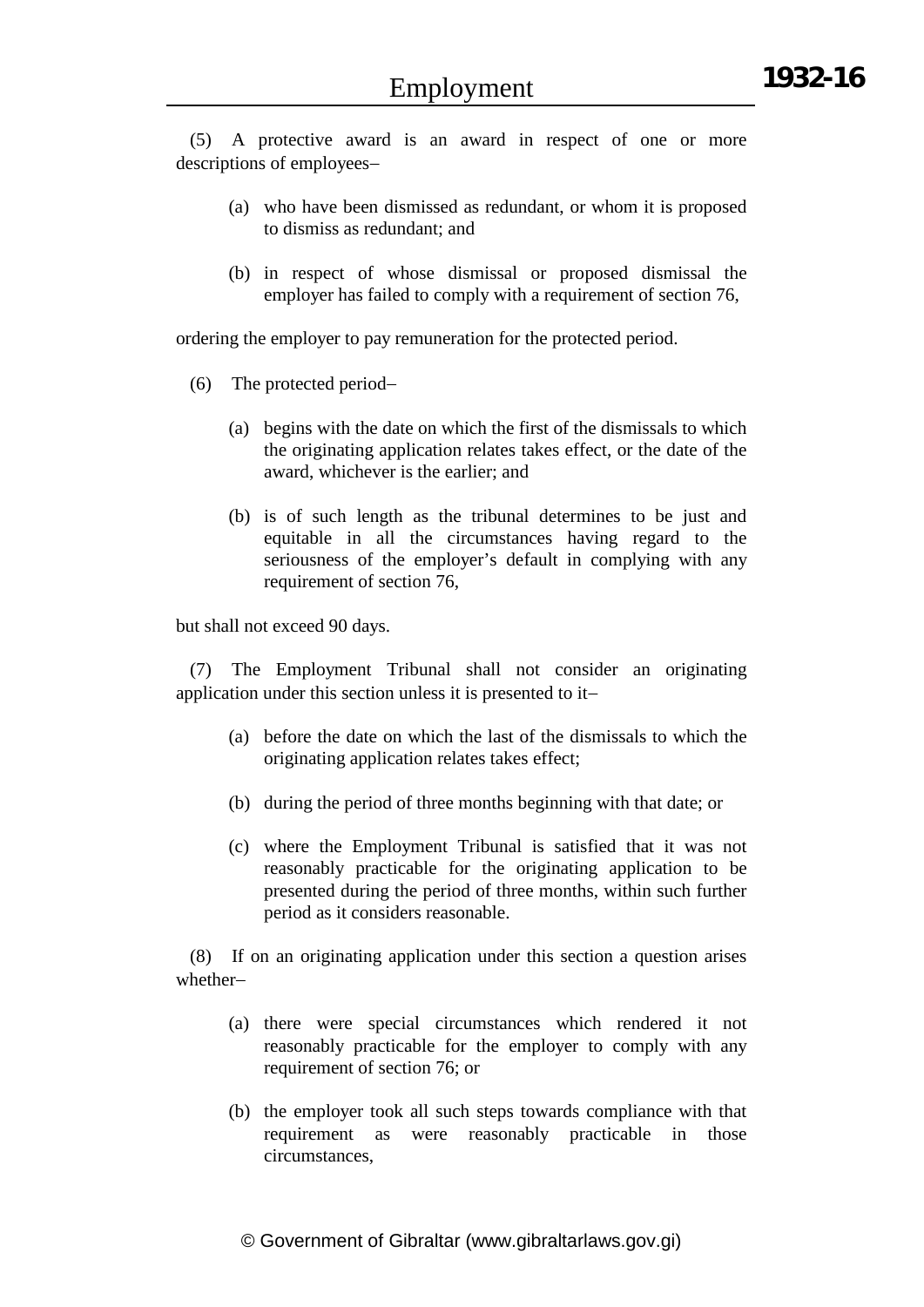it is for the employer to show that there were such circumstances and that he did take such steps.

## **Entitlement under protective award.**

77B.(1) Where the Employment Tribunal has made a protective award, every employee of a description to which the award relates is entitled, subject to the following provisions and to section 77C, to be paid remuneration by his employer for the protected period.

(2) The rate of remuneration payable is a week's pay for each week of the period; and remuneration in respect of a period less than one week shall be calculated by reducing proportionately the amount of a week's pay.

(3) An employee is not entitled to remuneration under a protective award in respect of a period during which he is employed by the employer unless he would be entitled to be paid by the employer in respect of that period by virtue of

- (a) his contract of employment; or
- (b) sections 55 to 57 or any other provision of law,

if that period fell within the period of notice required to be given by section 54.

(4) Regulation 28 of the Employment (Information and Consultation of Employees) Regulations 2005 shall apply for calculating the amount of a week's pay for any employee for the purposes of this section and, for the purposes of that calculation, the calculation date shall be

- (a) where a protective award has been made, the date of that award;
- (b) if the employee was dismissed before that date, the date on which the employment was terminated.

(5) If an employee of a description to which a protective award relates dies during the protected period, the award has effect in his case as if the protected period ended on his death.

#### **Termination of employment during protected period.**

77C.(1) Where the employee is employed by the employer during the protected period and he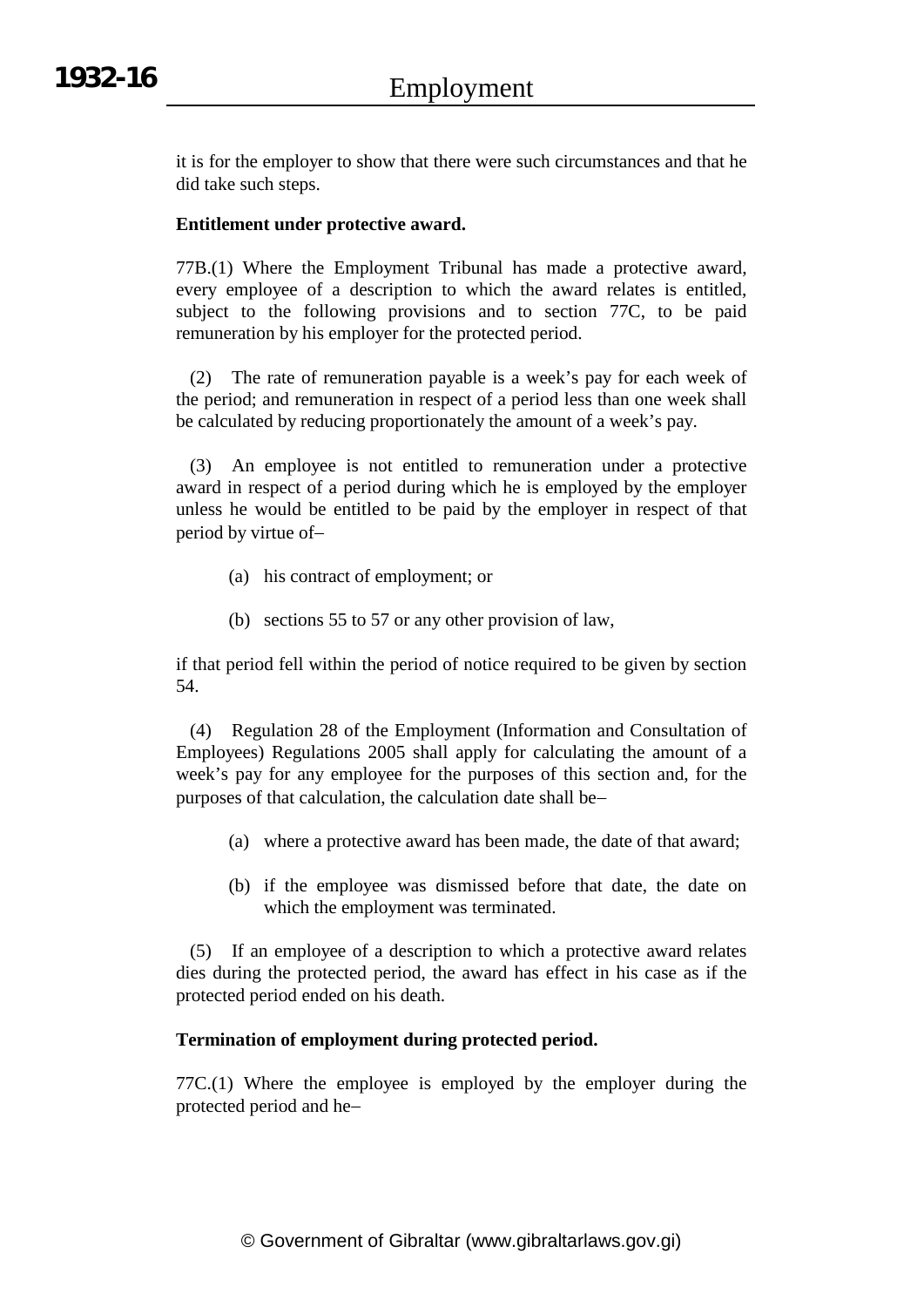- (a) is fairly dismissed by his employer otherwise than as redundant; or
- (b) unreasonably terminates the contract of employment,

then, subject to the provisions of this section, he is not entitled to remuneration under the protective award in respect of any period during which but for that dismissal or termination he would have been employed.

(2) If an employer makes an employee an offer (whether in writing or not and whether before or after the ending of his employment under the previous contract) to renew his contract of employment, or to re-engage him under a new contract, so that the renewal or re-engagement would take effect before or during the protected period, and either

- (a) the provisions of the contract as renewed, or of the new contract, as to the capacity in which he would be employed, and as to the other terms and conditions of his employment, would not differ from the corresponding provisions of the previous contract; or
- (b) the offer constitutes an offer of suitable employment in relation to the employee,

subsections (3) to (7) shall have effect.

(3) If the employee unreasonably refuses the offer, he is not entitled to remuneration under the protective award in respect of a period during which but for that refusal he would have been employed.

(4) If the employee's contract of employment is renewed, or he is re engaged under a new contract of employment, in pursuance of such an offer as is referred to in subsection  $(2)(b)$ , there shall be a trial period in relation to the contract as renewed, or the new contract (whether or not there has been a previous trial period under this section).

(5) The trial period begins with the ending of his employment under the previous contract and ends with the expiration of the period of four weeks beginning with the date on which he starts work under the contract as renewed, or the new contract, or such longer period as may be agreed in accordance with subsection (6) for the purpose of retraining the employee for employment under that contract.

- (6) Any such contract shall
	- (a) be made between the employer and the employee or his representative before the employee starts work under the contract as renewed or, as the case may be, the new contract;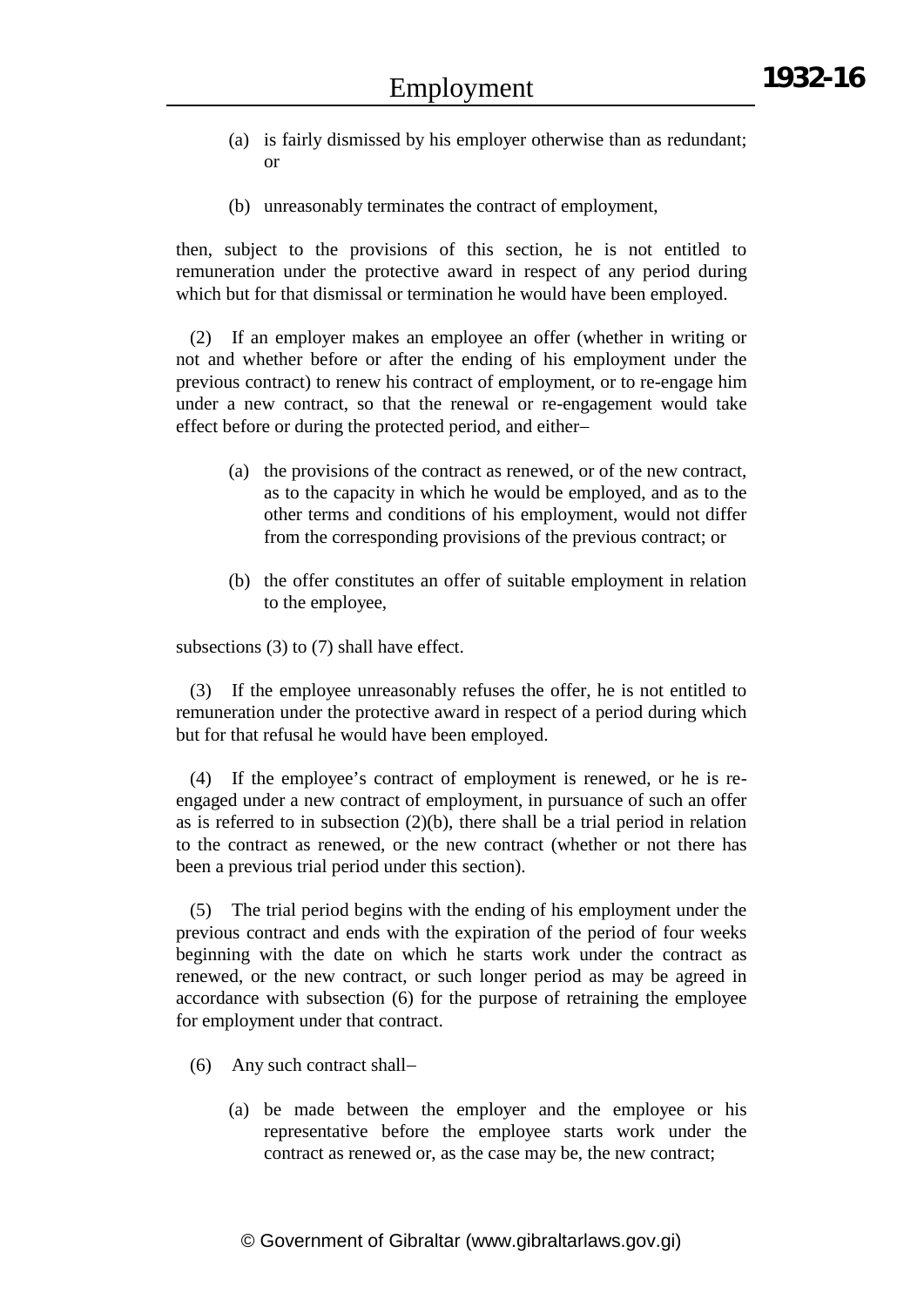- (b) be in writing;
- (c) specify the date of the end of the trial period; and
- (d) specify the terms and conditions of employment which will apply in the employee's case after the end of that period.
- (7) If during the trial period
	- (a) the employee, for whatever reason, terminates the contract, or gives notice to terminate it and the contract is thereafter, in consequence, terminated; or
	- (b) the employer, for a reason connected with or arising out of the change to the renewed, or new, employment, terminates the contract, or gives notice to terminate it and the contract is thereafter, in consequence, terminated,

the employee remains entitled under the protective award unless, in a case falling within paragraph (a), he acted unreasonably in terminating or giving notice to terminate the contract.

## **Application by employee to the Employment Tribunal.**

77D.(1) An employee may present an originating application to the secretary of the Employment Tribunal on the ground that he is an employee of a description to which a protective award relates and that his employer has failed, wholly or in part, to pay him remuneration under the award.

(2) The Employment Tribunal shall not entertain an originating application under this section unless it is presented to it

- (a) before the end of the period of three months beginning with the day (or, if the originating application relates to more than one day, the last of the days) in respect of which the originating application is made of failure to pay remuneration; or
- (b) where the Employment Tribunal is satisfied that it was not reasonably practicable for the originating application to be presented within the period of three months, within such further period as it may consider reasonable.

(3) Where the Employment Tribunal finds an originating application under this section well founded it shall order the employer to pay the complainant the amount of remuneration which it finds is due to him.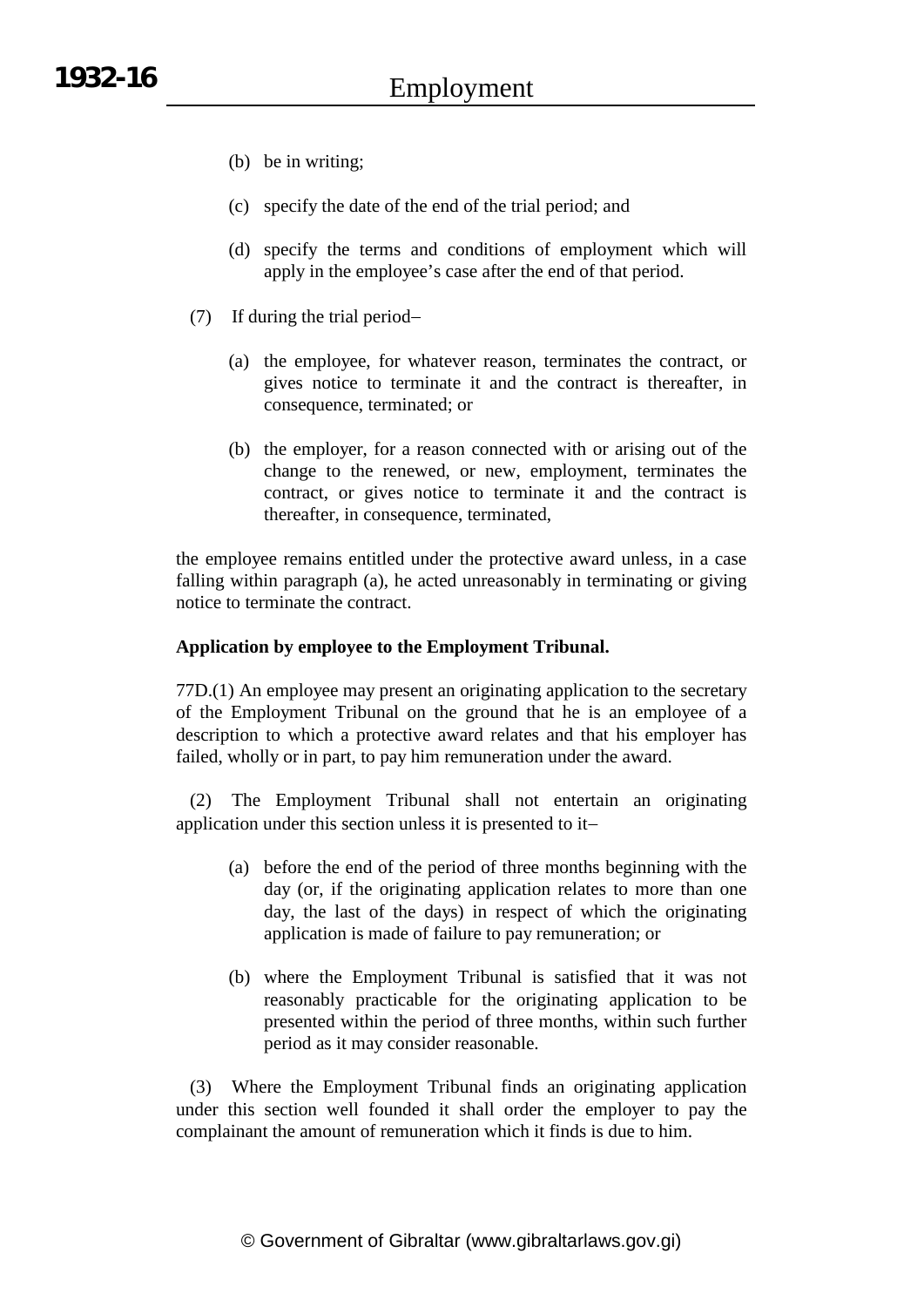(4) The remedy of an employee for infringement of his right to remuneration under a protective award is by way of originating application under this section, and not otherwise.

## **Duty of employer to notify Director of certain redundancies.**

77E.(1) An employer proposing to dismiss as redundant five or more employees at one establishment within a period of 90 days or less shall notify the Director, in writing, of his proposal

- (a) before giving notice to terminate an employee's contract of employment in respect of any of those dismissals; and
- (b) at least 60 days before the first of those dismissals takes effect.

(2) In determining how many employees an employer is proposing to dismiss as redundant within the period mentioned in subsection (1), no account shall be taken of employees in respect of whose proposed dismissal notice has already been given to the Director.

- (3) A notice under this section shall
	- (a) be given to the Director by delivery to him or by sending it by post to him, at such address as the Director may direct in relation to the establishment where the employees proposed to be dismissed are employed;
	- (b) where there are representatives to be consulted under section 76, identify them and state the date when consultation with them under that section began;
	- (c) contain the information referred to in section  $76(7)(a)$  to (e); and
	- (d) be in such form and contain such particulars, in addition to those required by paragraphs (b) and (c), as the Director may direct.

(4) After receiving a notice under this section from an employer the Director may by written notice require the employer to give him such further information as may be specified in the notice.

(5) Where there are representatives to be consulted under section 76, the employer shall give to each of them a copy of any notice given under subsection (1) or (3) and of such further information that has been provided to the Director pursuant to subsection (4).

(6) The copy of the notice and of the further information shall be delivered to the representatives or sent by post to an address notified by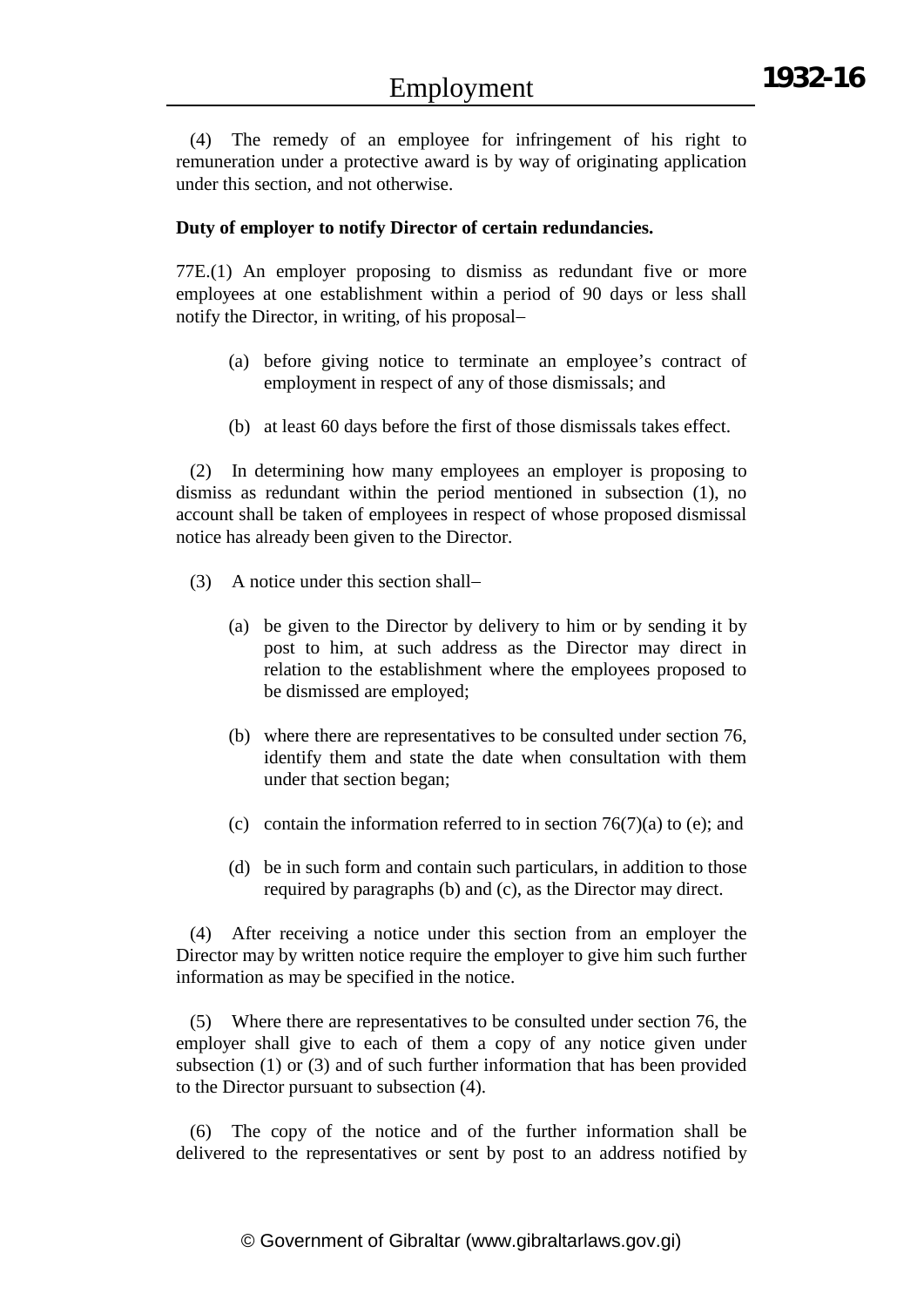them to the employer, or (in the case of representatives of a trade union) sent by post to the union at the address of its head or main office and the representatives may send any comments on the employer's notice to the Director.

(7) An employer who has given notice under this section and who is also required to comply with the provisions of section 76 shall, as soon as reasonably practical, inform the Director in writing of the result of the consultations.

(8) If in any case there are special circumstances rendering it not reasonably practicable for the employer to comply with any of the requirements of subsections (1) to (7), he shall take all such steps towards compliance with that requirement as are reasonably practicable in the circumstances.

(9) Where the decision leading to the proposed dismissals is that of a person controlling the employer, directly or indirectly, a failure on the part of that person to provide information to the employer shall not constitute special circumstances rendering it not reasonably practicable for the employer to comply with any of those requirements.

## **Prohibition of contracting out against Part VIA.**

77F. Any provision in an agreement, whether it be a contract of employment or not, is void in so far as it purports to exclude or limit the operation of any provision in this Part.

## **Offences.**

78. An employer who fails to comply with any of the requirements of section 76 or 77E, commits an offence and is liable on summary conviction to a fine not exceeding level 5 on the standard scale.

## **PART VIB Transfer of Undertakings**

## **Part VIB: Interpretation.**

78A.(1) In this Part, unless the context otherwise requires

"agency worker" has the same meaning as in regulation 3 of the Agency Workers Regulations 2012;

"assigned" means assigned other than on a temporary basis;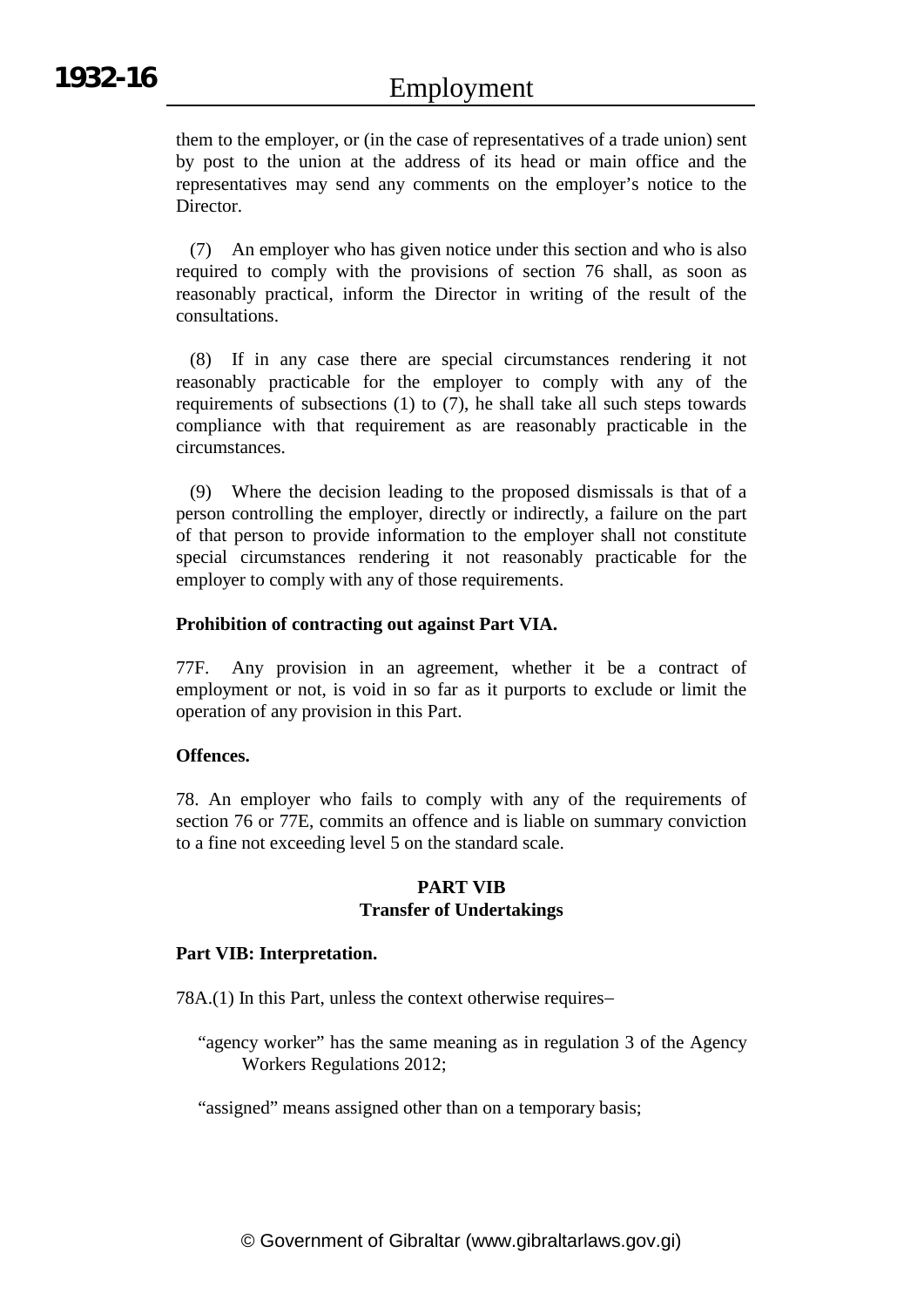- "associated employer" means an employer who is associated with another employer and, for the purposes of this Act, any two employers shall be treated as associated if one is a company of which the other (directly or indirectly) has control, or both are companies of which a third person (directly or indirectly) has control;
- "contract of employment" means any agreement between an employee and his employer determining the terms and conditions of his employment;
- "employee" means any individual who works for another person whether under a contract of service or apprenticeship or otherwise but does not include anyone who provides services under a contract for services and references to a person's employer shall be construed accordingly;
- "recognised", in relation to a trade union, means recognised to any extent by an employer, or two or more associated employers, for the purpose of collective bargaining;
- "relevant transfer" means a transfer to which this Part applies and "transferor" and "transferee" shall be construed accordingly;
- "trade union" shall have the meaning assigned to it by section 2 of Trade Union and Trade Disputes Act;

"undertaking" includes any trade or business.

(2) For the purpose of this Part the representative of a trade union recognised by an employer is an official or other person authorised to carry on collective bargaining with that employer by that union.

(3) In this Part, references to "organised grouping of employees" shall include a single employee.

#### **Application of this Part and a relevant transfer.**

78B.(1) This Part applies to a transfer of an undertaking, business or part of an undertaking or business situated immediately before the transfer in Gibraltar to another person where there is a transfer of an economic entity which retains its identity.

(2) In this section "economic entity" means an organised grouping of resources which has the objective of pursuing an economic activity, whether or not that activity is central or ancillary.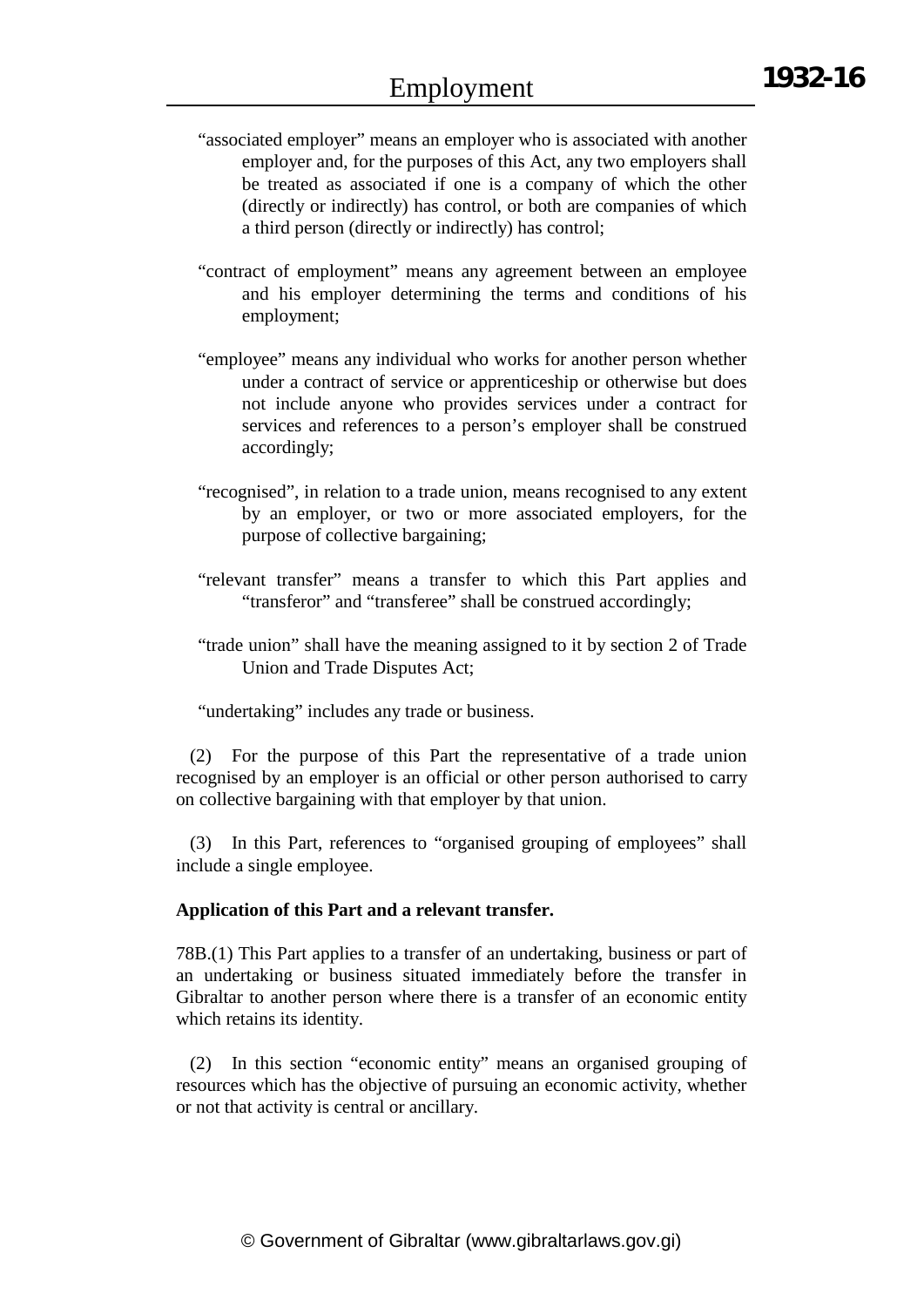(3) This Part shall apply to transfer of a seagoing vessel that is part of a transfer of an undertaking, business or part of an undertaking or business within the meaning of sub-sections (1) (2) and (4) if the transferee is situated, or the transferred undertaking, business, or part of the undertaking or business remains within the territorial scope of the Treaty on the Functioning of the European Union.

(3A) This Part shall not apply where the object of the transfer consists exclusively of one or more seagoing vessels.

- (4) Subject to subsection (1), this Part applies to  $-$ 
	- (a) public and private undertakings engaged in economic activities whether or not they are operating for gain; and
	- (b) a transfer of an undertaking, business or part of an undertaking or business where persons employed in the undertaking, business or part transferred ordinarily work outside Gibraltar.

(5) An administrative reorganisation of public administrative authorities or the transfer of administrative functions between public administrative authorities is not a relevant transfer.

- (6) A relevant transfer
	- (a) may be effected by a series of two or more transactions; and
	- (b) may take place whether or not any property is transferred to the transferee by the transferor.
- (7) In this section references to "contractor" include a sub-contractor.

## **Effect of relevant transfer on contracts of employment.**

78C.(1) Except where objection is made under subsection (7), a relevant transfer shall not operate so as to terminate the contract of employment of any person employed by the transferor and assigned to the organised grouping of resources or employees that is subject to the relevant transfer, which would otherwise be terminated by the transfer, but any such contract shall have effect after the transfer as if originally made between the person so employed and the transferee.

(2) Without prejudice to subsection (1), but subject to subsection (6) and section 78M(9), on the completion of a relevant transfer-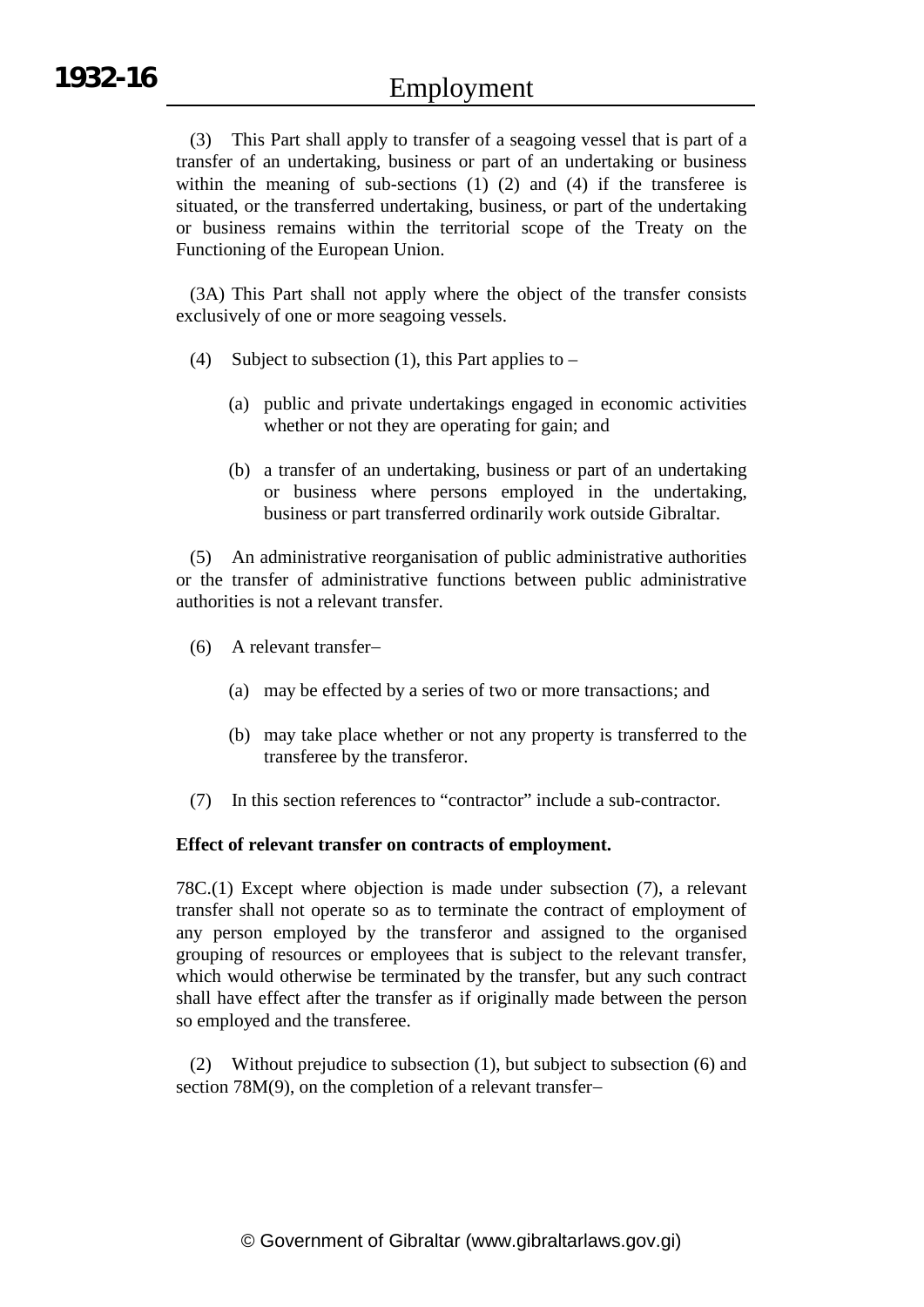- (a) all the transferor's rights, powers, duties and liabilities under or in connection with any such contract shall be transferred by virtue of this section to the transferee; and
- (b) any act or omission before the transfer is completed, of or in relation to the transferor in respect of that contract or a person assigned to that organised grouping of resources or employees, shall be deemed to have been an act or omission of or in relation to the transferee.

(3) Any reference in subsection (1) to a person employed by the transferor and assigned to the organised grouping of resources or employees that is subject to a relevant transfer, is a reference to a person so employed immediately before the transfer, or who would have been so employed if he had not been dismissed in the circumstances described in section 78F(1), including, where the transfer is effected by a series of two or more transactions, a person so employed and assigned or who would have been so employed and assigned immediately before any of those transactions.

(4) Subject to section 78G, in respect of a contract of employment that is, or will be, transferred by subsection (1), any purported variation of the contract shall be void if the sole or principal reason for the variation is

- (a) the transfer itself; or
- (b) a reason connected with the transfer that is not an economic, technical or organizational reason entailing changes in the workforce.

(5) Subsection (4) shall not prevent the employer and his employee, whose contract of employment is, or will be, transferred by subsection  $(1)$ , from agreeing a variation of that contract if the sole or principal reason for the variation is

- (a) a reason connected with the transfer that is an economic, technical or organizational reason entailing changes in the workforce; or
- (b) a reason unconnected with the transfer.

(6) Subsection (2) shall not transfer or otherwise affect the liability of any person to be prosecuted for, convicted of and sentenced for any offence.

(7) Subsections (1) and (2) shall not operate to transfer the contract of employment and the rights, powers, duties and liabilities under or in connection with it of an employee who informs the transferor or the transferee that he objects to becoming employed by the transferee.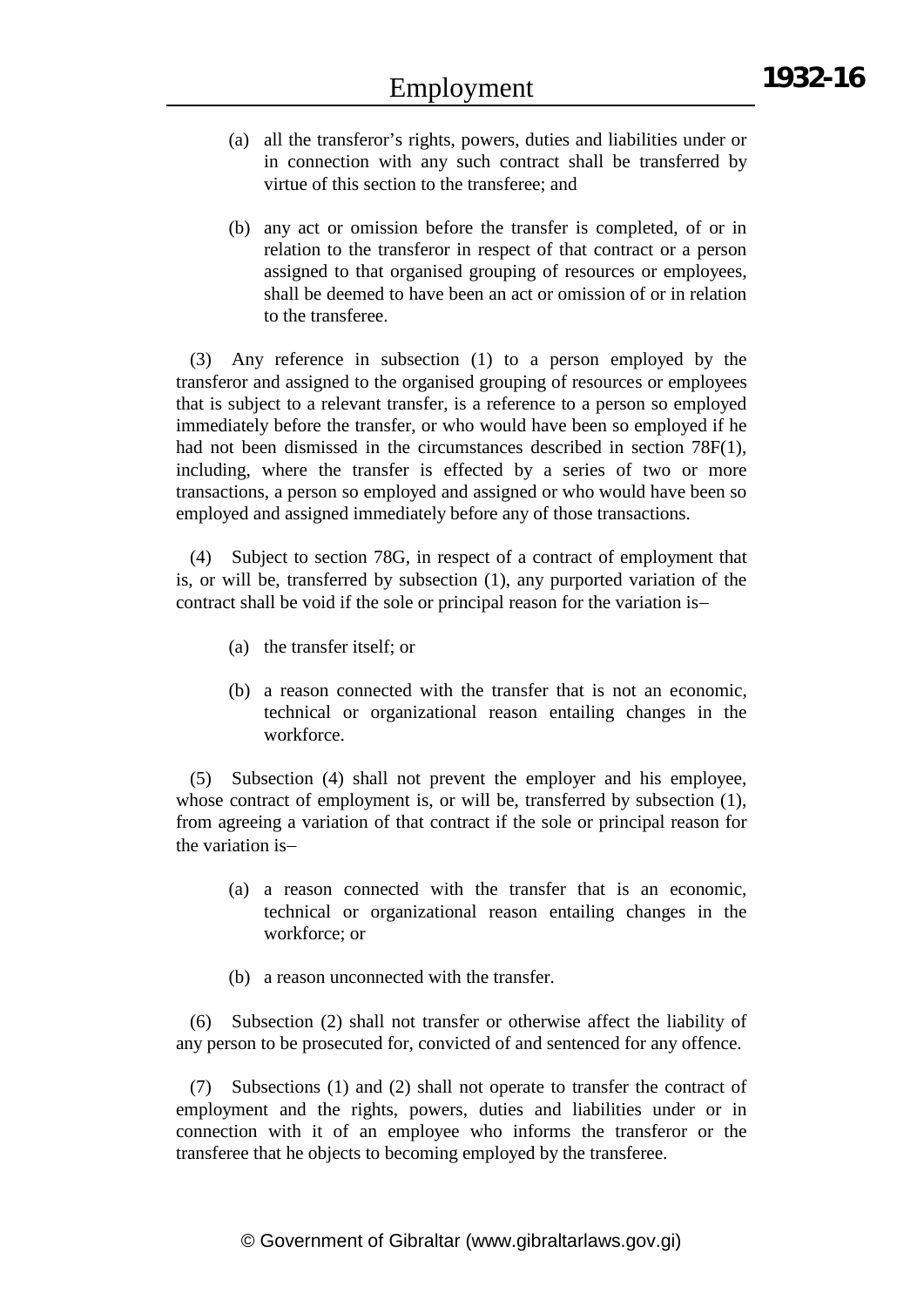(8) Subject to subsections (9) and (11), where an employee so objects, the relevant transfer shall operate so as to terminate his contract of employment with the transferor but he shall not be treated, for any purpose, as having been dismissed by the transferor.

(9) Subject to section 78G, where a relevant transfer involves or would involve a substantial change in working conditions to the material detriment of a person whose contract of employment is or would be transferred under subsection (1), such an employee may treat the contract of employment as having been terminated, and the employee shall be treated for any purpose as having been dismissed by the employer.

(10) No damages shall be payable by an employer as a result of a dismissal falling within subsection (9) in respect of any failure by the employer to pay wages to an employee in respect of a notice period which the employee has failed to work.

(11) Subsections (1), (7), (8) and (9) are without prejudice to any right of an employee arising apart from this Part to terminate his contract of employment without notice in acceptance of a repudiatory breach of contract by his employer.

#### **Effect of relevant transfer on collective agreements.**

78D. Where at the time of a relevant transfer there exists a collective agreement made by or on behalf of the transferor with a trade union recognised by the transferor in respect of any employee whose contract of employment is preserved by section 78C(1), then

- (a) without prejudice to any enactment from time to time in force on collective agreements which are presumed to be unenforceable in specified circumstances, that agreement, in its application in relation to the employee, shall, after the transfer, have effect as if made by or on behalf of the transferee with that trade union, and accordingly anything done under or in connection with it, in its application in relation to the employee, by or in relation to the transferor before the transfer, shall, after the transfer, be deemed to have been done by or in relation to the transferee; and
- (b) any order made in respect of that agreement, in its application in relation to the employee, shall, after the transfer, have effect as if the transferee were a party to the agreement.

#### **Effect of relevant transfer on trade union recognition.**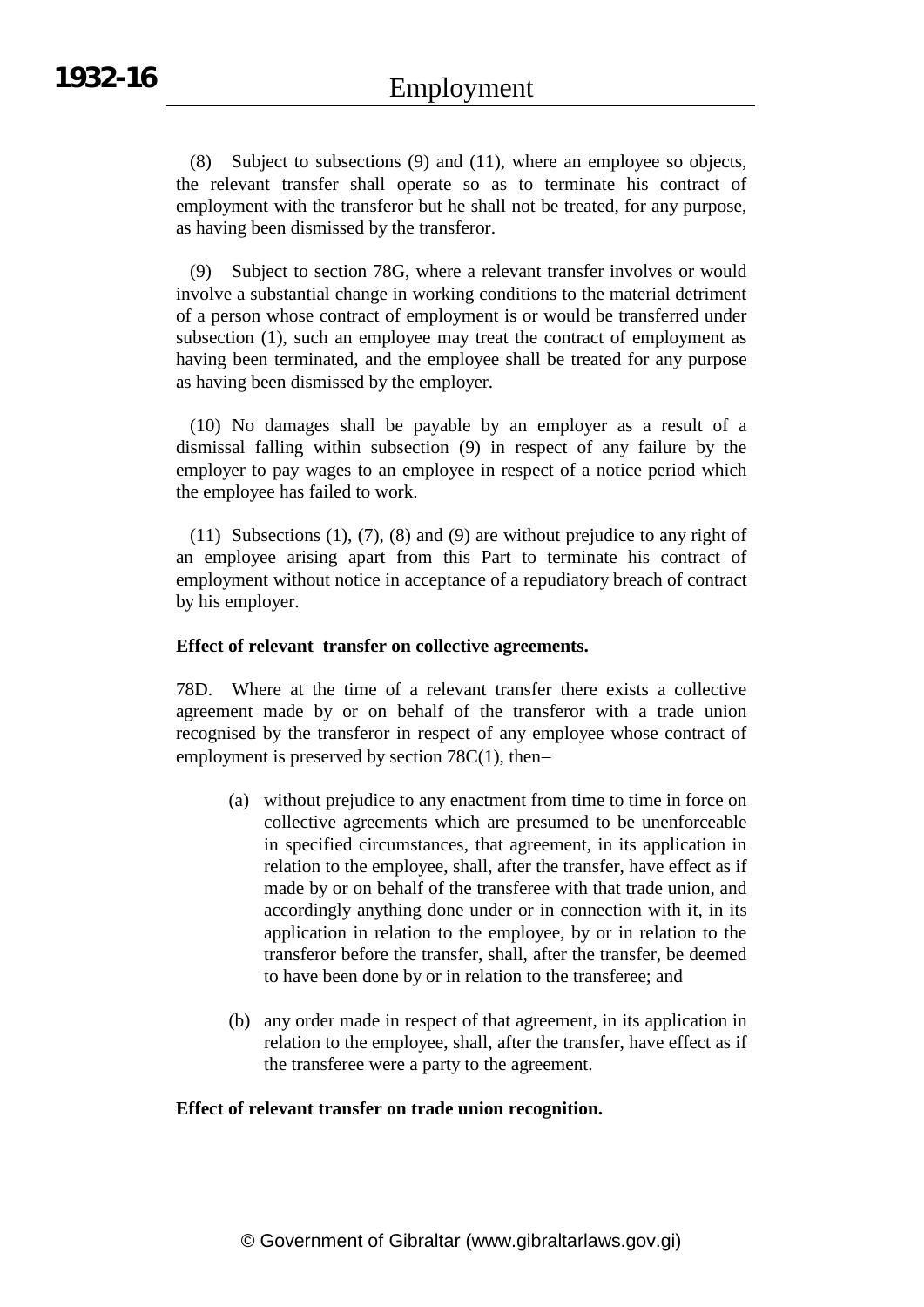78E.(1) This section applies where after a relevant transfer the transferred organised grouping of resources or employees maintains an identity distinct from the remainder of the transferee's undertaking.

(2) Where before such a transfer a trade union is recognised to any extent by the transferor in respect of employees of any description who in consequence of the transfer become employees of the transferee, then, after the transfer

- (a) the trade union shall be deemed to have been recognised by the transferee to the same extent in respect of employees of that description so employed; and
- (b) any agreement for recognition may be varied or rescinded accordingly.

## **Dismissal of employee because of relevant transfer**

78F.(1) Where either before or after a relevant transfer, any employee of the transferor or transferee is dismissed, that employee shall be treated for the purposes of this Act as unfairly dismissed if the sole or principal reason for his dismissal is

- (a) the transfer itself; or
- (b) a reason connected with the transfer that is not an economic, technical or organisational reason entailing changes in the workforce.

(2) This subsection applies where the sole or principal reason for the dismissal is a reason connected with the transfer that is an economic, technical or organisational reason entailing changes in the workforce of either the transferor or the transferee before or after a relevant transfer.

- (3) Where subsection (2) applies
	- (a) subsection (1) shall not apply; but
	- (b) the dismissal shall for the purposes of section 65 be regarded as having been for a substantial reason of a kind such as to justify the dismissal of an employee holding the position which that employee held.

(4) The provisions of this section apply irrespective of whether the employee in question is assigned to the organised grouping of resources or employees that is, or will be, transferred.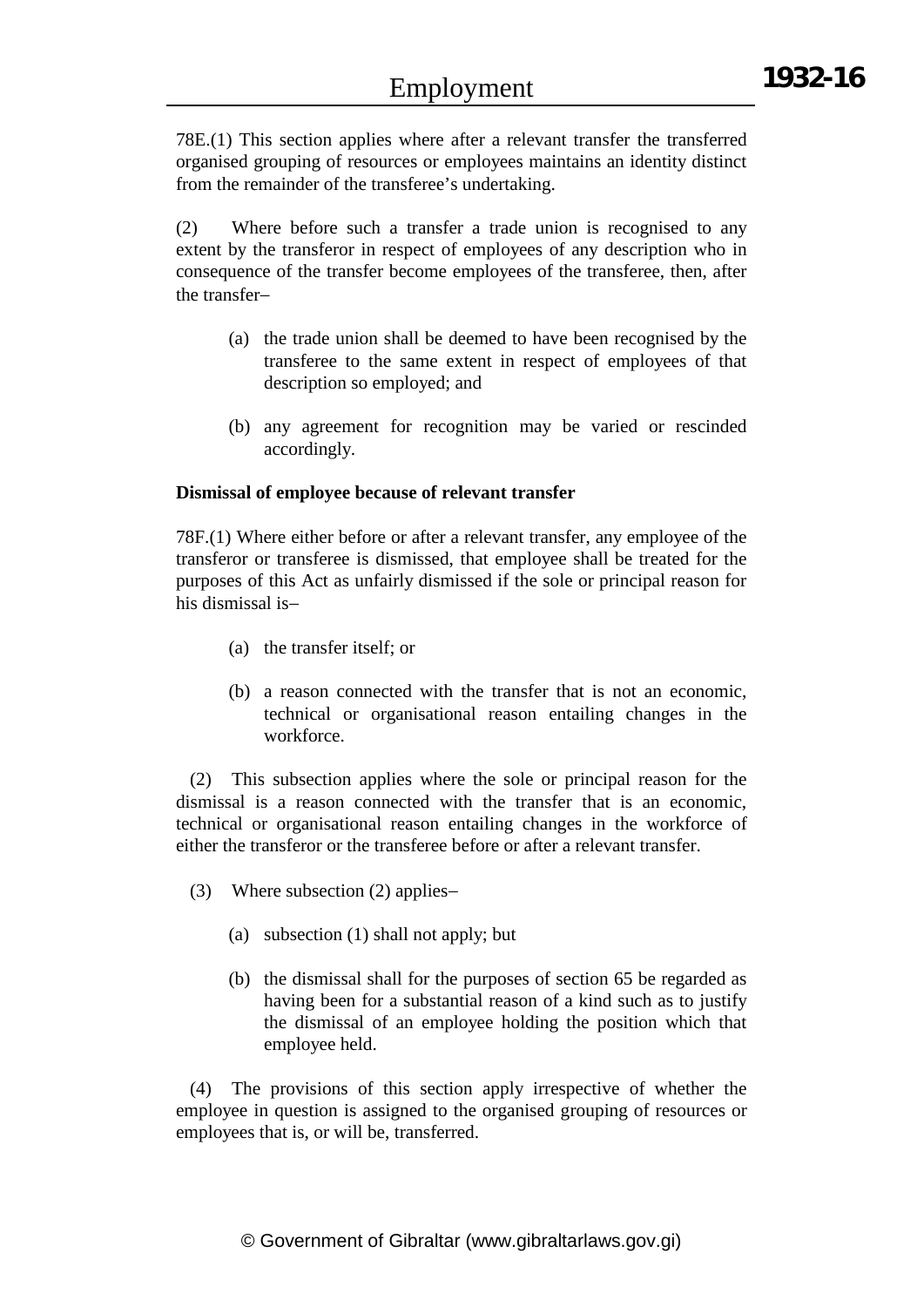## **Variations of contract where transferors are subject to relevant insolvency proceedings.**

78G.(1) If at the time of a relevant transfer the transferor is subject to relevant insolvency proceedings, this Part shall not prevent the transferor or transferee (or an insolvency practitioner) and appropriate representatives of assigned employees agreeing to permitted variations.

- (2) For the purposes of this section "appropriate representatives" are
	- (a) if the employees are of a description in respect of which a trade union is recognised by their employer, representatives of the trade union; or
	- (b) in any other case, whichever of the following employee representatives the employer chooses
		- (i) employee representatives appointed or elected by the assigned employees (whether they make the appointment or election alone or with others) otherwise than for the purposes of this section, who (having regard to the purposes for, and the method by which they were appointed or elected) have authority from those employees to agree permitted variations to contracts of employment on their behalf;
		- (ii) employee representatives elected by assigned employees (whether they make the appointment or election alone or with others) for these particular purposes, in an election satisfying requirements identical to those contained in section 78L except those in section 78L(1)(d).

(3) An individual may be an appropriate representative for the purposes of both this section and section 78K provided that where the representative is not a trade union representative he is either elected by or has authority from assigned employees (within the meaning of this section) and affected employees (as described in section 78K(1)).

(4) Where assigned employees are represented by non-trade union representatives

(a) the agreement recording a permitted variation must be in writing and signed by each of the representatives who have made it or, where that is not reasonably practicable, by a duly authorised agent of that representative; and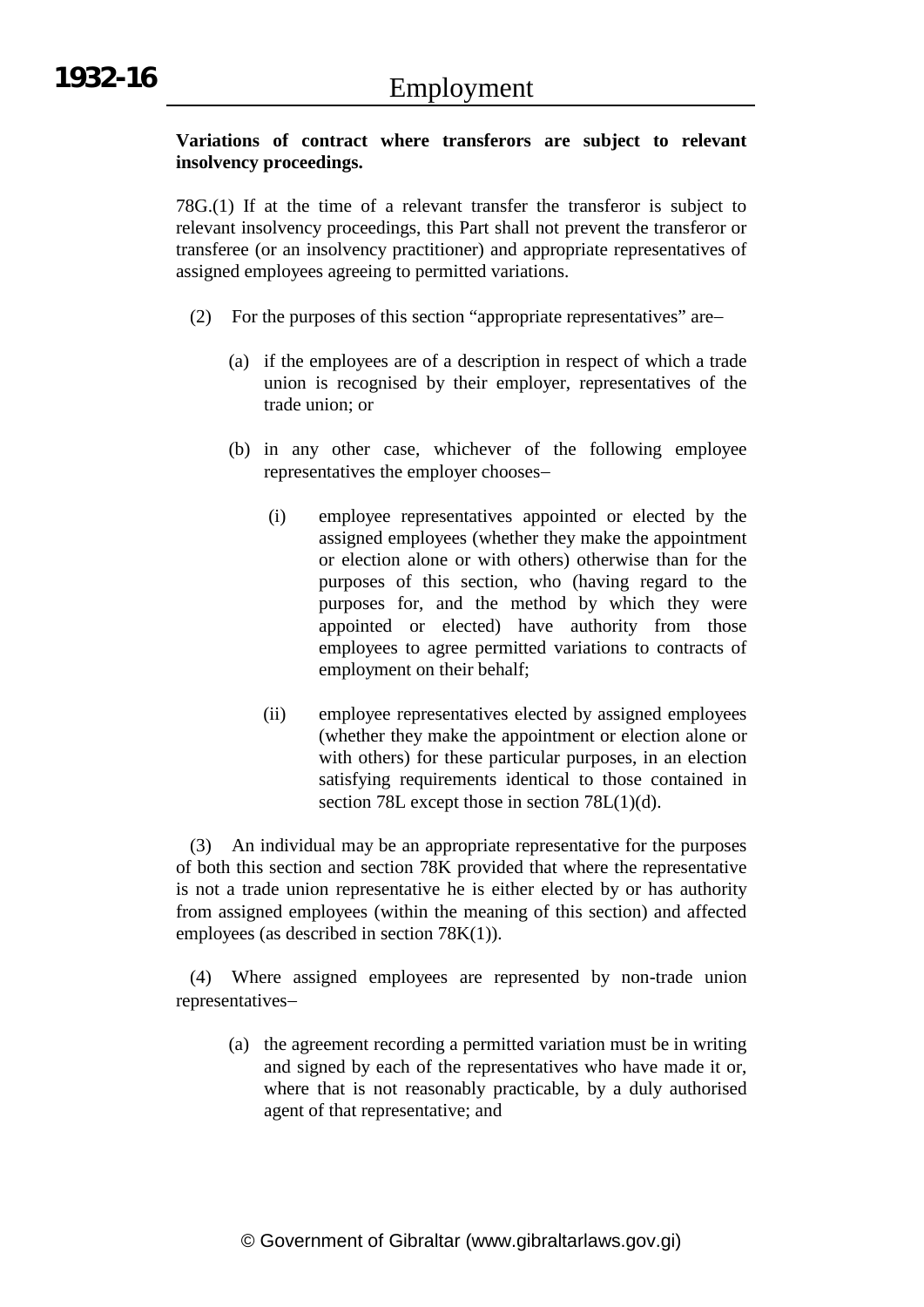(b) the employer must, before the agreement is made available for signature, provide all employees to whom it is intended to apply on the date on which it is to come into effect with copies of the text of the agreement and such guidance as those employees might reasonably require in order to understand it fully.

(5) A permitted variation shall take effect as a term or condition of the assigned employee's contract of employment in place, where relevant, of any term or condition which it varies.

- (6) In this section
- "assigned employees" means those employees assigned to the organised grouping of resources or employees that are the subject of a relevant transfer;
- "permitted variation" is a variation to the contract of employment of an assigned employee where-
	- (a) the sole or principal reason for it is the transfer itself or a reason connected with the transfer that is not an economic, technical or organisational reason entailing changes in the workforce; and
	- (b) it is designed to safeguard employment opportunities by ensuring the survival of the undertaking, business or part of the undertaking or business that is the subject of the relevant transfer;
- "relevant insolvency proceedings" means insolvency proceedings which have been opened in relation to the transferor with a view to the liquidation of the assets of the transferor and which are under the supervision of an insolvency practitioner.

## **Pensions.**

78H.(1) Sections 78C and 78D shall not apply

- (a) to so much of a contract of employment or collective agreement as relates to an occupational pension scheme; or
- (b) to any rights, powers, duties or liabilities under or in connection with any such contract or subsisting by virtue of any such agreement and relating to such a scheme or otherwise arising in connection with that person's employment and relating to such a scheme.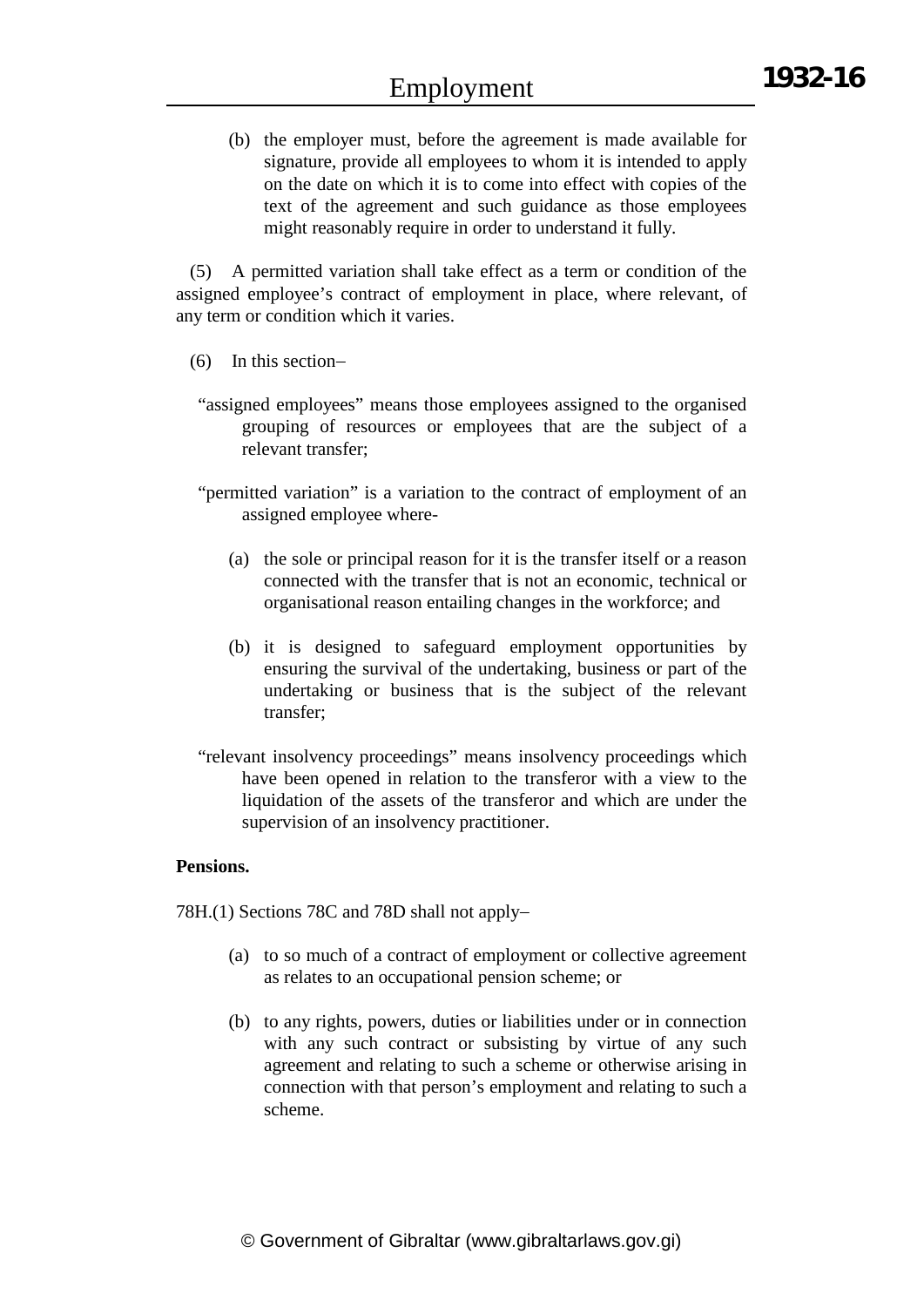(2) For the purposes of subsections (1) and (3), any provision of an occupational pension scheme which does not relate to benefits for old age, invalidity or survivors shall not be treated as being part of the scheme.

(3) An employee whose contract of employment is transferred in the circumstances described in section 78C(1) shall not be entitled to bring a claim against the transferor for

- (a) breach of contract; or
- (b) constructive unfair dismissal,

arising out of a loss or reduction in his rights under an occupational pension scheme in consequence of the transfer, save insofar as the alleged breach of contract or dismissal (as the case may be) occurred prior to the date on which this Part took effect.

# **Notification of employee liability information.**

78I.(1) The transferor shall notify to the transferee the employee liability information of any person employed by him who is assigned to the organised grouping of resources or employees that is the subject of a relevant transfer

- (a) in writing; or
- (b) by making it available to him in a readily accessible form.

(2) In this section and in section 78J "employee liability information" means

- (a) the identity and age of the employee;
- (b) the employee's conditions of employment and those particulars of employment that an employer is obliged to keep in a register pursuant to section 79(1) or to produce to the Director pursuant to section 79(2);
- (c) information of any disciplinary procedure taken against an employee within the previous two years;
- (d) information of any court or tribunal case, claim or action
	- (i) brought by an employee against the transferor, within the previous two years;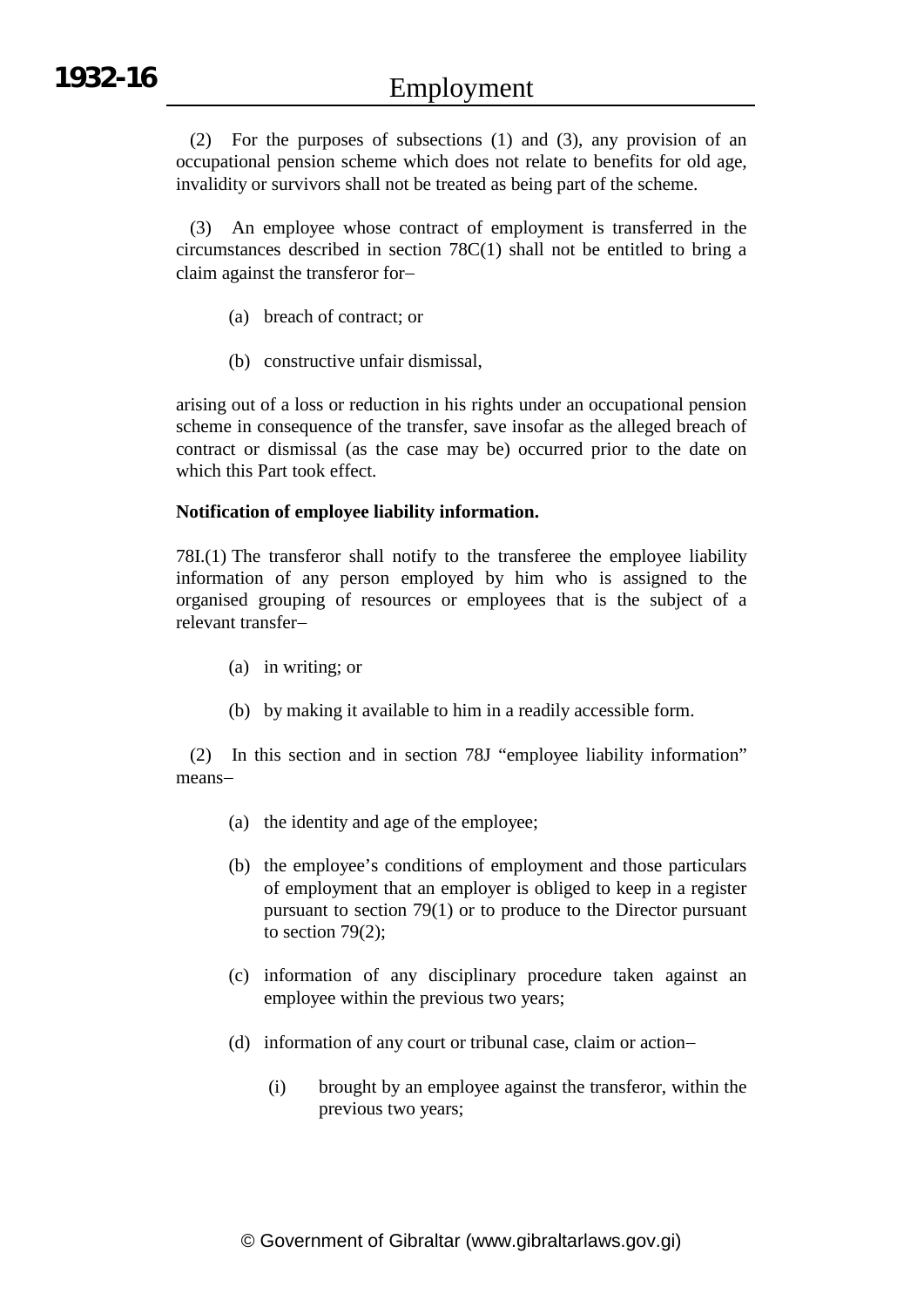- (ii) that the transferor has reasonable grounds to believe that an employee may bring against the transferee, arising out of the employee's employment with the transferor; and
- (e) information of any collective agreement which will have effect after the transfer, in its application in relation to the employee, pursuant to section 78D(a).

(3) Employee liability information shall contain information as at a specified date not more than fourteen days before the date on which the information is notified to the transferee.

(4) The duty to provide employee liability information in subsection (1) shall include a duty to provide employee liability information of any person who would have been employed by the transferor and assigned to the organised grouping of resources or employees that is the subject of a relevant transfer immediately before the transfer if he had not been dismissed in the circumstances described in section 78F(1), including, where the transfer is effected by a series of two or more transactions, a person so employed and assigned or who would have been so employed and assigned immediately before any of those transactions.

(5) Following notification of the employee liability information in accordance with this section, the transferor shall notify the transferee in writing of any change in the employee liability information.

(6) A notification under this section shall be given not less than fourteen days before the relevant transfer or, if special circumstances make this not reasonably practicable, as soon as reasonably practicable thereafter.

- (7) A notification under this section may be given
	- (a) in more than one instalment;
	- (b) indirectly, through a third party.

## **Remedy for failure to notify employee liability information.**

78J.(1) On or after a relevant transfer, the transferee may present an originating application to the secretary of the Employment Tribunal that the transferor has failed to comply with any provision of section 78I.

(2) The Employment Tribunal shall not consider the originating application under this section unless it is presented

(a) before the end of the period of three months beginning with the date of the relevant transfer;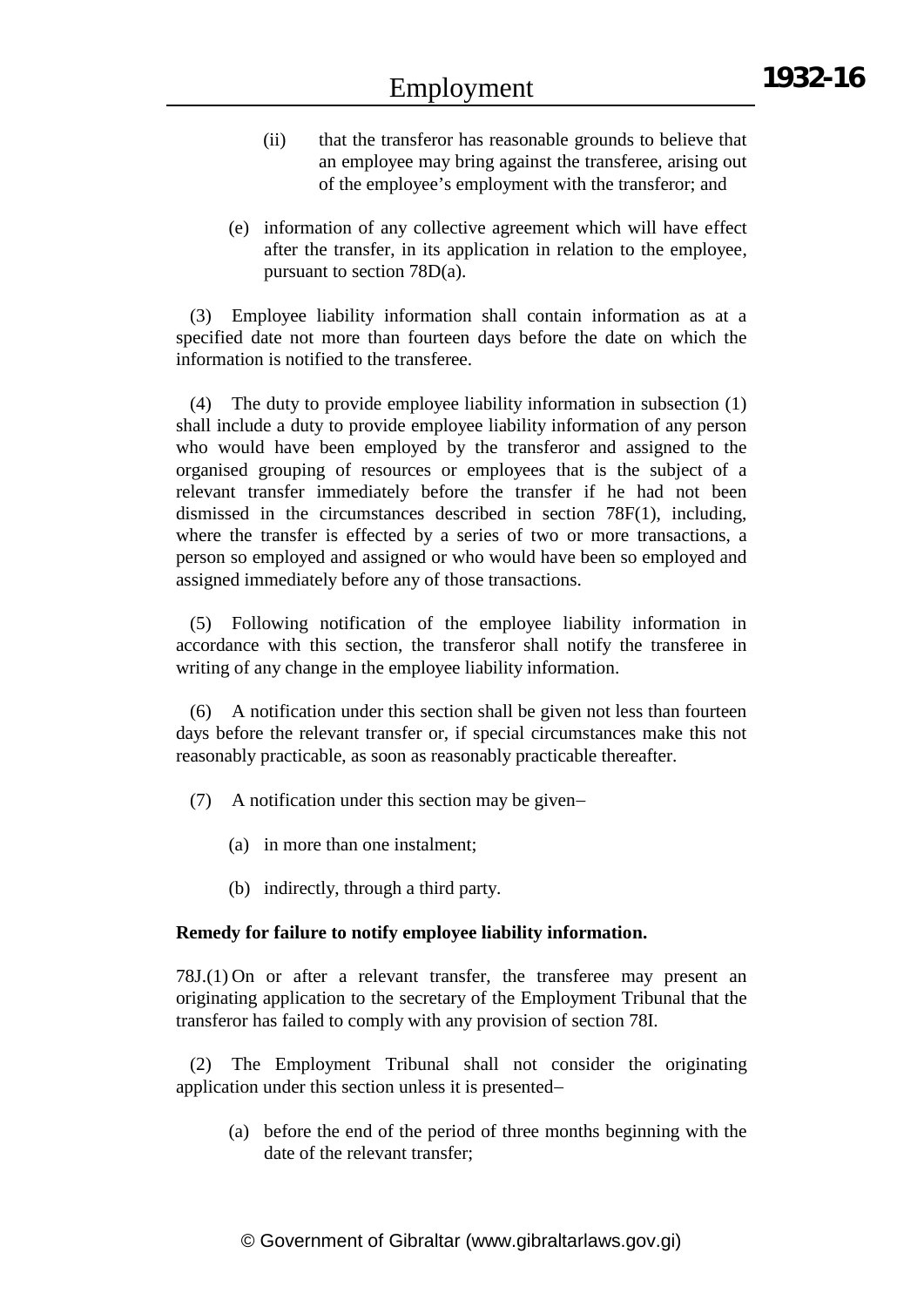(b) within such further period as the tribunal considers reasonable in a case where it is satisfied that it was not reasonably practicable for the originating application to be presented before the end of that period of three months.

(3) Where the Employment Tribunal finds the originating application under subsection (1) well-founded, it

- (a) shall make a declaration to that effect; and
- (b) may make an award of compensation to be paid by the transferor to the transferee.

(4) The amount of the compensation shall be such as the Employment Tribunal considers just and equitable in all the circumstances, subject to subsection (5), having particular regard to

- (a) any loss sustained by the transferee which is attributable to the matters complained of; and
- (b) the terms of any contract between the transferor and the transferee relating to the transfer under which the transferor may be liable to pay any sum to the transferee in respect of a failure to notify the transferee of employee liability information.

(5) Subject to subsection (6), the amount of compensation awarded under subsection (3) shall be not less than £500 per employee in respect of whom the transferor has failed to comply with a provision of section 78I, unless the Employment Tribunal considers it just and equitable, in all the circumstances, to award a lesser sum.

(6) In ascertaining the loss referred to in subsection (4)(a) the Employment Tribunal shall apply the same rule concerning the duty of a person to mitigate his loss as applies to any damages recoverable under the common law, as applicable.

(7) The provisions of the Trade Unions and Trade Disputes Act concerning conciliation and arbitration shall apply to the right conferred by this section and to proceedings under this section as it applies to the rights conferred by that Act and the Employment Tribunal proceedings mentioned in that Act.

## **Duty to inform and consult representatives.**

78K.(1) In this section and sections 78L and 78M references to affected employees, in relation to a relevant transfer, are to any employees of the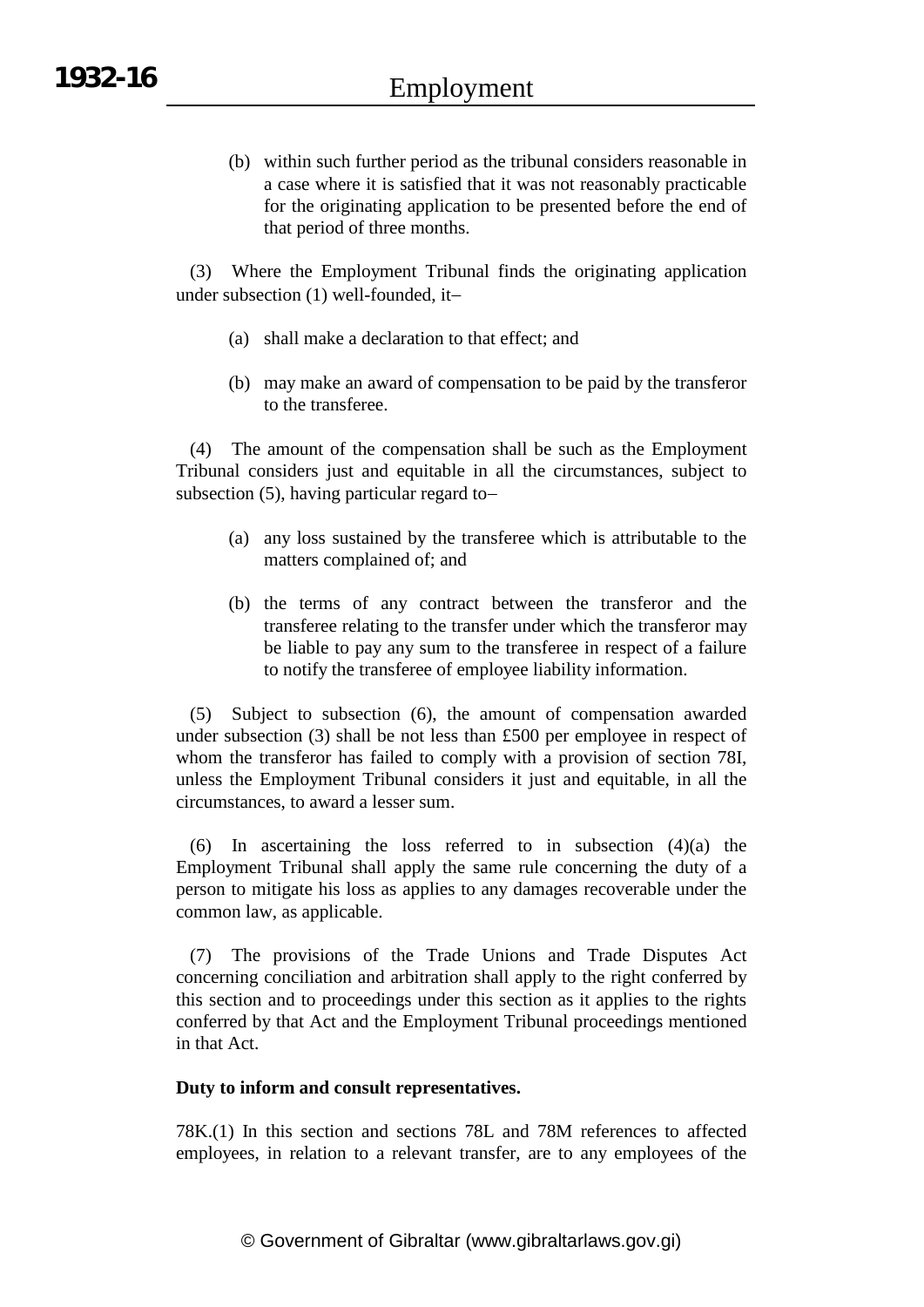transferor or the transferee (whether or not assigned to the organised grouping of resources or employees that is the subject of a relevant transfer) who may be affected by the transfer or may be affected by measures taken in connection with it; and references to the employer shall be construed accordingly.

(2) Long enough before a relevant transfer to enable the employer of any affected employees to consult the appropriate representatives of any affected employees, the employer shall inform those representatives of

- (a) the fact that the transfer is to take place, the date or proposed date of the transfer and the reasons for it;
- (b) the legal, economic and social implications of the transfer for any affected employees;
- (c) the measures which he envisages he will, in connection with the transfer, take in relation to any affected employees or, if he envisages that no measures will be so taken, that fact; and
- (d) if the employer is the transferor, the measures, in connection with the transfer, which he envisages the transferee will take in relation to any affected employees who will become employees of the transferee after the transfer by virtue of section 78C or, if he envisages that no measures will be so taken, that fact.

(2A) Where the information is to be supplied under subsection (2) by an employer−

- (a) this must include suitable information relating to the use of agency workers (if any) by that employer; and
- (b) "suitable information relating to the use of agency workers" means–
	- (i) the number of agency workers working temporarily for and under the supervision and direction of the employer;
	- (ii) the parts of the employer's undertaking in which those agency workers are working; and
	- (iii) the type of work those agency workers are carrying out.

(3) For the purposes of this section the appropriate representatives of any affected employees are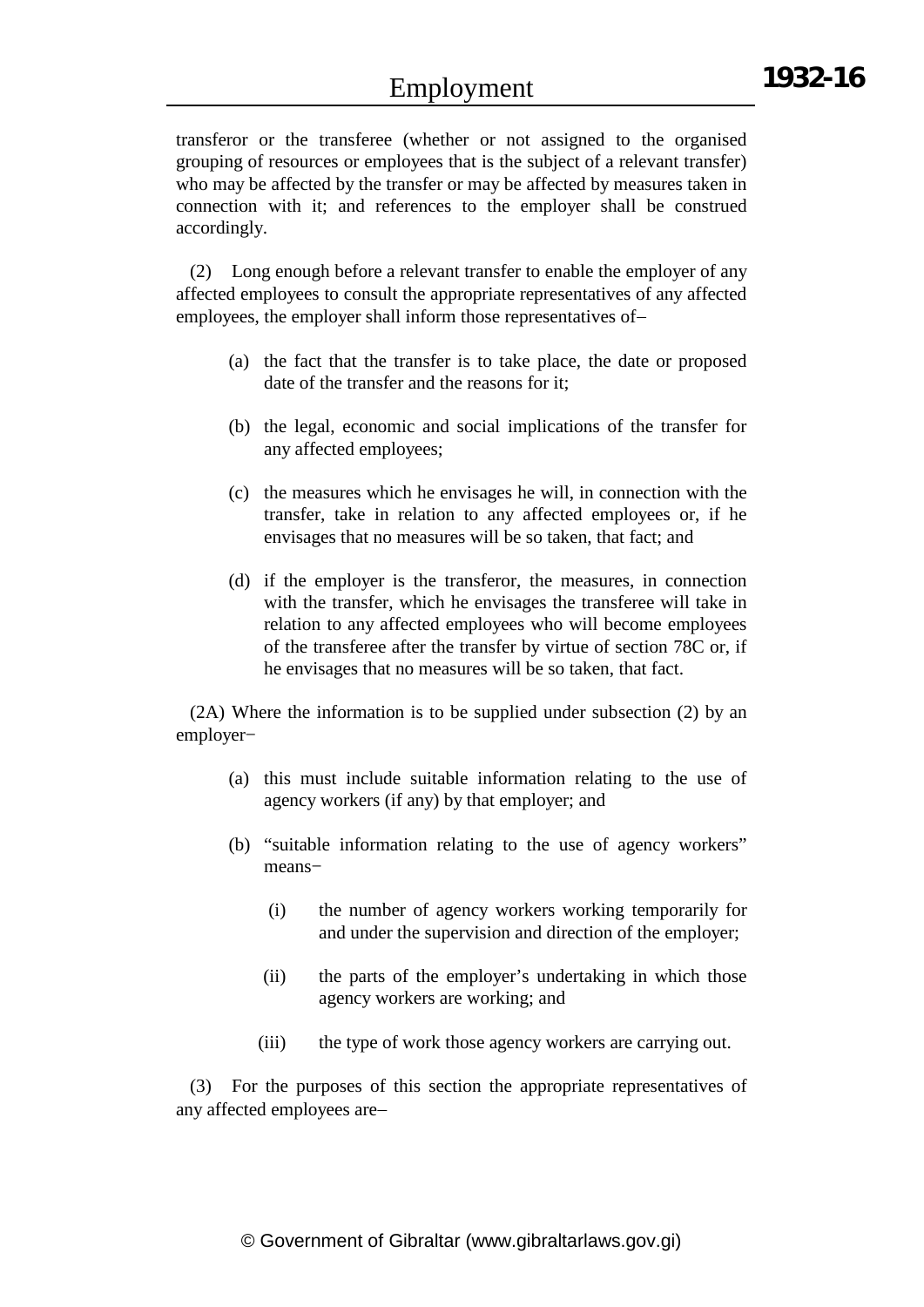- (a) if the employees are of a description in respect of which a trade union is recognised by their employer, representatives of the trade union; or
- (b) in any other case, whichever of the following employee representatives the employer chooses
	- (i) employee representatives appointed or elected by the affected employees otherwise than for the purposes of this section, who (having regard to the purposes for, and the method by which they were appointed or elected) have authority from those employees to receive information and to be consulted about the transfer on their behalf;
	- (ii) employee representatives elected by any affected employees, for the purposes of this section, in an election satisfying the requirements of section 78L(1).

(4) The transferee shall give the transferor such information at such a time as will enable the transferor to perform the duty imposed on him by virtue of subsection (2)(d).

(5) The information which is to be given to the appropriate representatives shall be given to each of them by being delivered to them, or sent by post to an address notified by them to the employer, or (in the case of representatives of a trade union) sent by post to the trade union at the address of its head or main office.

(6) An employer of an affected employee who envisages that he will take measures in relation to an affected employee, in connection with the relevant transfer, shall consult the appropriate representatives of that employee with a view to seeking their agreement to the intended measures.

(7) In the course of those consultations the employer shall

- (a) consider any representations made by the appropriate representatives; and
- (b) reply to those representations and, if he rejects any of those representations, state his reasons.

(8) The employer shall allow the appropriate representatives access to any affected employees and shall afford to those representatives such accommodation and other facilities as may be appropriate.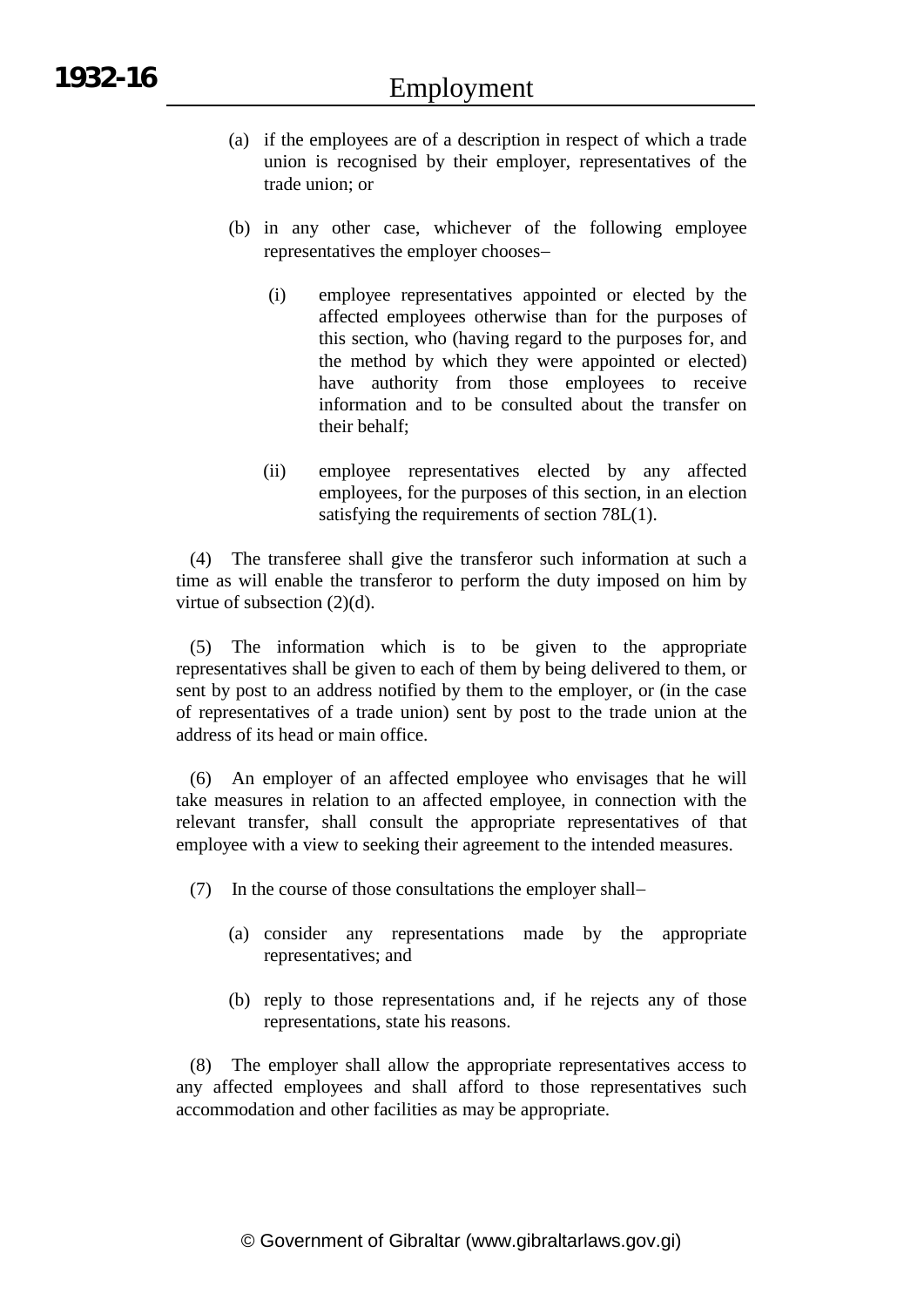(9) If in any case there are special circumstances which render it not reasonably practicable for an employer to perform a duty imposed on him by any of subsections (2) to (7), he shall take all such steps towards performing that duty as are reasonably practicable in the circumstances.

 $(10)$  Where-

- (a) the employer has invited any of the affected employees to elect employee representatives; and
- (b) the invitation was issued long enough before the time when the employer is required to give information under subsection (2) to allow them to elect representatives by that time,

the employer shall be treated as complying with the requirements of this section in relation to those employees if he complies with those requirements as soon as is reasonably practicable after the election of the representatives.

(11) If, after the employer has invited any affected employees to elect representatives, they fail to do so within a reasonable time, he shall give to any affected employee the information set out in subsection (2).

(12) The duties imposed on an employer by this section shall apply irrespective of whether the decision resulting in the relevant transfer is taken by the employer or a person controlling the employer.

## **Election of employee representatives.**

78L.(1) The requirements for the election of employee representatives under section  $78K(3)$  are that-

- (a) the employer shall make such arrangements as are reasonably practicable to ensure that the election is fair;
- (b) the employer shall determine the number of representatives to be elected so that there are sufficient representatives to represent the interests of all affected employees having regard to the number and classes of those employees;
- (c) the employer shall determine whether the affected employees should be represented either by representatives of all the affected employees or by representatives of particular classes of those employees;
- (d) before the election the employer shall determine the term of office as employee representatives so that it is of sufficient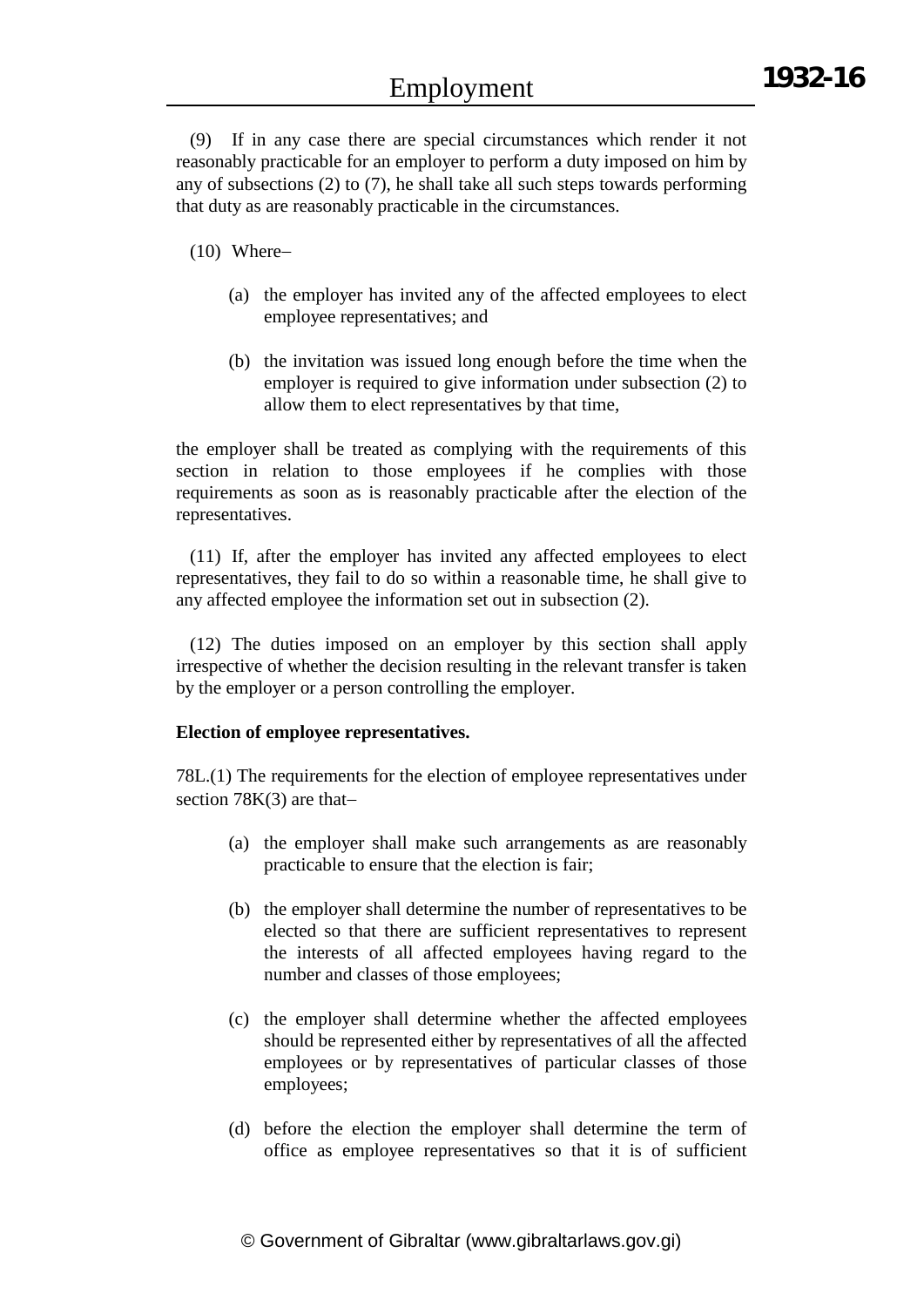length to enable information to be given and consultations under section 78K to be completed;

- (e) the candidates for election as employee representatives are affected employees on the date of the election;
- (f) no affected employee is unreasonably excluded from standing for election;
- (g) all affected employees on the date of the election are entitled to vote for employee representatives;
- (h) the employees entitled to vote may vote for as many candidates as there are representatives to be elected to represent them or, if there are to be representatives for particular classes of employees, may vote for as many candidates as there are representatives to be elected to represent their particular class of employee;
- (i) the election is conducted so as to secure that
	- (i) so far as is reasonably practicable, those voting do so in secret; and
	- (ii) the votes given at the election are accurately counted.

(2) Where, after an election of employee representatives satisfying the requirements of subsection (1) has been held, one of those elected ceases to act as an employee representative and as a result any affected employees are no longer represented, those employees shall elect another representative by an election satisfying the requirements of subsection  $(1)(a)$ ,  $(e)$ ,  $(f)$  and  $(i)$ .

# **Failure to inform or consult.**

78M.(1) Where an employer has failed to comply with a requirement of section 78K or section 78L, an originating application may be presented to the secretary of the Employment Tribunal on that ground

- (a) in the case of a failure relating to the election of employee representatives, by any of his employees who are affected employees;
- (b) in the case of any other failure relating to employee representatives, by any of the employee representatives to whom the failure related;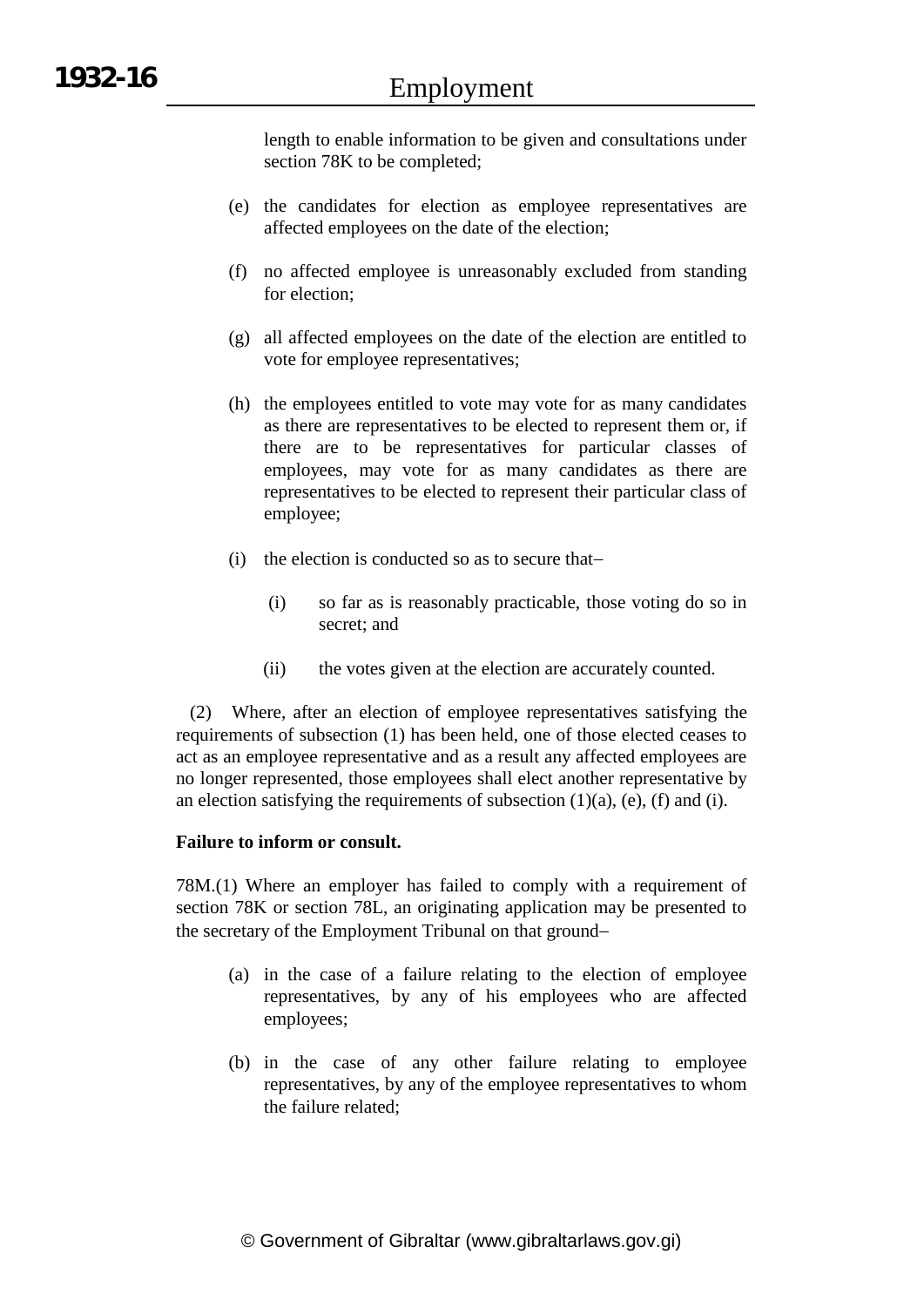(c) in the case of failure relating to representatives of a trade union, by the trade union; and

(d)in any other case, by any of his employees who are affected employees.

(2) If on an originating application under subsection (1) a question arises whether or not it was reasonably practicable for an employer to perform a particular duty or as to what steps he took towards performing it, it shall be for him to show

- (a) that there were special circumstances which rendered it not reasonably practicable for him to perform the duty; and
- (b) that he took all such steps towards its performance as were reasonably practicable in those circumstances.

(3) If on an originating application under subsection (1) a question arises as to whether or not an employee representative was an appropriate representative for the purposes of section 78K, it shall be for the employer to show that the employee representative had the necessary authority to represent the affected employees.

(4) On an originating application under subsection (1)(a) it shall be for the employer to show that the requirements in section 78L have been satisfied.

(5) On an originating application against a transferor that he had failed to perform the duty imposed upon him by virtue of section  $78K(2)(d)$  or, so far as relating thereto, section 78K(9), he may not show that it was not reasonably practicable for him to perform the duty in question for the reason that the transferee had failed to give him the requisite information at the requisite time in accordance with section 78K(4) unless he gives the transferee notice of his intention to show that fact; and the giving of the notice shall make the transferee a party to the proceedings.

(6) In relation to any originating application under subsection (1), a failure on the part of a person controlling (directly or indirectly) the employer to provide information to the employer shall not constitute special circumstances rendering it not reasonably practicable for the employer to comply with such a requirement.

(7) Where the Employment Tribunal finds the originating application against a transferee under subsection (1) well-founded it shall make a declaration to that effect and may order the transferee to pay appropriate compensation to such descriptions of affected employees as may be specified in the award.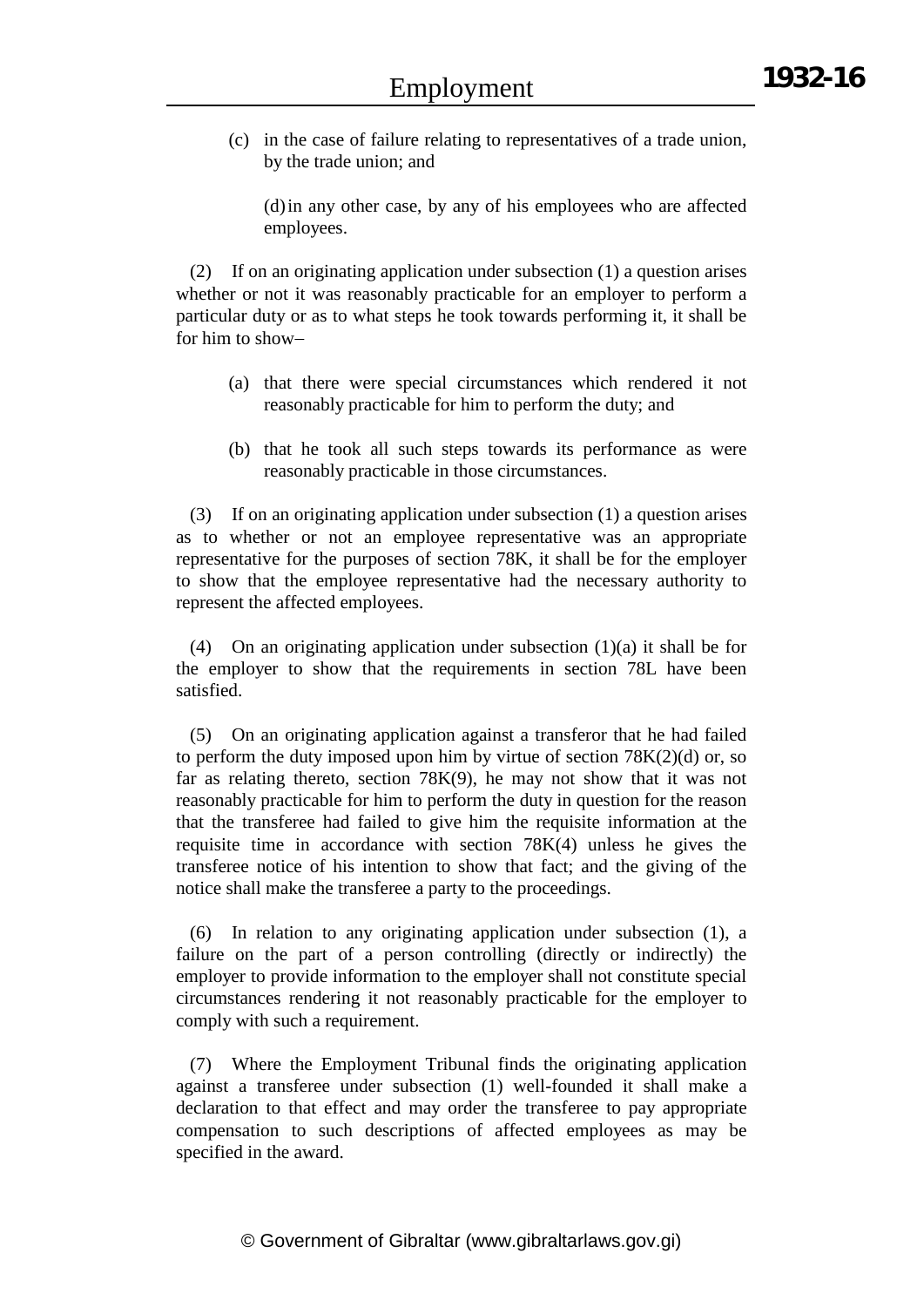(8) Where the Employment Tribunal finds the originating application against a transferor under subsection (1) well-founded it shall make a declaration to that effect and may

- (a) order the transferor, subject to subsection (9), to pay appropriate compensation to such descriptions of affected employees as may be specified in the award; or
- (b) if the originating application is that the transferor did not perform the duty mentioned in subsection (5) and the transferor (after giving due notice) shows the facts so mentioned, order the transferee to pay appropriate compensation to such descriptions of affected employees as may be specified in the award.

(9) The transferee shall be jointly and severally liable with the transferor in respect of compensation payable under subsection (8)(a) or subsection (11).

(10) An employee may present an originating application to the secretary of the Employment Tribunal on the ground that he is an employee of a description to which an order under subsection (7) or (8) relates and that

- (a) in respect of an order under subsection (7), the transferee has failed, wholly or in part, to pay him compensation in pursuance of the order; or
- (b) in respect of an order under subsection (8), the transferor or transferee, as applicable, has failed, wholly or in part, to pay him compensation in pursuance of the order.

(11) Where the Employment Tribunal finds an originating application under subsection (10) well-founded it shall order the transferor or transferee as applicable to pay the complainant the amount of compensation which it finds is due to him.

(12) The Employment Tribunal shall not consider an originating application under subsection (1) or (10) unless it is presented to the tribunal before the end of the period of three months beginning with

- (a) in respect of an originating application under subsection (1), the date on which the relevant transfer is completed; or
- (b) in respect of an originating application under subsection (10), the date of the tribunal's order under subsection (7) or (8),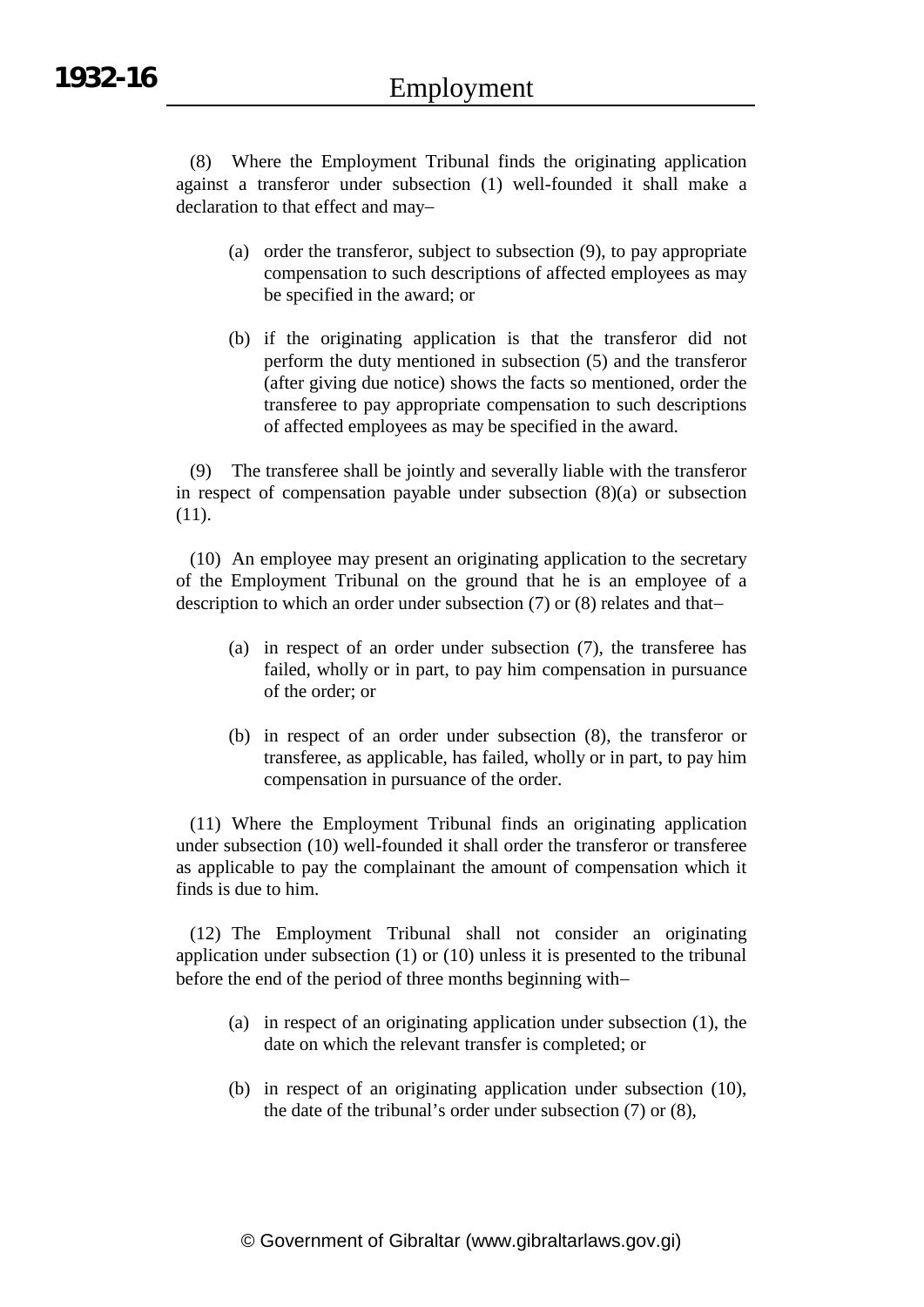or within such further period as the tribunal considers reasonable in a case where it is satisfied that it was not reasonably practicable for the originating application to be presented before the end of the period of three months.

(13) In this section "appropriate compensation" means such sum not exceeding four weeks pay for the employee in question as the Employment Tribunal considers just and equitable having regard to the seriousness of the failure of the employer to comply with his duty.

(14) Regulation 28 of the Employment (Information and Consultation of Employees) Regulations 2005 shall apply for calculating the amount of a week's pay for any employee for the purposes of subsection (13) and, for the purposes of that calculation, the calculation date shall be

- (a) in the case of an employee who is dismissed by reason of redundancy (within the meaning of section 58A) the date which is the calculation date for the purposes of any entitlement of the employee to a redundancy payment or which would be that calculation date if the employee were so entitled;
- (b) in the case of an employee who is dismissed for any other reason, the effective date of termination of the employee's contract of employment;
- (c) in any other case, the date of the relevant transfer.

## **Failure to inform or consult : supplemental.**

78N.(1) The Employment Tribunal Rules made under section 12 shall, as nearly as may be, govern the presentation, hearing and determination of originating applications presented under section 78M.

(2) A person aggrieved by a determination made by the Employment Tribunal under section 78M or by the dismissal by the Employment Tribunal of an originating application made under that section, may appeal to the Supreme Court on any question of law.

(3) An appeal under subsection (2) shall be in writing, in such form as may be prescribed, if any, and shall be lodged within 14 days of the date on which the decision against which the appeal is brought was communicated to the appellant, or such further time as the court may, for sufficient reason, allow.

(4) On an appeal, the Supreme Court may give such directions and may make such decisions as it may think proper not including directions as to the costs of the appeal.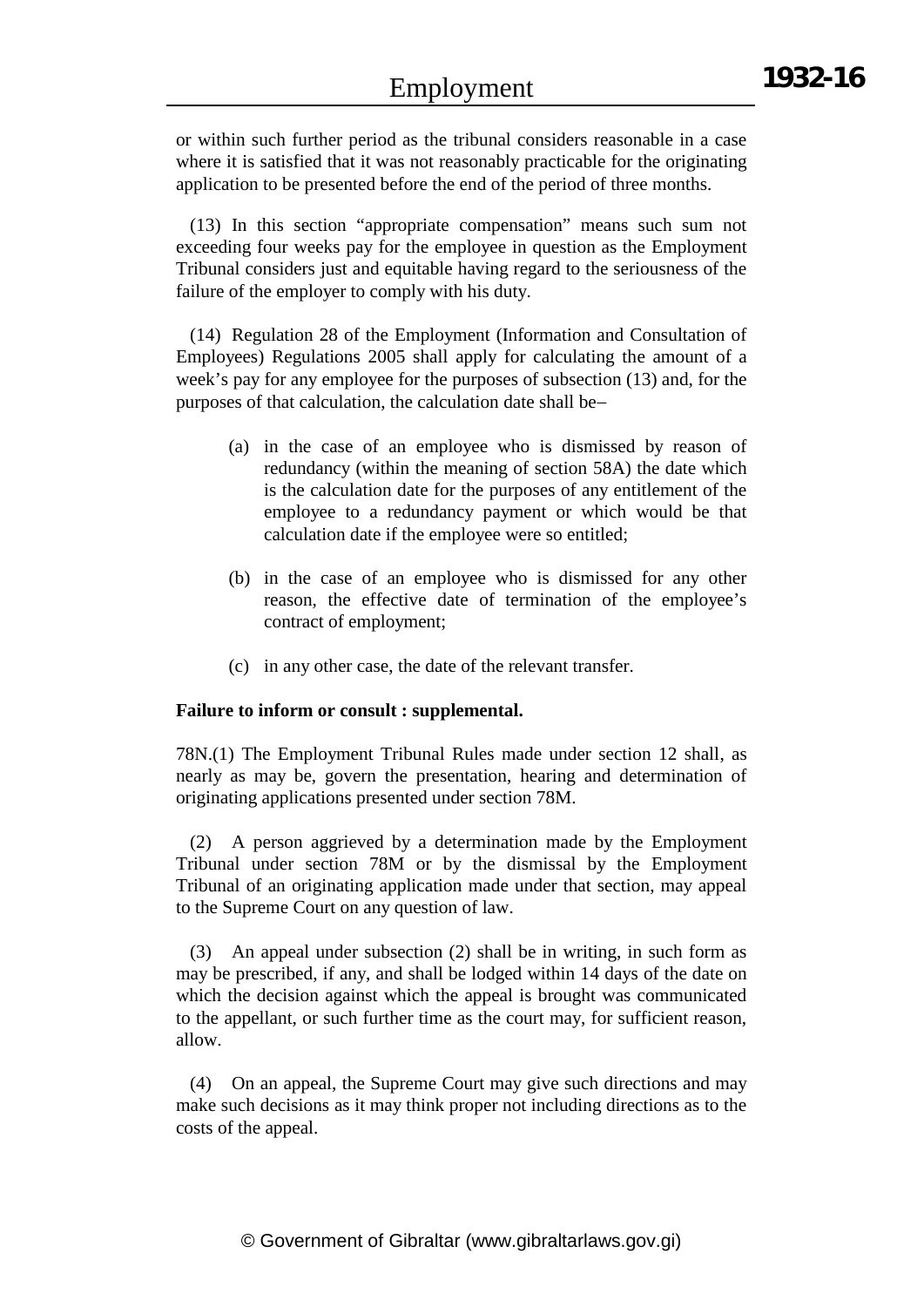(5) The Employment Tribunal (Appeals) Rules made under section 88 shall, subject to the provisions of section 78M and this section, apply as nearly as possible to any appeal brought under this section.

## **Contracting out against Part VIB.**

78P. Any provision of any agreement (whether a contract of employment or not) shall be void in so far as it purports to exclude or limit the operation of sections 78C, 78F or 78K or to preclude any person from presenting an originating application to the secretary of the Employment Tribunal under section 78M.

# **PART VII.**

#### MISCELLANEOUS.

*Records.*

## **Records of employees.**

79.(1) Every employer shall keep a register containing such particulars as may be prescribed.

(2) The Director shall have power to require any employer to produce a declaration in writing showing any or all of the following information concerning his employees:–

- (a) the number employed;
- (b) their occupation;
- (c) their hours of work;
- (d) the wages paid to them.

## **Language.**

80.(1) Every record and register required to be kept by an employer under the provisions of this Act shall be kept in the English language.

(2) The provisions of subsection (1) shall not preclude the keeping of a record or register in a language other than English in addition to its being kept in the English language.

*Offences and Prosecution.*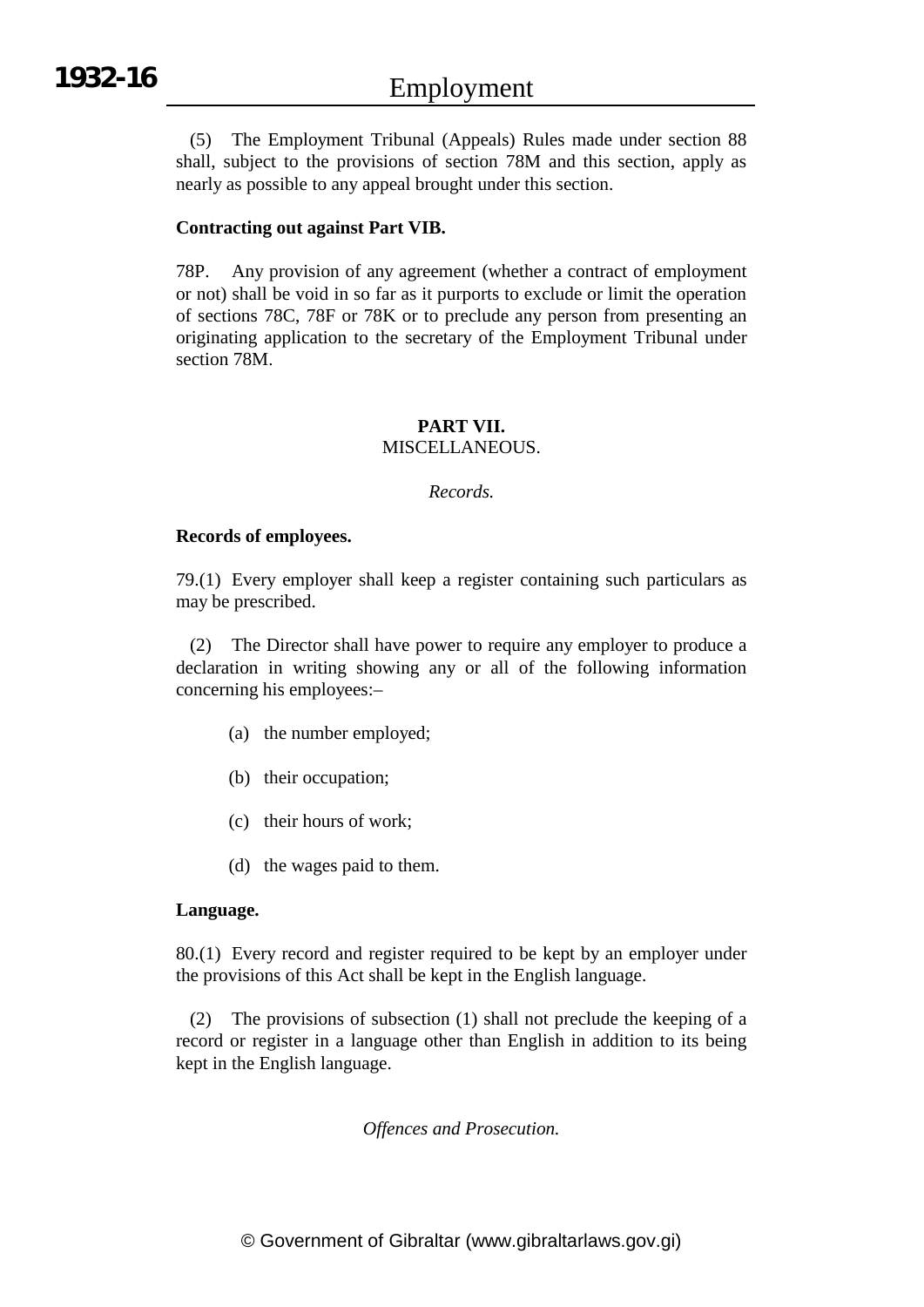#### **Miscellaneous offences.**

81.(1) An employer or person who contravenes the provisions of section 38, 52G, 54, 57, 58 or 59 is guilty of an offence and is liable on summary conviction to a fine at level 3 on the standard scale.

(2) A person who contravenes the provisions of section 17(5) or (6), 44 or 45 or who knowingly makes a false entry in any record to be kept or produced under this Act is guilty of an offence and is liable on summary conviction to a fine at level 4 on the standard scale.

- (3) A person who–
	- (a) wilfully obstructs or impedes an inspector or a duly authorised officer in the exercise of any power conferred by this Act; or
	- (b) refuses or neglects to answer any question or to furnish any information when required to do so under any such power, is guilty of an offence and is liable on summary conviction to a fine at level 4 on the standard scale:

Provided that no person shall be required under such powers to answer any question tending to incriminate him.

## **Orders for payment of wages underpaid or withheld.**

82. Where any employer has been convicted of paying wages at less than the minimum rate fixed by a conditions of employment order, or of making any illegal deductions or inflicting any fines other than those specifically permitted by the Truck Act, or of withholding any remuneration payable under this Act, the court by the same judgment may, on proof of the amount, order the employer so convicted to refund or pay the same to the employee concerned and any such order by the court shall be of the same force and effect and may be enforced in the same manner as if it had been given in a civil action duly instituted between the employer and the employee concerned:

Provided that nothing in this subsection shall derogate from any right of the employee to recover any amount due to him by any other means.

## **Limitation.**

83.(1) Notwithstanding any provision in any other law, proceedings for an offence under this Act may be commenced at any time within the period of six months from the date on which evidence, sufficient in the opinion of the Attorney-General to justify a prosecution for the offence comes to his knowledge.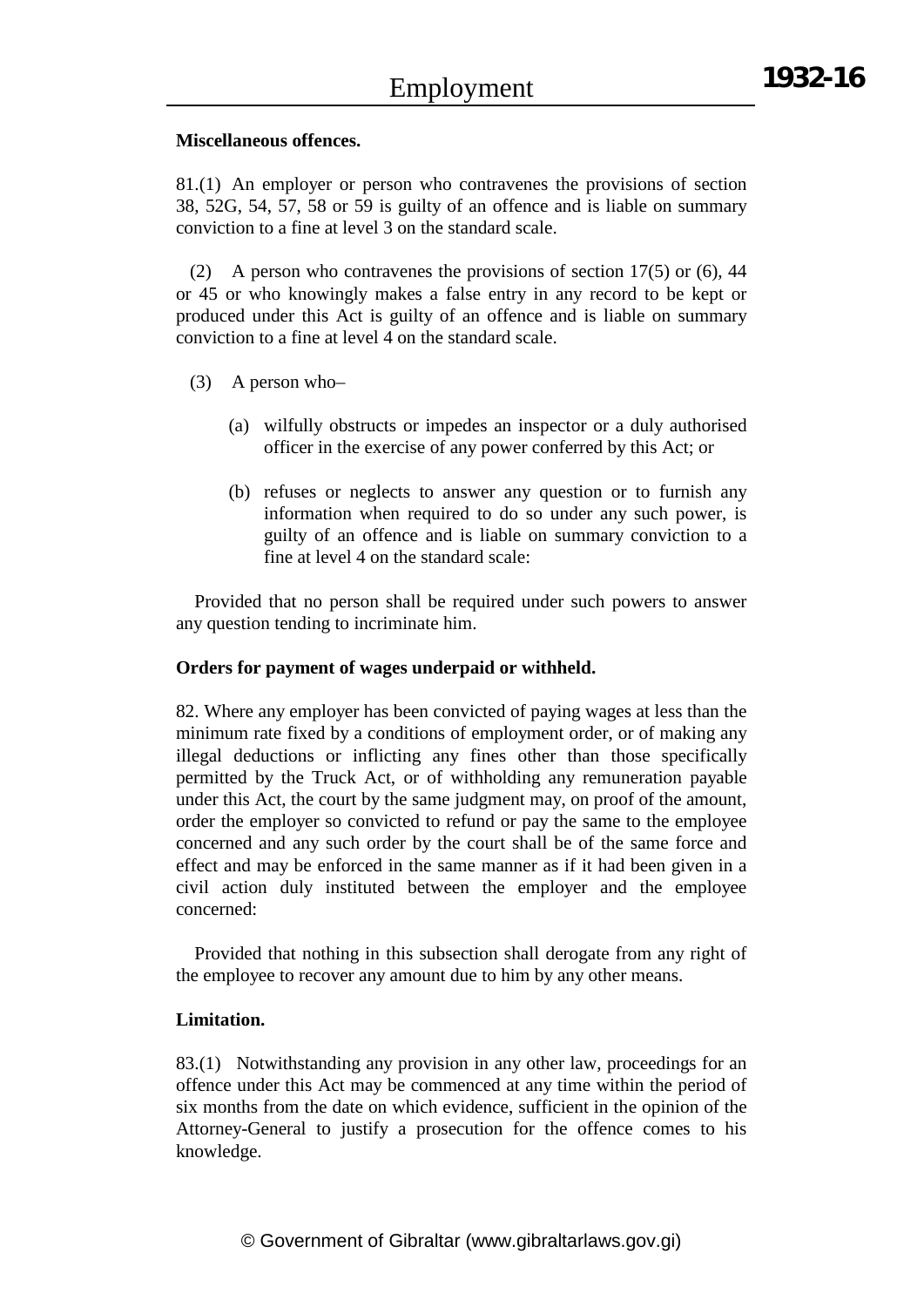(2) For the purposes of subsection (1) of this section a certificate purporting to be signed by or on behalf of the Attorney-General as to the date on which such evidence as aforesaid came to his knowledge shall be conclusive evidence thereof.

# **Postponement of effect of expiry of limitation periods for certain mediated cross-border disputes.**

83A.(1) In this section–

- (a) "Mediation Directive" means Directive 2008/52/EC of the European Parliament and of the Council of 21 May 2008 on certain aspects of mediation in civil and commercial matters as amended from time to time;
- (b) "mediation" has the meaning given to it by section 72B(1) of the Supreme Court Act;
- (c) "mediator" has the meaning given to it by section 72B(1) of the Supreme Court Act;
- (d) "cross-border dispute" has the meaning given to it by section 72C of the Supreme Court Act; and
- (e) "relevant dispute" is a cross-border dispute that is subject to the Mediation Directive.

(2) Where, but for this section, the last day of a period of limitation or a qualifying period prescribed by this Act that relates to the subject of the whole or part of a relevant dispute falls–

- (a) on or after a date when a mediation in relation to the relevant disputes starts but before the date that the mediation ends;
- (b) on the date that a mediation in relation to the relevant dispute ends; or
- (c) in the eight weeks after the date that a mediation in relation to the relevant dispute ends,

the expiry of that period is postponed in accordance with subsection (3).

(3) For the purposes of initiating any proceedings before the Employment Tribunal, or initiating any judicial proceedings or arbitration, the expiry of that period of limitation is postponed until the date falling eight weeks after the date on which the mediation ends.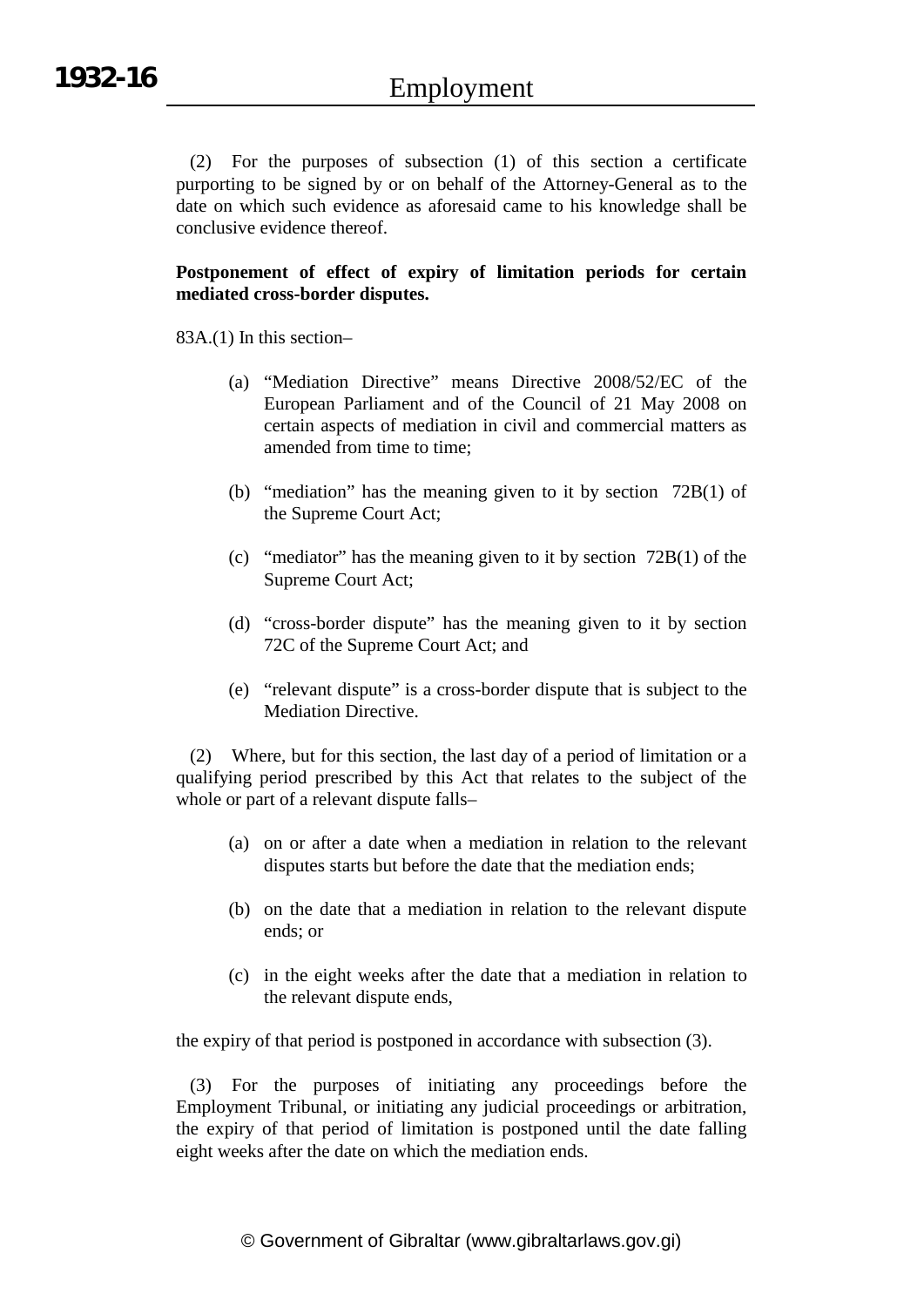(4) For the purposes of this section, mediation starts on the date of the agreement to mediate that is entered into by the parties and the mediator.

- (5) For the purposes of this section, mediation ends on the earliest of the date that–
- (a) the parties reach an agreement in resolution of the relevant dispute;
- (b) a party notifies the other parties to the relevant dispute that it has withdrawn from the mediation of the relevant dispute;
- (c) where there are two parties to the mediation of the relevant dispute, is 14 days after a party has requested the other to confirm that it is continuing with the mediation of the relevant dispute, and has not received a response from that party within 14 days of the request being made;
- (d) where there are more than two parties to the mediation of the relevant dispute, is 14 days after a party has requested another party to the relevant dispute (the second party) to confirm to the requesting party and all the other parties to the relevant dispute that it is continuing with the mediation of the relevant dispute and the requesting, and other parties have not all received a response from the second party within 14 days of the request being made;
- (e) is 14 days after the parties are notified that the mediator's appointment has ended (whether by death, resignation or otherwise), if, within that 14 day period, the parties do not agree to seek to appoint a replacement mediator; or
- (f) the mediation of the relevant dispute otherwise comes to an end pursuant to the terms of the agreement to mediate the relevant dispute.
- (6) For the purpose of subsection  $(5)$ 
	- (a) notification, requests and confirmation may be oral or written; and
	- (b) where the parties agree or a party notifies other parties on different dates or are notified on different dates, the relevant date is the date that the last party agrees or notifies or is notified.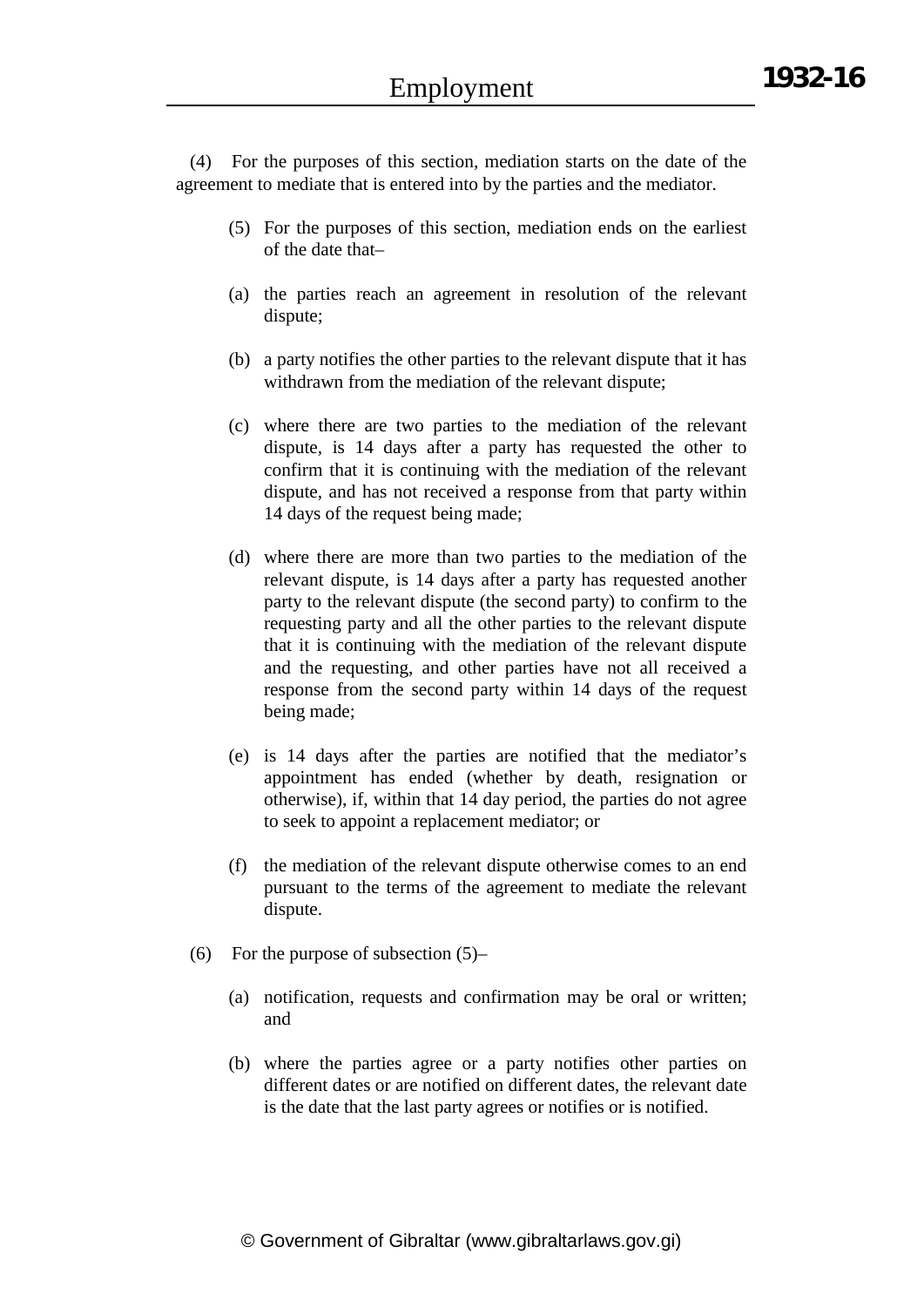(7) Where more than one period of limitation applies in relation to a relevant dispute, the expiry of one of those periods of limitation and the postponement of the effect of that expiry under subsection (3) does not affect the running of the other limitation periods.

(8) Where the court or Tribunal has the power under this Act to extend a period of limitation, the period of limitation is that period as extended by this section.

(9) This section is without prejudice to provisions on limitation periods in international agreements applicable to Gibraltar.

# **Restriction on prosecutions.**

84. No proceedings shall be instituted under this Act except by or with the consent of the Attorney-General.

# **Appearances.**

85. The Director, or any inspector if so authorised in writing under the hand of the Minister, may although he is not of counsel, or a solicitor, prosecute, conduct or defend before the magistrates' court any information, complaint or other proceeding arising under this Act or in the discharge of his duty as an inspector.

# *Rules and Regulations.*

## **Regulations.**

86.(1) The Minister may make regulations–

- (a) requiring the furnishing of information relating to the employment, and to contracts for the employment of workers, and specifying the persons required to furnish that information and the manner in which it is to be furnished;
- (b) providing for and regulating the issue and surrender of permits and certificates under sections 25, 26 and 58;
- (c) prescribing the procedure to be followed by the Board, the method of voting, the method of co-opting additional members and of filling casual vacancies in membership, and the quorum for and the method of transacting business;
- (d) prescribing the form and method of service of summonses for the attendance of witnesses before the Board;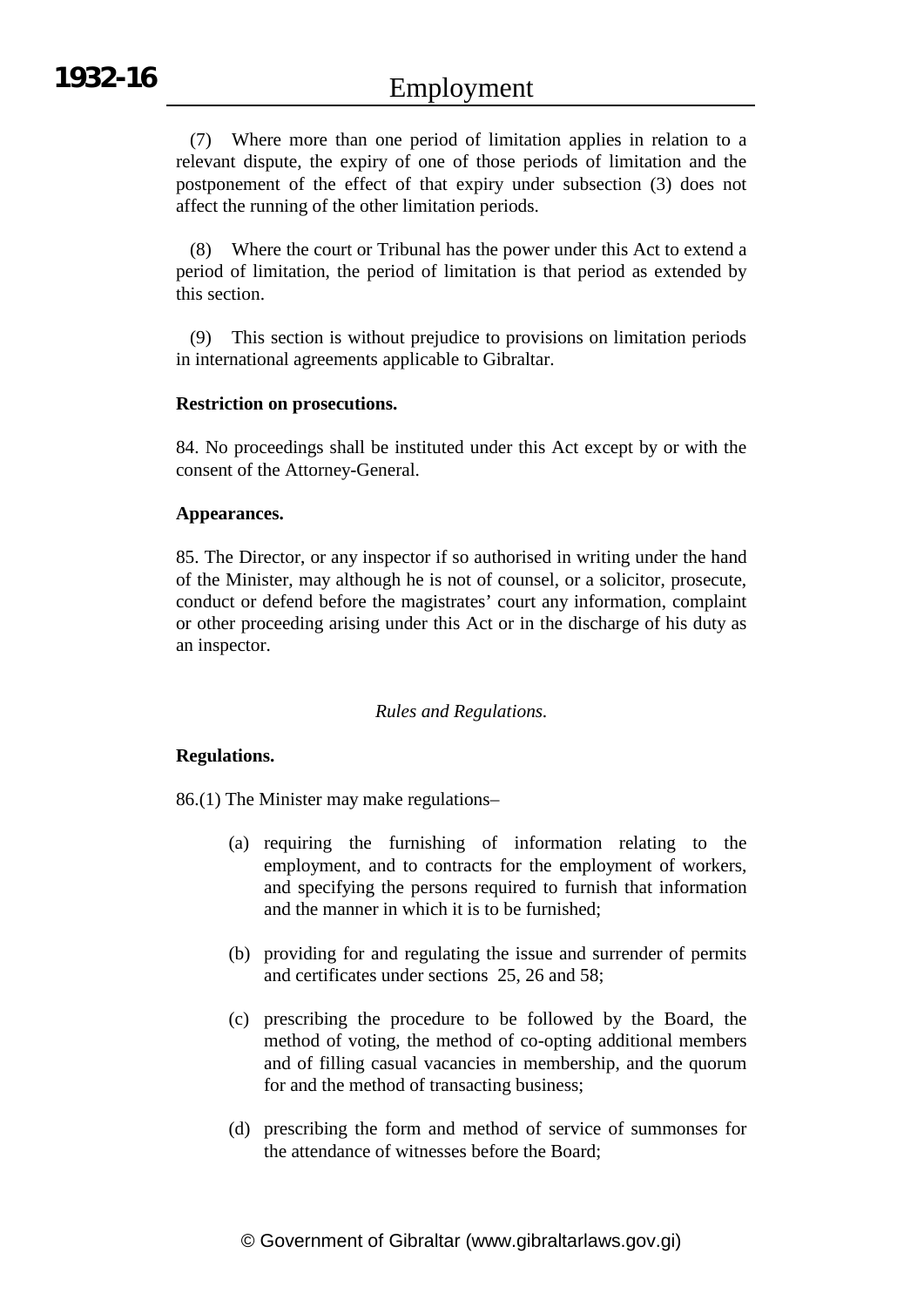- (e) prescribing anything requiring to be prescribed;
- (f) *Omitted*
- (g) to give effect to obligations resulting from the application to Gibraltar of international treaties and conventions and the law of the European Economic Community relating to any matters contained in this Act or having as their intention the regulation of any matters relating to employment, and regulations made under this paragraph may make provision for the repeal or modification of any provision of this Act where such provision is–
- (a) in conflict with;
- (b) made unclear by; or
- (c) rendered unnecessary by,

a regulation made hereunder; and

(h) generally for carrying into effect the purposes and provisions of this Act.

87. *Repealed.*

#### **Rules of court.**

88. The Chief Justice may make rules of court providing for the hearing of appeals from the Employment Tribunal, and without prejudice to the generality of the foregoing, such rules may prescribe the form in which appeals to the Supreme Court are to be made.

*The Crown.*

#### **The Crown.**

89.(1) The provisions of sections 20, 24 to 27 and 78A to 78P are binding on the Crown.

(2) The provisions of sections 35 to 47 and 53 to 58 are binding on the Crown in right of the Government of Gibraltar but not otherwise.

(3) The provisions of sections 52A to 52H and 59 to 73 are binding on the Crown, whether in right of the Government of Gibraltar or otherwise,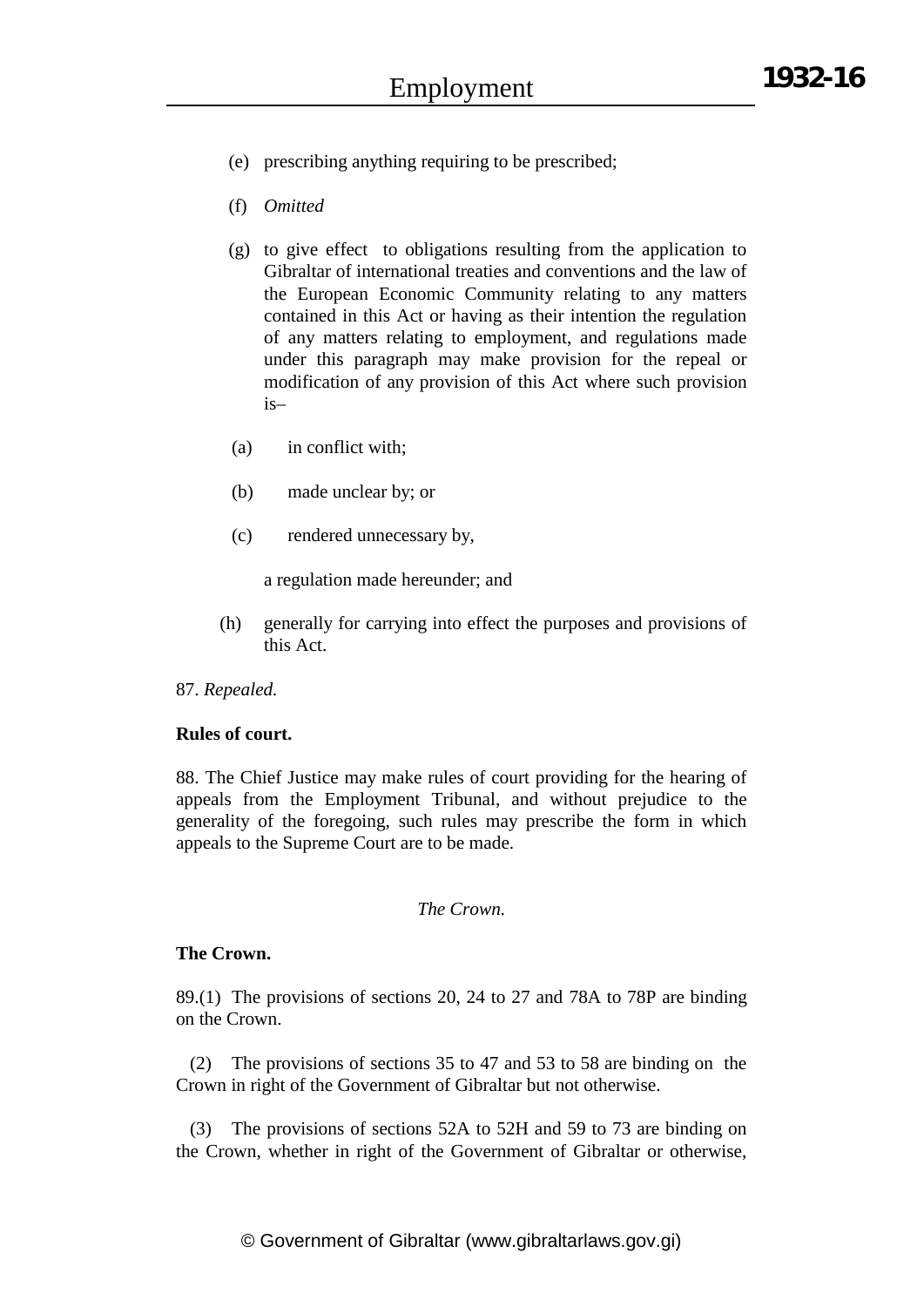except as regards members of the naval, military or air forces of the Crown or of any women's service administered by the Defence Council.

(4) Save as aforesaid, this Act is not binding on the Crown.

# **Jurisdiction of the Supreme Court.**

90.(1) For the avoidance of doubt, the Supreme Court shall retain its inherent jurisdiction over matters arising under this Act notwithstanding that this Act confers jurisdiction in relation to such matters on the Employment Tribunal.

(2) Notwithstanding subsection (1), the Supreme Court may, in its absolute discretion, decline jurisdiction where the only issue to be referred to the court is one over which the Employment Tribunal has jurisdiction by virtue of this Act.

(3) Subsection (2) shall not apply where the relief sought by any party to the proceedings is not available in the Employment Tribunal or where the Court does not consider it expedient or equitable for such relief to be sought from the Employment Tribunal.

# **Repeal.**

91. The Industrial Tribunal (Calculation of Compensation) Regulations 1992 are repealed subject as provided for in section 92 (1).

## **Savings and transitional provisions.**

92.(1) Notwithstanding the repeal of the Industrial Tribunal (Calculation of Compensation) Regulations 1992 (the Repealed Regulations) by section 91, any complaint filed by a complainant prior to the date of commencement of the Employment (Amendment) Act 2016, and which on the date of the commencement has not been determined , shall be determined and calculated in accordance with the provisions of the Repealed Regulations.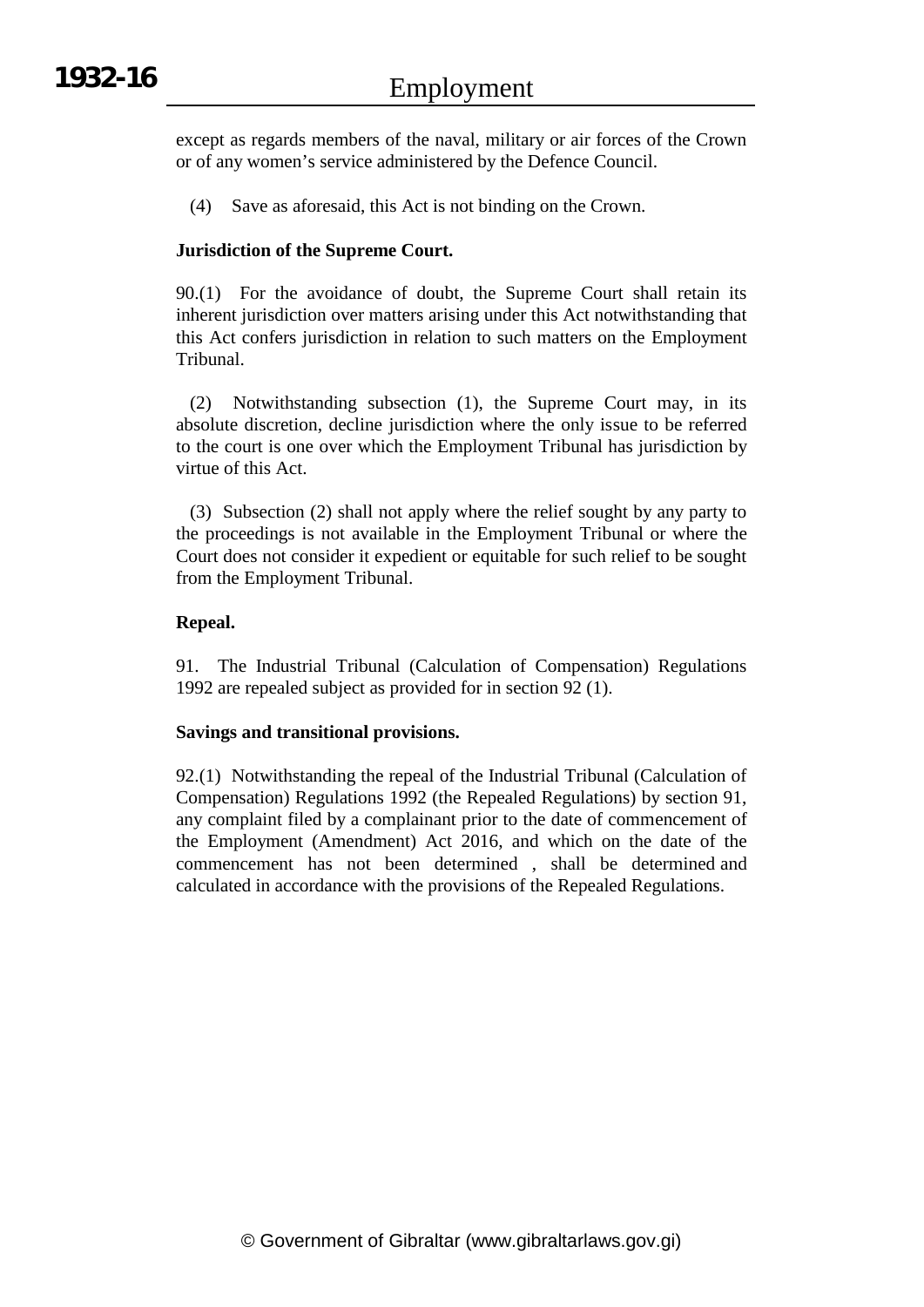## **SCHEDULE 1**

## **Chairperson Oath**

I, and in the swear of solemnly affirm that I will well and truly serve Our Sovereign [Lady Queen Elizabeth II, Her] Heirs and Successors, in the office of Chairperson of the Employment Tribunal of the City of Gibraltar and will do right to all manner of people after the laws and usages of the City of Gibraltar without fear or favour, affection or ill will. [So help me God.]

#### **SCHEDULE 2.**

\_\_\_\_\_\_\_\_\_\_\_\_\_\_\_\_\_\_\_\_\_\_\_

Sections 29 and 30(2)

PART I.–CONVENTION FIXING MINIMUM AGE FOR ADMISSION OF CHILDREN TO INDUSTRIAL EMPLOYMENT ADOPTED BY THE INTERNATIONAL LABOUR ORGANIZATION AT WASHINGTON ON 28 NOVEMBER 1919, AS REVISED IN 1937.

## ARTICLE 1.

**1.** For the purpose of this Convention, the term "industrial undertaking" includes particularly:–

- (a) Mines, quarries, and other works for the extraction of minerals from the earth;
- (b) Industries in which articles are manufactured, altered, cleaned, repaired, ornamented, finished, adapted for sale, broken up or demolished, or in which materials are transformed; including shipbuilding, and the generation, transformation, and transmission of electricity and motive power of any kind;
- (c) Construction, reconstruction, maintenance, repair, alteration or demolition of any building, railway, tramway, harbour, dock, pier, canal, inland waterway, road, tunnel, bridge, viaduct, sewer, drain, well, telegraphic or telephonic installation, electrical undertaking, gas work, water work, or other work of construction, as well as the preparation for or laying the foundations of any such work or structure;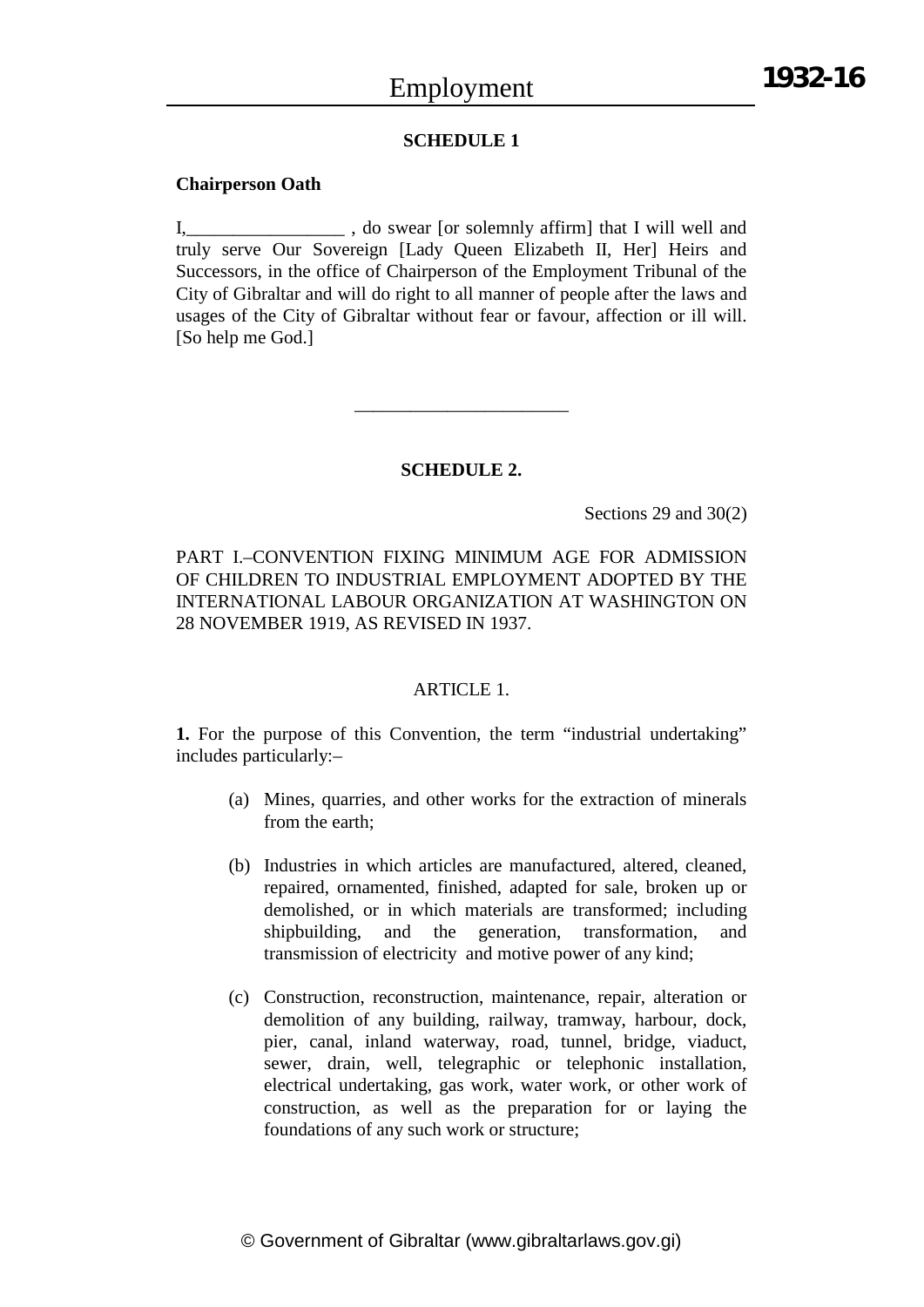(d) Transport of passengers or goods by road or rail or inland waterway, including the handling of goods at docks, quays, wharves and warehouses but excluding transport by hand.

**2.** The competent authority in each country shall define the line of division which separates industry from commerce and agriculture.

## ARTICLE 2.

**1.** Children under the age of fifteen years shall not be employed or work in any public or private industrial undertaking, or in any branch thereof.

**2.** Provided that, except in the case of employments which, by their nature or the circumstances in which they are carried on, are dangerous to the life, health or morals of the persons employed therein, national laws or regulations may permit such children to be employed in undertakings in which only members of the employer's family are employed.

# ARTICLE 3.

The provisions of this Convention shall not apply to work done by children in technical schools, provided that such work is approved and supervised by public authority.

## ARTICLE 4.

In order to facilitate the enforcement of the provisions of this Convention, every employer in an industrial undertaking shall be required to keep a register of all persons under the age of eighteen years employed by him, and of the dates of their births.

## ARTICLE 5.

**1.** In respect of employments which, by their nature or the circumstances in which they are carried on are dangerous to the life, health or morals of the persons employed therein, national laws shall either–

- (a) prescribe a higher age or ages than fifteen years for the admission thereto of young persons or adolescents; or
- (b) empower an appropriate authority to prescribe a higher age or ages than fifteen years for the admission thereto of young persons or adolescents.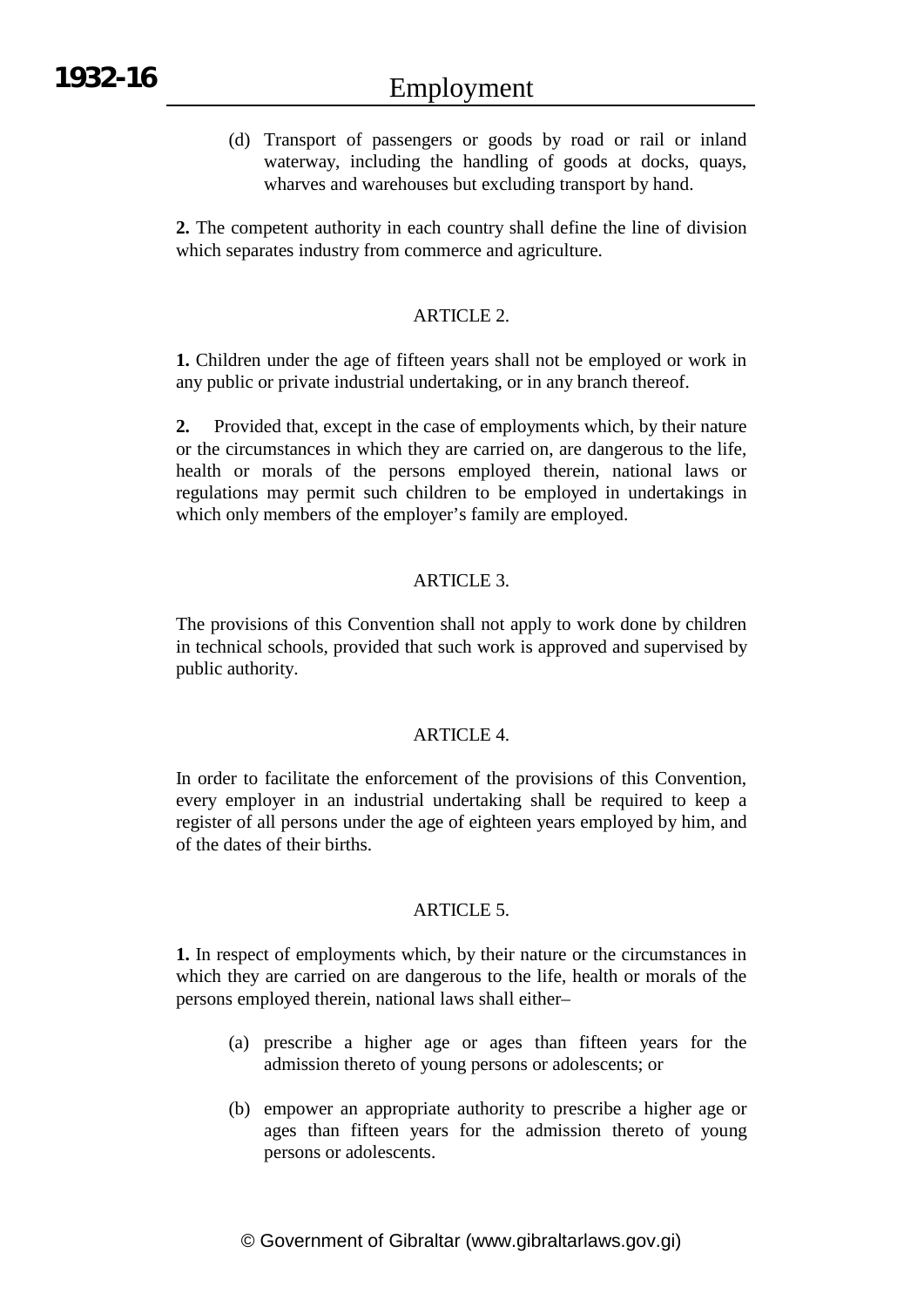**2.** The annual reports to be submitted under Article 22 of the Constitution of the International Labour Organization shall include full information concerning the age or ages prescribed by national laws in pursuance of subparagraph (a) of the preceding paragraph or concerning the action taken by the appropriate authority in exercise of the powers conferred upon it in pursuance of subparagraph (b) of the preceding paragraph, as the case may be.

PART II.–CONVENTION CONCERNING THE NIGHT WORK OF YOUNG PERSONS EMPLOYED IN INDUSTRY, ADOPTED BY THE INTERNATIONAL LABOUR ORGANIZATION AT WASHINGTON ON 28 NOVEMBER 1919.

**1.** For the purpose of this Convention, the term "industrial undertaking" includes particularly:–

- (a) Mines, quarries and other works for the extraction of minerals from the earth.
- (b) Industries in which articles are manufactured, altered, cleaned, repaired, ornamented, finished, adapted for sale, broken up or demolished, or in which materials are transformed, including shipbuilding, and the generation, transformation and transmission of electricity or motive power of any kind.
- (c) Construction, reconstruction, maintenance, repair, alteration, or demolition of any building, railway, tramway, harbour, dock, pier, canal, inland waterway, road, tunnel, bridge, viaduct, sewer, drain, well, telegraphic or telephonic installation, electrical undertaking, gaswork, waterwork, or other work of construction, as well as the preparation for or laying the foundations of any such work or structure.
- (d) Transport of passengers or goods by road or rail, including the handling of goods at docks, quays, wharves and warehouses, but excluding transport by hand.

The competent authority in each country shall define the line of division which separates industry from commerce and agriculture.

**2.** Young persons under eighteen years of age shall not be employed during the night in any public or private industrial undertaking, or in any branch thereof, other than an undertaking in which only members of the same family are employed, except as hereinafter provided for.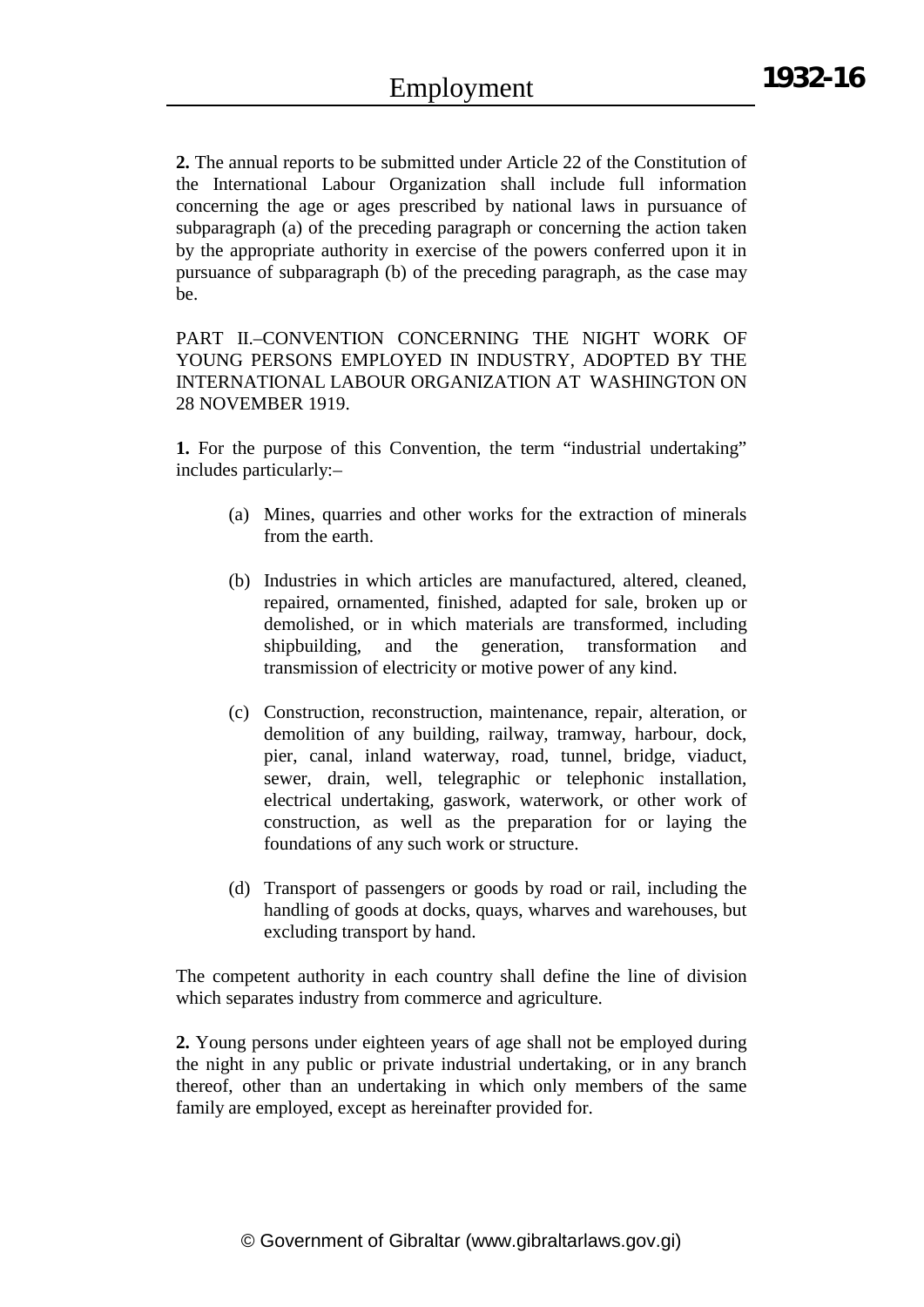Young persons over the age of sixteen may be employed during the night in the following industrial undertakings on work which by reason of the nature of the process is required to be carried on continuously day and night:–

- (a) Manufacture of iron and steel; process in which reverberatory or regenerative furnaces are used, and galvanizing of sheet metal or wire (except the pickling process).
- (b) Glass works.
- (c) Manufacture of paper.
- (d) Manufacture of raw sugar.
- (e) Gold mining reduction work.

**3.** For the purpose of this Convention, the term "night" signifies a period of at least eleven consecutive hours including the interval between ten o'clock in the evening and five o'clock in the morning.

In coal and lignite mines work may be carried on in the interval between ten o'clock in the evening and five o'clock in the morning, if an interval of ordinarily fifteen hours, and in no case of less than thirteen hours, separates two periods of work.

Where night work in the baking industry is prohibited for all workers, the interval between nine o'clock in the evening and four o'clock in the morning may be substituted in the baking industry for the interval between ten o'clock in the evening and five o'clock in the morning.

**\* \* \* \***

**4.** The provisions of Articles 2 and 3 shall not apply to the night work of young persons between the ages of sixteen and eighteen years in cases of emergencies which could not have been controlled or foreseen, which are not of a periodical character, and which interfere with the normal working of the industrial undertaking.

**\* \* \* \***

**7.** The prohibition of night work may be suspended by the Government, for young persons between the ages of sixteen and eighteen years, when in case of serious emergency the public interest demands it.

PART III.-CONVENTION CONCERNING THE NIGHT WORK OF WOMEN EMPLOYED IN INDUSTRY, ADOPTED BY THE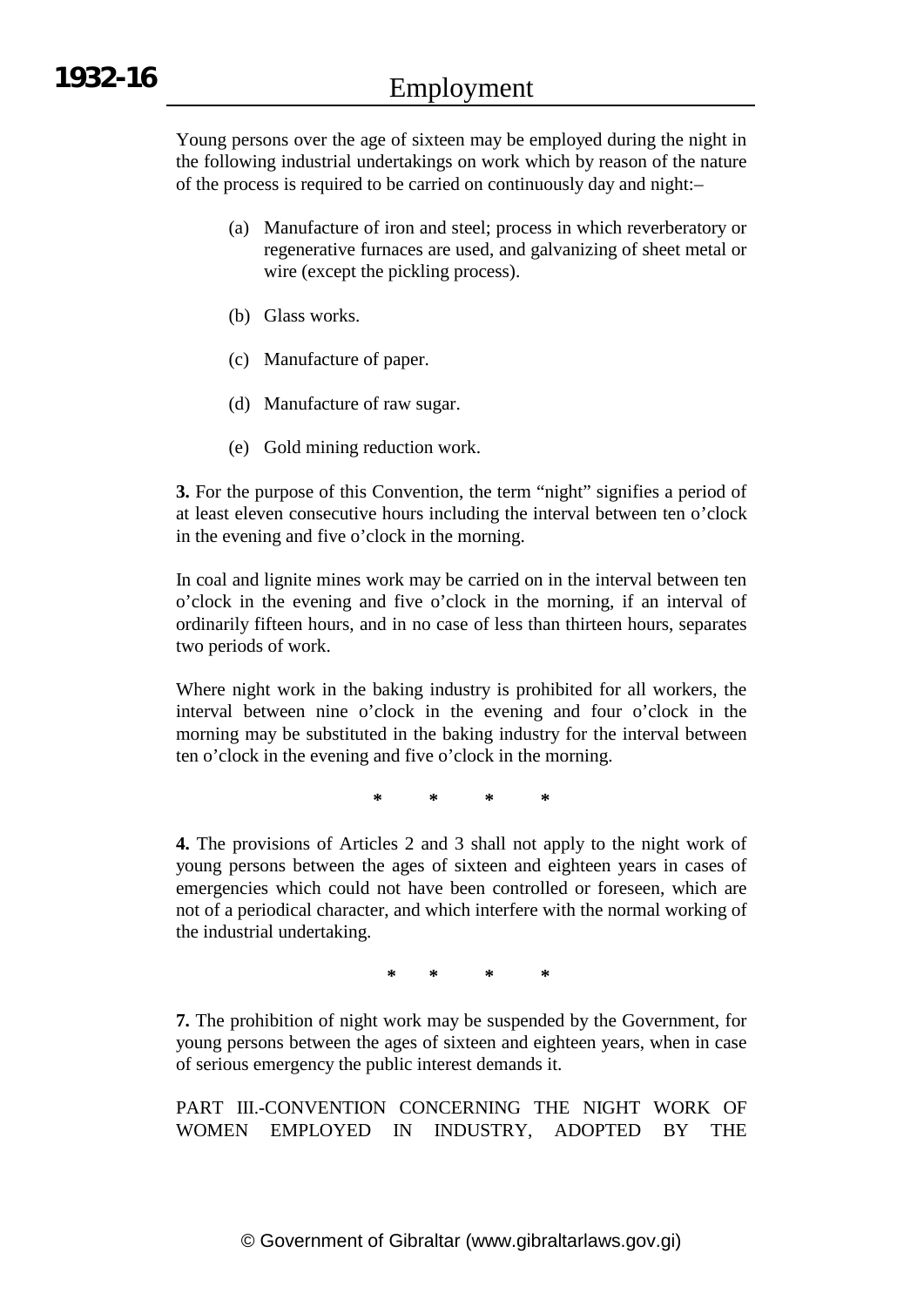# INTERNATIONAL LABOUR ORGANIZATION AT WASHINGTON ON 28 NOVEMBER 1919.

**1.** For the purpose of this Convention the term "industrial undertaking" includes particularly:–

- (a) Mines, quarries and other works for the extraction of minerals from the earth.
- (b) Industries in which articles are manufactured, altered, cleaned, repaired, ornamented, finished, adapted for sale, broken up or demolished, or in which materials are transformed, including shipbuilding and the generation, transformation and transmission of electricity or motive power of any kind.
- (c) Construction, reconstruction, maintenance, repair, alteration or demolition of any building, railway, tramway, harbour, dock, pier, canal, inland waterway, road, tunnel, bridge, viaduct, sewer, drain, well, telegraphic or telephonic installation, electrical undertaking, gaswork, waterwork or other work of construction, as well as the preparation for or laying the foundations of any such work or structure.

The competent authority in each country shall define the line of division which separates industry from commerce and agriculture.

**2.** For the purpose of this Convention, the term "night" signifies a period of at least eleven consecutive hours including the interval between ten o'clock in the evening and five o'clock in the morning.

**3.** Women, without distinction of age, shall not be employed during the night in any public or private industrial undertaking, or in any branch thereof, other than an undertaking in which only members of the same family are employed.

**4.** Article 3 shall not apply–

- (a) in cases of force majeure, when in any undertaking there occurs an interruption of work which it was impossible to foresee, and which is not of a recurring character;
- (b) in cases where the work has to do with raw materials or materials in course of treatment which are subject to rapid deterioration when such night work is necessary to preserve the said materials from certain loss.

**\* \* \* \***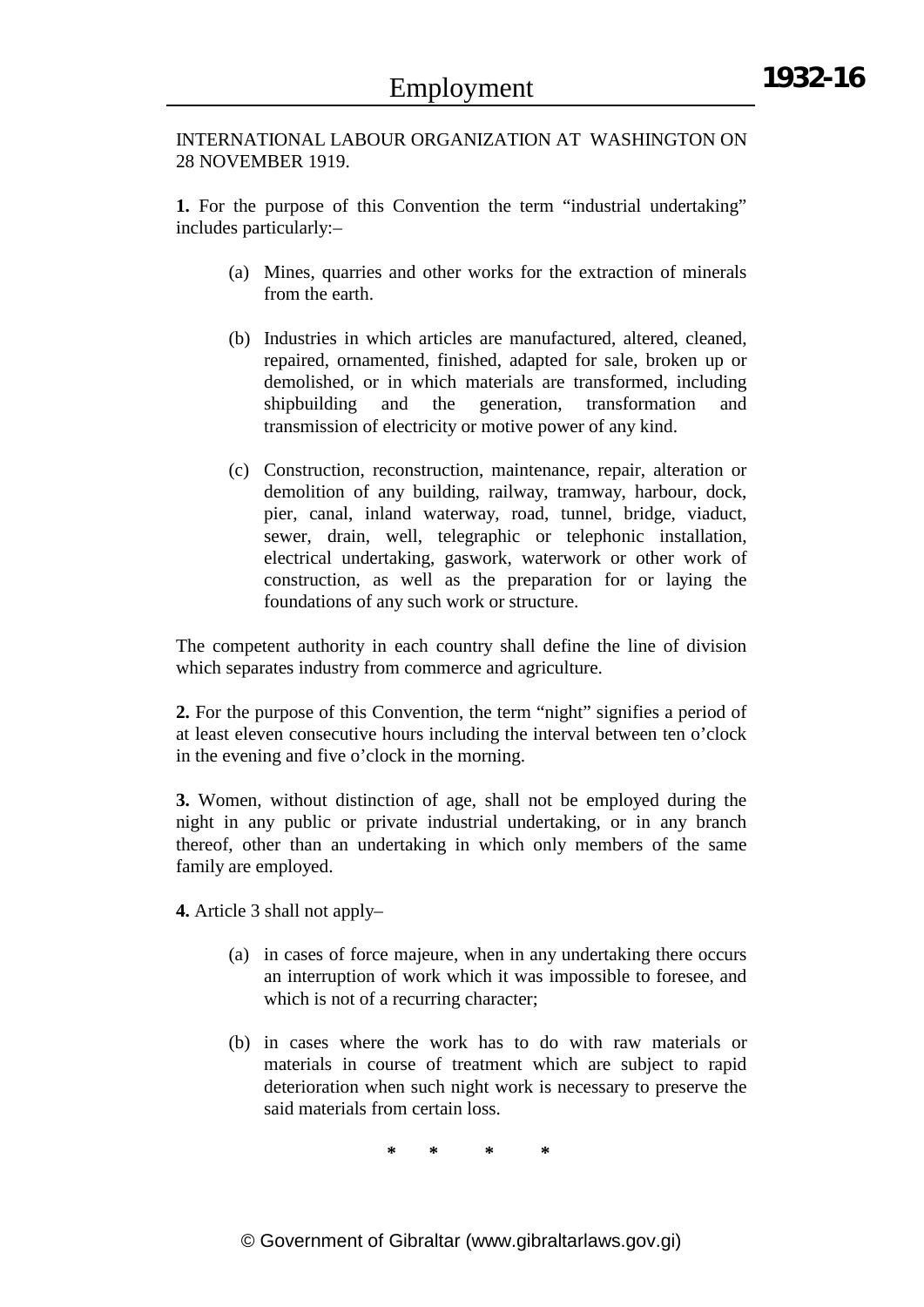**6.** In industrial undertakings which are influenced by the seasons and in all cases where exceptional circumstances demand it, the night period may by reduced to ten hours on sixty days of the year.

PART IV.–CONVENTION FIXING THE MINIMUM AGE FOR ADMISSION OF CHILDREN TO EMPLOYMENT AT SEA ADOPTED BY THE INTERNATIONAL LABOUR ORGANIZATION AT GENOA ON 9 JULY 1920, AS REVISED IN 1936.

## ARTICLE 1.

For the purpose of this Convention, the term, "vessel" includes all ships and boats, of any nature whatsoever, engaged in maritime navigation, whether publicly or privately owned; it excludes ships of war.

# ARTICLE 2.

**1.** Children under the age of fifteen years shall not be employed or work on vessels, other than vessels upon which only members of the same family are employed.

**2.** Provided that national laws or regulations may provide for the issue in respect of children of not less than fourteen years of age of certificates permitting them to be employed in cases in which an educational or other appropriate authority designated by such laws or regulations is satisfied after having due regard to the health and physical condition of the child and to the prospective as well as to the immediate benefit to the child of the employment proposed, that such employment will be beneficial to the child.

## ARTICLE 3.

The provisions of Article 2 shall not apply to work done by children on schoolships or training-ships, provided that such work is approved and supervised by public authority.

## ARTICLE 4.

In order to facilitate the enforcement of the provisions of this Convention, every shipmaster shall be required to keep a register of all persons under the age of sixteen years employed on board his vessel or a list of them in the articles of agreement, and of the dates of their births.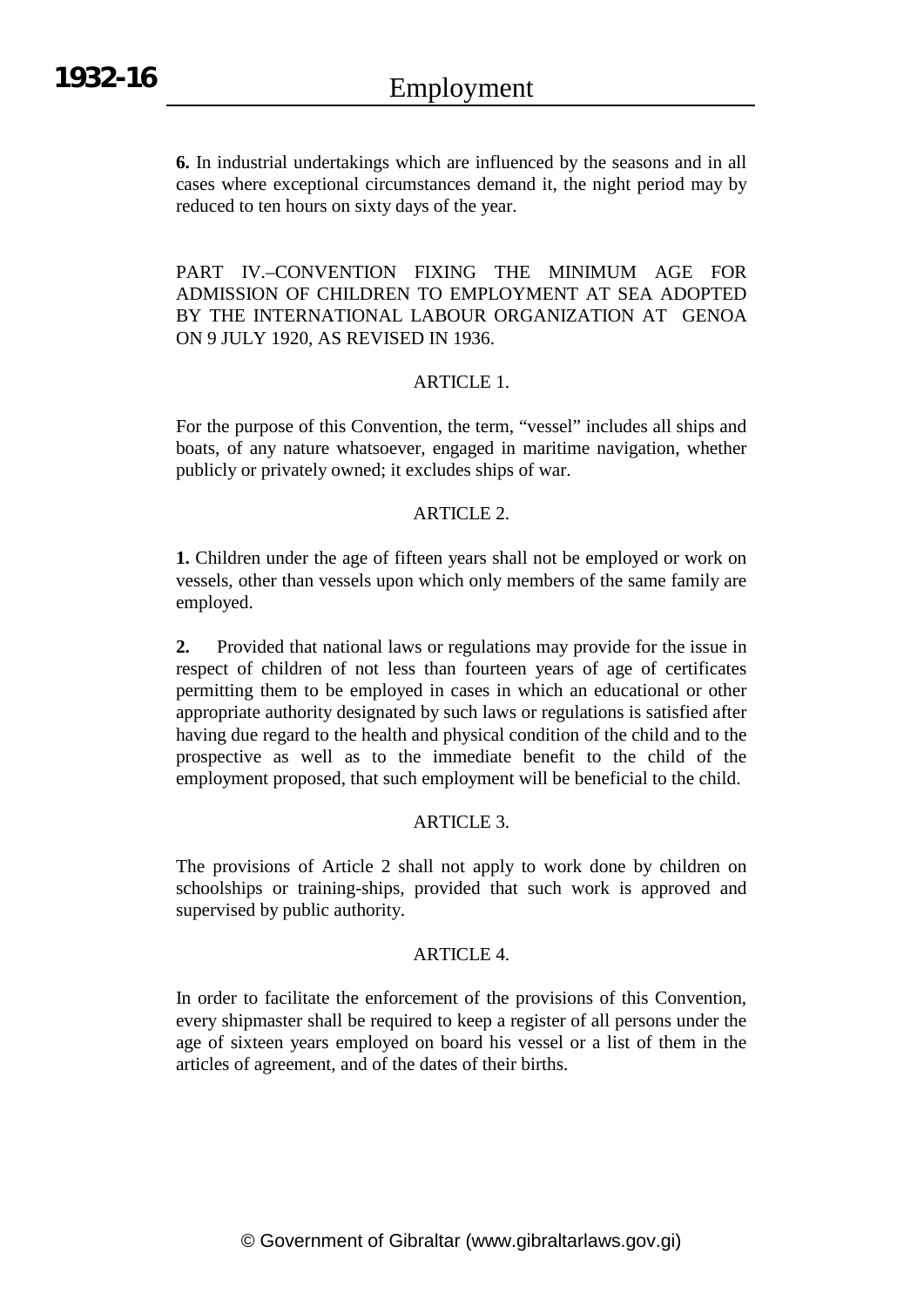# **SCHEDULE 3**

#### **Non-Exhaustive List of Agents, Processes and Work**

# **PART 1 Agents**

#### 1. Physical agents.

- (a) Ionizing radiation;
- (b) Work in a high-pressure atmosphere, e.g. in pressurised containers, diving.

#### 2. Biological agents.

- (a) Biological agents of risk groups 3 and 4 within the meaning of points 3 and 4 of second paragraph of article 2 of Directive 2005/54/EC of the European Parliament and the Council.
- 3. Chemical agents.
	- (a) Substances and mixtures which meet the criteria for classification under Regulation (EC) No 1272/2008 of the European Parliament and of the Council in one or more of the following hazard classes and hazard categories with one or more of the following hazard statements
		- acute toxicity, category 1, 2 or 3  $(H300, H310,$ H330, H301, H311, H331);
		- skin corrosion, category 1A, 1B or 1C (H314);
		- flammable gas, category 1 or 2 (H220, H221);
		- flammable aerosols, category 1 (H222);
		- flammable liquid, category 1 or 2 (H224, H225);
		- explosives, categories 'Unstable explosive', or explosives of Divisions 1.1, 1.2, 1.3, 1.4, 1.5 (H200, H201, H202, H203, H204, H205);
		- self-reactive substances and mixtures, type A, B, C or D (H240, H241, H242);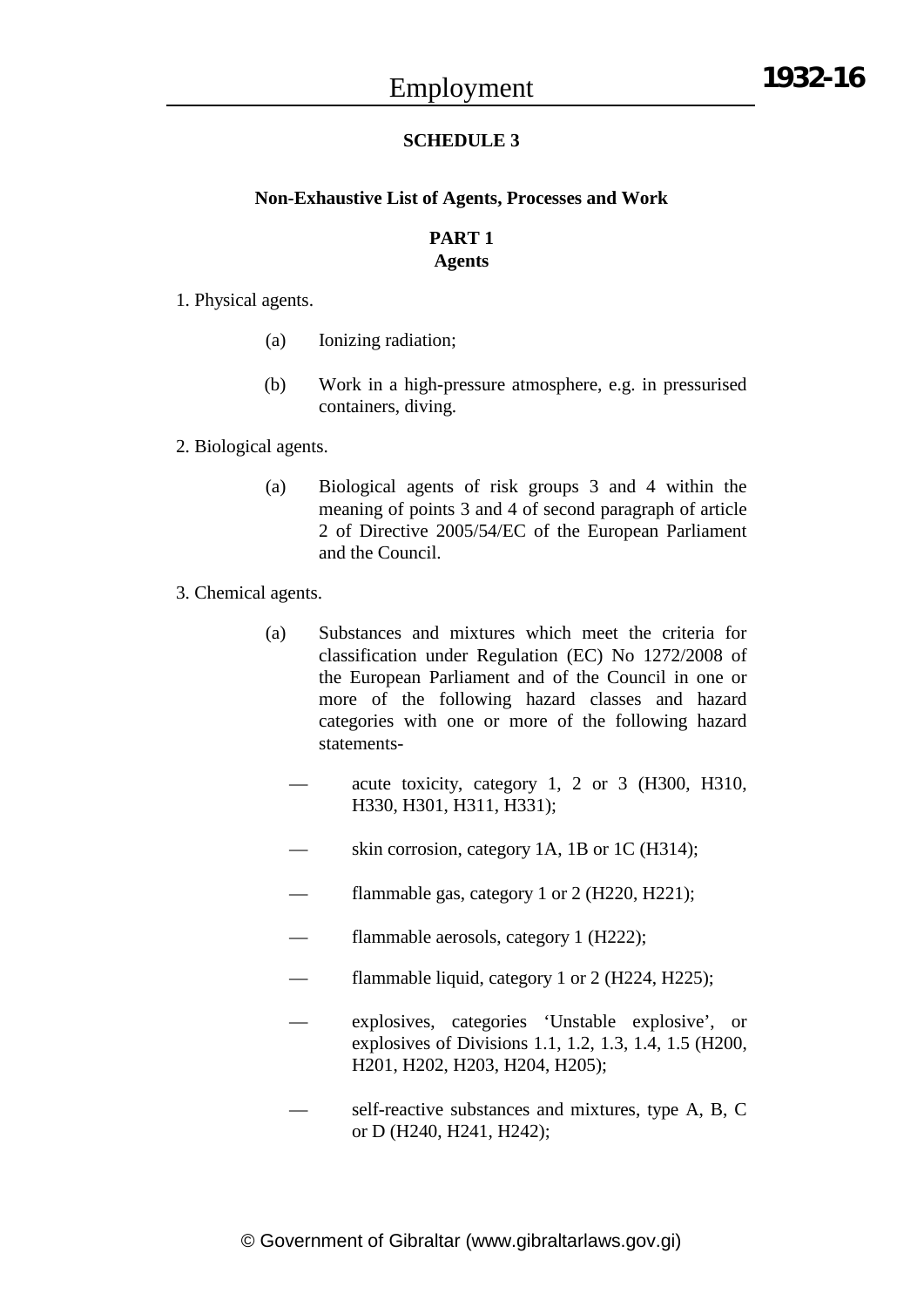# Employment

- organic peroxides, type A or B (H240, H241);
	- specific target organ toxicity after single exposure, category 1 or 2 (H370, H371);
- specific target organ toxicity after repeated exposure, category 1 or 2 (H372, H373);
- respiratory sensitisation, category 1, subcategory 1A or 1B (H334);
- skin sensitisation, category 1, subcategory 1A or 1B (H317);
- carcinogenicity, category 1A, 1B or 2 (H350, H350i, H351);
- germ cell mutagenicity, category 1A, 1B or 2 (H340, H341);
- reproductive toxicity, category 1A or 1B (H360, H360F, H360FD, H360Fd, H360D, H360Df).
- (b) Substances and mixtures referred to in point (ii) of point (a) of article 2 of Directive 2004/37/EC of the European Parliament and of the Council;
- (c) Lead and compounds thereof, inasmuch as the agents in question are absorbable by the human organism;
- (d) Asbestos.

#### **PART 2 Processes and work**

1. Processes at work referred to in Annex I to Directive 2004/37/EC.

2. Manufacture and handling of devices, fireworks or other objects containing explosives.

3. Work with fierce of poisonous animals.

4. Animal slaughtering on an industrial scale.

5. Work involving the handling of equipment for the production, storage or application of compressed, liquefied or dissolved gases.